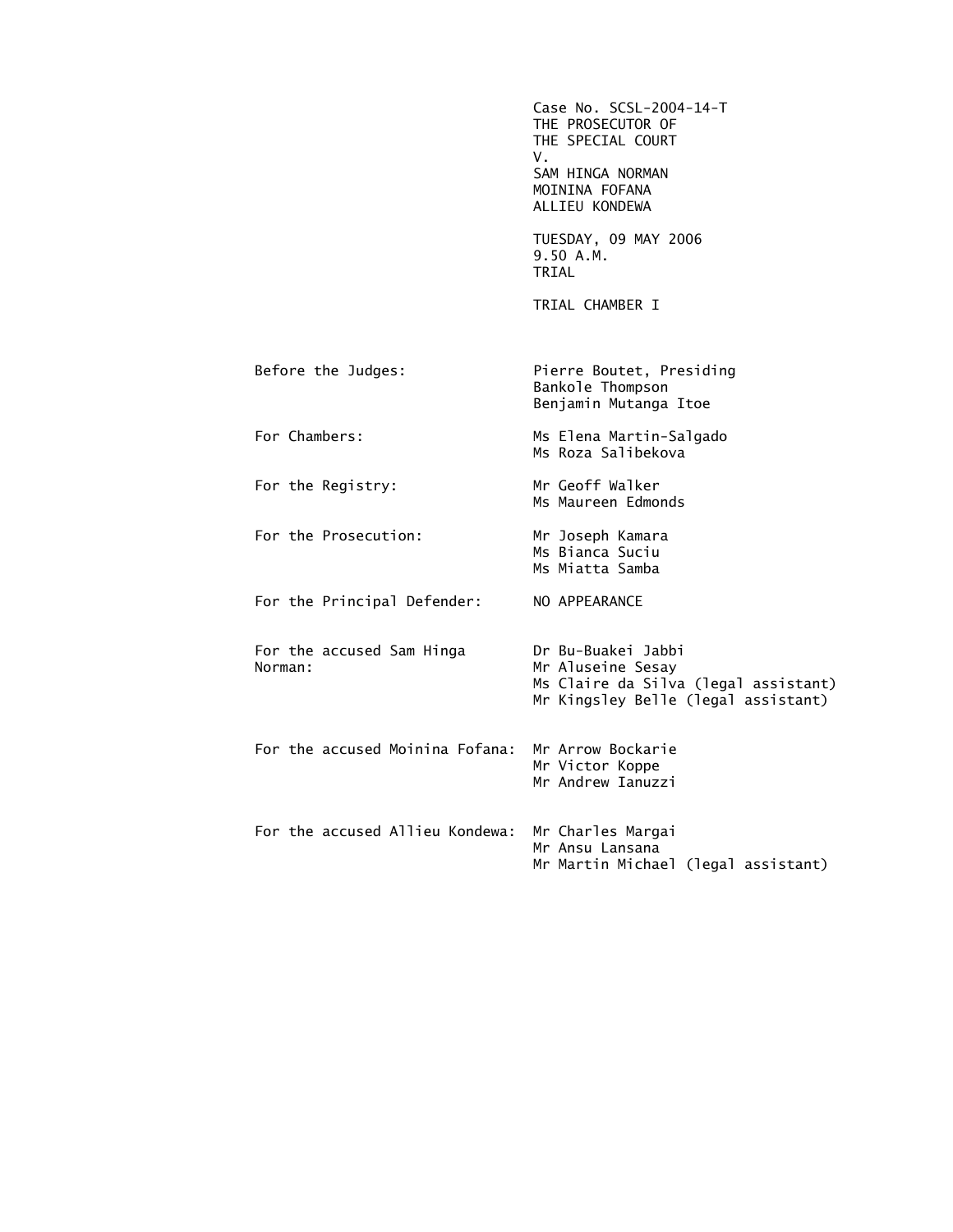1 [CDF09MAY06A - CR] 2 Tuesday, 09 May 2006 3 [Open session] 4 **Example 2** [The accused present] 09:48:32 5 [Upon commencing at 9.50 a.m.] 6 PRESIDING JUDGE: Good morning. Good morning, Madam 7 Witness. 8 THE WITNESS: I also greet you. 9 PRESIDING JUDGE: Mr Defence Counsel, are you ready to 09:50:00 10 proceed with your next witness? 11 MR JABBI: Yes, My Lord. Good morning, My Lord. 12 PRESIDING JUDGE: Good morning. 13 THE WITNESS: Good morning, too. 14 WITNESS: WUIYATTA SHERIFF [Sworn] 09:51:12 15 [Witness answered through interpreter] 16 PRESIDING JUDGE: Dr Jabbi, this is your 13th witness? 17 MR JABBI: Yes, My Lord. 18 PRESIDING JUDGE: And this witness is giving evidence in 19 Mende? 09:51:09 20 MR JABBI: Yes, My Lord. 21 EXAMINED BY MR JABBI: 22 Q. Madam Witness, good morning. 23 A. Good morning, Mr Jabbi. 24 Q. Let me begin by advising that when you are answering 09:51:41 25 questions, you talk slowly. 26 A. Okay. 27 Q. Don't talk too fast. 28 A. Okay. 29 Q. Because when you say something, they will translate it into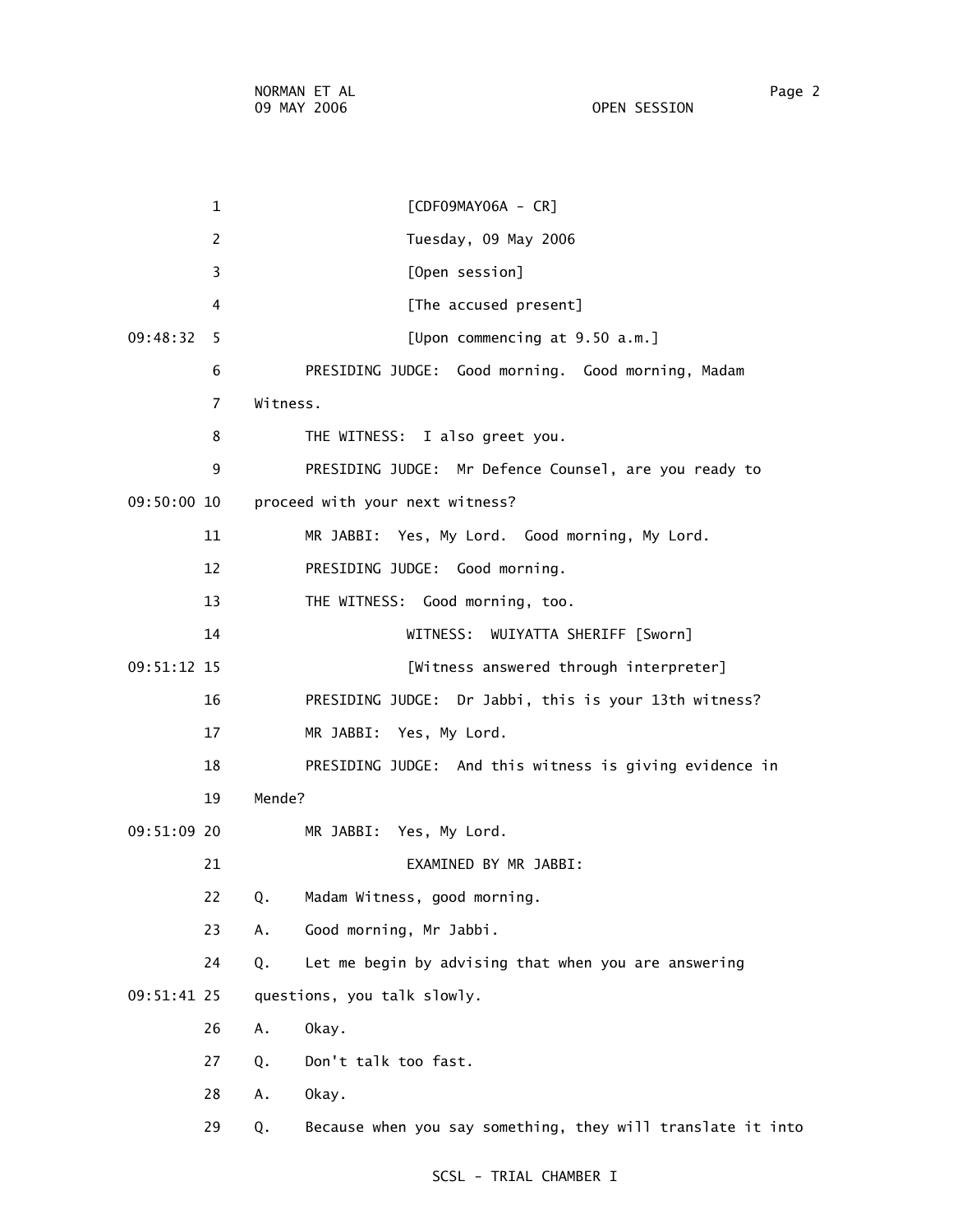- 1 English, or some other language. So you wait a bit, please.
- 2 A. Okay.
- 3 Q. Can you tell the Court your full names?
- 4 A. My name is Wuiyatta Sheriff.
- 09:52:31 5 Q. Where do you live?
	- 6 A. I live at Koribundu.
	- 7 Q. What sort of work do you do?
	- 8 A. I do farming.
	- 9 Q. Are you married?
- 09:53:09 10 A. Yes.
	- 11 Q. Now, whilst you were in Koribundu, did you have experience
	- 12 of soldiers?
	- 13 A. Yes.
	- 14 Q. Can you explain, please?

09:53:47 15 A. We were in Koribundu together with the soldiers.

- 16 0. Around what time?
- 17 A. I can't recall a date now, but we were all there together.
- 18 MR JABBI: My Lord, it seems that the seat the witness is

19 sitting on needs some adjustment. I don't know if she herself

09:54:30 20 thinks that way.

21 PRESIDING JUDGE: Is there anybody from the Witness

22 Protection Unit here?

 23 JUDGE ITOE: Let him ask her whether she is comfortable the 24 way she is sitting. Is she comfortable?

- 09:54:43 25 MR JABBI:
	- 26 Q. Madam Witness, are you comfortable the way you are sitting 27 now or do you want the chair to be slightly changed or altered?
		- 28 A. I'm not comfortable.
		- 29 MR JABBI: Her feet, they are suspended.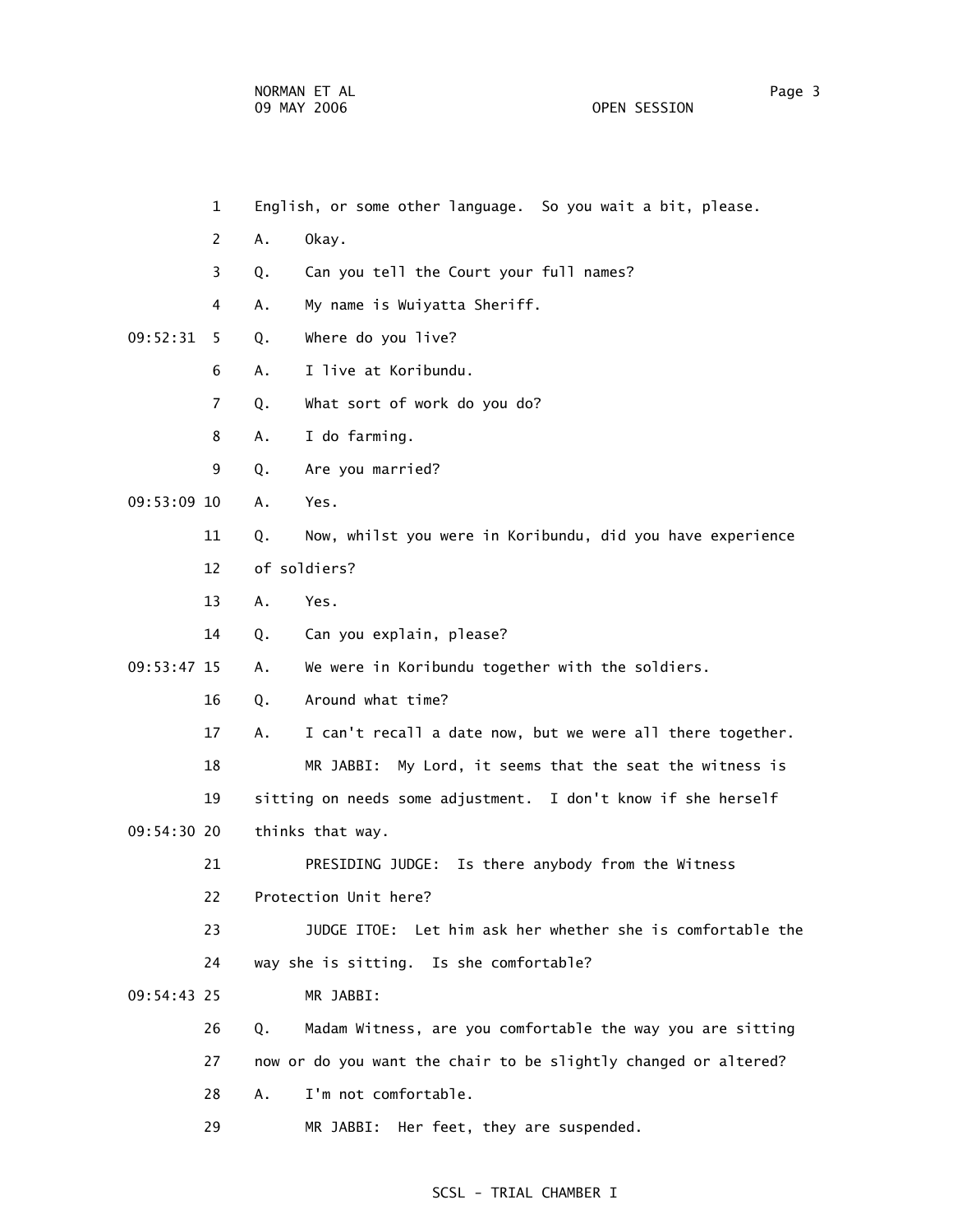1 PRESIDING JUDGE: It's too high? 2 MR JABBI: Yes. Then adjust the mic for her, please. 3 PRESIDING JUDGE: She should stand up, because if the chair 4 goes down, she may be hurt. You're okay now, Madam Witness? 09:55:49 5 THE WITNESS: Yes. 6 MR JABBI: 7 Q. Yes, you spoke about soldiers in Koribundu. What were they 8 doing there? 9 A. We were there together happily -- living together happily. 09:56:10 10 MR JABBI: My Lord, you were about to say something? 11 PRESIDING JUDGE: Yes. Your last question was to do with 12 time, I'm not sure I got the response. 13 MR JABBI: Yes. 14 Q. Can you tell the Court around what time you say there were 09:56:19 15 soldiers in Koribundu? 16 A. I said we were living there for some very long time. 17 Q. Are you able to say roughly what time? 18 A. During the first month. 19 Q. Could it be before the coup against the government, against 09:56:57 20 the elected government? Could it be before that? 21 A. Yes, we were there then. 22 Q. Apart from the soldiers, were there any others at that 23 time? 24 A. We were there together when we heard that there was the 09:57:28 25 Kamajor initiation southwards. 26 Q. Yes. Did anything happen about that in Koribundu itself? 27 A. Whilst we were there, the townspeople gathered their 28 children together and asked them to be initiated into the Kamajor 29 society.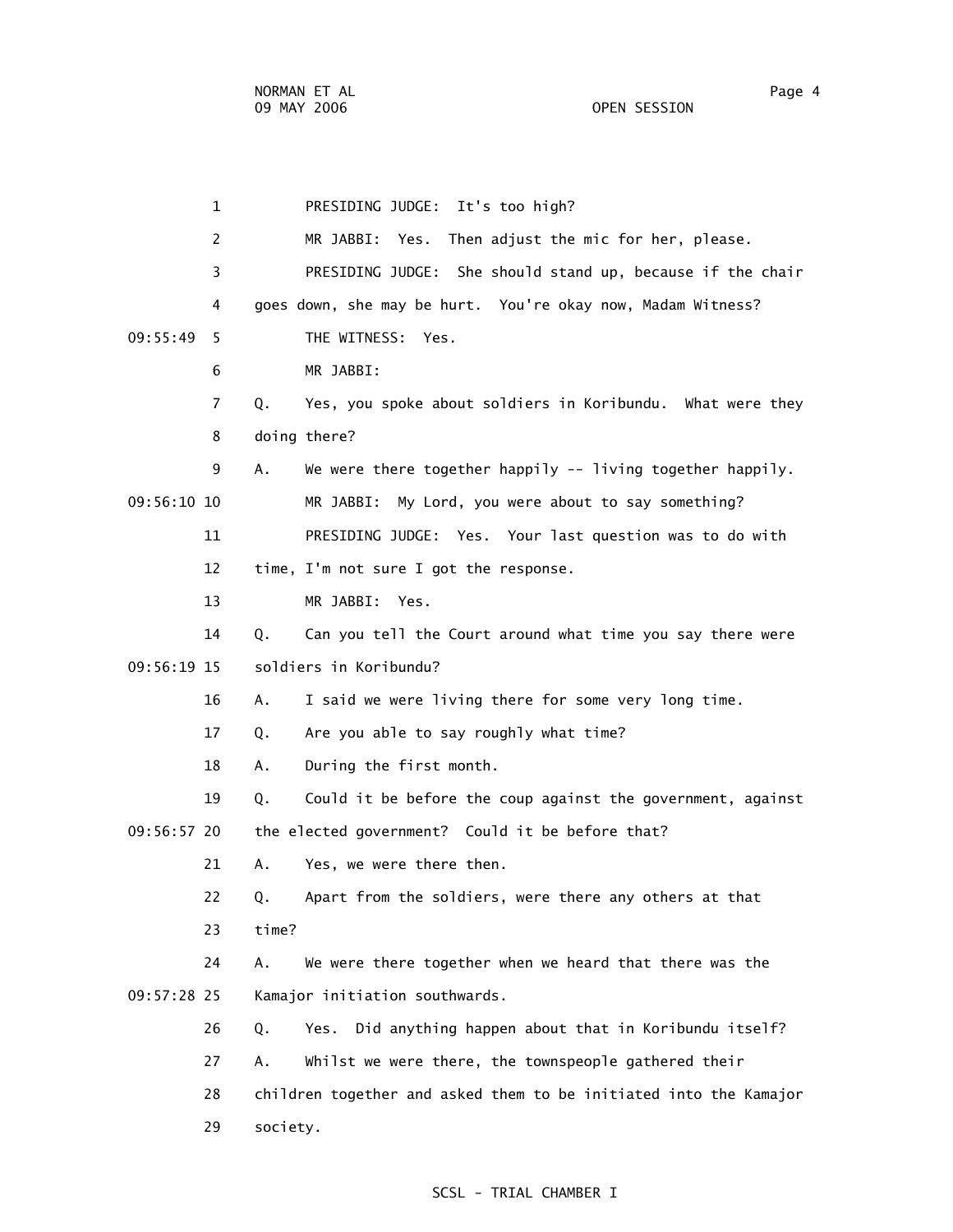1 Q. Did that happen, the initiation? 2 A. An initiation went on and the initiates were graduated. 3 Q. Do you know where the initiation took place? 4 A. It was Telu. 09:58:46 5 Q. And the Koribundu initiates after Telu, where did they go? 6 A. They returned to Koribundu. All of us were there again. 7 Q. Were you yourself, by chance, initiated? 8 A. No, I was not initiated into the society. I am a civilian. 9 Q. And when the initiates returned to Koribundu, did you work 09:59:42 10 together with the soldiers at all? 11 A. Yes, initially they were living peacefully. 12 Q. What happened then? 13 A. That is between men. I couldn't tell, but they had a 14 quarrel. I don't know what happened. 10:00:14 15 Q. Now you said earlier on that you were married. Were you 16 married by that time? At that time, were you married? 17 A. Yes. I was married to that same husband. 18 Q. Was your husband a Kamajor? 19 A. Yes. 10:00:57 20 Q. Now, you say that after some time the relationship was not 21 so good between the soldiers and the Kamajors. What happened as 22 a result of that? 23 A. In fact, my husband left the town. 24 Q. Your husband left Koribundu? 10:01:47 25 A. Yes, he left Koribundu. 26 Q. You mean as a result of the differences between the 27 soldiers and the Kamajors? 28 A. Yes. 29 Q. Do you know roughly when that happened?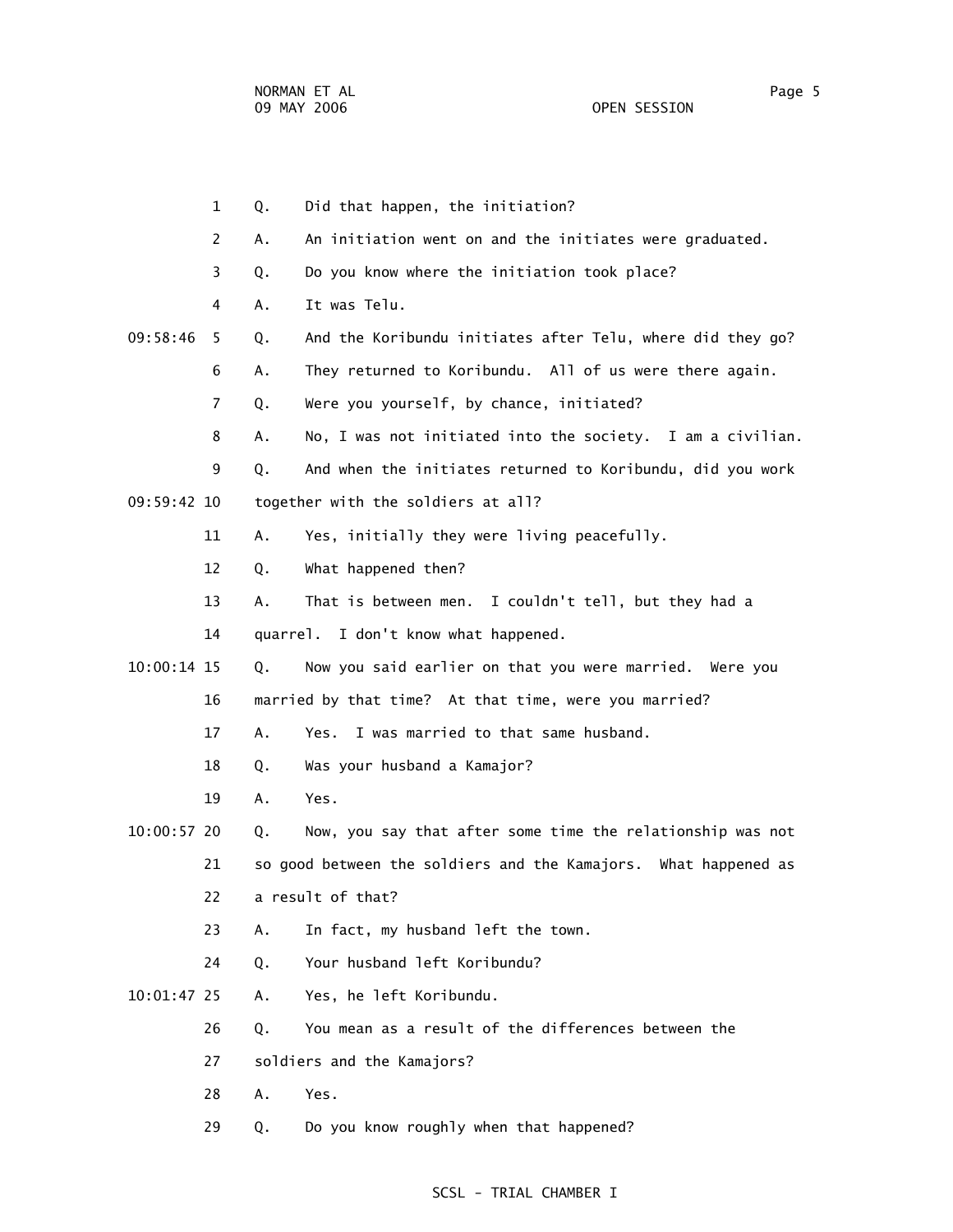1 A. At the time of that quarrel between them, no, I can't 2 remember the dates now, can't recall. 3 Q. To help your memory, was it before or after the coup 4 against the elected government? 10:03:08 5 A. It was after the coup. 6 Q. Where did your husband go? 7 A. He went to a town called Mandu, Bagbo. 8 MR JABBI: Mandu, M-A-N-D-U. Bagbo Chiefdom, B-A-G-B-O. 9 Bagbo Chiefdom. 10:04:17 10 Q. Do you know how long your husband stayed away? 11 A. He was there up to three months. 12 Q. Whilst he was away, were you able to see him at all? 13 A. Yes, I used to visit him. 14 Q. Did you used to stay there for any length of time? 10:05:07 15 A. I would take up to one week at times, two days and I would 16 return. 17 Q. What was your husband doing in Mandu Bagbo after you had 18 left Koribundu? 19 A. When he went to Bagbo, he met his colleagues there and in 10:06:00 20 the morning they were going to the bush to work. 21 Q. What colleagues are you talking about, his colleagues? 22 A. His colleague Kamajors, they were there. In the morning, 23 they will go and mine for diamonds. 24 Q. Did you used to go with them in the bush in the day time? 10:06:53 25 A. No. 26 Q. And that night when he returned to town, would you stay 27 with him? 28 A. When he would come in the evening, we would sit together, 29 but he would stay a little further from me.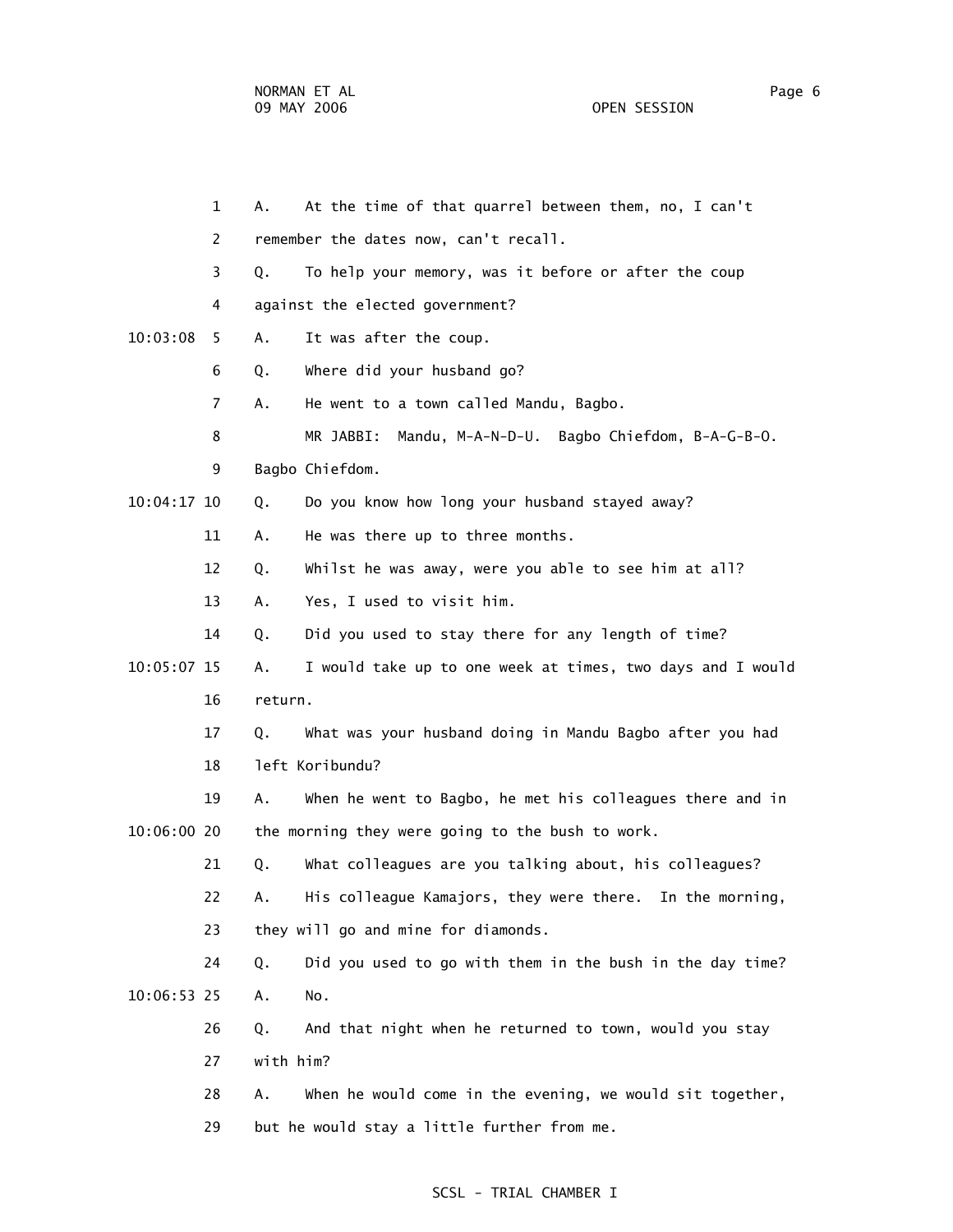1 Q. Did you pass the night together? 2 A. No, I would sleep together with my companions. 3 Q. Which companions? 4 A. Women. 10:08:27 5 Q. Why were you not sleeping together with your husband at 6 that time? 7 A. Because by then they were forbidden. They had rules 8 forbidding that. 9 Q. What were they forbidden to do? 10:08:49 10 A. That they should not have sex with women. 11 Q. So even when you went to him, that law was enforced? 12 A. Yes. 13 Q. Do you remember how many times you went to your husband 14 when he was away from Koribundu? 10:09:53 15 A. Yes. 16 Q. Yes, can you tell the Court how many times? 17 A. I went there up to three times. 18 Q. Now, whilst you were in Koribundu and your husband and 19 other Kamajors were outside sometimes working in the bush, 10:10:30 20 according to you, but you were going there frequently and coming 21 back, did anything happen to you as a result of that? 22 A. Yes. 23 Q. Can you tell the Court, please? 24 A. The last time that I went there, when I returned, I had a 10:11:13 25 problem. 26 Q. What was the problem? 27 JUDGE ITOE: She said the last time that she returned there 28 or that she went there? 29 MR JABBI: Pardon, My Lord?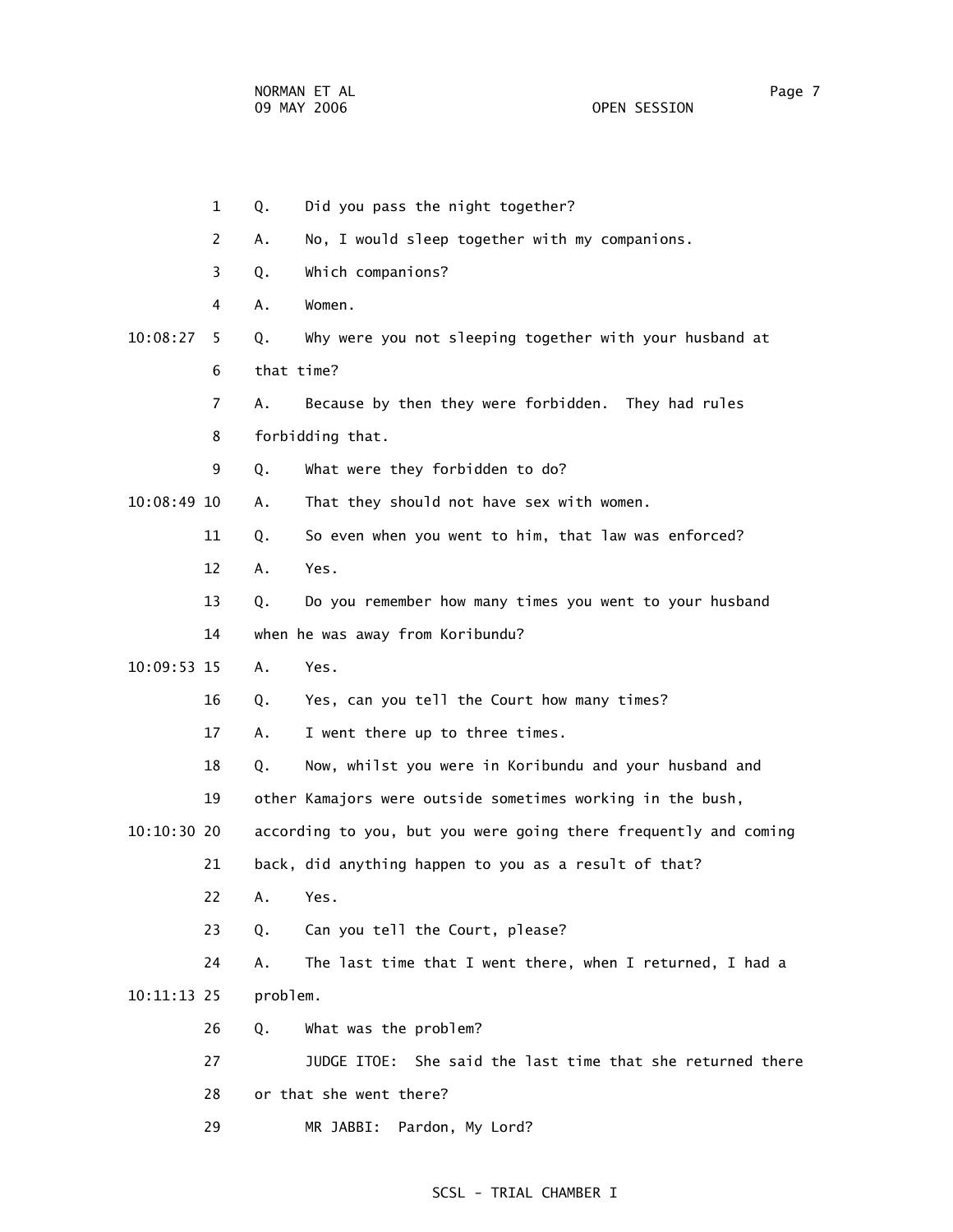1 JUDGE ITOE: Is it the last time that she returned there or 2 she went there? Let's have -- she went there first. She said 3 the last time that she returned there she went there. I mean, is 4 it -- 10:11:56 5 MR JABBI: The last time that she went to the husband in 6 Mandu Bagbo, when she returned to Koribundu, according to her, 7 she had a problem. 8 JUDGE ITOE: Okay. 9 THE WITNESS: Yes. 10:12:13 10 MR JABBI: 11 Q. Can you explain the problem that you had after you came 12 back from Mandu Bagbo? 13 A. When I returned, I met a complaint from the soldiers. They 14 said I had been visiting my husband. So I was reported to the 10:12:36 15 soldiers. That I was taking information to my husband -- this 16 information to my husband. 17 Q. What happened? 18 A. So we met at headquarters on the issue. 19 Q. With whom? 10:13:18 20 A. With several elders. 21 Q. For example? 22 A. Adu Bio. 23 Q. Who was Adu Bio? 24 A. He's along the Blama Road. Adu Bio. 10:13:40 25 Q. Was he a chief or what? 26 A. He is my host in that chiefdom. 27 Q. Yes, any others? 28 A. Alhaji Alpha. 29 Q. Yes.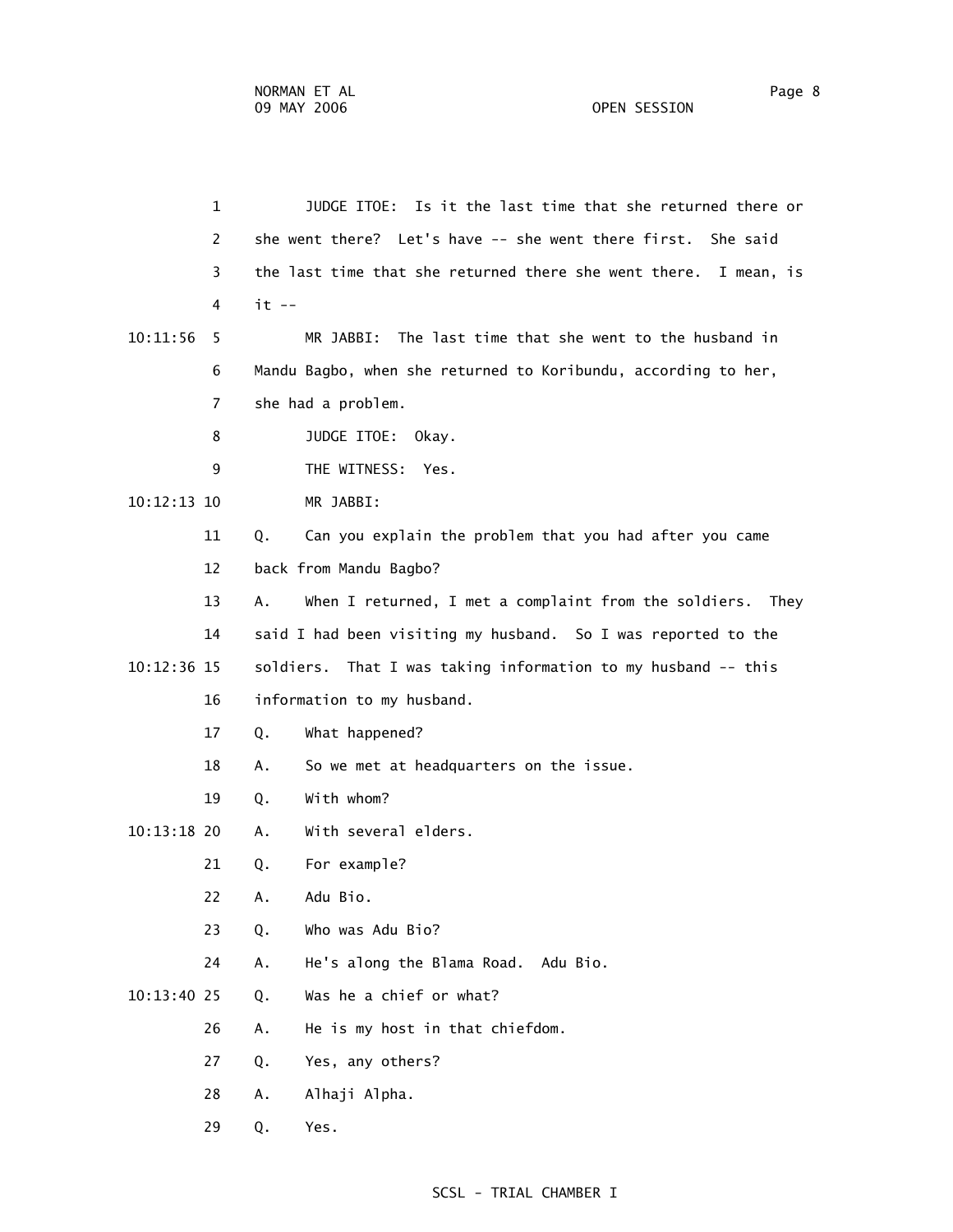1 A. And Chief Siaka.

- 2 Q. Yes. 3 A. And Chief Sondofu Bassie. 4 Q. What was the outcome? 10:14:29 5 A. After we had met and discussed the issue -- 6 PRESIDING JUDGE: Yes. 7 MR JABBI: 8 Q. Yes. 9 A. -- and those people as well spoke to the other people so 10:14:53 10 that I would be released. 11 Q. Those people spoke to whom? 12 A. The chief spoke to the soldiers so that I would be 13 released. 14 Q. Yes. 10:15:16 15 A. Because I had come there for so very long a time and I had 16 done nothing to them ever since. 17 Q. Was the matter resolved? 18 A. Yes. 19 Q. So what did they -- 10:15:49 20 JUDGE ITOE: The matter was resolved. Was it that she was 21 released thereafter? 22 MR JABBI: That was what she said, My Lord. 23 Q. Yes, were you released? 24 A. I was released afterwards. 10:16:19 25 Q. Now, with this absence of Kamajors from Koribundu at that 26 time -- 27 JUDGE THOMPSON: Counsel, are these all background matters,
	- 28 in terms of the issues in controversy between the parties? Are 29 these just background matters?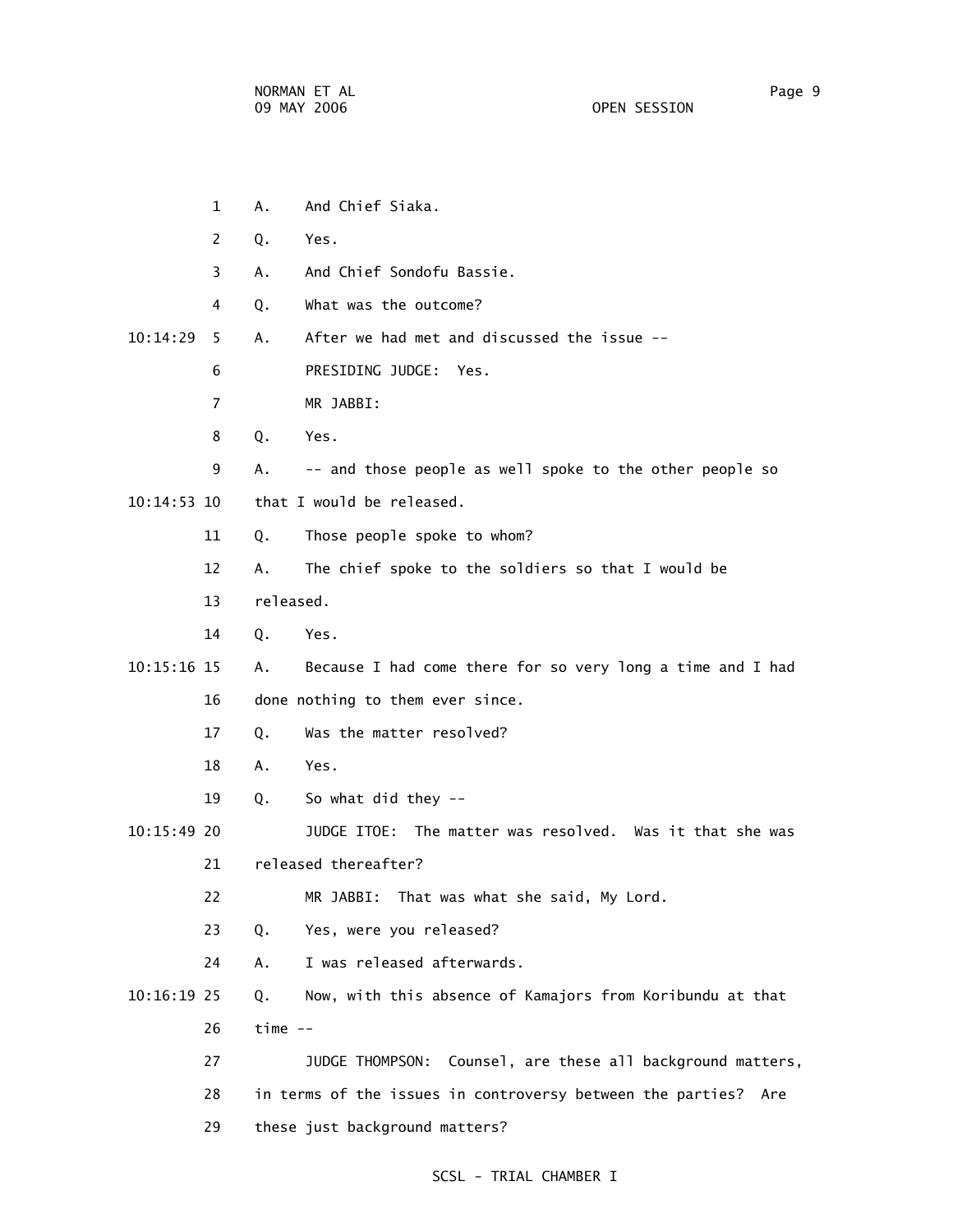1 MR JABBI: No, My Lord. I have, for example, let her 2 narrate what pertained between her and her husband. 3 JUDGE ITOE: Abstinence, in respect of the oath. 4 MR JABBI: For obvious reasons, My Lord, some of these 10:17:04 5 issues -- 6 JUDGE THOMPSON: They are in controversy between the 7 parties? You mean these are issues in controversy, or they are 8 just -- 9 MR JABBI: Like the question of sexual abstinence -- 10:17:22 10 JUDGE THOMPSON: I thought they probably -- given they're 11 germane to the issues and controversies, but they are not 12 necessarily directly in controversy between the parties. 13 MR JABBI: In that sense, they will be called background, 14 in that sense. But, My Lord, the relevance of the compliance 10:17:47 15 with sexual abstinence in the circumstances, the obvious 16 relevance would be there, My Lord. 17 JUDGE THOMPSON: Well, I yield on the question of 18 relevance. 19 MR JABBI: Thank you very much, My Lord. 10:18:04 20 Q. Now, with this long absence of the Kamajors from Koribundu, 21 did the soldiers do anything about it? 22 A. They used to go on patrols, but I can't say exactly what 23 they did or what was happening there. 24 Q. What about inside Koribundu itself; did the soldiers do 10:18:43 25 anything concerning the absence of the Kamajors from town? 26 A. Yes. 27 Q. What did they do? 28 A. When we deliberated on that issue, so I also stopped going 29 to him.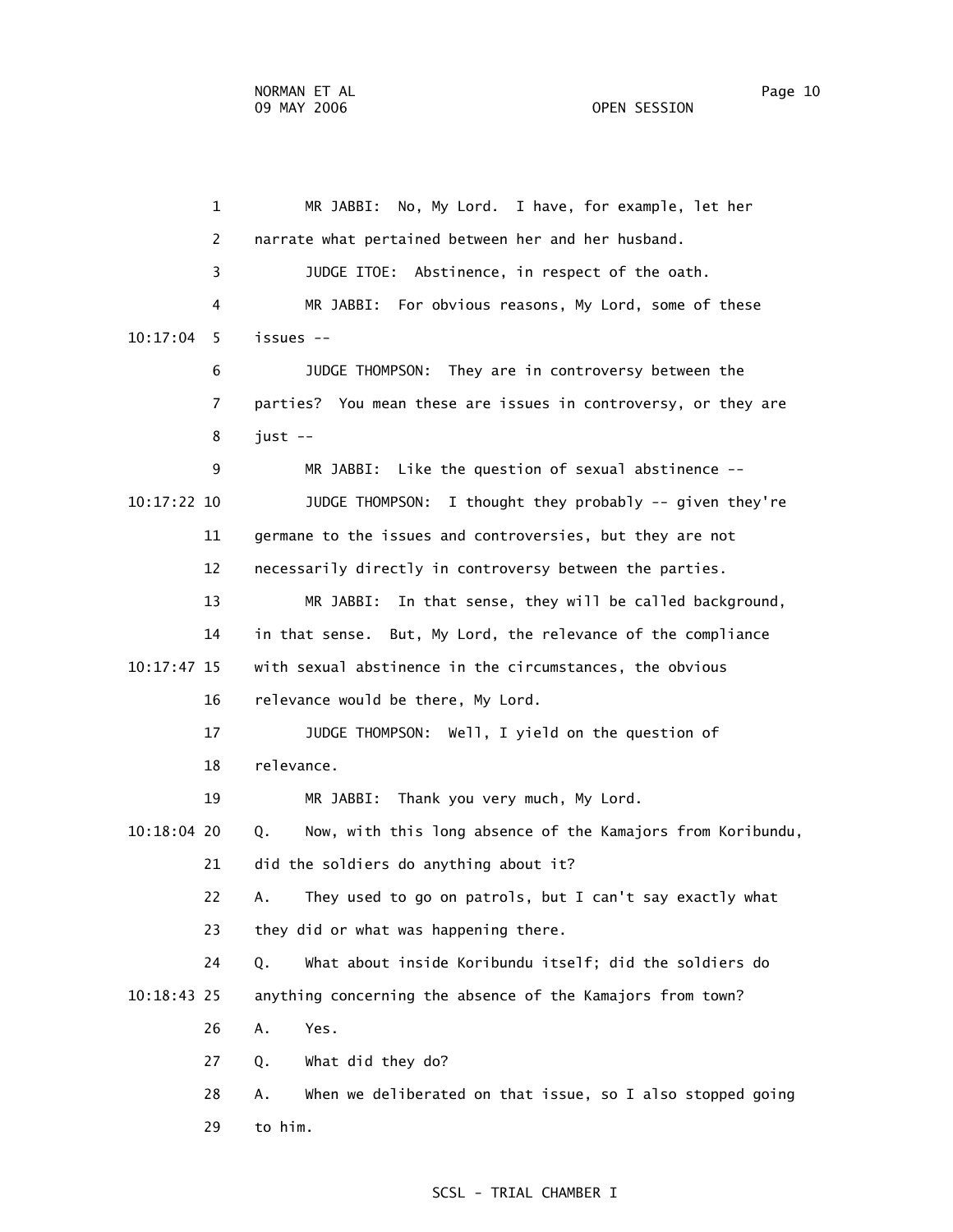|               | $\mathbf{1}$   | Q. | Did the soldiers in Koribundu do anything about the<br>Yes.       |
|---------------|----------------|----|-------------------------------------------------------------------|
|               | 2              |    | absence of the Kamajors from town after that?                     |
|               | 3              | Α. | Yes.                                                              |
|               | 4              | Q. | Yes.                                                              |
| 10:19:26      | 5              | Α. | So on their own, they held a meeting and asked us to              |
|               | 6              |    | tell -- to let the Kamajors to return.                            |
|               | $\overline{7}$ | Q. | Whom do you refer to as "us"; "they asked us"?                    |
|               | 8              | А. | I said it was them that held a meeting and said the               |
|               | 9              |    | Kamajors should come back to town. They were their colleagues,    |
| $10:19:54$ 10 |                |    | so they should mend fences.                                       |
|               | 11             | Q. | Do you know with whom they held that meeting, the soldiers?       |
|               | 12             | Α. | They held a meeting together with the town elders.<br>Yes.        |
|               | 13             |    | At that time RSM Samai was alive.                                 |
|               | 14             | Q. | Who was alive?                                                    |
| 10:20:37 15   |                | Α. | RSM Samai.                                                        |
|               | 16             | Q. | After that meeting with the elders asking for people to go        |
|               | 17             |    | and call the Kamajors back to town, did you yourself do anything? |
|               | 18             | Α. | Yes.                                                              |
|               | 19             | Q. | Yes, what did you do?                                             |
| 10:21:16 20   |                | А. | I got up that day and went to Mandu Bagbo for my husband.         |
|               | 21             | Q. | Yes.                                                              |
|               | 22             | А. | When I went, I didn't meet him in town. They said he had          |
|               | 23             |    | gone to the bush.                                                 |
|               | 24             | Q. | What did you then do?                                             |
| 10:21:50 25   |                | Α. | So the women I met there, I asked the madam to give me            |
|               | 26             |    | somebody to accompany me to him.                                  |
|               | 27             | Q. | Did you go to him? Did you meet him?                              |
|               | 28             | Α. | Yes.                                                              |
|               | 29             | Q. | Did you get him to come back with you?                            |
|               |                |    |                                                                   |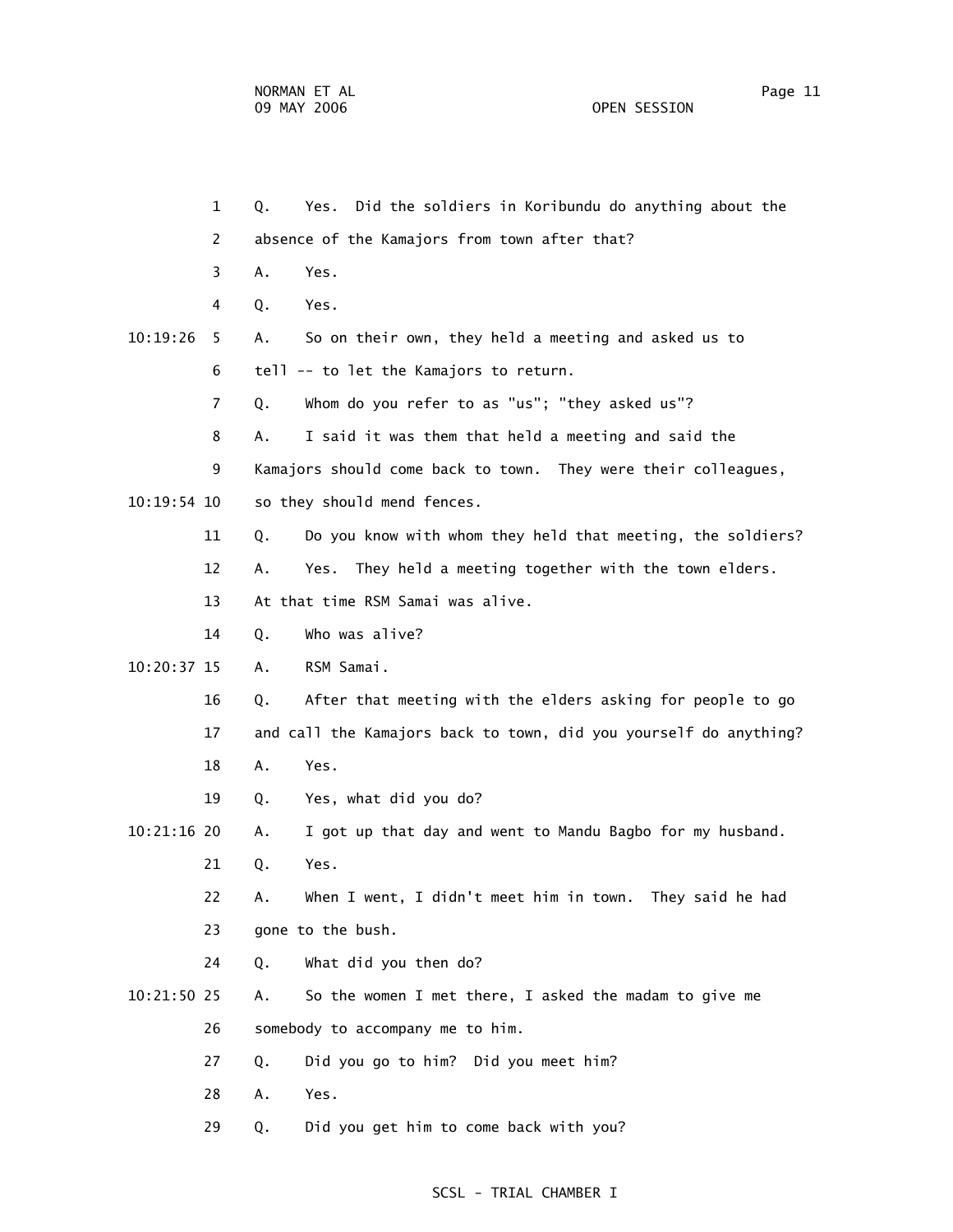1 A. Yes, I appealed with him for us to come back, but he said 2 he would not come back. 3 Q. So what happened then? 4 A. So we returned and reached that Koribundu very late in the 10:22:47 5 night. 6 Q. Yes, back in Koribundu with your husband, did anything 7 happen? 8 A. When we reached Koribundu at night, I planned to hand him 9 over in the morning. 10:23:32 10 Q. In the morning, what happened, if anything? 11 A. Yes, and they attacked. 12 Q. Who attacked? 13 A. The Kamajors. 14 Q. They attacked where? 10:23:54 15 A. Koribundu. 16 Q. Now, can you tell the Court roughly when this happened, 17 this attack on Koribundu, by the Kamajors? 18 A. I can't remember the day, but it was in the morning. 19 Q. Can you remember the month or year? 10:24:27 20 A. No. 21 Q. So far as you can tell, was there any attack on Koribundu 22 by the Kamajors before this particular one, ever? 23 A. If it happened, I can't remember now. I can't recall. 24 Q. So far as you can remember, this was the first attack by 10:25:22 25 the Kamajors on Koribundu; is that what you are saying? 26 A. Yes, that was what they stopped me the most. That is what 27 I know. 28 Q. Can you tell the Court anything more that happened during 29 that attack?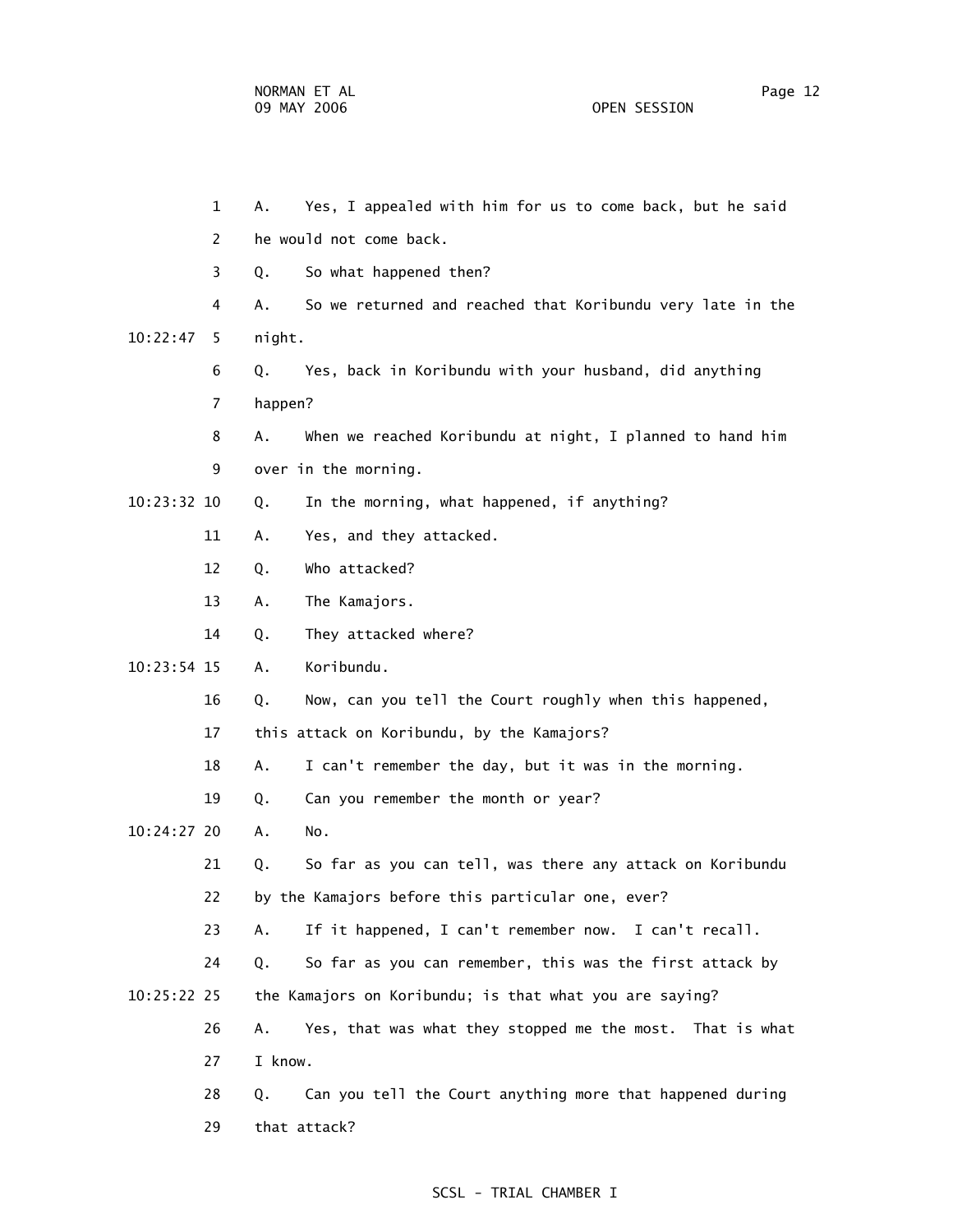1 A. Yes. 2 Q. Yes. 3 A. During that attack, I opened all the doors and I asked him 4 to go under the bed. 10:26:24 5 Q. Yes. 6 A. After he had gone under the bed, he was there. After some 7 time I would go and check if he's still there. 8 Q. Yes. 9 A. After sometime, the firing quieted down a little. 10:26:57 10 Q. Yes. 11 A. There was a soldier with whom we were all in the same 12 compound. His name -- 13 THE INTERPRETER: Your Honours, may the witness repeat the 14 last name she just called? 10:27:18 15 PRESIDING JUDGE: Can you have the witness to repeat the 16 last time, Dr Jabbi? 17 MR JABBI: 18 Q. What was the name of this soldier you were talking about? 19 A. He was called Moriba. 10:27:33 20 Q. Yes. What about him? 21 A. I came to search for my husband and we met. 22 Q. When you came to check on your husband, you met up with 23 this soldier called Moriba? 24 A. Yes. 10:28:06 25 Q. Did anything happen? 26 A. Yes. 27 Q. Yes. 28 A. It was then that he said, "You, baby, today is the end of 29 your life."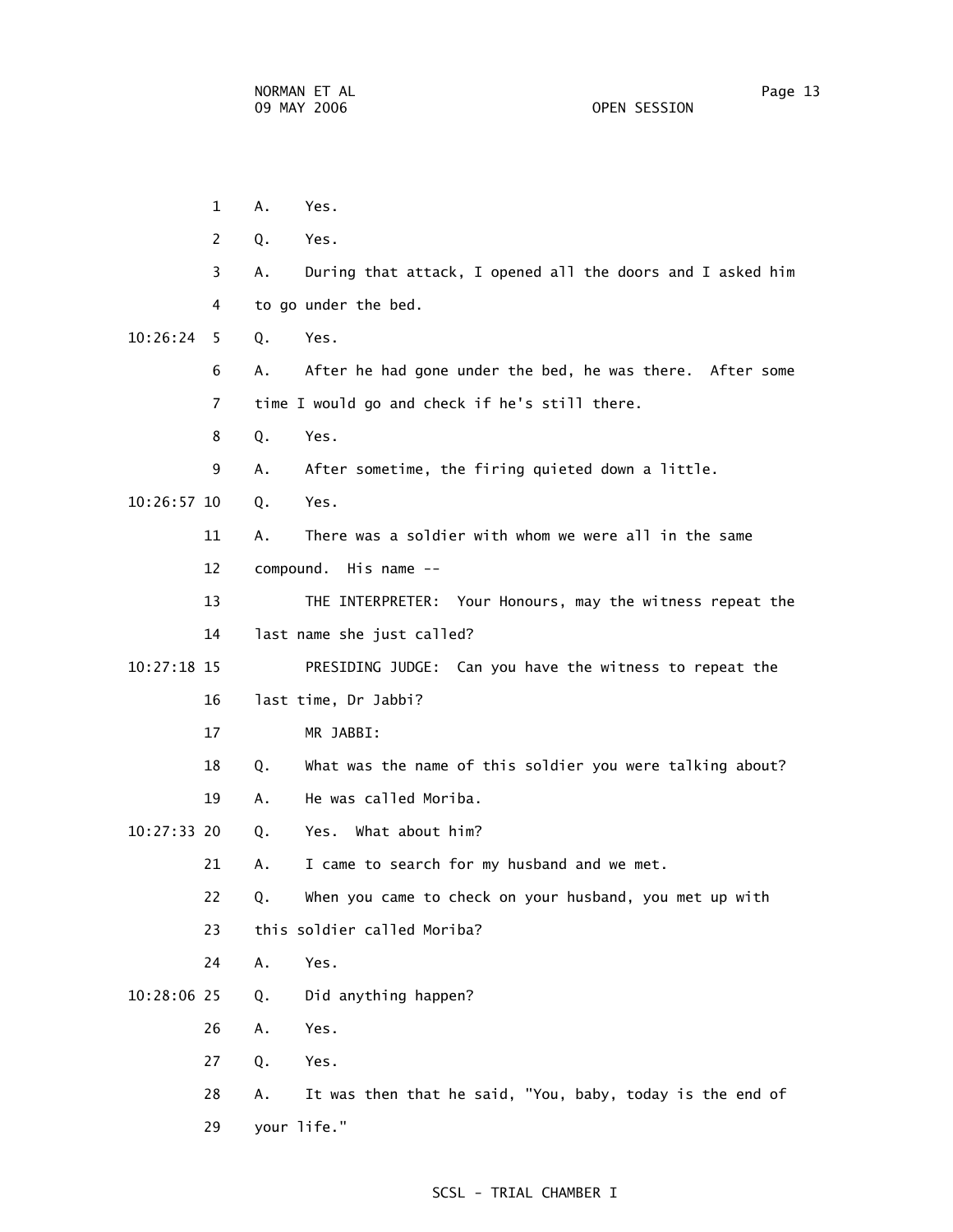1 Q. Yes. 2 A. It was then that I ran away and I went to the section 3 chief, Joe Mamawa. To the area chief. 4 Q. Did the soldiers do anything else with you? 10:28:43 5 A. Whilst I was going there, he was using invectives against 6 my mother. My husband was under the bed listening. 7 Q. Did he do anything else with you apart from all what you 8 have explained? 9 A. No, he did not do any other thing. 10:29:24 10 Q. Now on that occasion, you said the Kamajors attacked 11 Koribundu. Did they enter Koribundu? Did you see Kamajors in 12 Koribundu on that occasion? 13 A. No, they did not enter into the centre of the town. 14 Q. What happened to the Kamajors then on that occasion? 10:30:00 15 A. They returned. 16 Q. Now apart from this attack by the Kamajors on Koribundu, 17 did you witness any other attack by Kamajors on Koribundu after 18 that? 19 A. Yes. 10:30:35 20 Q. When was that? 21 A. It was on a Friday. 22 Q. Do you know how long after that other one? 23 A. Yes. 24 Q. Can you tell the Court how long, roughly? 10:30:56 25 A. In fact, during that one, the gunshot didn't take any long 26 time. 27 Q. My question was: After the first attack, how long did it 28 take for this other attack you are now talking about to take 29 place?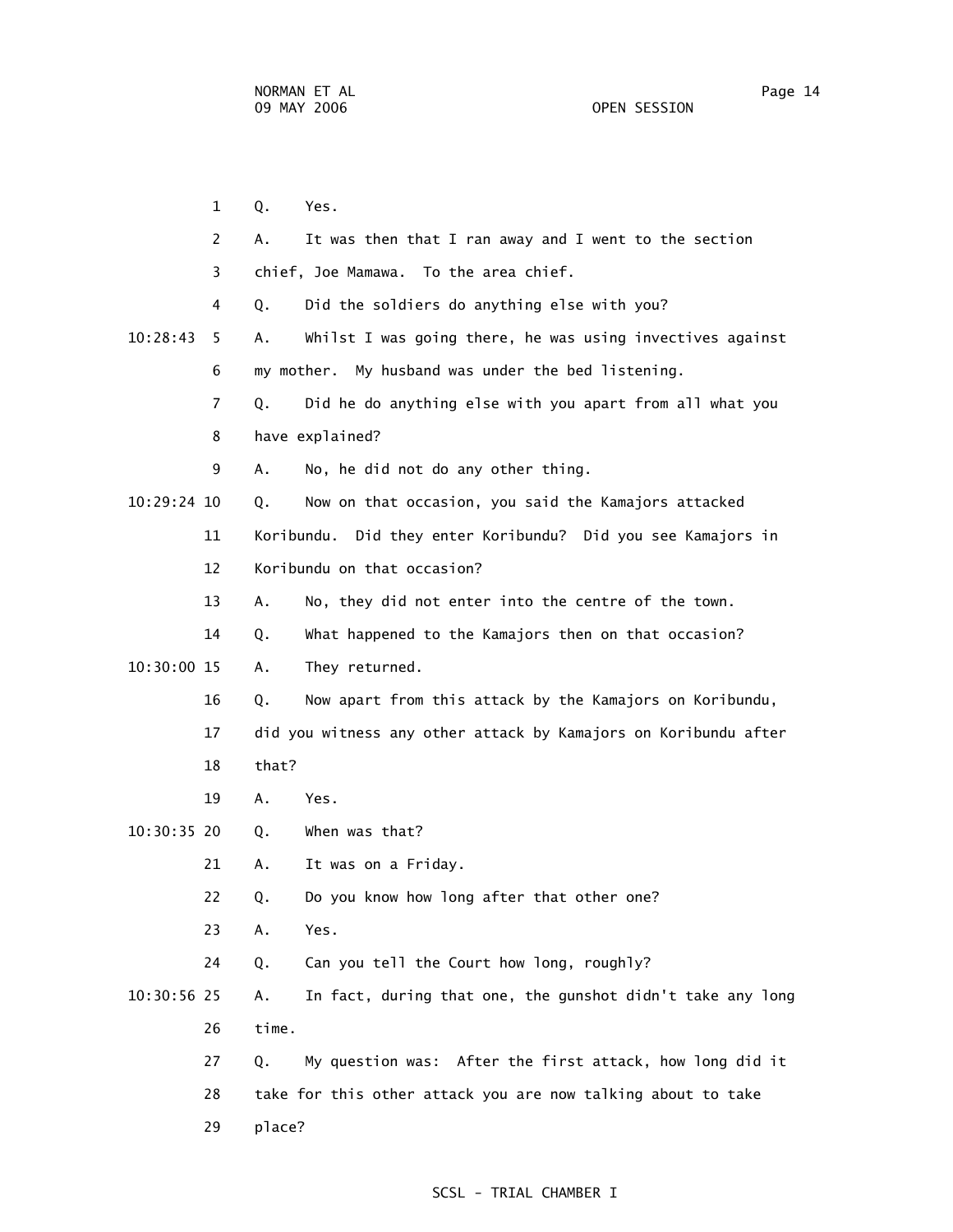1 A. It was a month in between. 2 Q. You say on this occasion the exchange of fire didn't take 3 too long - not so? - on that Friday. 4 A. Yes. 10:31:47 5 Q. What happened then? 6 A. In that afternoon, after the gunshot had been fired, the 7 shooting didn't last long. 8 Q. What happened then? 9 A. Then the soldiers left the town in the evening. 10:32:34 10 Q. Did they say anything before pulling out? 11 A. When they were going, they asked the civilians to follow 12 them so that all of them would go together. 13 Q. Did the civilians do that? 14 A. Some of them followed them. 10:33:02 15 Q. Some civilians followed the soldiers leaving Koribundu that 16 Friday? 17 A. Yes. 18 Q. Were you among the civilians who followed the soldiers out 19 of Koribundu that day? 10:33:27 20 A. We went back towards the Blama Road. 21 JUDGE ITOE: Was she among those or not? 22 MR JABBI: Her answer was that -- 23 JUDGE ITOE: She was not. 24 MR JABBI: She went towards -- 10:33:53 25 JUDGE ITOE: So her answer was -- 26 MR JABBI: She was not one of those who followed the 27 soldiers out of town. 28 PRESIDING JUDGE: Is this your interpretation, or is this 29 what she said?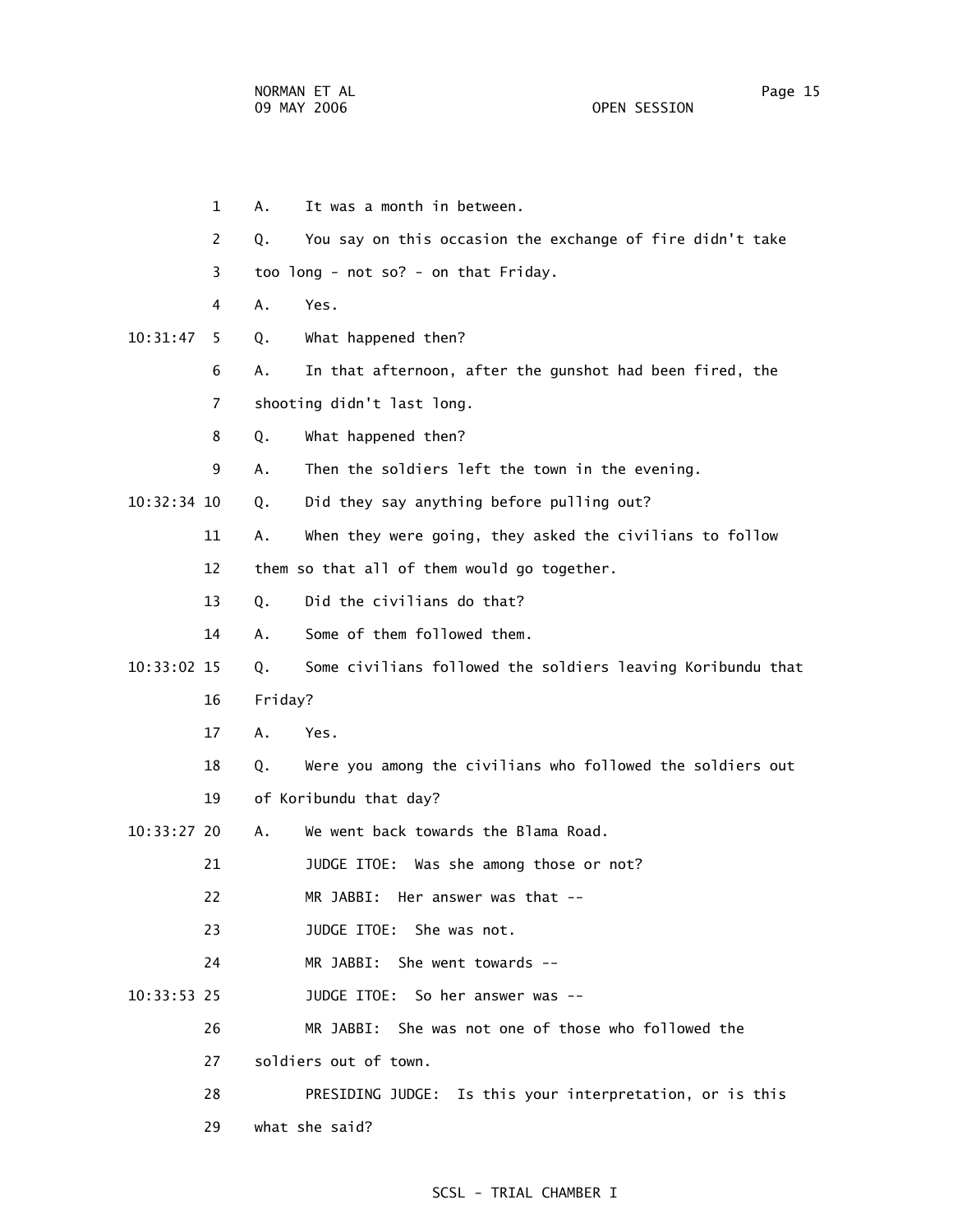1 MR JABBI: This is the import of what she said. 2 PRESIDING JUDGE: I would like to hear her what she said. 3 I heard her to say we went back to Blama Road. That doesn't tell 4 me if she is on her own or with the soldiers. 10:34:17 5 JUDGE ITOE: That's precisely why I put the question. 6 MR JABBI: I will put the question again, My Lords. Thank 7 you very much, My Lords. 8 Q. Now, I asked you whether you were one of the civilians who 9 followed the soldiers out of town. Were you? 10:34:30 10 A. No. 11 Q. Now, apart from talking to civilians and asking them to 12 leave town with them, did the soldiers do anything else when 13 leaving town? 14 A. Yes. 10:35:01 15 Q. Can you tell the Court, please? 16 A. They set fire even on my mother's house. 17 Q. When you say they set fire even on your mother's house, are 18 you suggesting they did so to other houses? 19 A. Yes. 10:35:37 20 PRESIDING JUDGE: May I remind you this is your witness and 21 you are in examination-in-chief. There is a limit. I know there 22 has been no objection to that, but -- 23 MR JABBI: As Your Lordships please. It is just use of the 24 word "even." 10:35:52 25 JUDGE THOMPSON: It's accepted that's not contentious. 26 PRESIDING JUDGE: Indeed, none of that has been contentious 27 up to now, because there has been many suggested leading 28 questions, but, fine, there's no objection. We just want to warn 29 you, Dr Jabbi, that this is, indeed, quite leading.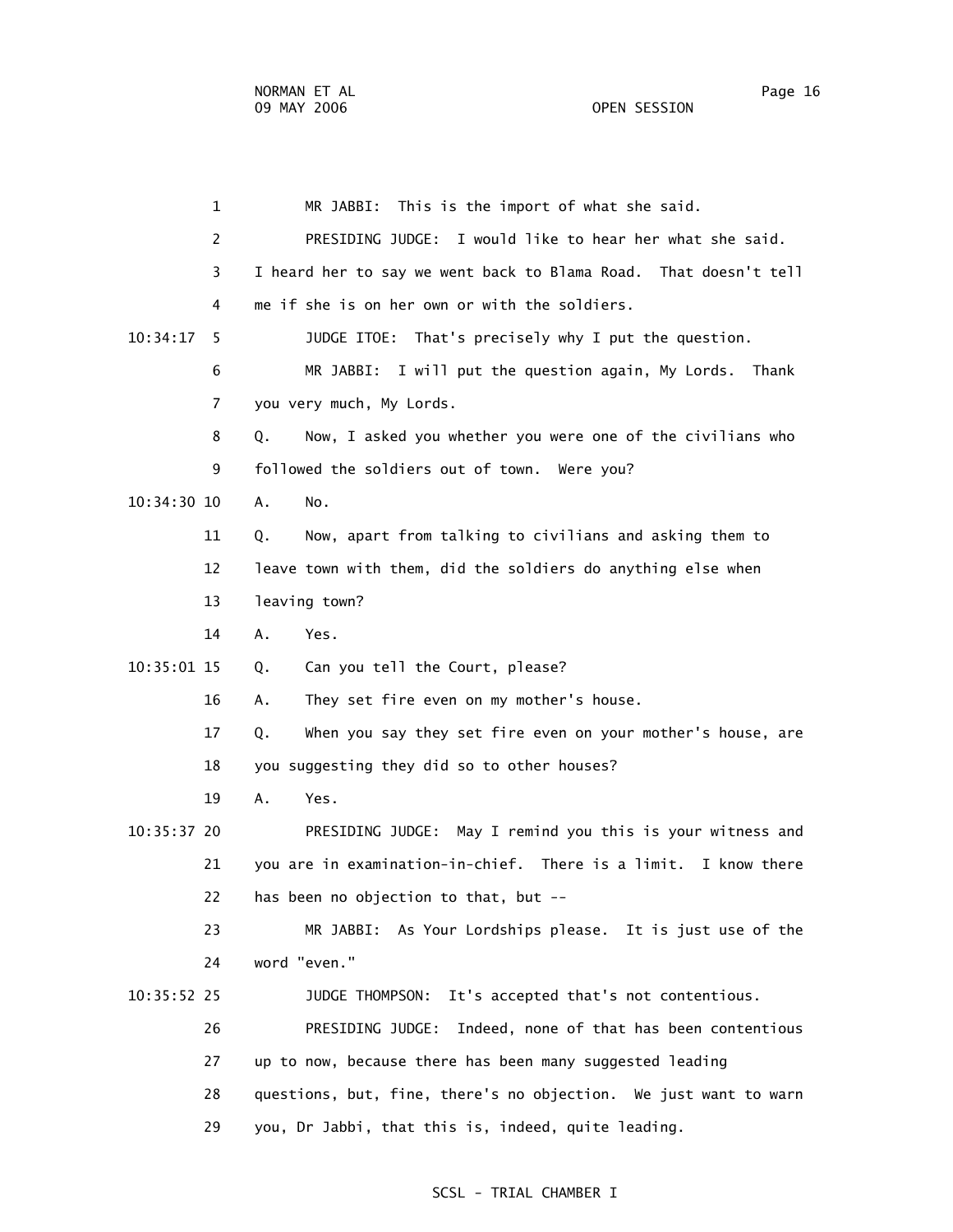1 MR JABBI: Thank you very much, My Lord. I'm sorry, My 2 Lord, it wasn't contentious either. 3 PRESIDING JUDGE: That's why we didn't intervene. 4 MR JABBI: Thank you. 10:36:24 5 Q. Yes. Can you explain this last statement you have made? 6 A. I said even my mother's house was set on fire. 7 Q. Did they do anything else? 8 A. That was when we left and went into one village called 9 Gbulimi. 10:36:54 10 Q. Thank you. How long did you stay at -- 11 MR JABBI: May I spell it? 12 PRESIDING JUDGE: That's okay. 13 JUDGE THOMPSON: We'll take it phonetically. 14 PRESIDING JUDGE: Let's proceed, Dr Jabbi, please. 15 JUDGE ITOE: The white colleague is surrounded by two 16 Africans. 17 MR MARGAI: Dr Jabbi has been away from the lecture room 18 for quite some time now. 19 JUDGE ITOE: He wants to transform this court into a 10:37:48 20 lecture room. 21 MR JABBI: Well, for some 20 years, I've not taught 22 linguistics. 23 PRESIDING JUDGE: It shows, Dr Jabbi. It shows. Let's 24 proceed, please. 10:37:49 25 MR JABBI: 26 Q. Now, this Gbulimi, were you alone there? 27 A. No, no. We were many there in that village. It's a town. 28 Q. How long did you stay at Gbulimi? 29 A. We were there up to three days.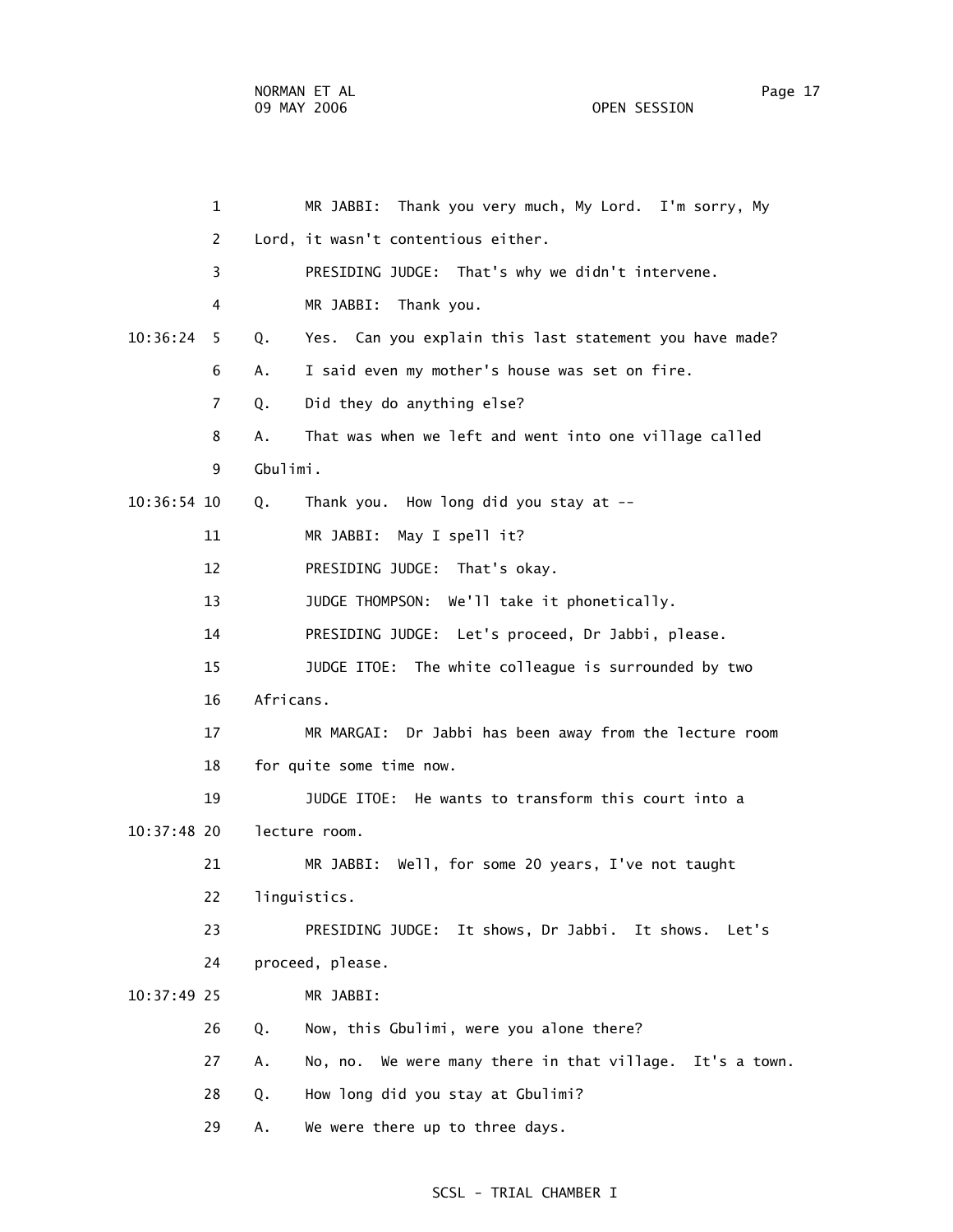1 Q. Did anything happen whilst you were there? 2 A. They said Kamajors had come into the town. In fact, they 3 were the ones who took us away from the bush. 4 Q. When they took you away from the bush, where did they take 10:38:43 5 you? 6 A. They took us back to the town. 7 Q. Which town? 8 A. Koribundu. 9 Q. When you came back to Koribundu, were there any soldiers 10:39:02 10 there? 11 A. No, I did not see a soldier. 12 Q. What about Kamajors? 13 A. They were there. 14 Q. Did soldiers return to Koribundu thereafter? 10:39:35 15 A. No. 16 Q. Now, Madam Witness, you said you were living in Koribundu 17 for a long time, even before the coup against the elected 18 government. Did you, during that time, know any person by the 19 name of Hinga Norman? 10:40:21 20 A. No. I used to hear his name. 21 Q. Have you ever seen him at all in your life? 22 A. Ever since, I've only seen him from the back. I've never 23 seen his face. 24 Q. I wish I could let her identify the back. When did you see 10:41:17 25 his back? 26 A. Only once. 27 Q. Can you tell the Court when that was? 28 A. I can't remember the date or the month. 29 Q. Was it, perhaps, after this last attack by the Kamajors on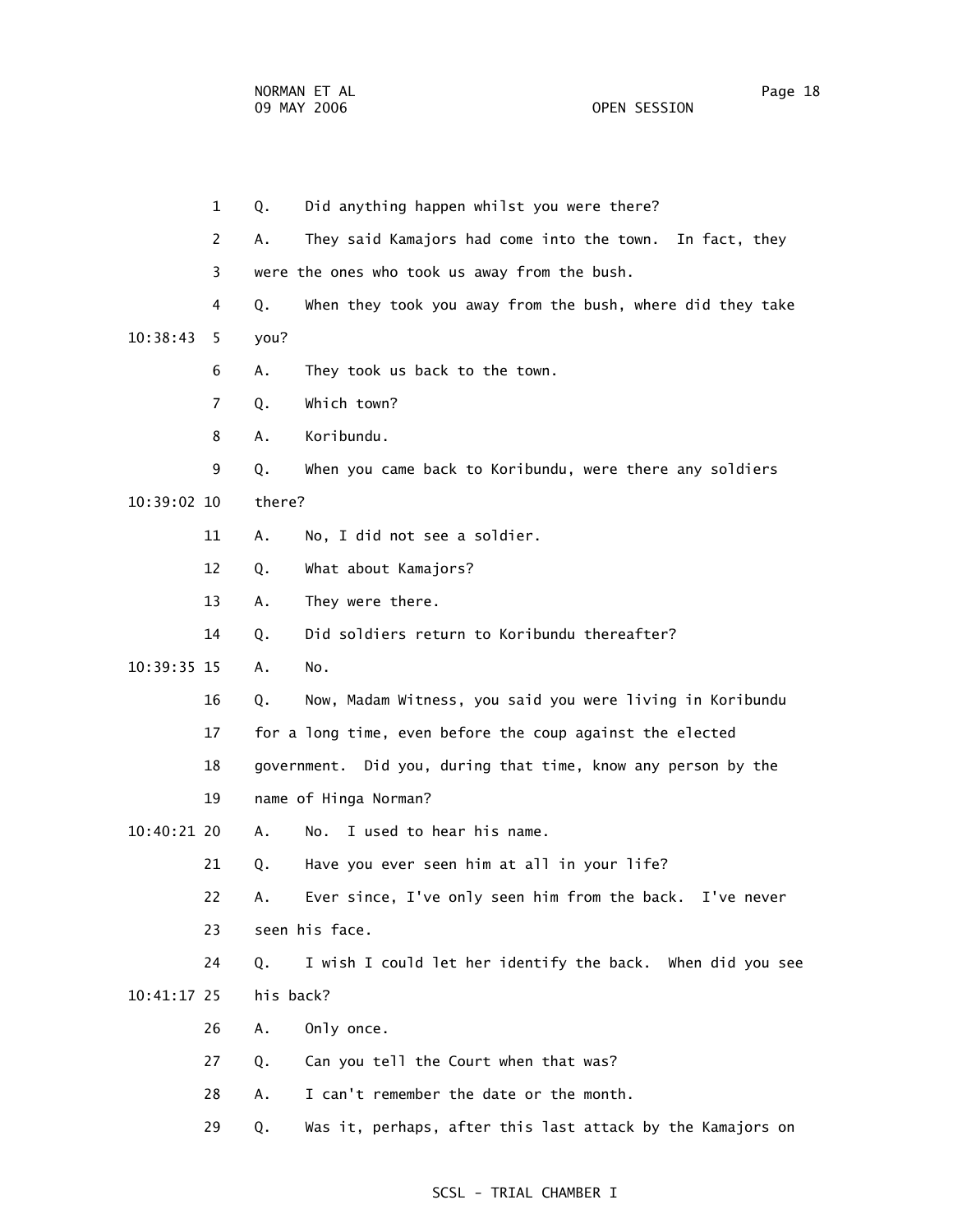1 Koribundu or before? 2 A. At that time the Kamajors were in Koribundu. 3 Q. Do you mean after the Kamajors had captured Koribundu from 4 the soldiers? And settled there? 10:42:17 5 A. Yes. 6 Q. What happened on this occasion that you say you only saw 7 him when he was turned away from you? 8 A. We were there when our husbands told us that Chief Norman 9 had gone to Pujehun, had passed and gone to Pujehun. 10:43:02 10 PRESIDING JUDGE: Can you have the witness repeat that, 11 please. I did not understand. 12 MR JABBI: Yes. 13 Q. Can you repeat what you said just now? 14 A. We were in our house when our husbands told us that 10:43:18 15 Chief Norman had passed and gone to Pujehun. 16 Q. One day you were informed by your husband that Chief Norman 17 had passed and gone to Pujehun? 18 A. Yes. 19 Q. Where were you? 10:43:38 20 A. I was at the house. 21 Q. Where? 22 A. My house, my husband's house. 23 Q. [Microphone not activated]. 24 A. Koribundu. 10:43:52 25 Q. Yes, did anything happen after that? 26 A. Yes. 27 Q. Can you tell the Court? 28 A. In the evening when he was returning, they stopped him. 29 Q. "They," meaning?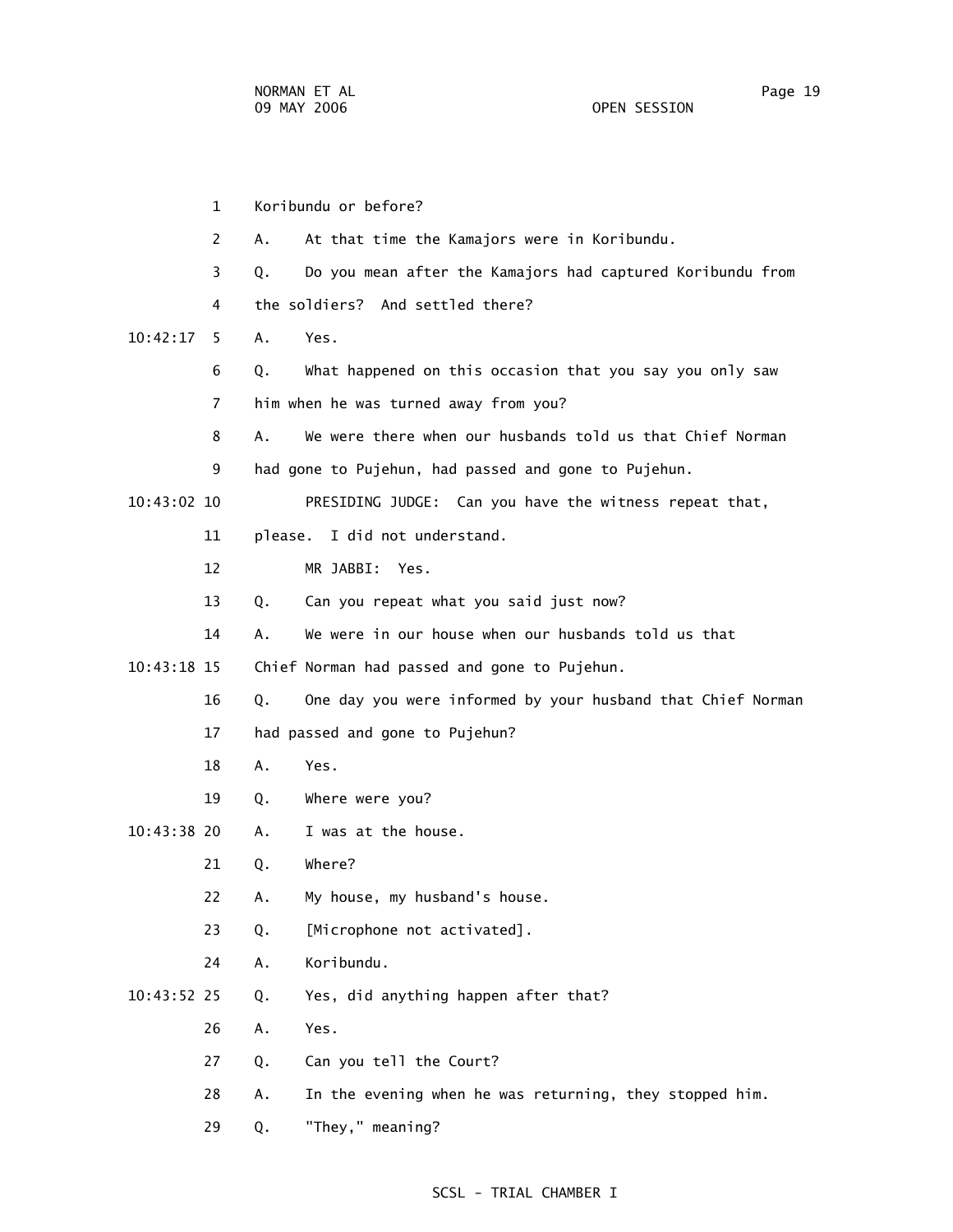- 1 A. The Kamajors.
- 2 Q. The Kamajors stopped him on his way back from Pujehun?
- 3 A. Yes.
- 4 Q. Yes, what happened?
- 10:44:33 5 A. And so we met at the barri.
	- 6 Q. Was Chief Norman there?
	- 7 A. When he came, he met us there.
	- 8 Q. What happened at the barri that day, so far as you can
	- 9 remember?
- 10:45:12 10 A. When I met him saying, he was admonishing the Kamajors in 11 relation to their relationship with the civilians.
	- 12 Q. What specifically did you hear him say?
	- 13 A. What I heard was that he said the Kamajors shall treat the 14 civilians well.
- 10:45:56 15 Q. Anything more?
	- 16 A. And the civilians too should treat the Kamajors well and 17 there should be no problem between them.
	- 18 Q. Yes, anything more?

 19 A. That was the day he stepped down and left and then there 10:46:30 20 was dancing.

- 21 Q. There was dancing after he left, or when he was leaving?
- 22 A. When he stepped down from the barri, they started the
- 23 dancing and they were dancing until they reached the junction.
- 24 Q. What happened at the junction?
- 10:46:58 25 A. He entered the vehicle and went towards Bo.
	- 26 Q. Now as far as you could tell on that occasion, what was the
	- 27 attitude of the people around the barri towards Chief Norman and
	- 28 what he said at the barri?
	- 29 A. In fact, when he said that word, they clapped.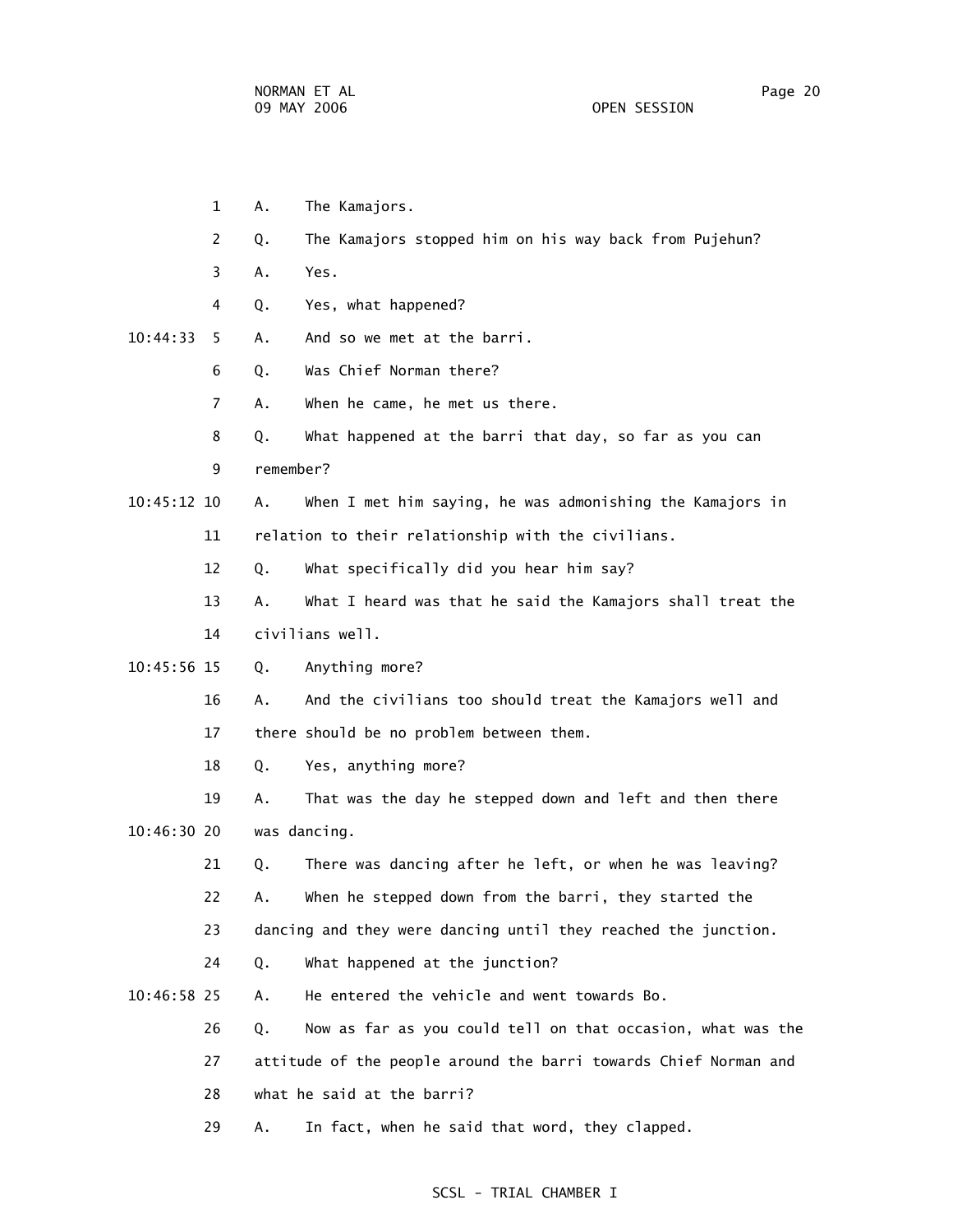1 Q. Did you go with a crowd to the junction? 2 A. No, I returned to the house. 3 Q. Have you seen Chief Norman any time after that incident? 4 A. Up to date, I have not seen him. 10:48:19 5 Q. Thank you very much. 6 MR JABBI: My Lords, that is all for the witness. 7 PRESIDING JUDGE: Thank you. Cross-examination by the 8 second accused? 9 MR KOPPE: None, My Lord. 10:48:43 10 PRESIDING JUDGE: Cross-examination by the third accused? 11 MR MARGAI: None, My Lord. 12 PRESIDING JUDGE: Cross-examination by the Prosecution? 13 MR KAMARA: My Lord, Ms Suciu will do the 14 cross-examination. 10:48:48 15 MS SUCIU: Good morning, Your Honours. My name is Bianca 16 Suciu. I can spell that for you. S-U-C-I-U. 17 CROSS-EXAMINED BY MS SUCIU: 18 Q. Good morning, Madam Witness. 19 A. Good morning. 10:49:15 20 Q. I'll be asking you some questions this morning. If you 21 don't understand the questions, please let me know and I'll 22 repeat them. 23 A. Okay. 24 Q. Where do you reside in Koribundu? 10:49:33 25 A. I live along the Kandor Road. 26 Q. Was this your address during the intervention in 1998 at 27 well? 28 A. Yes. 29 Q. Are you familiar with the main junction in Koribundu?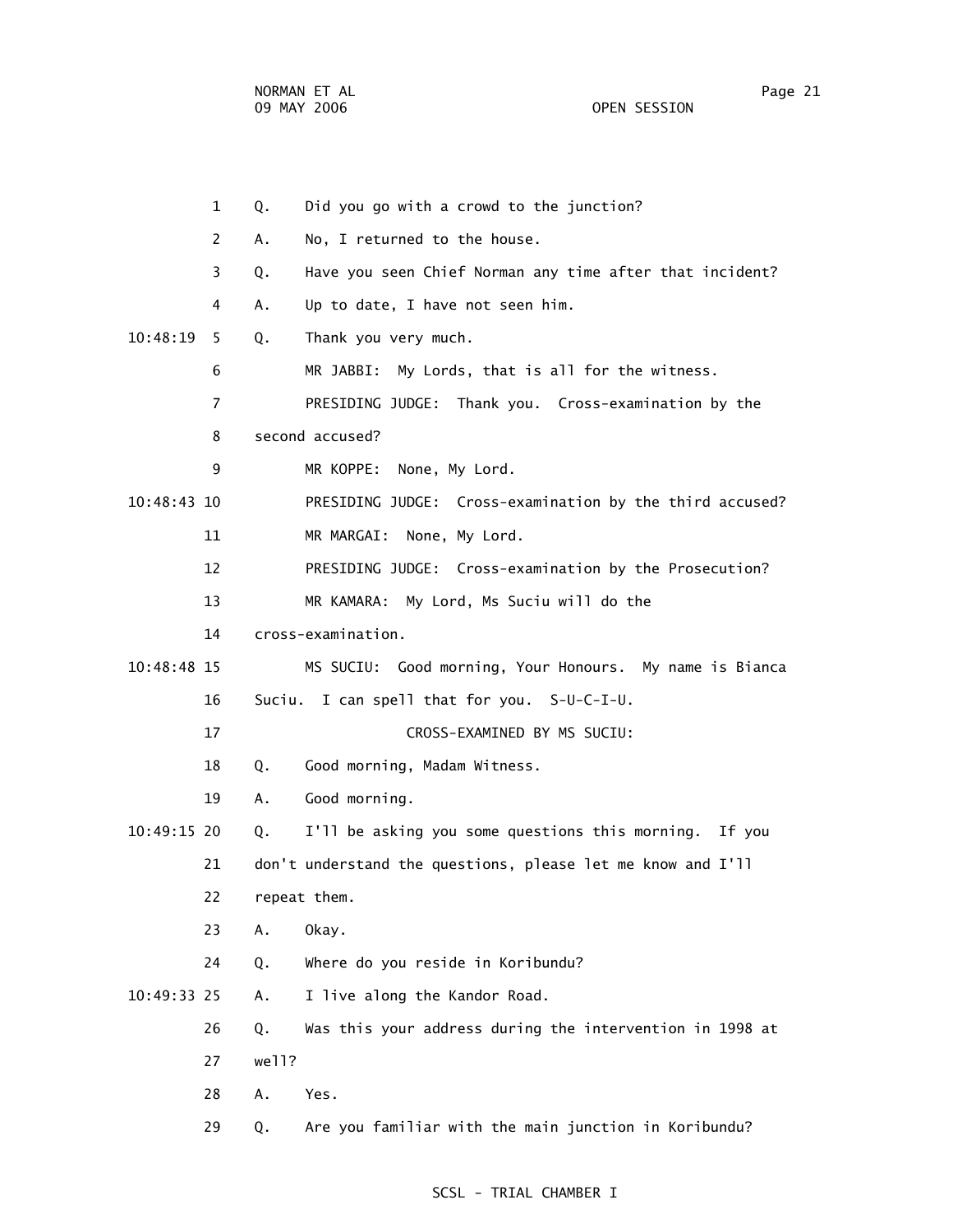1 A. Yes, the main junction. 2 [CDF09MAY06B - SV] 3 Q. Now, can you tell this Court where your house is located in 4 relation to this junction? 10:50:22 5 A. Yes. 6 Q. Please go ahead. 7 A. My house is located along the Blama Road. 8 Q. And are you able to see the junction from your house? 9 A. Yes. 10:51:02 10 Q. Can you tell this Court where you were when the Kamajors 11 attacked the second time in Koribundu on the Friday in 1998? 12 A. In fact I was at my mother's house. 13 Q. And where is the house? 14 A. Along the Blama Road. 10:51:27 15 Q. And what did you do when you heard heavy firing in town? 16 A. We ran away to Gbulimi. 17 Q. Can you tell this Court how long after you heard firing you 18 ran away? 19 A. In fact that last attack, the shooting didn't last long. 10:52:12 20 Q. You said the soldiers retreated the same night on that 21 Friday night? 22 A. Yes. 23 Q. Is that when you also escaped to go into hiding, 24 Madam Witness? 10:52:30 25 A. Yes. 26 Q. And did you bring your family with you when you escaped? 27 A. Yes. 28 Q. Did you bring anything else with you when you escaped? 29 A. No.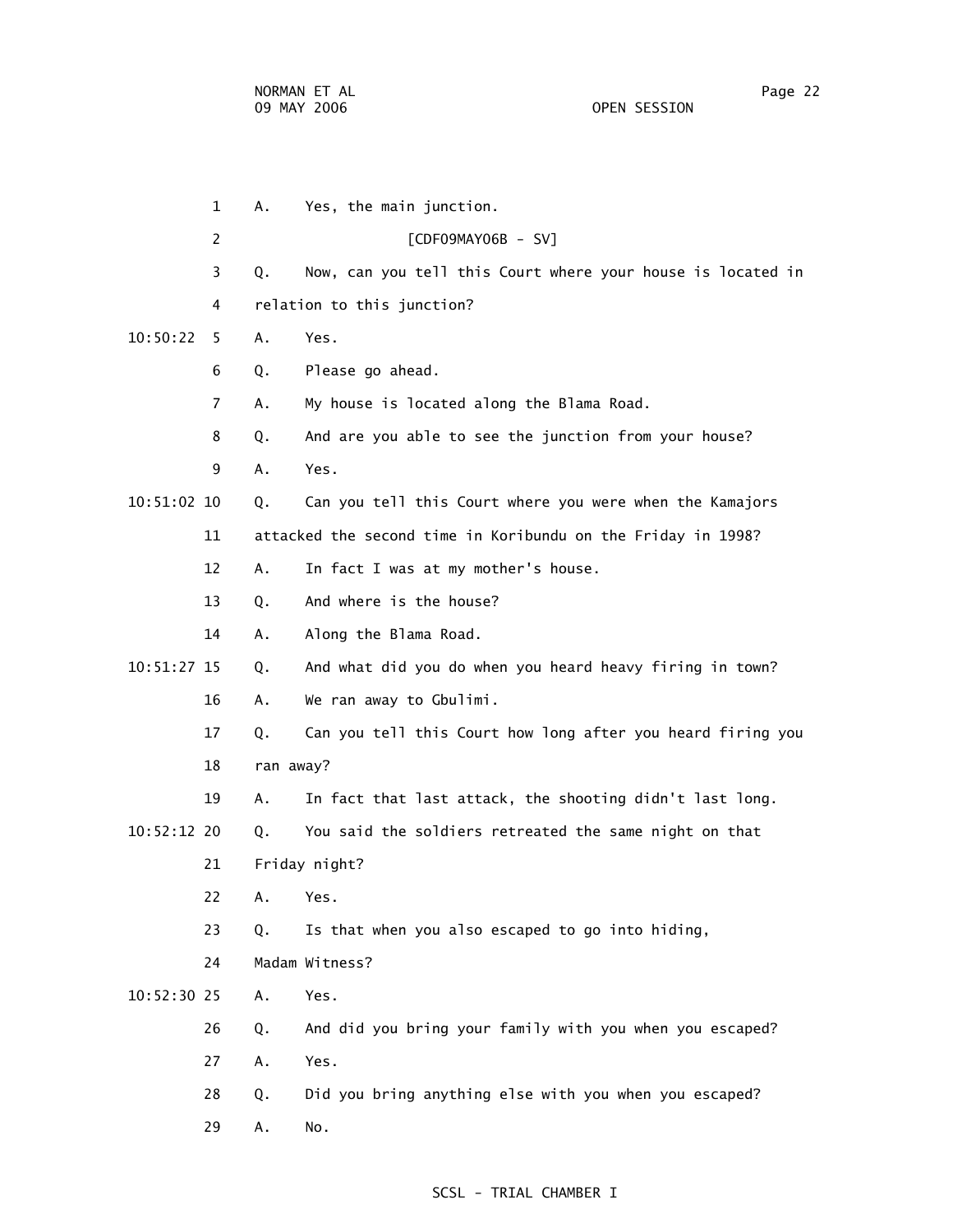OPEN SESSION

|               | $\mathbf{1}$ | Q.         | Can you tell how far you walked to go into hiding,             |
|---------------|--------------|------------|----------------------------------------------------------------|
|               | 2            |            | Madam Witness?                                                 |
|               | 3            | Α.         | It could take up to three miles. It's in the bush.             |
|               | 4            | Q.         | And how long did it take you to get there, do you remember?    |
| 10:53:38      | 5            | Α.         | No.                                                            |
|               | 6            | Q.         | According to your testimony you stayed in hiding for           |
|               | 7            |            | approximately three days; is that correct?                     |
|               | 8            | Α.         | Yes.                                                           |
|               | 9            | Q.         | So, just to make it clear for the Court, if you left on        |
| 10:54:09 10   |              |            | Friday night and you stayed in hiding for three days, you must |
|               | 11           |            | have returned to Koribundu on Monday?                          |
|               | 12           | Α.         | Yes, when we were searched for and we returned.                |
|               | 13           | Q.         | Was this at night, Madam Witness?                              |
|               | 14           | Α.         | In the evening. Late in the evening.<br>Yes.                   |
| $10:54:42$ 15 |              | Q.         | You have testified that your husband was a Kamajor; is that    |
|               | 16           | correct?   |                                                                |
|               | 17           | Α.         | Yes.                                                           |
|               | 18           | Q.         | Do you know, Madam Witness, if he had any specific rank as     |
|               | 19           | a Kamajor? |                                                                |
| $10:55:13$ 20 |              | Α.         | Yes.                                                           |
|               | 21           | Q.         | Can you tell this Court what that was?                         |
|               | 22           | A.         | He was an RSM.                                                 |
|               | 23           | Q.         | And do you know what that means?                               |
|               | 24           | Α.         | I didn't go to school.<br>No.                                  |
| 10:55:37 25   |              | Q.         | Do you know what your husband's specific duties were as a      |
|               | 26           |            | Kamajor in Koribundu?                                          |
|               | 27           | Α.         | You mean bad things?                                           |
|               | 28           | Q.         | No, I mean do you know what he did as a Kamajor, what was      |
|               | 29           | his role?  |                                                                |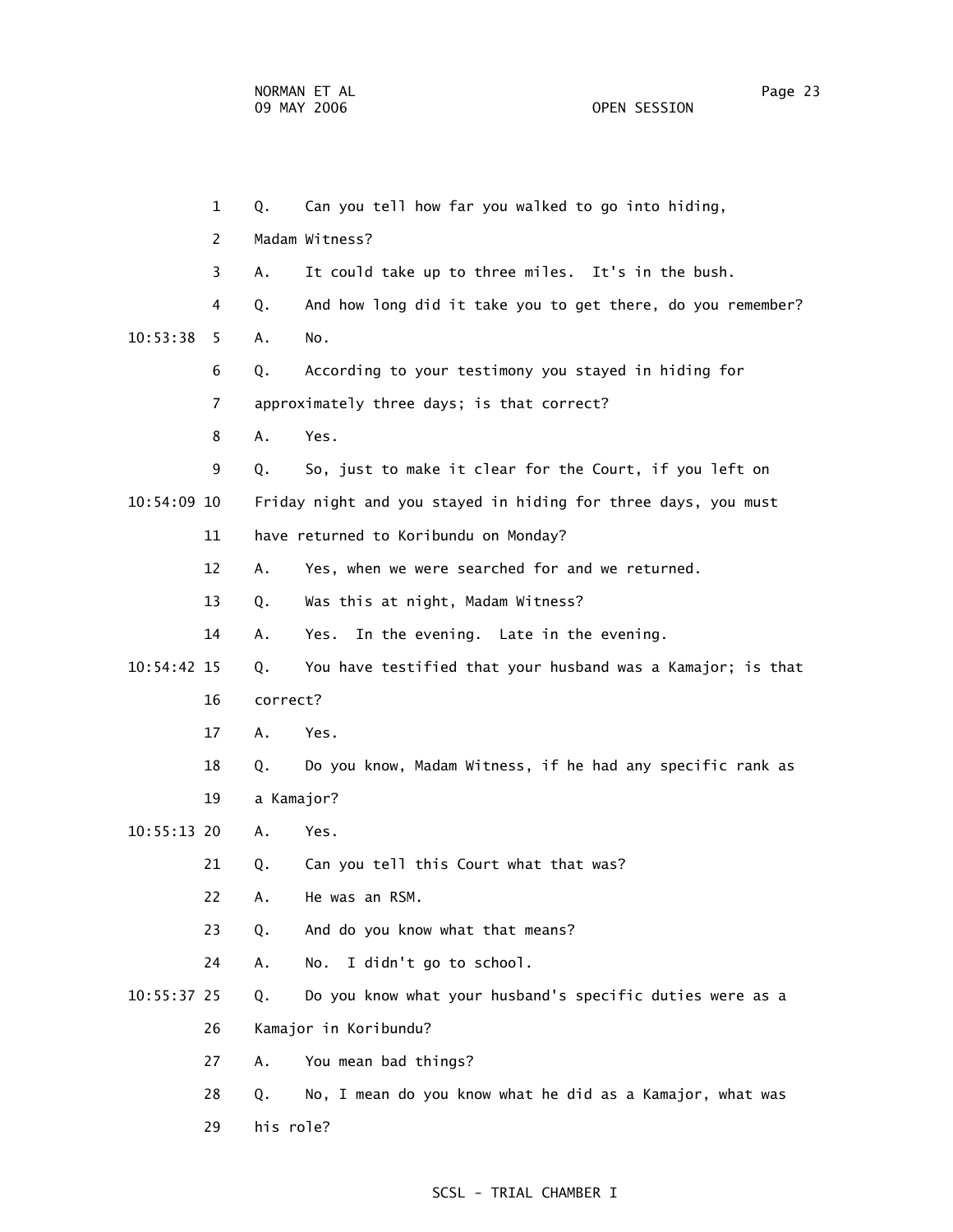|             | $\mathbf{1}$ | Α.      | He would take his boys and they would go on patrols.           |
|-------------|--------------|---------|----------------------------------------------------------------|
|             | 2            | Q.      | Was he also in charge of investigating reports made against    |
|             | 3            |         | the Kamajors?                                                  |
|             | 4            | Α.      | Yes.                                                           |
| 10:56:37    | 5.           | Q.      | And did you hear about any of those reports, Madam Witness?    |
|             | 6            | Α.      | You mean negatively? No, it never happened.                    |
|             | 7            | Q.      | So if the Kamajors did something bad to the people, your       |
|             | 8            |         | husband would have been in trouble, wouldn't he?               |
|             | 9            | A.      | Yes.                                                           |
| 10:57:17 10 |              | Q.      | Madam Witness, you were in charge of cooking for the           |
|             | 11           |         | Kamajors whenever they came to Koribundu; is that true?        |
|             | 12           | Α.      | Yes.                                                           |
|             | 13           | Q.      | And you and your family never suffered at the hands of the     |
|             | 14           |         | Kamajors; is that correct?                                     |
| 10:58:04 15 |              | Α.      | Yes.                                                           |
|             | 16           | Q.      | I'm suggesting to you, Madam Witness, that the reason why      |
|             | 17           |         | you were spared from the hands of the Kamajors is because your |
|             | 18           |         | husband was a Kamajor commander in Koribundu?                  |
|             | 19           | Α.      | He was a Kamajor commander. Nobody would say we would not      |
| 10:58:42 20 |              | suffer. |                                                                |
|             | 21           | Q.      | What I'm saying is that the Kamajors didn't do anything to     |
|             | 22           |         | you because you were married to a Kamajor commander?           |
|             | 23           | A.      | We had been married for a very long time, even before the      |
|             | 24           |         | inception of the Kamajor business.                             |
| 10:59:17 25 |              | Q.      | But, Madam Witness, there were other people in Koribundu       |
|             | 26           |         | whose husbands were not Kamajors; do you agree?                |
|             | 27           | Α.      | Yes.                                                           |
|             | 28           | Q.      | And do you agree that these people were not as lucky as you    |
|             | 29           | were?   |                                                                |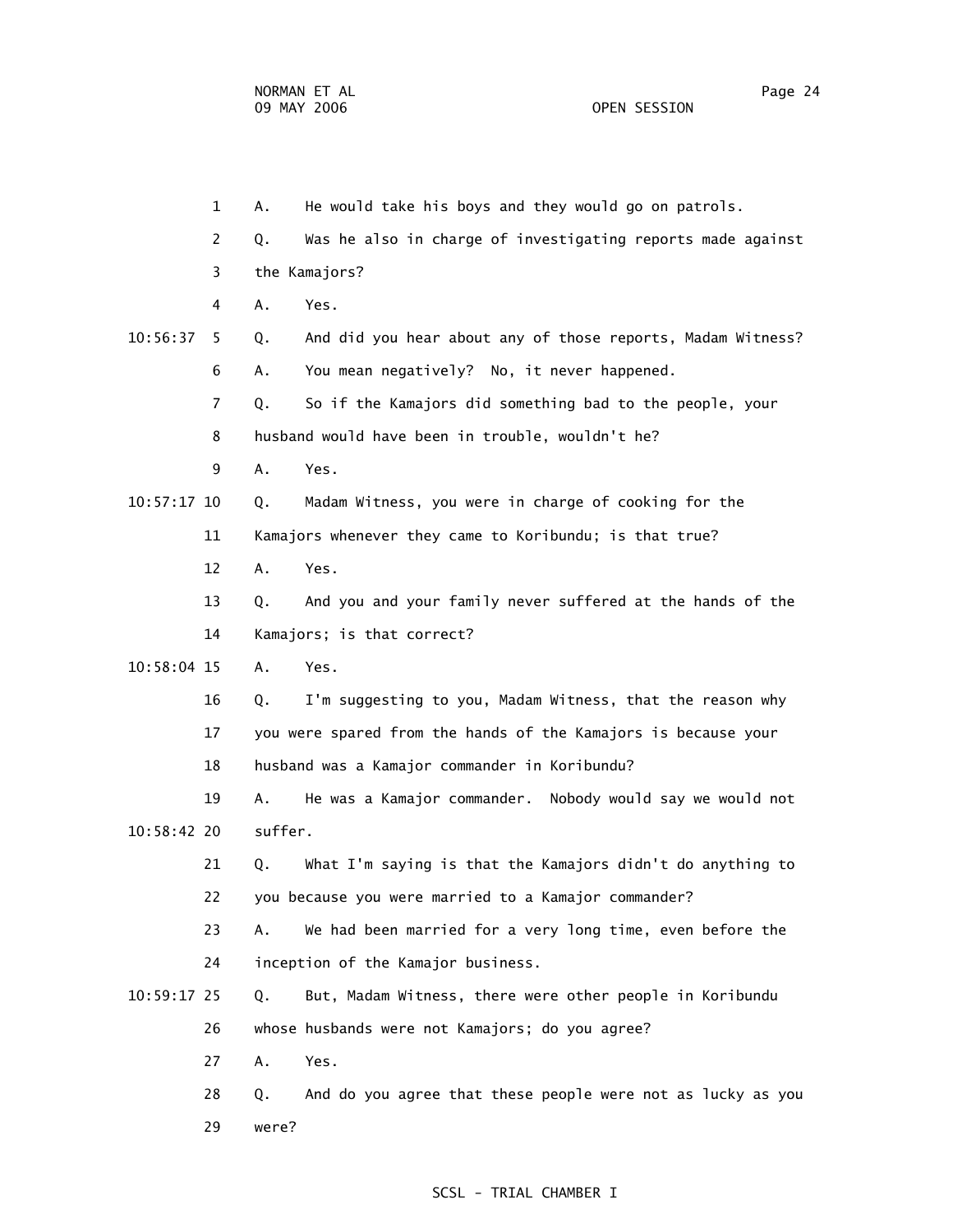|             | $\mathbf{1}$ | Everybody had his or her own position. Some people were<br>А.   |
|-------------|--------------|-----------------------------------------------------------------|
|             | 2            | married to Kamajors and others were married to soldiers.        |
|             | 3            | Isn't it true, Madam Witness, that people who were junta<br>Q.  |
|             | 4            | collaborators suffered a lot in Koribundu?                      |
| 11:00:15    | 5            | No, in fact, I don't know that sort of people that you're<br>А. |
|             | 6            | referring to. I am not a white man, I am just a Mende person.   |
|             | 7            | Q.<br>Did you ever hear of Sarah Binkolo and Sarah Lamina,      |
|             | 8            | Madam Witness?                                                  |
|             | 9            | Α.<br>No.                                                       |
| 11:00:40 10 |              | If I tell you that they were palm wine tappers, does that<br>Q. |
|             | 11           | ring a bell to you?                                             |
|             | 12           | JUDGE ITOE: What name did you --                                |
|             | 13           | MS SUCIU: Sarah Binkolo.                                        |
|             | 14           | Is he a Temne man or a Mende man?<br>THE WITNESS:               |
| 11:01:04 15 |              | MS SUCIU: They were Limba.                                      |
|             | 16           | I don't know him.<br>THE WITNESS:                               |
|             | 17           | PRESIDING JUDGE: So you did mention two names?                  |
|             | 18           | Two names. The second name is Sarah --<br>MS SUCIU:             |
|             | 19           | I said if they were Mende people or Limba<br>THE WITNESS:       |
| 11:01:20 20 |              | people.                                                         |
|             | 21           | MS SUCIU: And I responded they were Limba people.               |
|             | 22           | JUDGE ITOE: Sarah Binkolo and who?                              |
|             | 23           | MS SUCIU: Sorry, Your Honour, Sarah Lamina.                     |
|             | 24           | PRESIDING JUDGE: So you're suggesting they were both palm       |
| 11:01:37 25 |              | wine tappers, both of them.                                     |
|             | 26           | MS SUCIU:<br>Both of them.                                      |
|             | 27           | PRESIDING JUDGE: Madam Witness, what's your answer?             |
|             | 28           | THE WITNESS: Sir?                                               |
|             | 29           | PRESIDING JUDGE: If you know these two persons. They were       |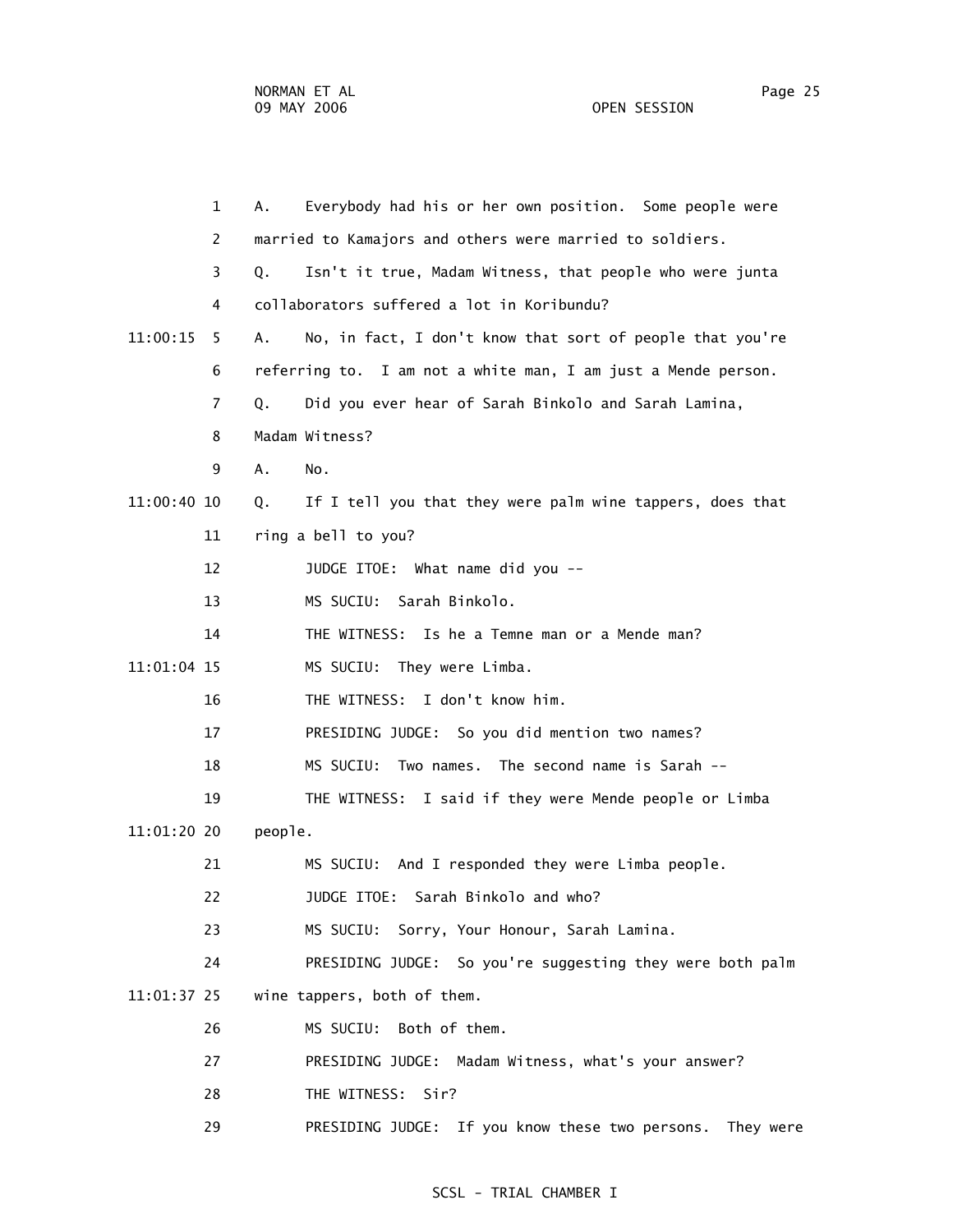1 Limba. 2 THE WITNESS: I said I did not know them. 3 MS SUCIU: 4 Q. Koribundu is a very small town, isn't it, Madam Witness? 11:02:13 5 A. No. 6 Q. Do you know around how many people live in Koribundu? 7 A. No, I can't -- the town is a very big town. I can't state 8 the number. 9 Q. Thank you. Now the two people that I've just mentioned, 11:02:39 10 did you know that they were killed by the Kamajors? 11 A. You want me to tell a lie? No, I don't know. I won't tell 12 a lie or I will explain exactly what I know. 13 Q. So you wouldn't know that they were killed by the Kamajors 14 at the junction on the Sunday after the attack took place on the 11:03:02 15 Friday in 1998? 16 A. No. No, I did not hear about any killings. 17 Q. I am putting it to you, Madam Witness, that there were five 18 other people who were identified junta collaborators who were 19 also killed at the junction by the Kamajors on the same Sunday. 11:03:47 20 A. I did not know about that. 21 Q. I am also putting it to you that Kamajors burnt a number of 22 houses on Blama Road on Saturday after the attack? 23 A. No. 24 Q. Madam Witness, in fact, you don't know what happened in 11:04:25 25 Koribundu for most of that weekend in 1998 because you weren't 26 there. You said it yourself you were away hiding, weren't you? 27 A. It's a lie. 28 PRESIDING JUDGE: What is a lie, that you were not there? 29 JUDGE ITOE: Or that you were there?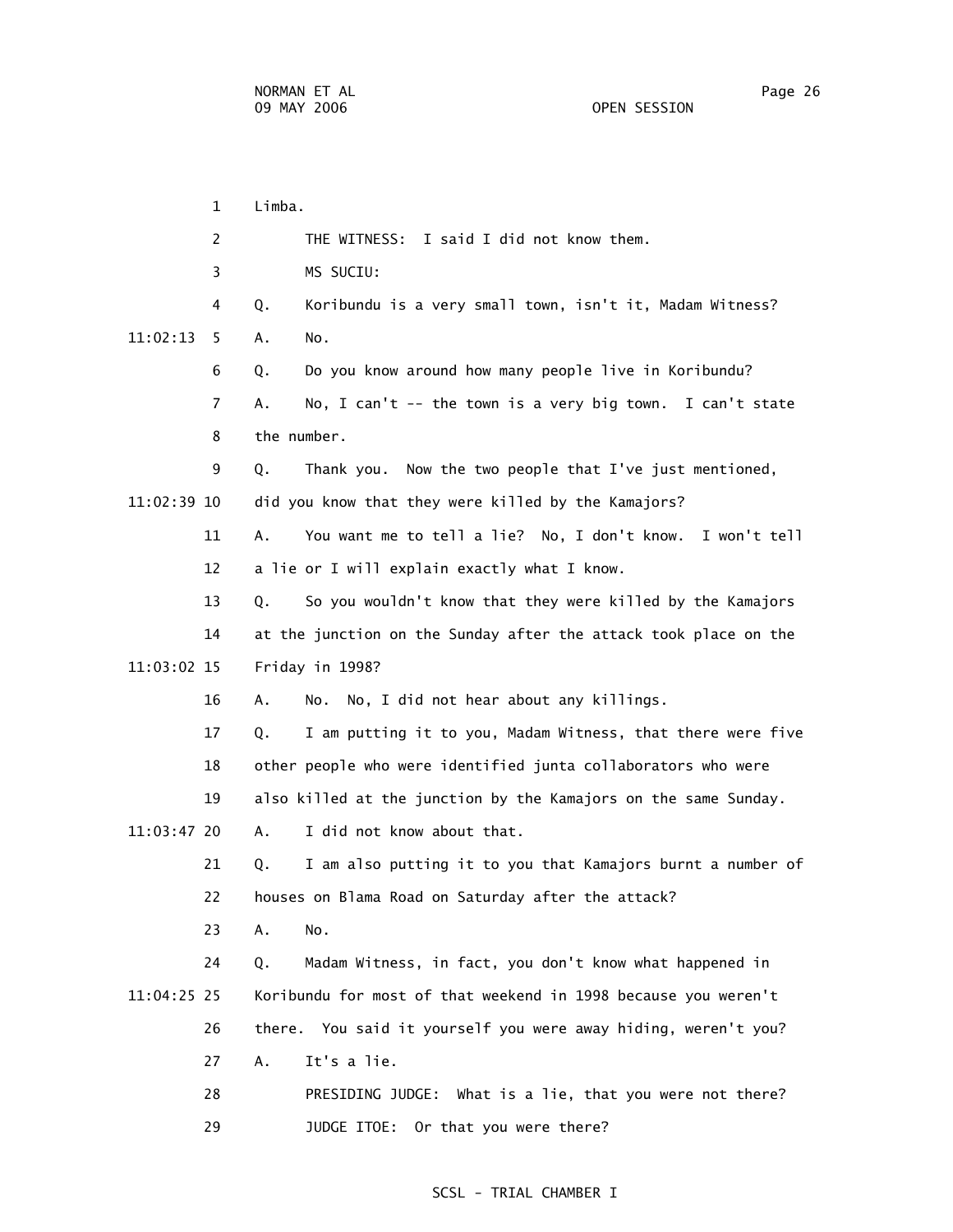1 THE WITNESS: I was there. 2 MR JABBI: My Lord, I'm sorry to intervene. I am not 3 hearing the interpretation, but the counsel was quite specific 4 about the timing and I don't know how that timing was conveyed in 11:05:12 5 the interpretation. 6 PRESIDING JUDGE: Well, we'll ask the Prosecutor to repeat 7 that question so there is no confusion in the understanding and 8 the interpretation. Would you please take your question again 9 about that particular weekend. 11:05:29 10 MS SUCIU: Yes, Your Honour. 11 Q. So I'm putting it to you, Madam Witness, that the reason 12 why you don't know what happened in Koribundu on that weekend, 13 the weekend of the second attack by the Kamajors that started on 14 Friday, is because you were not there. Like you said in court 11:05:54 15 today, you returned to Koribundu on Monday, late in the evening. 16 A. I was at present even when my mother's house was set on 17 fire. 18 Q. Madam Witness, I'm asking -- 19 PRESIDING JUDGE: Sorry, please. Did the witness say, "I 11:06:20 20 was not present," or "I was present"? Mr Interpreter, can you 21 repeat your answer? 22 THE WITNESS: I said, "I was at present even when my 23 mother's house was set on fire." 24 MS SUCIU: 11:07:06 25 Q. Madam Witness, if I remember correctly, you said that your 26 mother's house was set on fire on Friday night as the soldiers 27 retreated; is that correct? 28 A. Yes.

### SCSL - TRIAL CHAMBER I

29 Q. But my question --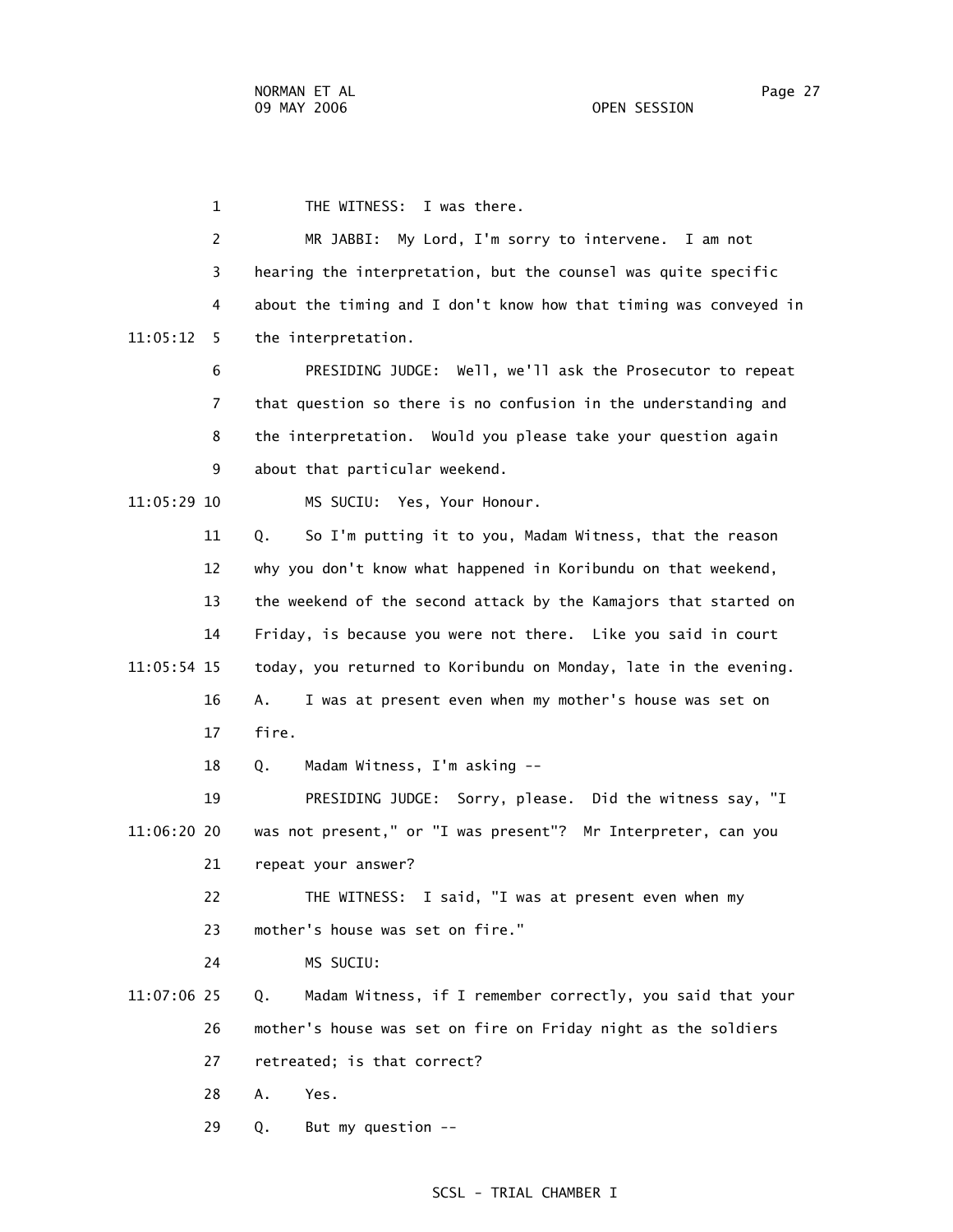1 PRESIDING JUDGE: What was your answer, Madam Witness? 2 THE WITNESS: I said when we were pulling out, while they 3 were going, it was then that they set fire on my mother's house. 4 It was then that we went to Gbulimi to hiding. 11:07:53 5 PRESIDING JUDGE: Thank you. 6 MS SUCIU: 7 Q. So you weren't there on the Saturday and Sunday and Monday 8 morning until Monday evening? 9 A. Yes. 11:08:18 10 PRESIDING JUDGE: Yes, you were there, or, yes, you were 11 not there? 12 THE WITNESS: I came back on Monday. 13 MS SUCIU: 14 Q. Madam Witness, you said that when the soldiers retreated on 11:08:47 15 the Friday of the attack that you said that they burnt houses on 16 their way out? 17 A. Yes. 18 Q. Can you tell this Court where these houses were burnt? Was 19 this on Blama Road? 11:09:28 20 A. I said my mother's house was set on fire. I have shown the 21 place. 22 Q. But you didn't see any other houses being burnt? 23 A. I can only speak about mine. 24 Q. So the only house that you saw being burnt by the soldiers 11:09:48 25 was your mother's house? 26 A. Yes, that is what I can say something about. 27 Q. So you wouldn't know if the Kamajors also burnt houses on 28 that Friday? 29 A. No, they were not there.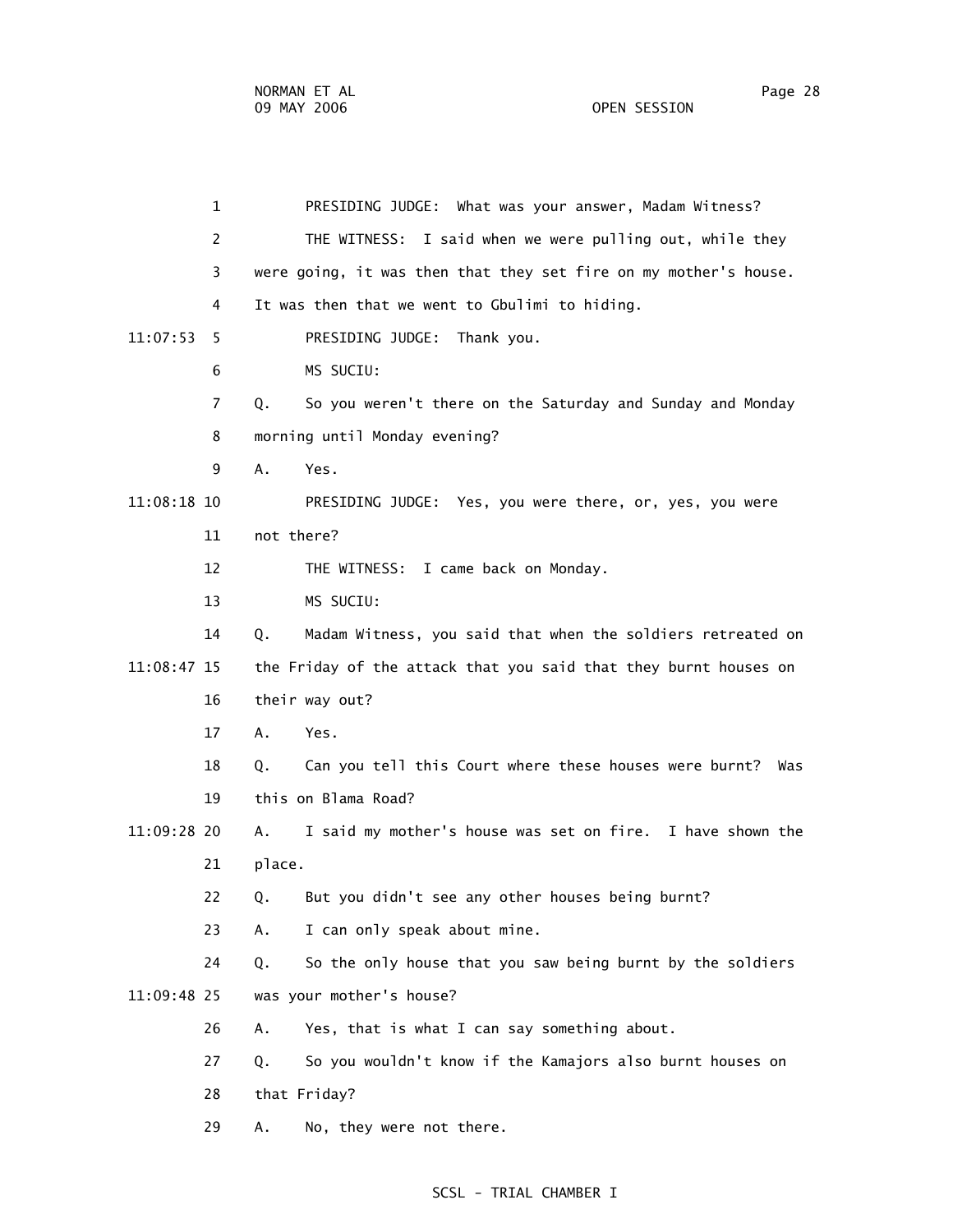1 Q. In your testimony you've said that you attended a meeting 2 at the barri where Chief Hinga Norman spoke? 3 A. Yes. 4 Q. Can you repeat what he said? 11:10:54 5 A. He was admonishing the Kamajors in relation to the 6 civilians. 7 Q. Has this always been your position, Madam Witness? 8 A. What happened is what I have just said. 9 Q. Do you remember ever giving a statement to members of the 11:11:31 10 Office of the Prosecutor? 11 A. No. 12 Q. So you don't remember speaking with two investigators from 13 the Office of the Prosecutor on March 24, 2006? 14 A. No. 11:12:16 15 Q. Madam Witness, can you remember what you did on that day? 16 PRESIDING JUDGE: What's the date again? March 24, 2006? 17 MS SUCIU: Yes, Your Honour. 18 THE WITNESS: No. I'm in the bush. I go to the farm. I 19 can't remember. 11:12:50 20 MS SUCIU: 21 Q. But, Madam Witness, this was a little bit over a month ago. 22 A. No. 23 Q. Do you remember being at the police station in Koribundu on 24 that date? 11:13:17 25 A. No. 26 Q. Madam Witness, I am putting it to you that you gave a 27 statement to two investigators from the Office of the Prosecutor 28 on March 24, 2006. 29 A. No.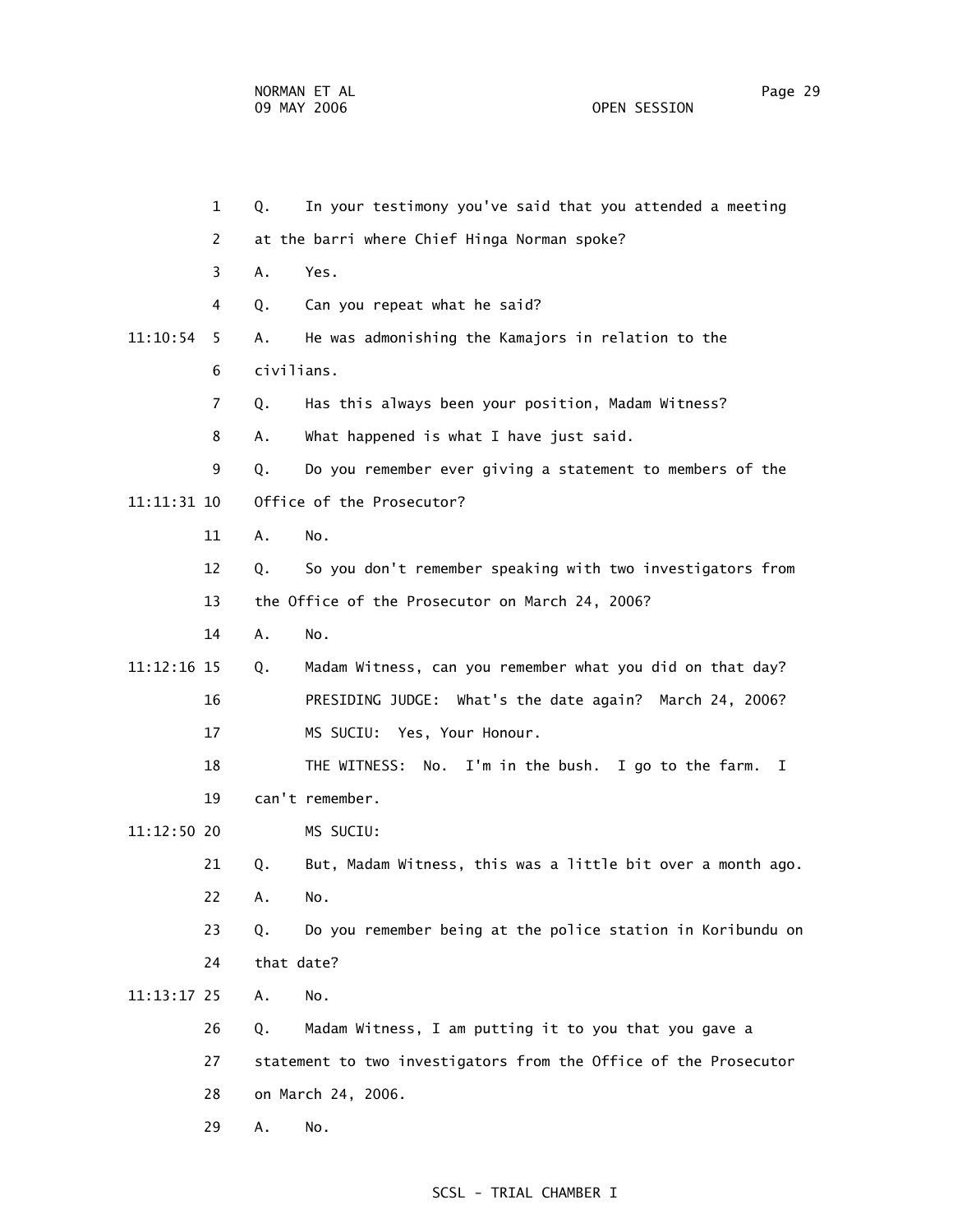1 Q. Madam Witness, are you denying having made that statement 2 because what you said in that statement contradicts what you said 3 here today? 4 A. If I spoke there I would have said so. 11:14:30 5 Q. Madam Witness, can I refresh your memory? In that meeting 6 with the investigators you said that you had never set eyes on 7 Chief Hinga Norman. You also said that when -- 8 MR JABBI: I wish to object at this stage, My Lord. Apart 9 from the witness having consistently said that she did not in 11:15:14 10 fact make any such statement, the counsel for the Prosecution is 11 in fact already going into the content of what she alleges this 12 witness said, and that whatever the document may be is not yet in 13 evidence and no attempt has been made to lay sufficient 14 foundation for the purpose of tendering. She cannot be going 11:15:47 15 into the content of the statement at this stage if she has any 16 such document, My Lords. 17 PRESIDING JUDGE: Madam prosecutor, do you wish to respond 18 to that? 19 MS SUCIU: Yes, Your Honours. We do have a statement from 11:15:58 20 this witness -- that appears to be from this witness. All I want 21 to do is to show that this witness's credibility is not reliable. 22 I'm not trying to prove what it says in this statement. I'm just 23 trying to show that at one point there might have been an 24 inconsistency to what the witness has said today in court. 11:16:23 25 PRESIDING JUDGE: But how will you achieve that? My 26 recollection is that the witness is illiterate. 27 MS SUCIU: Well, the statement is not signed but it is, 28 nevertheless, relevant to what the witness has testified to today

### SCSL - TRIAL CHAMBER I

29 and there is a nexus between the statement and the testimony of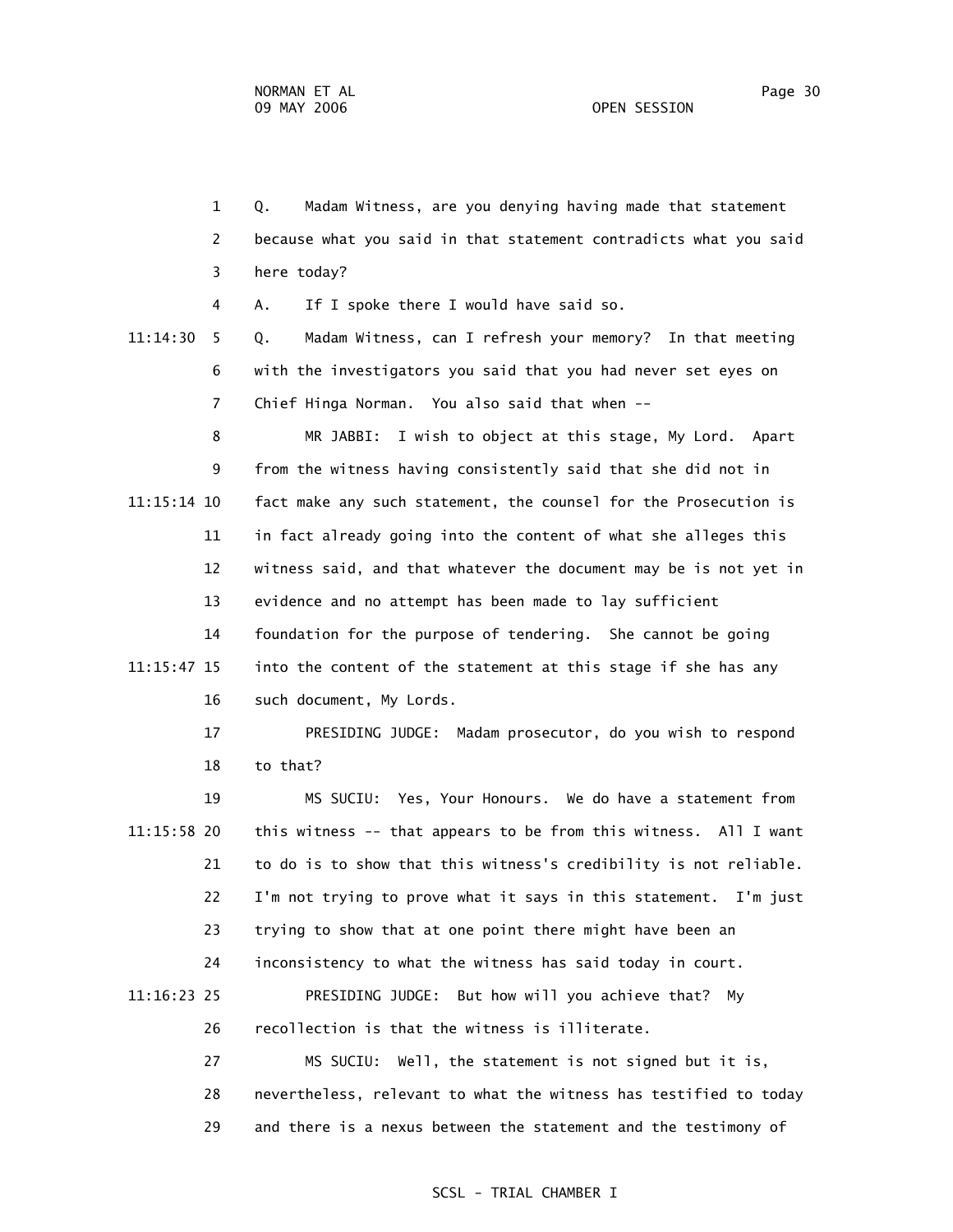1 the witness.

|             | 2              | JUDGE THOMPSON: But clearly there is -- is it the                 |
|-------------|----------------|-------------------------------------------------------------------|
|             | 3              | intention to tender the statement to show prior inconsistency     |
|             | 4              | between what she is saying now and what she might have told the   |
| 11:17:11    | 5              | investigators, or is it just to put in issue her credibility? I   |
|             | 6              | would see that there is a distinction between putting in issue    |
|             | $\overline{7}$ | her credibility, in which case, as far as I understand the scope  |
|             | 8              | of cross-examination, it is clearly permissible to put to the     |
|             | 9              | witness an allegation that she had made a previous statement,     |
| 11:17:41 10 |                | even inconsistent with what she's saying now as distinct from     |
|             | 11             | tendering a statement, parts of which you'd like to use           |
|             | 12             | substantively to show inconsistency, which of course would        |
|             | 13             | clearly now go to the facts in issue. So if the question is       |
|             | 14             | directed merely to impairing the credit, just to challenging      |
| 11:18:11 15 |                | exclusively the credit of the witness, it would seem to me that   |
|             | 16             | this is permissible. But if it's meant to show prior              |
|             | 17             | inconsistency between what she's saying now and what she told the |
|             | 18             | investigator, then these would be matters that would go to the    |
|             | 19             | facts in issue, which would require that the statement be         |
| 11:18:31 20 |                | tendered. That's how I understand the law.                        |
|             | 21             | MS SUCIU: Thank you, Your Honour. My intention is not to          |
|             |                |                                                                   |

 22 have this statement admitted an as exhibit. It is merely to 23 attack the witness's credibility.

 24 JUDGE THOMPSON: But in that regard then, of course, once 11:18:48 25 you're able to elicit an answer from the witness one way or the 26 other, the finality rule comes into issue, except if you're 27 trying to show that she may be biased in terms of her testimony, 28 which would be one exception to the finality rule. So you can 29 pursue it further as you can. Because if she gives you an answer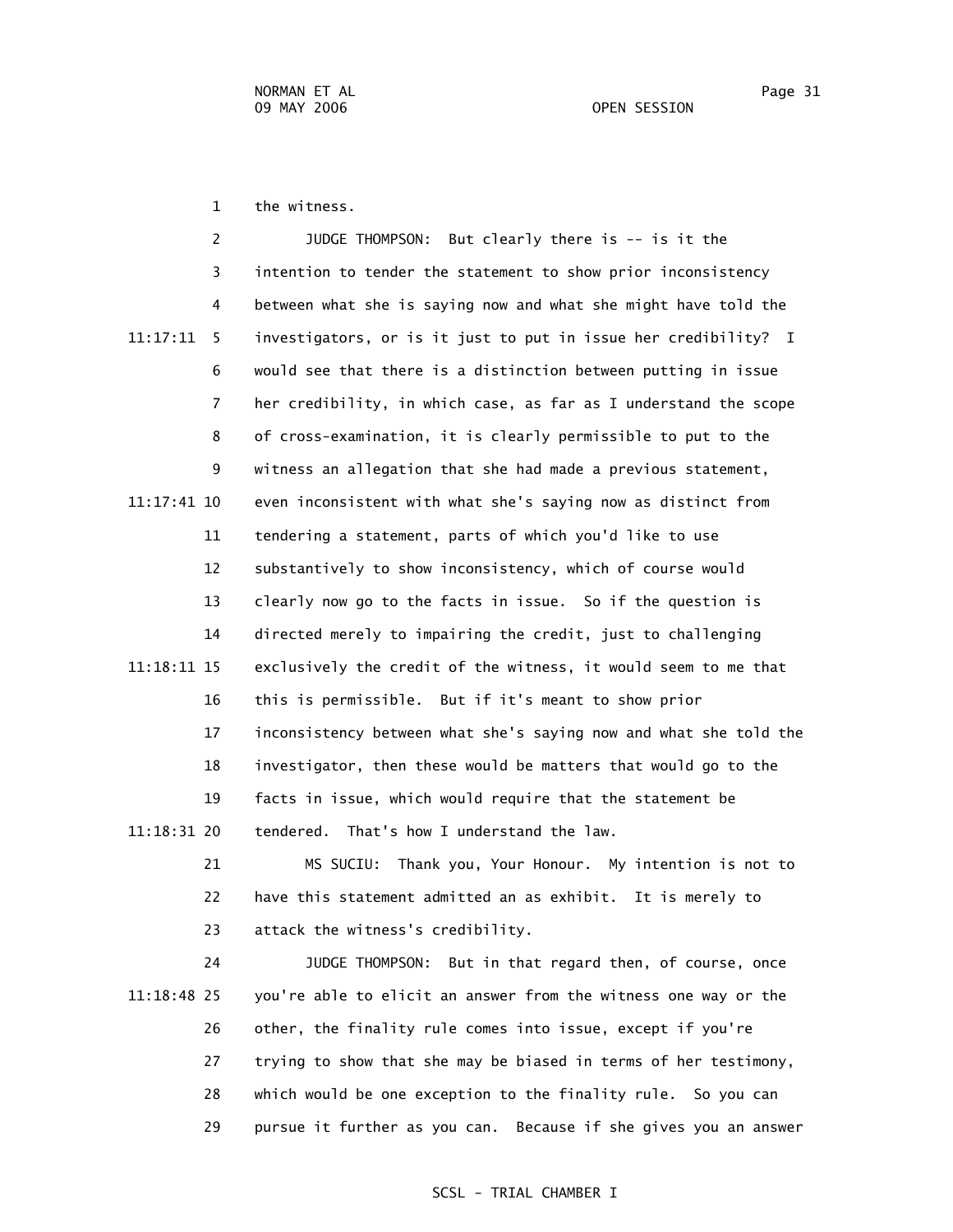1 which is final on the matter, even though you may contradict 2 this, you can't go beyond that unless you try to prove that she 3 may be biased in her testimony. That's my understanding of the 4 law. 11:19:35 5 MS SUCIU: Can I have a second, Your Honours? 6 PRESIDING JUDGE: Yes. 7 JUDGE ITOE: Well, I think that the statement, if it can be 8 linked to this witness, could examine the possibility of treating 9 it as a prior inconsistent statement, on the one hand, and also a 11:20:55 10 statement which puts her credibility into question. That is my 11 view on this matter. 12 MS SUCIU: Thank you, Your Honour. I would just like to 13 use the statement to refresh the witness's memory, if that's 14 allowed. 11:21:10 15 PRESIDING JUDGE: That's fine, you can do that. If your 16 objection, Dr Jabbi, was to that issue. We're not talking here 17 of having the statement admitted in evidence, at least this is my 18 understanding of the position of the Prosecution, but simply to

 11:21:26 20 made a statement. So that's basically what she's putting to the 21 Court. And if your objection was to that, your objection is 22 overruled. But I say if it was to that.

19 put to the witness that she would have, on some other occasion,

 23 MR JABBI: My Lord, my objection was, of course, to that, 24 thinking that she was putting the content in issue. If, however, 11:21:52 25 that is not the case, then I will wait for another answer before 26 I raise the next objection.

> 27 PRESIDING JUDGE: I'm not sure what you mean in those 28 circumstances by "content". Obviously the Prosecutor is 29 attempting to put at least a portion of that statement, which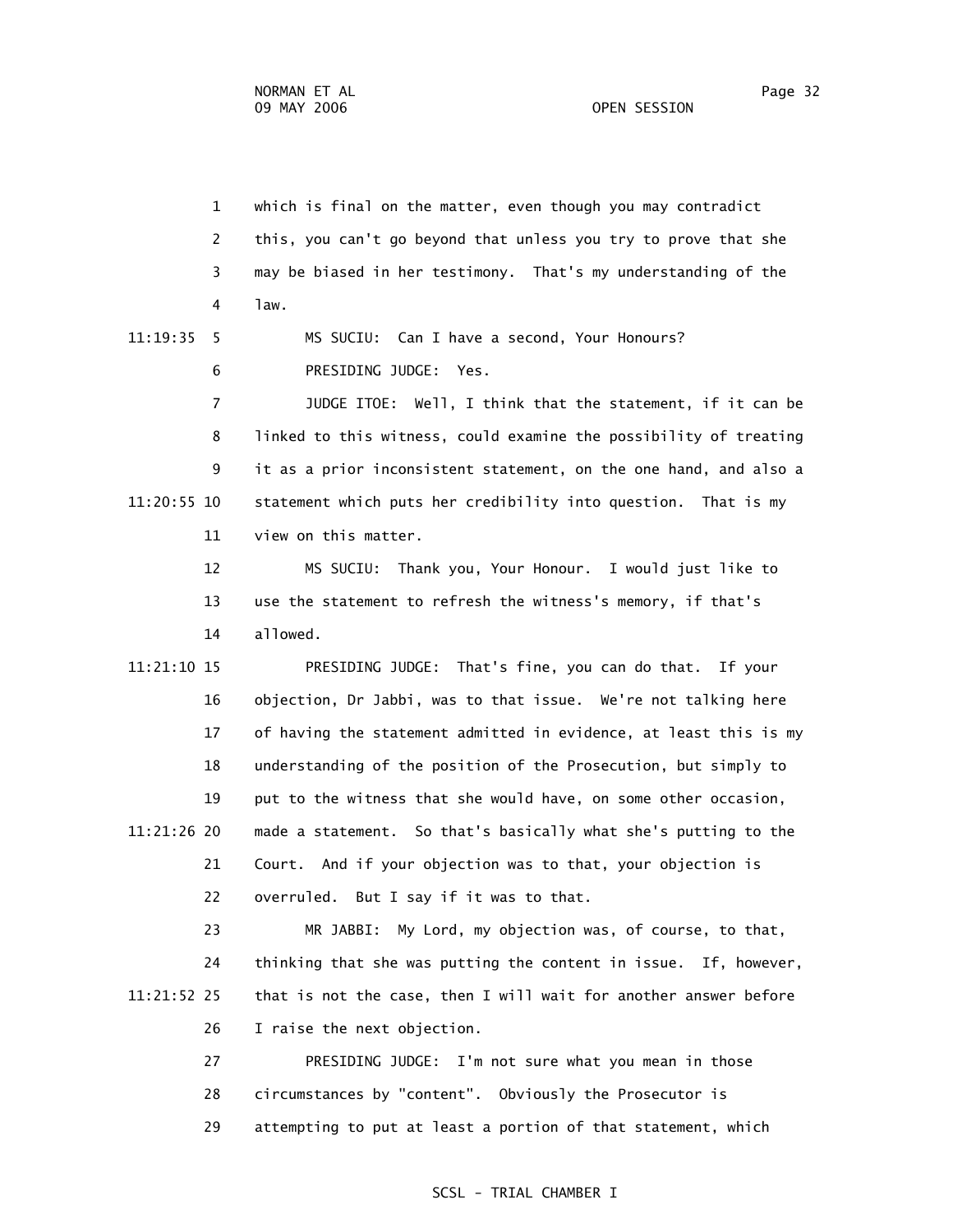1 would mean to me part of the content, to the witness and 2 suggesting to the witness that she has on some other occasion 3 made that statement. That's what the Prosecution is attempting 4 to do. I'm just trying to follow your argument on that. 11:22:28 5 MR JABBI: That is why I have said, My Lord, that I will 6 wait for one more question to put my next objection. I do 7 certainly have another objection. 8 PRESIDING JUDGE: Thank you. Madam Prosecutor. 9 MS SUCIU: Thank you, Your Honour. 11:22:40 10 Q. Madam Witness, did you ever say that you never set eyes on 11 Chief Hinga Norman when he came to Koribundu? 12 A. Yes. Say, for example, if you meet together with someone 13 and you sit together with him, it never happened like that. 14 Q. Madam Witness, I am talking about the time he came and gave 11:23:21 15 a speech at the court barri. Did you ever see him then? 16 A. Yes, but he did not even sit, sit down. 17 Q. Madam Witness, did you ever say that by the time you got to 18 the court barri Chief Norman had already left? 19 A. Yes, I met him stepping down. I saw him from the back. 11:24:08 20 MR JABBI: My Lord, I am really concerned. One, it's not 21 very clear as to whether the question is put accurately to the 22 witness in the interpretation. There seems to be -- I'm not 23 hearing the interpretation so I'm not casting any aspersion on 24 it. 11:24:31 25 JUDGE ITOE: But how do you come by knowing the nuances in 26 the translation if you're not hearing the translation? How are 27 you perceiving this when we are not perceiving it the way you are 28 doing? 29 MR JABBI: My Lord, I am hearing the question clearly put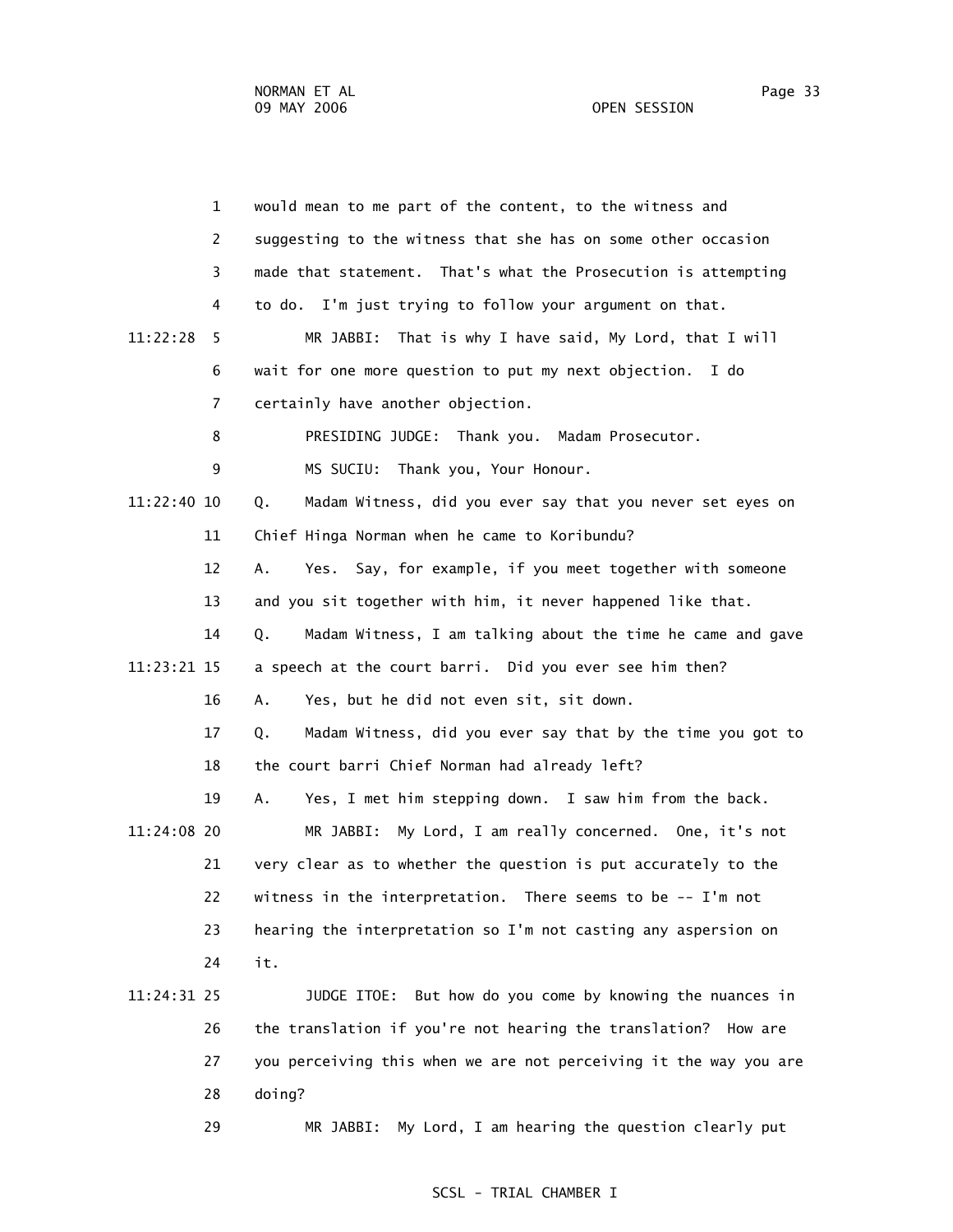1 by the counsel. I also hear, in the original language of the 2 witness, the answer she gives and the interpretation by the 3 interpreter. My concern is that this question, for example, as 4 she put just now, it may well be -- because of the limited aspect 11:25:20 5 to which the witness has answered, it may well be that the 6 question is not completely put to the witness in the

7 interpretation, My Lord.

 8 PRESIDING JUDGE: Well, Dr Jabbi, we've been living with 9 these interpreters for almost three years now and unless you come 11:25:39 10 with very substantial reason to ask that they be disqualified 11 because they do not properly give interpretation, we're not 12 prepared to listen to that. I have to rely on the ability and 13 the professionalism of these interpreters to do their work. It 14 is always open to you to challenge their ability to do so and 11:26:04 15 that they didn't do their job properly. Otherwise we cannot go 16 on speculation in these matters. As I say, we have accepted 17 these interpreters as being duly qualified and professional in 18 their art. But they may make mistakes and if you think that what 19 they've done now is not accurate, then you can challenge it, but 11:26:27 20 it's not on speculation. That's all I have to say.

 21 MR JABBI: My Lord, in that case, since the Court is in 22 pursuit of the truth, the basic truth, I will want the questions 23 put again to the witness, please.

 24 PRESIDING JUDGE: Madam Prosecutor, can you put the 11:26:50 25 question again to the witness?

26 MS SUCIU: Yes, Your Honour.

 27 Q. Madam Witness, did you ever say that you have never set 28 eyes on Chief Hinga Norman when he came to the meeting in 29 Koribundu?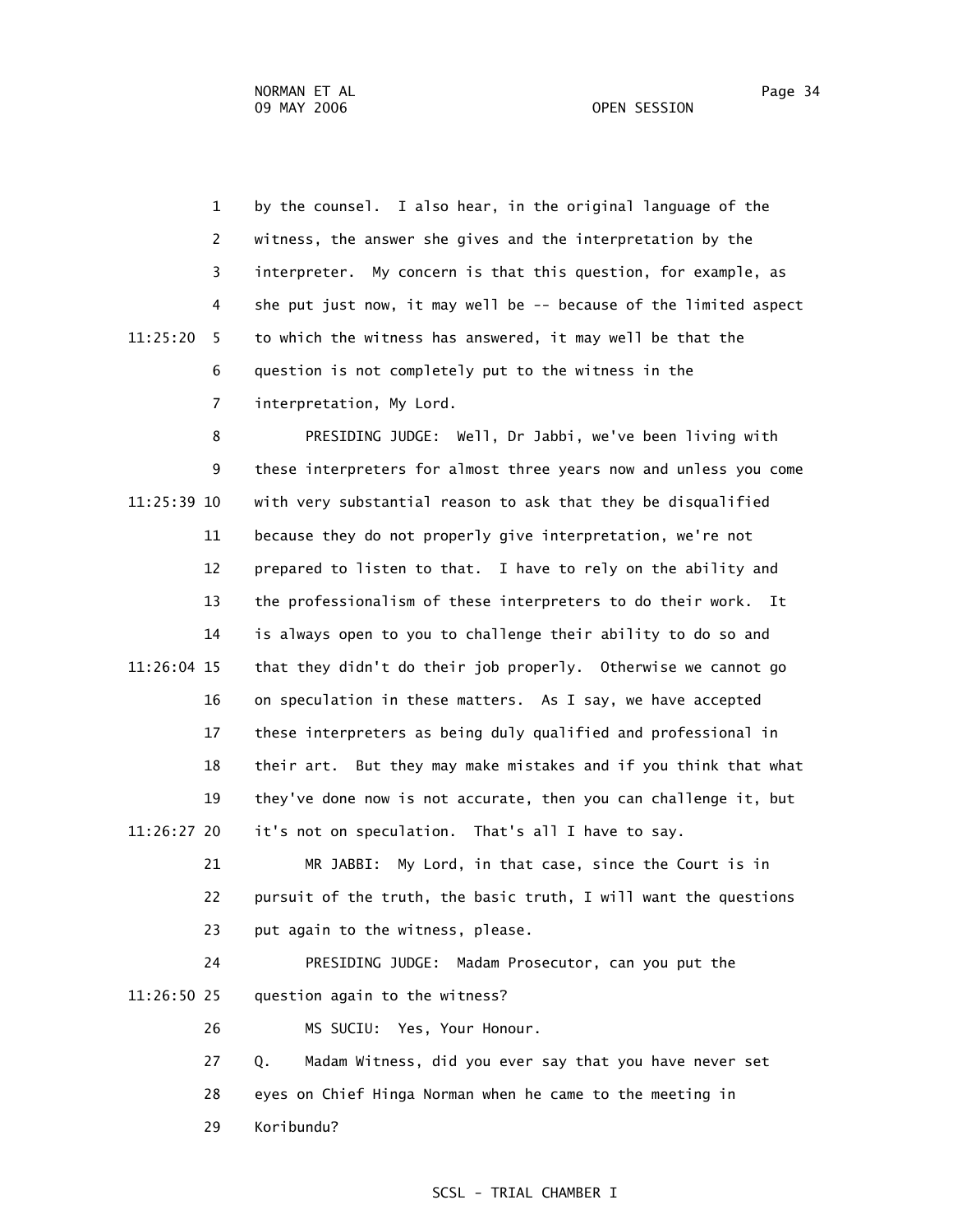1 MR JABBI: My Lord -- 2 THE WITNESS: No. 3 MR JABBI: Again, My Lord, this time it's not even the 4 interpretation I'm talking about, but the form of the question. 11:27:22 5 She said, "Did you say that you have never set eyes on Chief 6 Norman when he came to the barri?" The beginning of the question 7 is open-ended, but it ends specifically. 8 PRESIDING JUDGE: I should say to you this is the very same 9 question that she asked before. 11:27:45 10 JUDGE ITOE: This is the same question she asked before, 11 Dr Jabbi. This is the same question. 12 MR JABBI: My Lord, that is why -- at least if the question 13 can be put consistently, that is to say it is specific all 14 through, rather than having that open-ended beginning - "Did you 11:28:05 15 say you have never set eyes on Chief Norman at the time he came 16 to the barri?" - I think it cannot be put. 17 JUDGE THOMPSON: Counsel, what is wrong if somebody says 18 "Did you ever say at any time that you've never set eyes" -- 19 under cross-examination what is wrong with saying "Have you ever 11:28:27 20 said at any point in time that you've never set eyes on Chief 21 Norman?" What's impermissible about that in cross-examination? 22 MR JABBI: My Lord, the way you have put it is totally 23 permissible. 24 PRESIDING JUDGE: But this is exactly the question that was 11:28:44 25 asked. 26 MR JABBI: No, My Lord. There is an element that My Lord 27 has -- the element when he came to the barri is not in 28 Your Lordship's question. 29 JUDGE THOMPSON: Your complaint to us, Dr Jabbi, was that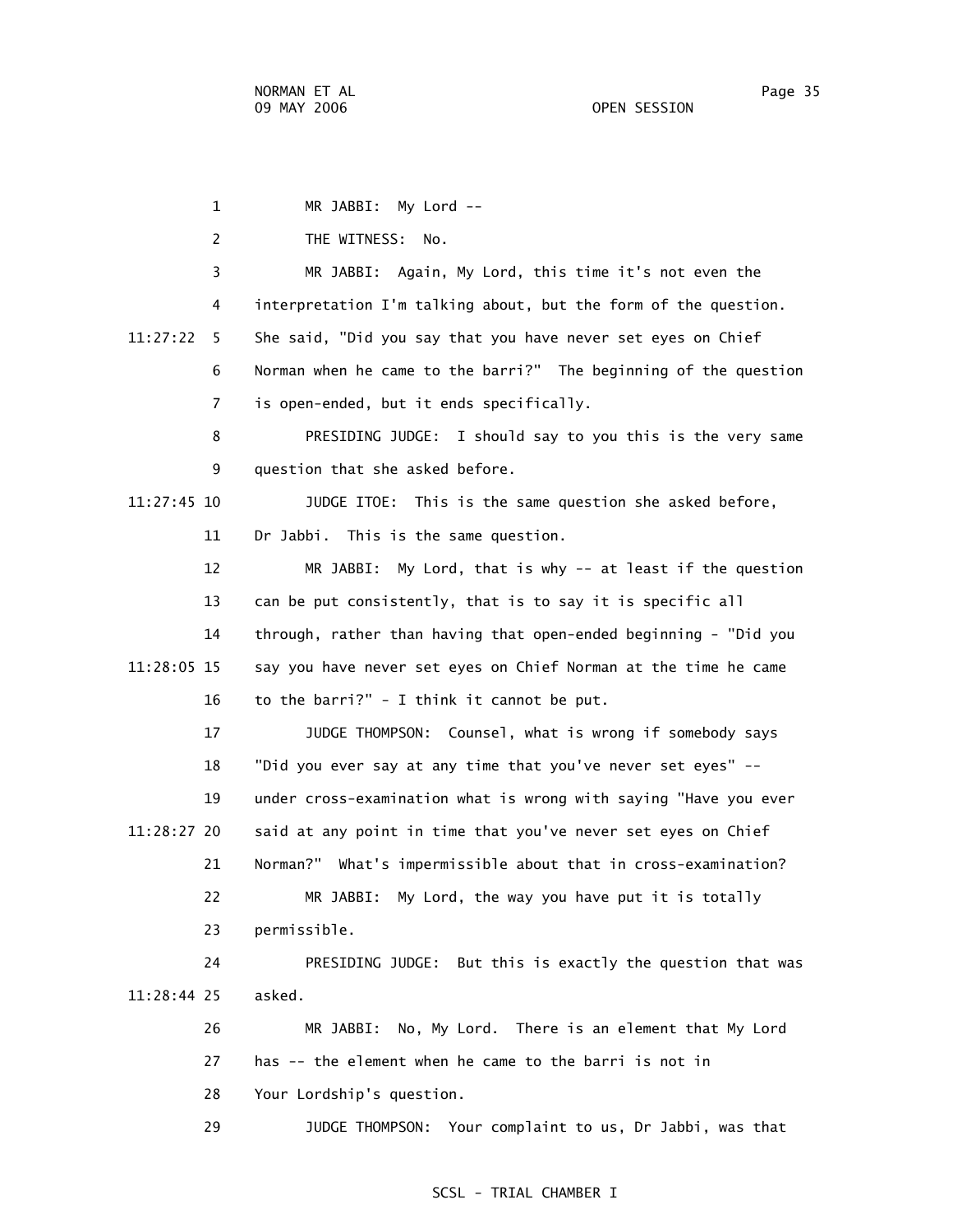1 the question was too open-ended, but there are some open-ended 2 questions that are clearly permissible in cross-examination 3 because of two reasons: One, sometimes -- and we adopt what we 4 call the open system of cross-examination here. And in this 11:29:18 5 particular case, if counsel's purpose is to challenge the credit 6 of the witness on the grounds of some prior inconsistency, then I 7 do not see how impermissible the question, "Have you ever said at 8 any point in time" -- it's like saying "Oh, did you at some point 9 in time say to a newspaper correspondent" so and so and so and 11:29:56 10 so. So what is wrong with that in cross-examination? 11 MR JABBI: My Lord, I have explained just now that 12 Your Lordship is rendering the question partially only so far as 13 its open aspect is concerned. But what I have said is that after 14 that open aspect, the specific comes in and there is necessarily 11:30:20 15 some confusion there. 16 JUDGE THOMPSON: I will tell you something. My own 17 understanding of the law is that perhaps sometimes when it comes 18 to open-ended questions they are permissible in cross-examination 19 unless they are of such a nature as they offend the sense of 11:30:41 20 fairness. I'm talking about cross-examination. 21 MR JABBI: Yes, indeed, My Lord, I have said that. I agree 22 entirely, My Lord. 23 JUDGE THOMPSON: They're permissible and I don't know a 24 rule or principle that renders them impermissible. That's my 11:30:52 25 difficulty. 26 MR JABBI: My Lord, it may well be that the point I have 27 made is not completely grasped. 28 JUDGE THOMPSON: I stand to be educated. 29 MR JABBI: I have not objected to the open-ended aspect of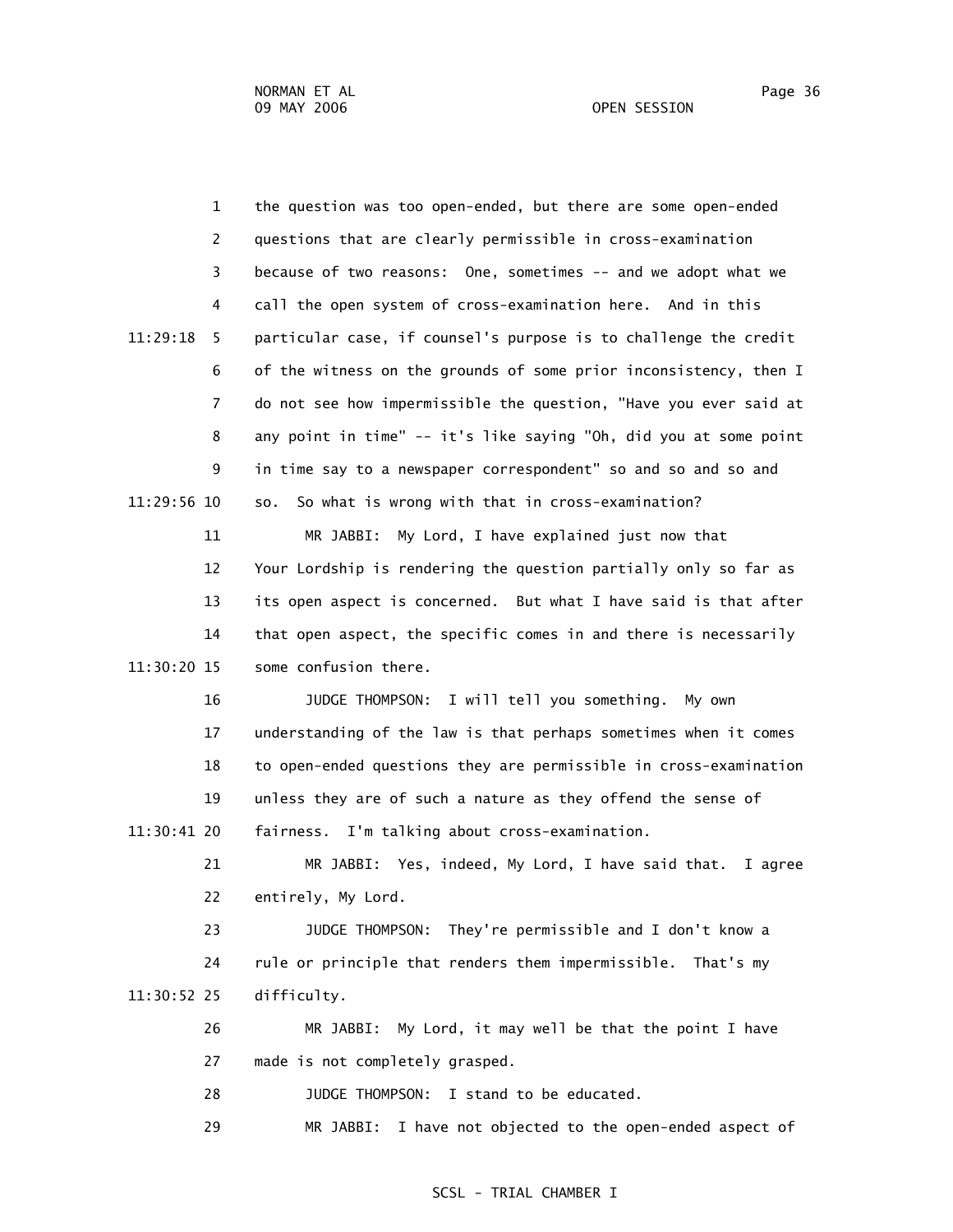1 the question. That is not what I objecting am to. But what I 2 have said is that after that open-ended aspect the end of the 3 question becomes specific, it ties it down to a specific occasion 4 which reduces the open-ended nature of it. And that this, the 11:31:29 5 presence of both elements in the question, can be a cause for 6 confusion. 7 JUDGE THOMPSON: Renders it impermissible? A cause for 8 confusion in what sense? 9 MR JABBI: Confusion for the witness as to what answer to 11:31:42 10 give, as to whether to answer to the open-ended aspect or to the 11 specific aspect, or, indeed, whether the other aspect is present 12 at all in the question. 13 JUDGE THOMPSON: In other words, you're saying that a 14 conjunctive question has been put and the witness may be confused 11:32:01 15 by that. Is that what you're suggesting? 16 MR JABBI: Practically. Notwithstanding that the 17 conjunction -- 18 JUDGE THOMPSON: Well, I did not interpret it -- 19 MR JABBI: -- was not used. 11:32:12 20 JUDGE THOMPSON: I didn't interpret it to be that. 21 JUDGE ITOE: How was the question conjunctive? 22 MR JABBI: Thank you very much, My Lord. 23 PRESIDING JUDGE: I don't think it was a confusing question 24 either. 25 JUDGE ITOE: It wasn't. 26 PRESIDING JUDGE: Your objection is overruled, Dr Jabbi. 27 MR JABBI: Thank you, My Lord. 28 MR SESAY: Sorry, My Lord. My concern really is not so 29 much --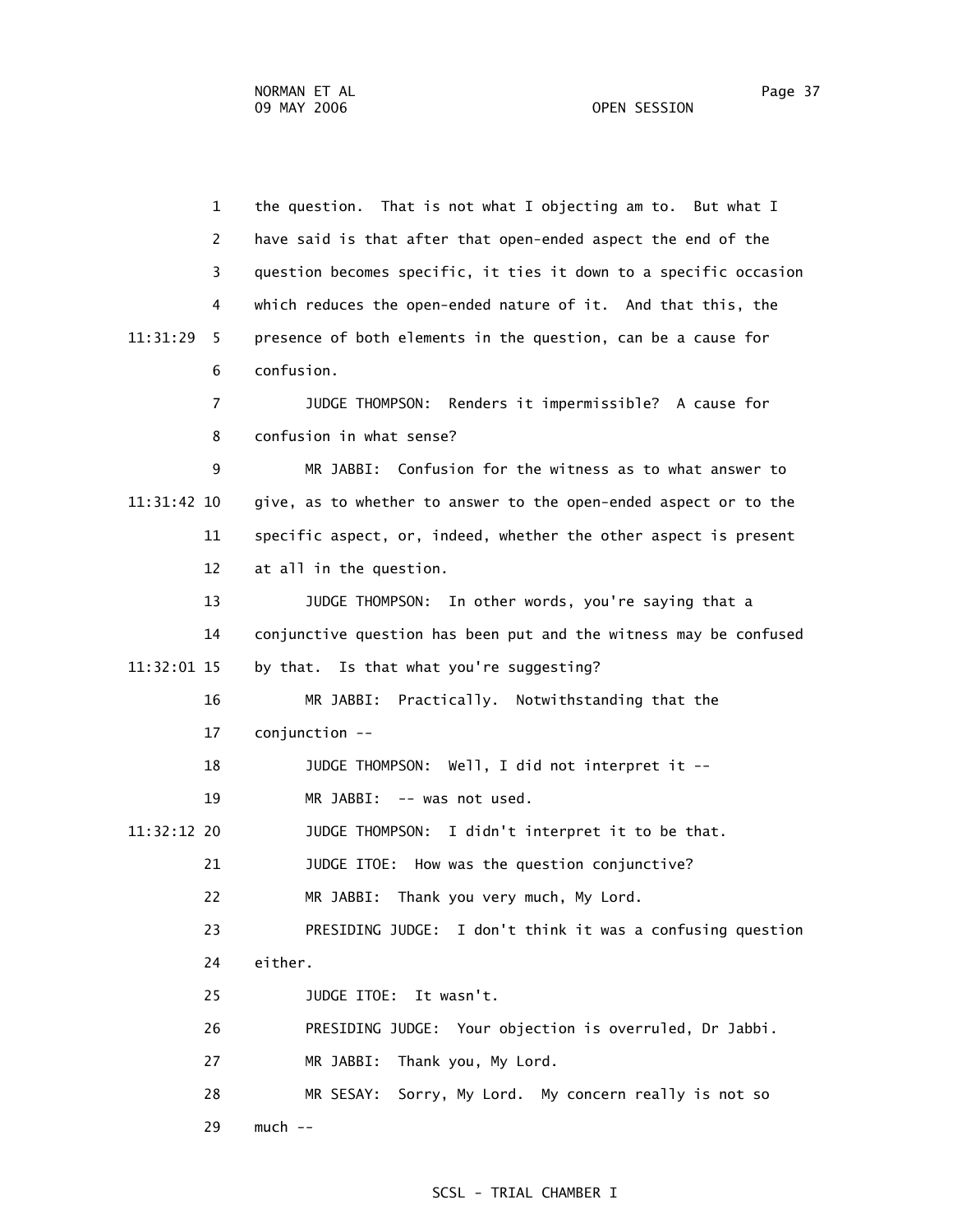1 JUDGE ITOE: Are you coming back to this same issue, 2 Mr Sesay? 3 MR SESAY: No, My Lord. Just, My Lord -- 4 JUDGE ITOE: If it is on this issue, we have ruled, and you 11:32:29 5 are not permitted to come back to that issue. We must move on 6 with these trials. 7 MR SESAY: As My Lord pleases. 8 PRESIDING JUDGE: It is 11.30 in any event and it is normal 9 recess time. So we will recess now and come back at that 11:33:06 10 particular time. Thank you very much. 11 [Break taken at 11.33 a.m.] 12 *IDpon resuming at 12.03 p.m.*  13 PRESIDING JUDGE: Madam Prosecutor. 14 MS SUCIU: Yes, Your Honours. I just want to clarify it 12:04:23 15 for the record that the witness has already responded that when 16 she went to the meeting she saw Hinga Norman stepping down. This 17 is in my notes and it's in the transcript. 18 PRESIDING JUDGE: I don't necessarily have that part. All 19 I have in my notes is - and it may be that my brothers and 12:04:54 20 colleagues have something more - I have that when he was there he 21 did not even sit down. But it may be something before that that 22 she said. 23 MS SUCIU: I think it was her answer to my question when I 24 asked it the second time. 12:05:13 25 PRESIDING JUDGE: Well, ask the question again so we'll see 26 where we go. 27 MR JABBI: My Lords, I would want to, with your indulgence, 28 raise this issue so that it is considered by Your Lordships and a 29 decision taken on it before we proceed with this line of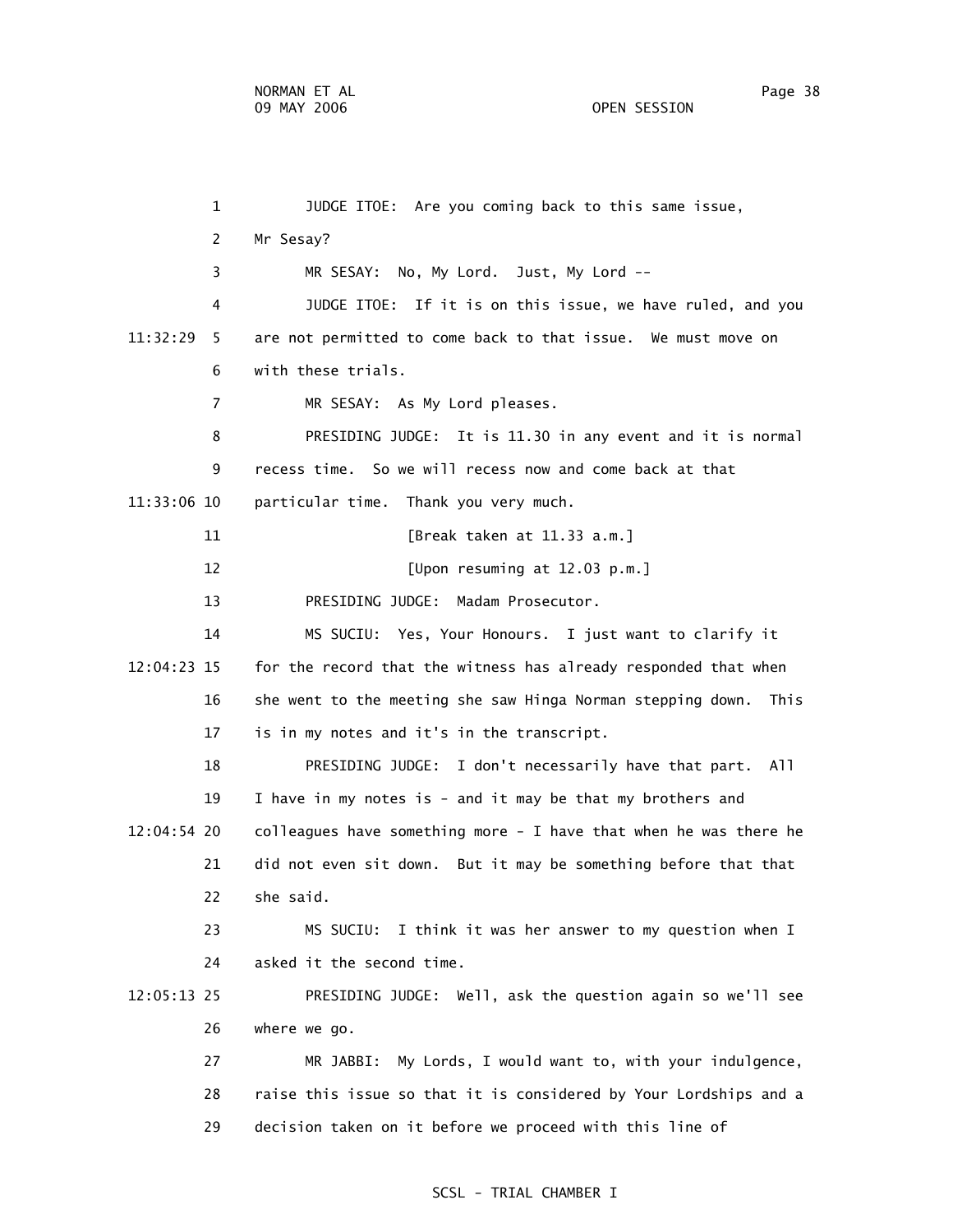1 questioning.

 2 PRESIDING JUDGE: Is this something new or it is the same 3 matter you're raising again?

 4 MR JABBI: I'm not raising the same matter, but I'm raising 12:05:56 5 a matter in connection with it.

> 6 PRESIDING JUDGE: Before we proceed, I would like to have 7 the earphones removed from the witness so we can discuss that 8 without the knowledge of the witness.

 9 MR JABBI: As My Lord pleases. Yes, My Lord, it's a 12:06:27 10 general issue I wish to raise in connection with the use of 11 statements obtained by the Prosecution from a defence witness 12 after the disclosure of the name of that witness as indeed a 13 defence witness, such statements having been obtained from the 14 Defence witness at an alleged interview of that witness by the 12:07:55 15 Prosecution without the Defence having been apprised of the 16 intention of the Prosecution to interview the said witness or of 17 the fact of having obtained such a statement, any intimation 18 thereof only being made to the other side or to the Court during 19 cross-examination.

 12:08:58 20 PRESIDING JUDGE: Could you just repeat that last part? 21 MR JABBI: Any intimation of the said fact being only made 22 to the other side or to the Court for the first time during 23 cross-examination.

 24 My Lord, I have of course checked the Rules of Procedure 12:09:49 25 and no specific rule exactly covers this situation. But, 26 My Lords, I believe there is an issue of basic principles and 27 ethics involved which the Chamber may wish to consider and 28 determine.

29 My Lord, I would like to cite Rule 89(B) under the general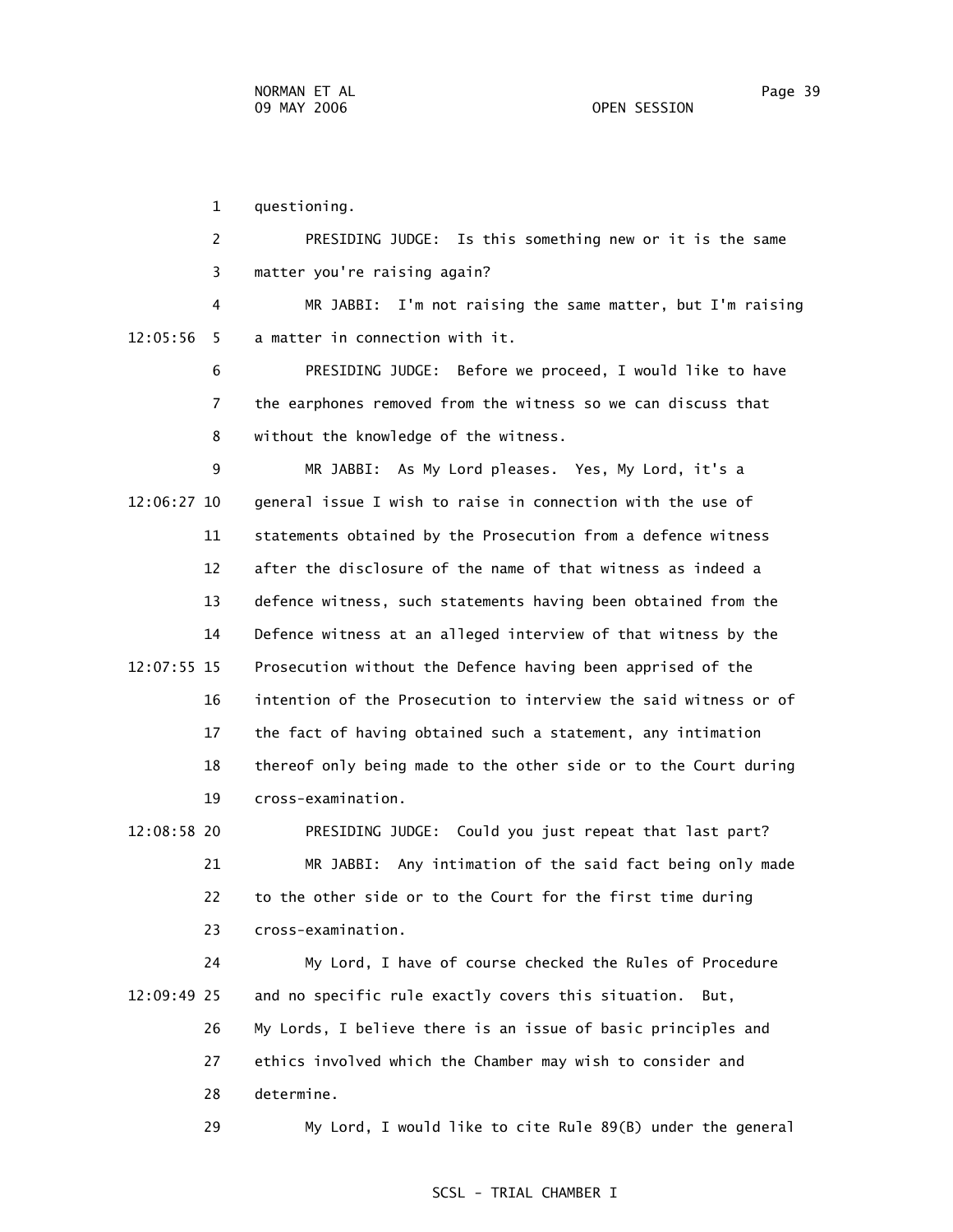1 provisions of Rules of Evidence which runs as follows, if I may 2 read it aloud to the court, My Lord. 3 PRESIDING JUDGE: Yes. 4 MR JABBI: It reads: "In cases not otherwise provided for 12:11:20 5 in this section, a Chamber shall apply rules of evidence which 6 will best favour a fair determination of the matter before it and 7 are consonant with the spirit of the statute and the general 8 principles of law." 9 My Lord, my submission is that it would be more in accord 12:12:13 10 with the general principles of fairness to ensure that contact 11 and interviews between a known prospective witness of the Defence 12 and Prosecution personnel after the close of the Prosecution case 13 and during the presentation of the Defence would be 14 inappropriate, unfair and contrary to principles if it indeed 12:14:51 15 occurs without the knowledge of the Defence in the circumstances. 16 My Lords, it was clear from prosecuting counsel that 17 prosecuting investigators had interviewed this witness on 24 18 March 2006. 19 PRESIDING JUDGE: The witness has denied that. 12:16:06 20 MR JABBI: No, that is what they allege, My Lord. 21 PRESIDING JUDGE: Yes. 22 MR JABBI: The Prosecution counsel stated this morning that 23 she was putting it to the witness that prosecuting investigators 24 had interviewed her in a police station. 12:16:37 25 PRESIDING JUDGE: Dr Jabbi, if you allow me at this 26 particular moment, it's not that I want to cut you off, it's only 27 that given the nature and substance of what you're raising at 28 this particular moment, as such, and to what appears to be an

29 important matter -- what you're alleging is indeed important, and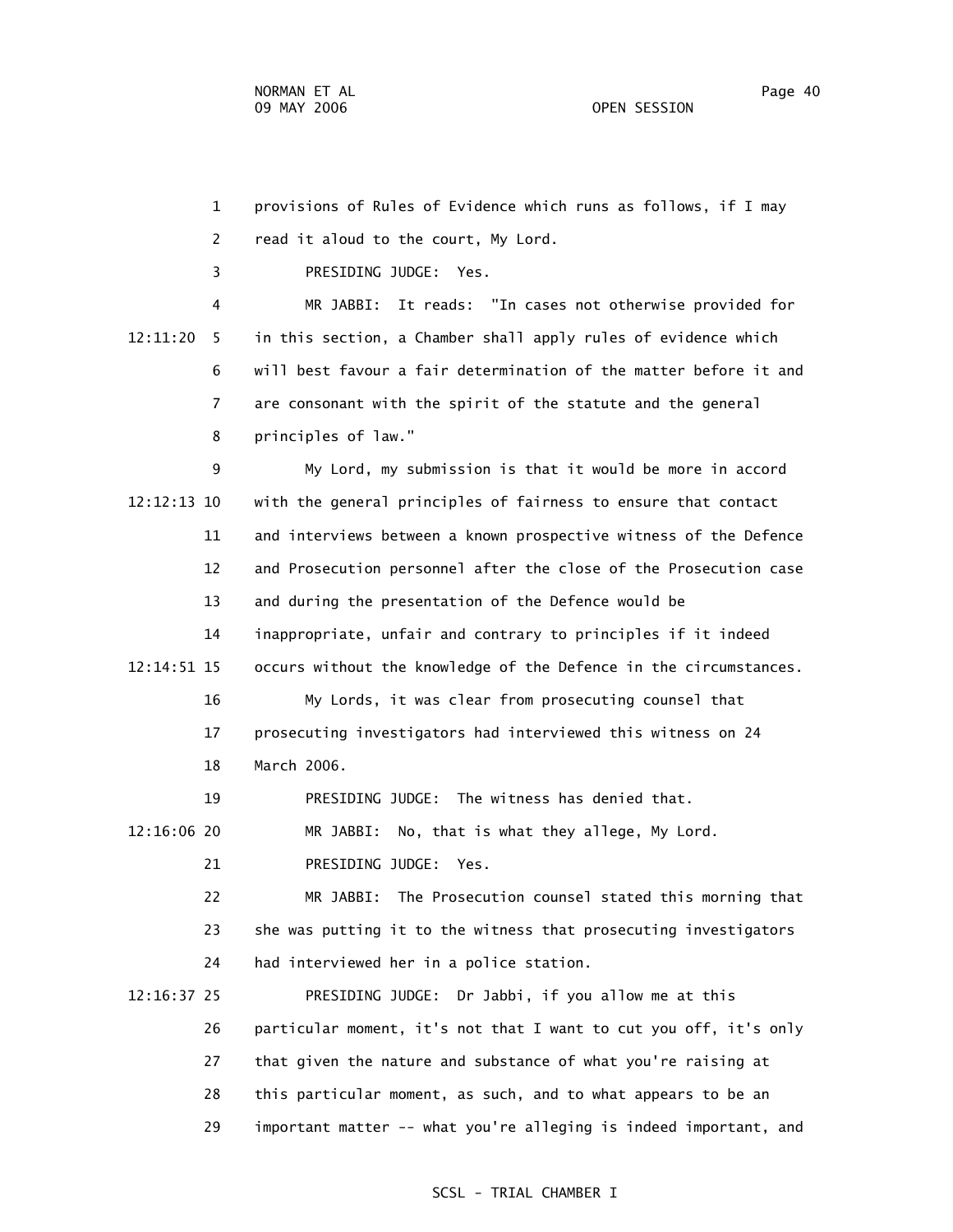1 we would like to be able to look at this in the appropriate forum 2 and not necessarily in a verbal argument now. I think the 3 Prosecution and the other parties should be allowed to speak 4 about that and provide enough background information. May I 12:17:17 5 suggest to you that you proceed by a written motion on this with 6 distribution to all and we will deal with that in due course 7 rather than listen to your arguments at this particular moment. 8 MR JABBI: My Lord, that is welcome. In that case, 9 My Lords, may I suggest that further questioning in 12:17:47 10 cross-examination be also suspended until that is done, My Lord. 11 JUDGE ITOE: Maybe only in relation to this issue that 12 you've raised. Only in relation to this issue. 13 MR JABBI: Yes, My Lord. Only in relation to the question 14 of the alleged interview on 24 March 2006, My Lord. The 12:18:10 15 cross-examination can continue on other fronts not touching on 16 that. I am not objecting to that. But if counsel -- 17 JUDGE ITOE: Unless of course that interview impacts on 18 what has to follow in the cross-examination. 19 MR JABBI: Yes, indeed, My Lord. 12:18:29 20 JUDGE ITOE: That is the call to be made by prosecuting 21 counsel. 22 MR JABBI: Yes, My Lord. If further cross-examination is 23 not affected by this issue, then it can go on. All I'm saying is 24 that if any aspect of it is to be affected by this issue, then if 12:18:46 25 it can be suspended until the said motion comes and is 26 determined, My Lord. 27 PRESIDING JUDGE: Before we respond to Dr Jabbi on this 28 issue, do you wish to say anything in respect of what I have 29 raised with counsel that we would like to see this particular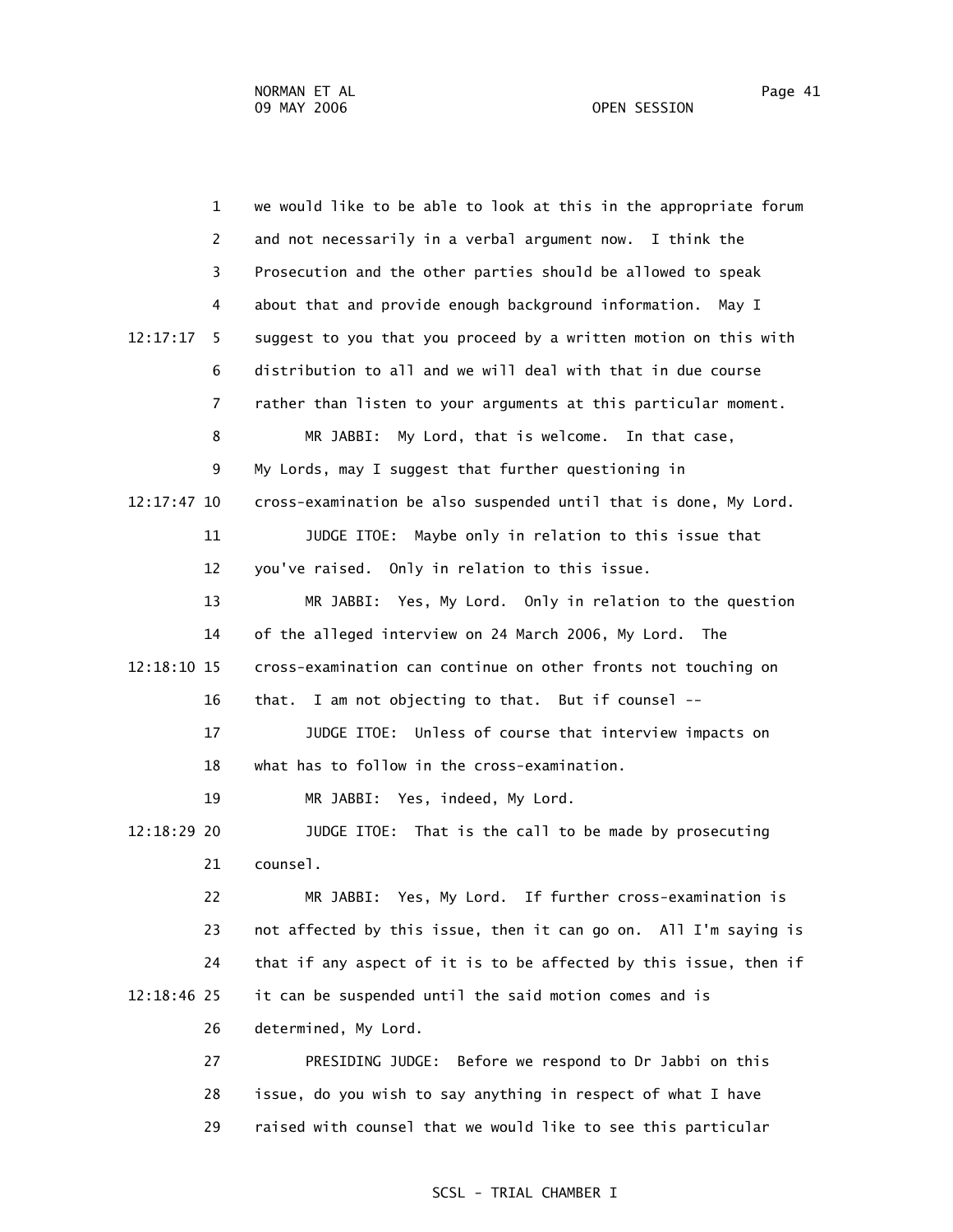|             | $\mathbf{1}$   | application and issue put in writing, Mr Prosecutor, or --        |
|-------------|----------------|-------------------------------------------------------------------|
|             | 2              | MR MARGAI: I don't know, My Lords, whether you would wish         |
|             | 3              | to hear us before the Prosecutor. Because, I mean, it's           |
|             | 4              | something which might affect us as the trial progresses and I     |
| 12:20:47    | 5.             | think it's a very important issue coming up for the first time    |
|             | 6              | which we would appreciate very much --                            |
|             | $\overline{7}$ | PRESIDING JUDGE: Yes, Mr Margai. The issue at this stage,         |
|             | 8              | what I want to hear about, is what is being proposed is that we   |
|             | 9              | discontinue the cross-examination of this witness on this issue.  |
| 12:21:03 10 |                | That's all I want to raise now, not the substance of it.          |
|             | 11             | MR MARGAI: No, that was what I was going to comment on.           |
|             | 12             | PRESIDING JUDGE: Fine. We'll go with Mr Koppe first.              |
|             | 13             | MR KOPPE: Your Honour, thank you. I would like to make an         |
|             | 14             | observation because, although it's not a witness of the second    |
| 12:21:20 15 |                | accused, I find this matter quite troublesome.                    |
|             | 16             | PRESIDING JUDGE: Which matter?                                    |
|             | 17             | MR KOPPE: The matter of witnesses of the Defence being            |
|             | 18             | approached --                                                     |
|             | 19             | PRESIDING JUDGE: I don't want to get into argument,               |
| 12:21:29 20 |                | Mr Koppe.                                                         |
|             | 21             | MR KOPPE: No, my point is on the procedure because I think        |
|             | 22             | it is not only troublesome, I think it's also an urgent matter,   |
|             | 23             | so I would --                                                     |
|             | 24             | Mr Koppe, I think there has been an indication<br>JUDGE ITOE:     |
| 12:21:41 25 |                | that this motion, if it is filed, will be served on all the       |
|             | 26             | parties and you will have all the time, instead of getting into   |
|             | 27             | details about how you are worried. Yes, you have cause to be      |
|             | 28             | worried about that. And I think that when the motion is made, it  |
|             | 29             | will be served on all the parties and you will be given the right |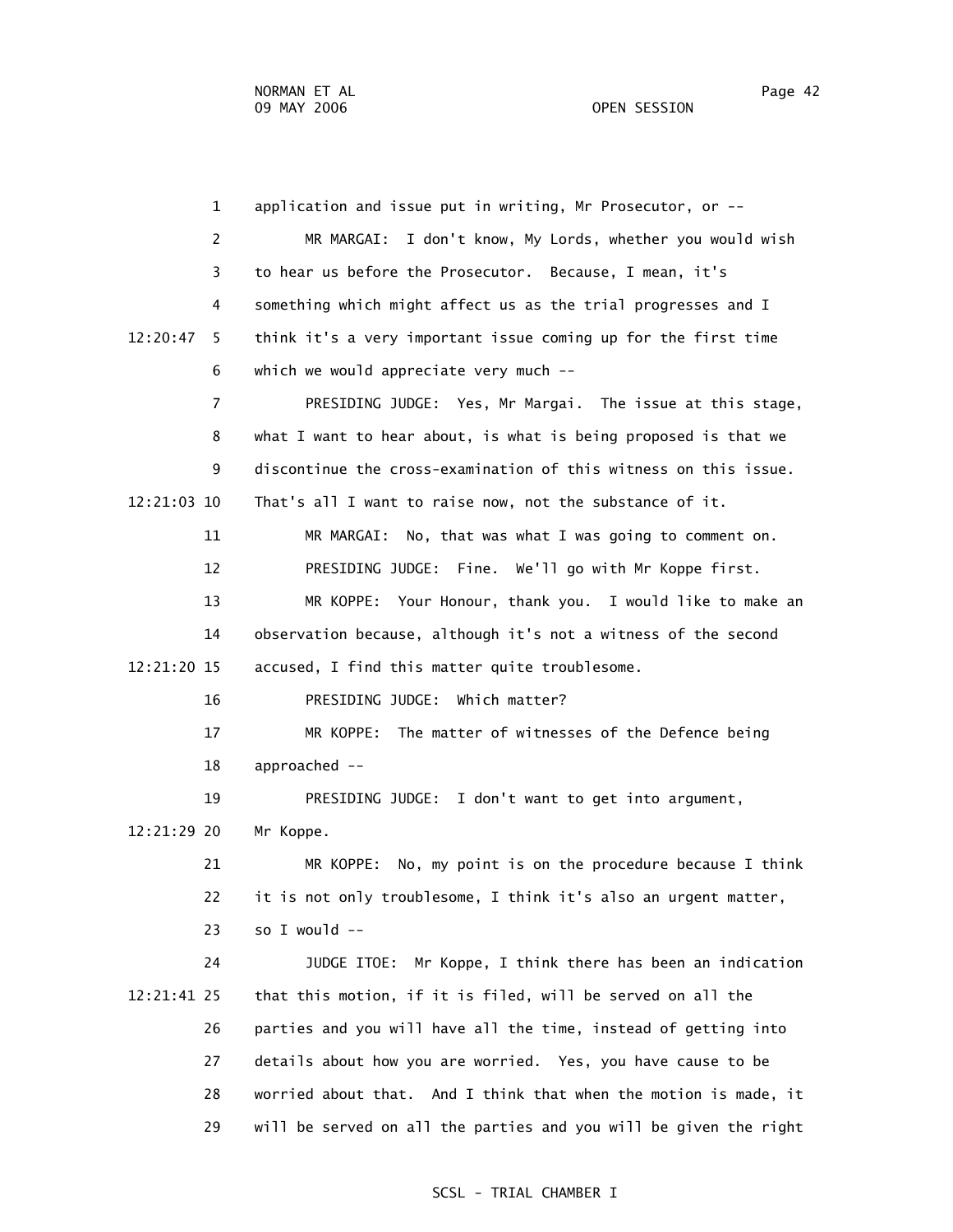1 to reply. I suppose what we want to know from the Prosecution is 2 their stand on our decision to -- on our option to ask for a 3 written motion on this and, when it does come, it will certainly 4 be served on all the parties.

 12:22:19 5 MR KOPPE: I understand, Your Honour, but my difficulty is 6 that before the motions are filed, before the various viewpoints 7 of the parties concerned are being rendered and before a decision 8 is made, this whole process of the Prosecution approaching 9 Defence witnesses might continue and there I have some trouble 12:22:41 10 because I would like to have an urgent decision on this matter 11 because I do not see how it is possible, or even ethical, that 12 Defence witnesses are being approached by the Prosecution without 13 the Defence knowing such a thing. Therefore if we go into the 14 process of written motions, decisions, et cetera, we might very 12:23:06 15 well be almost in the end of this trial session. I think this 16 matter is of such importance that I would like to have an urgent 17 decision. So I'm not going into the content of it, but I'm 18 merely going on the procedural vehicle in which we pursue this 19 matter.

# 12:23:23 20 PRESIDING JUDGE: Very well. Mr Margai?

 21 MR MARGAI: My Lords, my own contribution will be as 22 follows: Considering the importance of this matter and the 23 urgency, I am comfortable with submitting a written motion. I 24 believe on this side it will be a joint motion. If 12:23:44 25 Your Lordships are mindful, perhaps we could have the rest of the 26 day, both sides, to file the motions and, since tomorrow is a 27 half day, Your Lordships could gracefully consider the motions by 28 tomorrow, because we do not know how many of such interviews are 29 still on the floor. So I am quite comfortable with submitting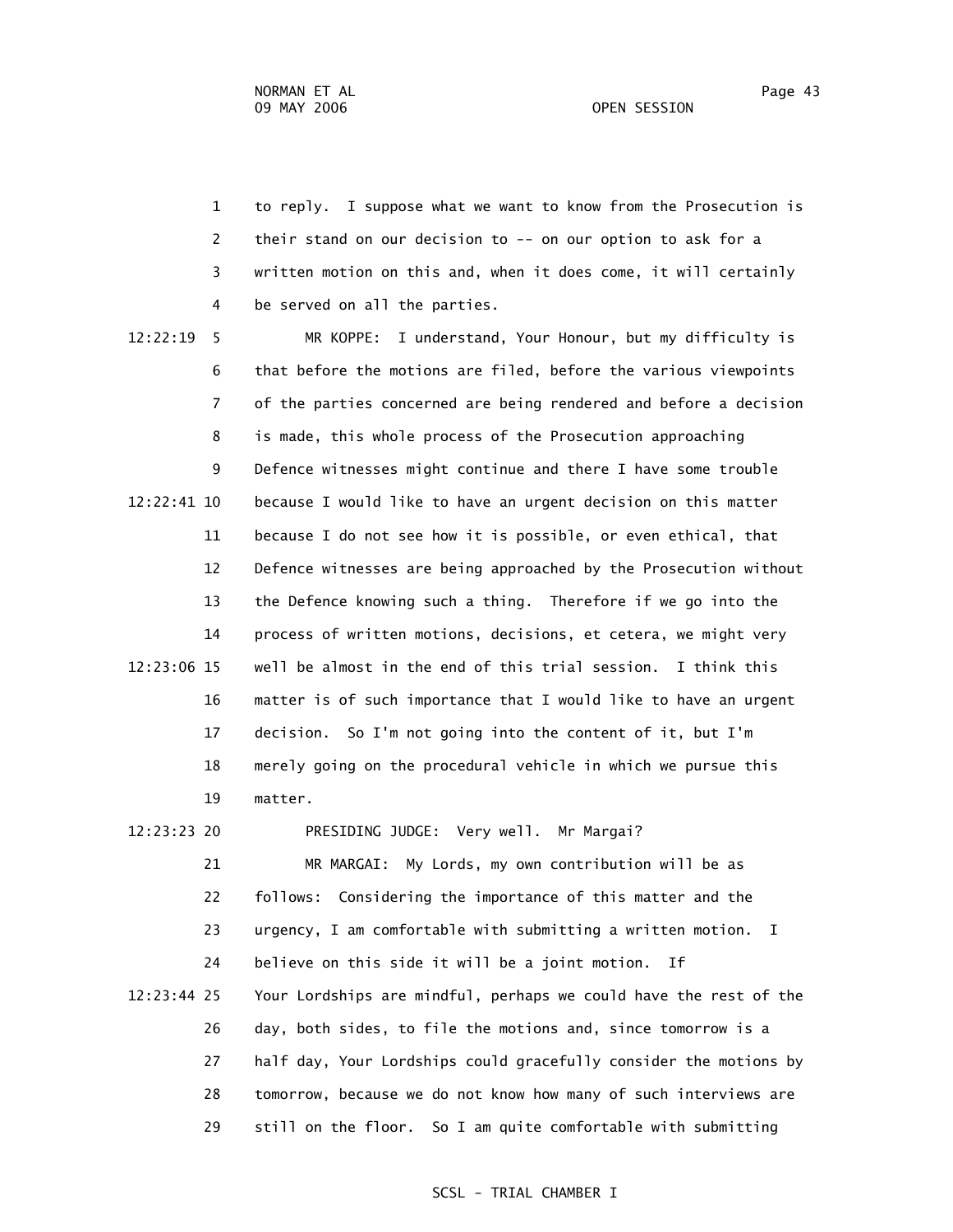1 written motions.

| $\overline{2}$ | PRESIDING JUDGE: Thank you, Mr Margai.                            |
|----------------|-------------------------------------------------------------------|
| 3              | MR MARGAI: Thank you.                                             |
| 4              | PRESIDING JUDGE: Mr Prosecutor?                                   |
| 12:24:21<br>5  | MR KAMARA: Yes, My Lord. We will be prepared to respond           |
| 6              | to any motion filed, whether joint or singly, by the first        |
| $\overline{7}$ | accused. Just as a matter of practicality and history of the      |
| 8              | proceedings before this Court, My Lords: You will recall that     |
| 9              | the Defence did the same thing in the course of the Prosecution.  |
| 12:24:43 10    | JUDGE ITOE: You will have time to reply to that in your           |
| 11             | submissions.                                                      |
| 12             | We will wait for the submissions, My Lord.<br>MR KAMARA:          |
| 13             | PRESIDING JUDGE: We don't want to get into the merit of           |
| 14             | What we want to know is what has been proposed --<br>it.          |
| 12:24:55 15    | MR KAMARA: Okay, we will wait. We'll wait to see the              |
| 16             | motion filed and we'll respond accordingly.                       |
| 17             | PRESIDING JUDGE: But it means if we go that route that the        |
| 18             | cross-examination of this witness -- it was suggested by Dr Jabbi |
| 19             | that at least that part of the cross-examination of this witness  |
| 12:25:10 20    | that deals with and relates to a statement should be postponed.   |
| 21             | If we are doing this we will not postpone only that part but      |
| 22             | postpone the remaining of the cross-examination of this witness   |
| 23             | to be carried on at a future time.                                |
| 24             | MR KAMARA: Yes, My Lord. As a matter of fact,                     |
| 12:25:26 25    | cross-examination had completed. Beyond that question no more     |
| 26             | questions were going to be asked. I was just waiting for counsel  |
| 27             | to round that up. No more questions were going to be asked of     |

 28 this witness. Just like my co-counsel did mention, the records 29 have suggested that she has already answered that question and we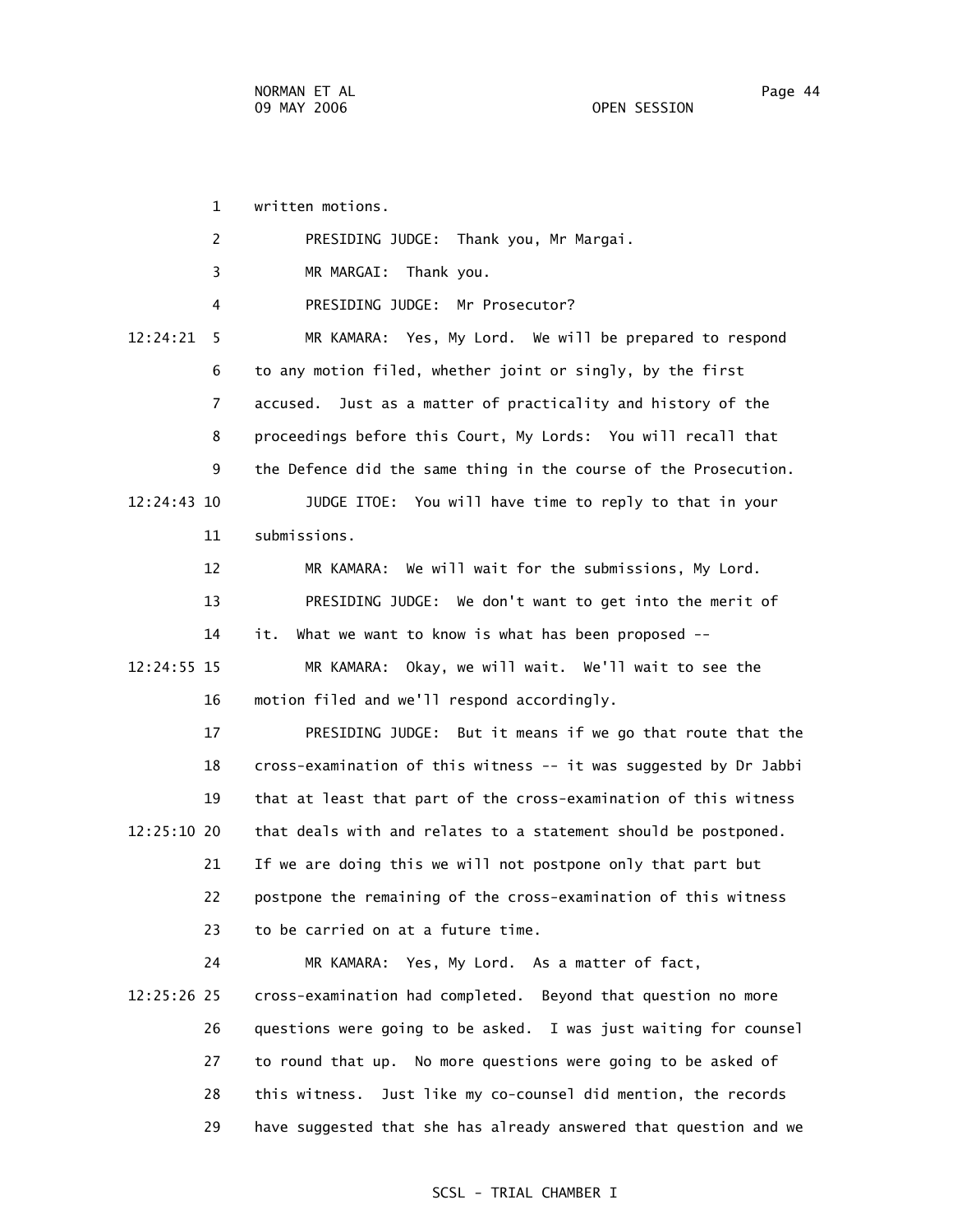1 will rely on the records. 2 PRESIDING JUDGE: So she had no further questions? 3 MR KAMARA: I will let her answer that. 4 MS SUCIU: No, Your Honours, I have no further questions 12:25:52 5 for this witness. 6 PRESIDING JUDGE: Just a moment. Thank you. 7 MR JABBI: My Lord, I just want to make a short response to 8 the view of things as put by the Prosecution that they were not 9 going to ask any further questions. My Lord, insofar as this 12:29:07 10 issue is concerned, the best approach, having decided to go by 11 motion, would be not to consider any responses to questions 12 related to such a statement to be part of the record before a 13 decision on the motion is made. 14 PRESIDING JUDGE: Well, it is on the record now, Dr Jabbi,

 12:29:39 15 and it was done at the time and you did not -- you had made an 16 objection, we overruled your objection. So it is part of the 17 record now. Now if you're making a motion, we will look at the 18 motion and if you want to raise that as part of your motion, 19 you're welcome. You can do that at that time.

 12:29:55 20 MR JABBI: Secondly, My Lord, the importance of this has of 21 course been observed by practically all concerned. We would also 22 want to request that in subsequent cross-examination if this sort 23 of issue concerning the basis of any questioning until such a 24 decision comes, because it is quite possible that in some other 12:30:25 25 cross-examination whilst we proceed that sort of approach could 26 also be adopted. So I would want it to be conveyed to all that 27 asking that this issue be treated by way of motion means that 28 similar practice should not be adopted in the case of subsequent 29 cross-examination. Thank you very much, My Lord.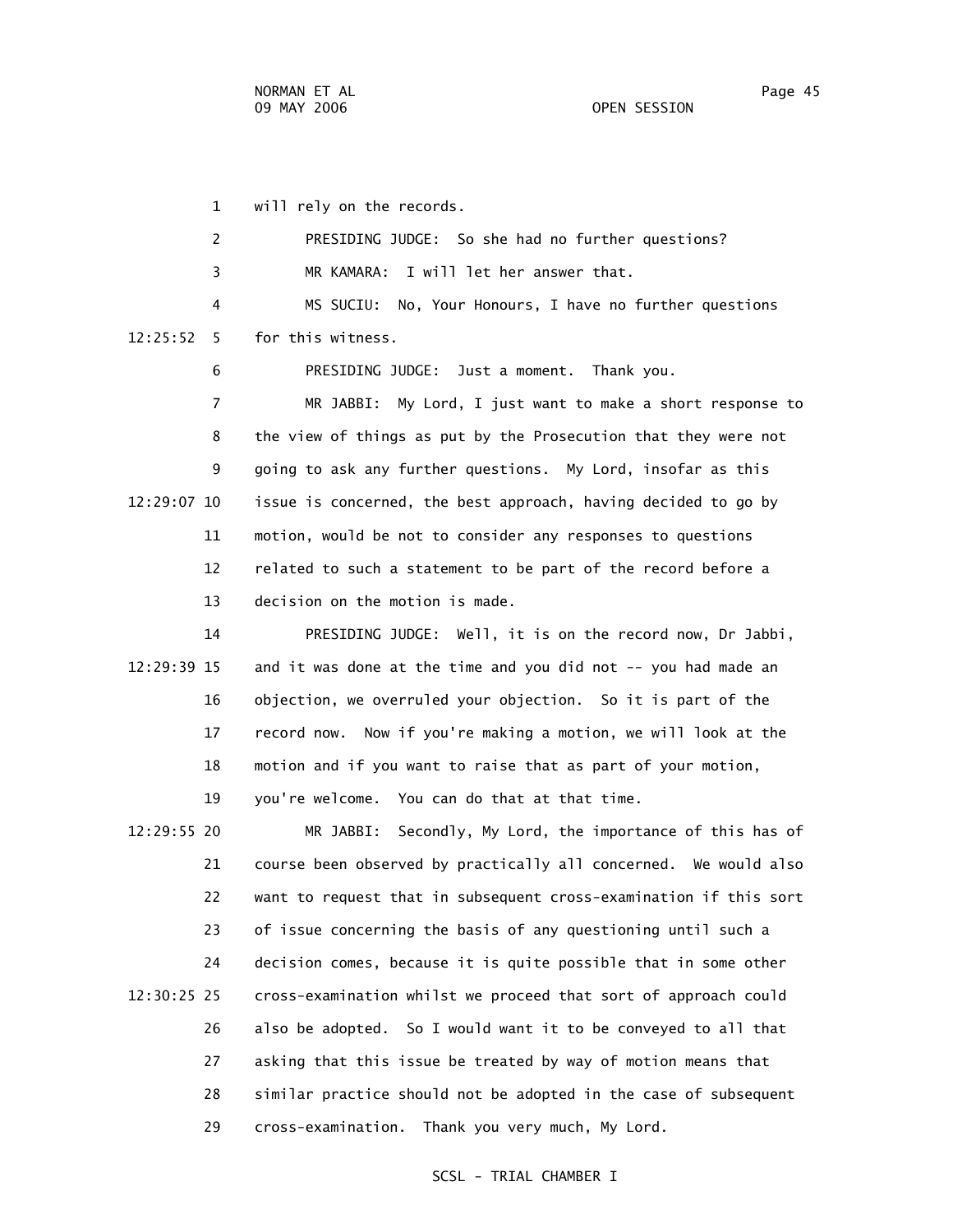1 PRESIDING JUDGE: So to speed up the process we will 2 shorten the time to respond and reply. If you file a motion, if 3 it is a joint motion, presumably you're going to file that today 4 or tomorrow and the time will be two days for the response and 12:31:08 5 two days for the reply. So this is what we expect to see and 6 then we'll take it from there. 7 So given what the Prosecution has said, they have no 8 further questions for this witness, we're now back to you, 9 Dr Jabbi, with re-examination, if you have any. Given if, and it 12:31:30 10 is a big if -- if you make an application and if there is a 11 motion and when we rule upon that particular motion, depending on 12 the ruling, it may be that this witness may be recalled at that 13 time if needed. So we'll see. But for the time being the 14 Prosecution has indicated that in the existing circumstances, 12:31:48 15 given the state of the evidence as they have it, they have no 16 further question. You will make your motion, if you want to make 17 it, we'll deal with it and then we'll see about this witness. 18 But, having said that, do you have any re-examination, leaving 19 aside that issue? 12:32:06 20 MR JABBI: My Lord, my re-examination is one question which 21 is basic to this issue, My Lord. 22 PRESIDING JUDGE: So your question will relate to statement 23 or no statement? 24 MR JABBI: Yes, My Lord, but just one question. 12:32:25 25 PRESIDING JUDGE: Fine. 26 JUDGE ITOE: And I think, in the light of the comments 27 which have been made by Dr Jabbi, the Prosecution may well be 28 admonished in the calling of the witnesses or, rather, the

29 Defence -- the Prosecution should put on hold these issues in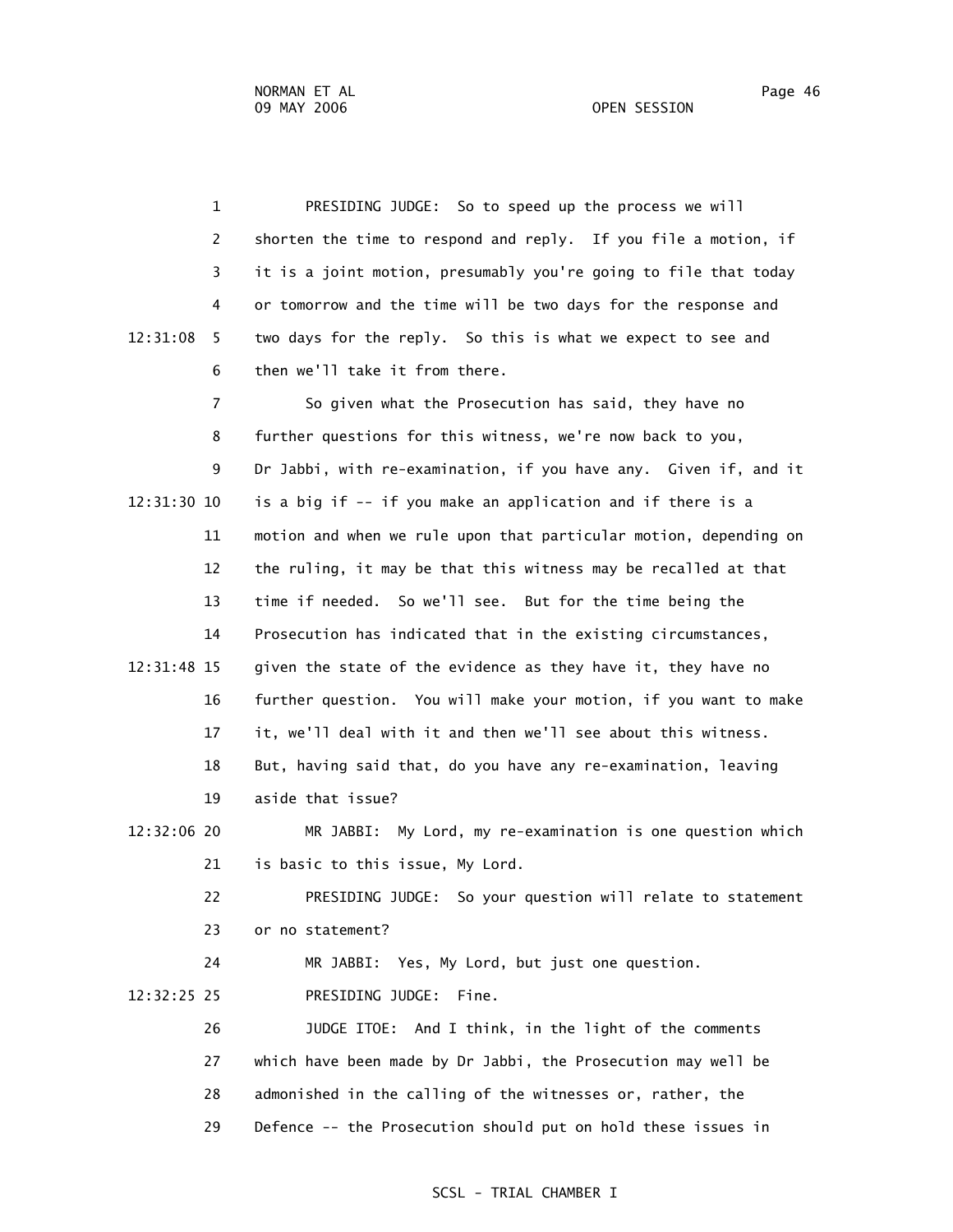1 case they have other statements recorded from Defence witnesses 2 after the close of the Prosecution's case. I hope that other 3 witnesses will not be affected by this particular hurdle that we 4 are now trying to jump over. 12:32:46 5 [CDF09MAY06C-RK] 6 MR KAMARA: Yes, My Lord. We take your point in good 7 faith. The only situation we have here, the Prosecution, we 8 conducted our own investigations. Once the list of witnesses 9 were disclosed to the Prosecution, the Prosecution conducted its 12:33:34 10 own investigations, which included, amongst others, obtaining 11 statements from persons that know the witnesses and including 12 witnesses themselves that volunteered to make statements to the 13 Prosecution. 14 PRESIDING JUDGE: We don't want to get into -- I do 12:33:47 15 understand that, but -- 16 MR KAMARA: It is for subsequent cross-examination. 17 PRESIDING JUDGE: This is part of the merit. What 18 Justice Itoe has just raised is to avoid, if at all possible and 19 feasible, same problem with witnesses to come. On the one hand, 12:34:05 20 we would like to ask you to suspend interviewing and obtaining 21 statements from now on, until we have decided on this matter, 22 witnesses that appear on the witness list for the Defence. I 23 don't know if you have many more of those or not. I'm not 24 talking of witnesses, of individuals that you have interviewed 12:34:23 25 about witnesses. I'm talking about individuals that have been 26 listed, disclosed as witnesses and that are coming to testify. 27 That is what I'm talking about. If you are still investigating, 28 I suggest to you that you suspend obtaining statements from these 29 individuals - from these individuals, I mean those listed as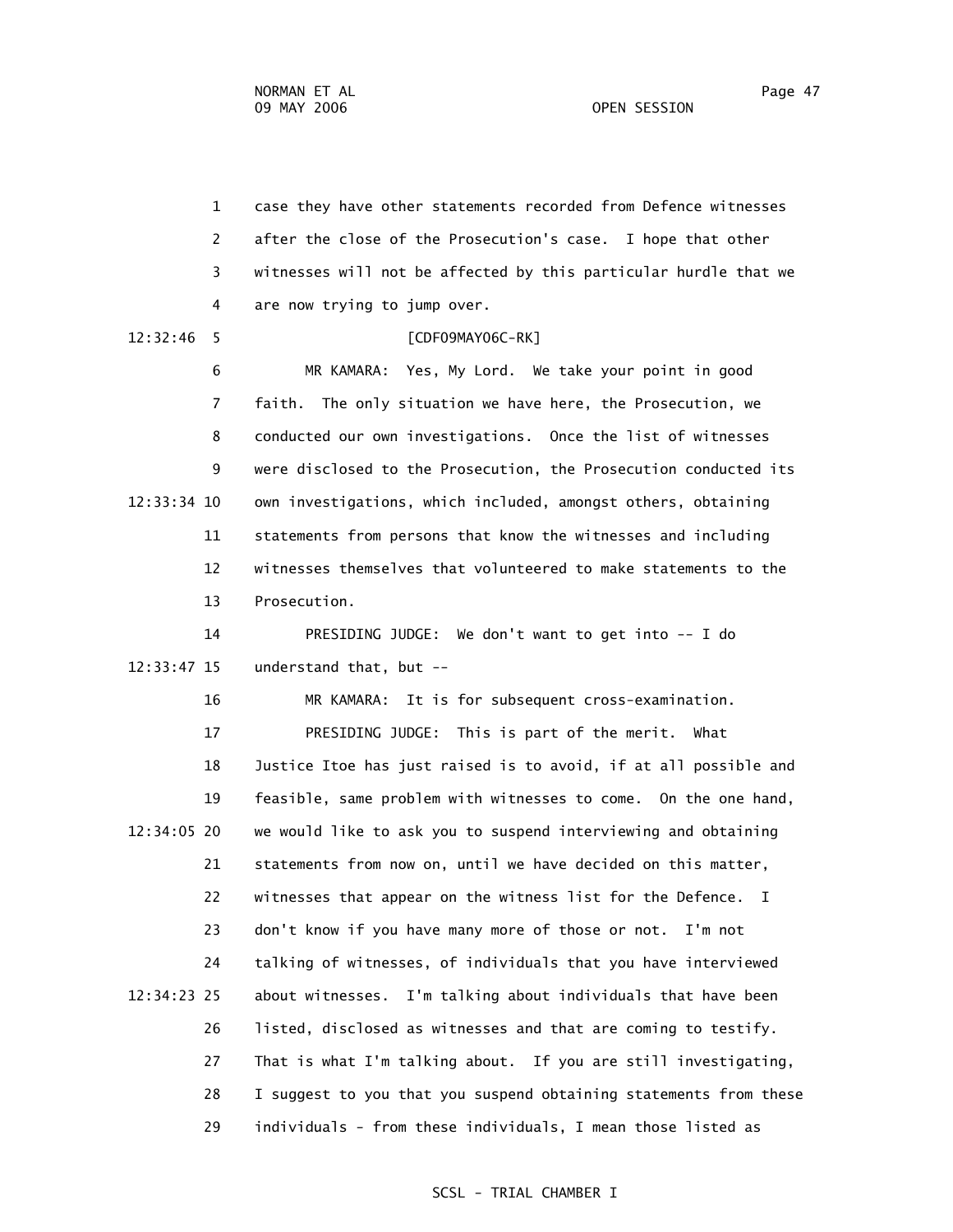1 witnesses listed on the witness list that has been disclosed - 2 until this matter is disposed of. 3 MR KAMARA: Yes, Your Honour. 4 MR JABBI: My Lord, I have only one question in 12:34:57 5 re-examination. If the earphones could be put back on the 6 witness, My Lord. 7 PRESIDING JUDGE: Yes, thank you. 8 RE-EXAMINED BY MR JABBI: 9 Q. Madam Witness, have you been interviewed by any people from 12:35:44 10 the Prosecution side after you last came to the VWS unit? 11 A. No. 12 MR JABBI: Thank you, My Lords. That is all. 13 PRESIDING JUDGE: Madam Witness. 14 THE WITNESS: Yes. 12:36:05 15 PRESIDING JUDGE: This concludes your appearance and your 16 evidence in court at this particular moment. You might be 17 subject to be called back later on. In the meantime your 18 evidence in court is completed, but the Court has been asked to 19 decide on a particular issue and it may be that as a result of 12:36:29 20 that you might have to be called back. So we thank you very much 21 for coming and we wish you a safe trip back home. Thank you. 22 THE WITNESS: In God's name. 23 PRESIDING JUDGE: Thank you. 24 **Example 24** [The witness withdrew] 12:36:59 25 PRESIDING JUDGE: Dr Jabbi, you have other witnesses ready? 26 MR JABBI: Yes, My Lord. 27 PRESIDING JUDGE: If I may, I would like to just make a few 28 comments on your application on the motions you are going to be 29 filing. I would appreciate that you clearly outline the issues,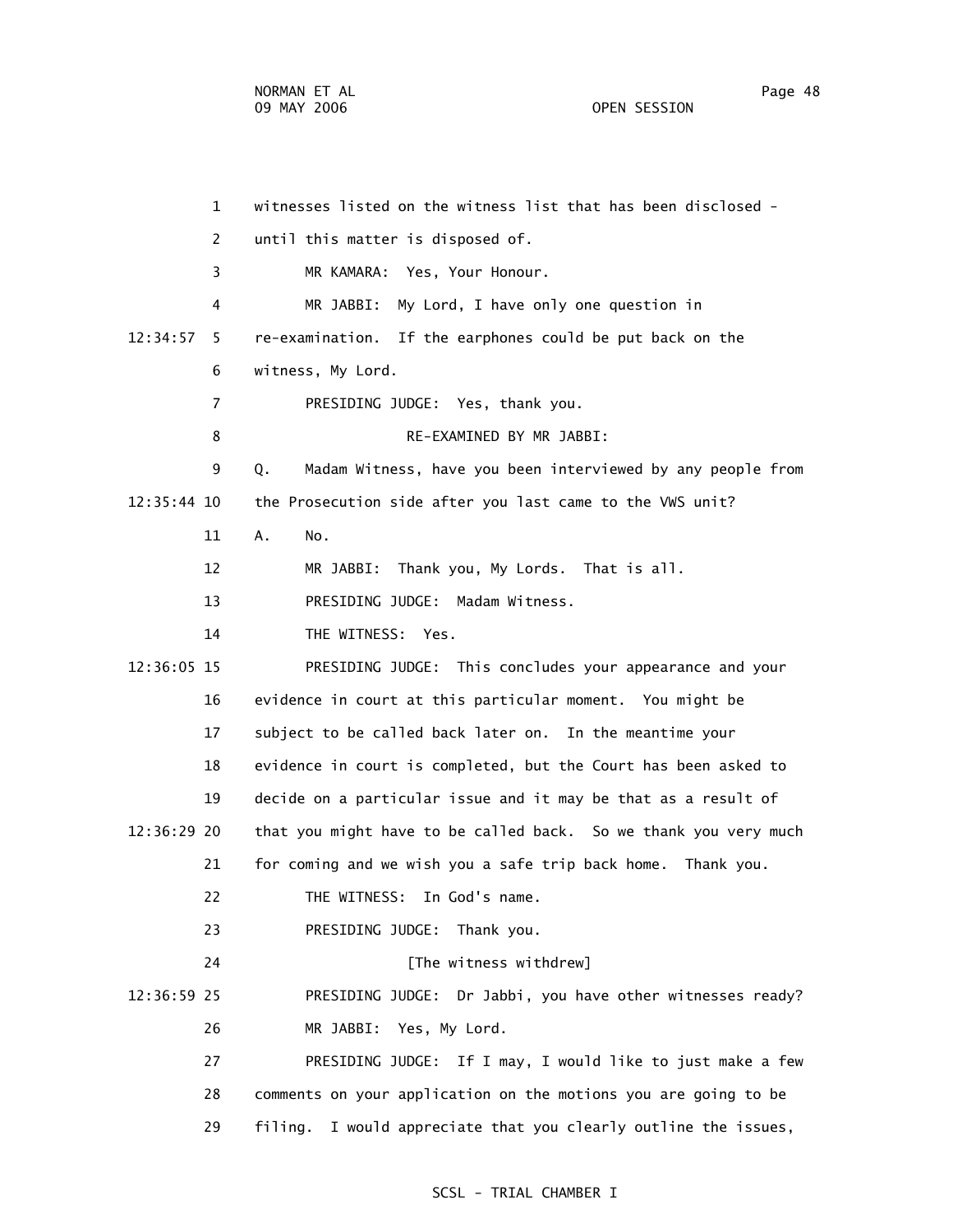1 the issue being the use of statements, but you have raised many 2 matters, one being basic principles, ethics of the Court, and so 3 on. So make sure in your application, if it is a joint motion, 4 that the issues are clearly spelled out, as to what it is and 12:37:33 5 why. And if at all possible, if you have case law to support 6 your position, would be most welcome. 7 MR JABBI: We will endeavour to do so, My Lord. 8 PRESIDING JUDGE: Thank you. It rests with you now. We 9 have told you that we want to see that in writing, so if you can 12:37:49 10 produce that after lunch, that is fine. If it is tomorrow 11 morning, that is fine. It is up to you as to when. 12 MR JABBI: We will do it as soon as possible, My Lord. 13 PRESIDING JUDGE: Thank you. 14 JUDGE ITOE: I'm sure you can file this motion today. 12:38:03 15 There isn't much at stake. Can't you? You cannot concert with 16 the other defence teams and be able to file it today? No. Well, 17 I leave that to you. 18 MR JABBI: My Lord, it is safer to leave it open with the 19 awareness of the need for urgency. 12:38:23 20 PRESIDING JUDGE: Do you have any other witness we can 21 start now? 22 MR JABBI: Yes, My Lord. We have a witness, Bobor Brima; 23 he is ready. But I have just been informed, My Lord, that the 24 witness who was supposed to give evidence in Mende now prefers to 12:38:45 25 give evidence in Krio. 26 PRESIDING JUDGE: You are talking of Bobor Brima? 27 MR JABBI: Bobor Brima, My Lord. I've just been informed 28 this very minute that that is his preference now. I'm sorry that 29 we have not communicated that information to the other side.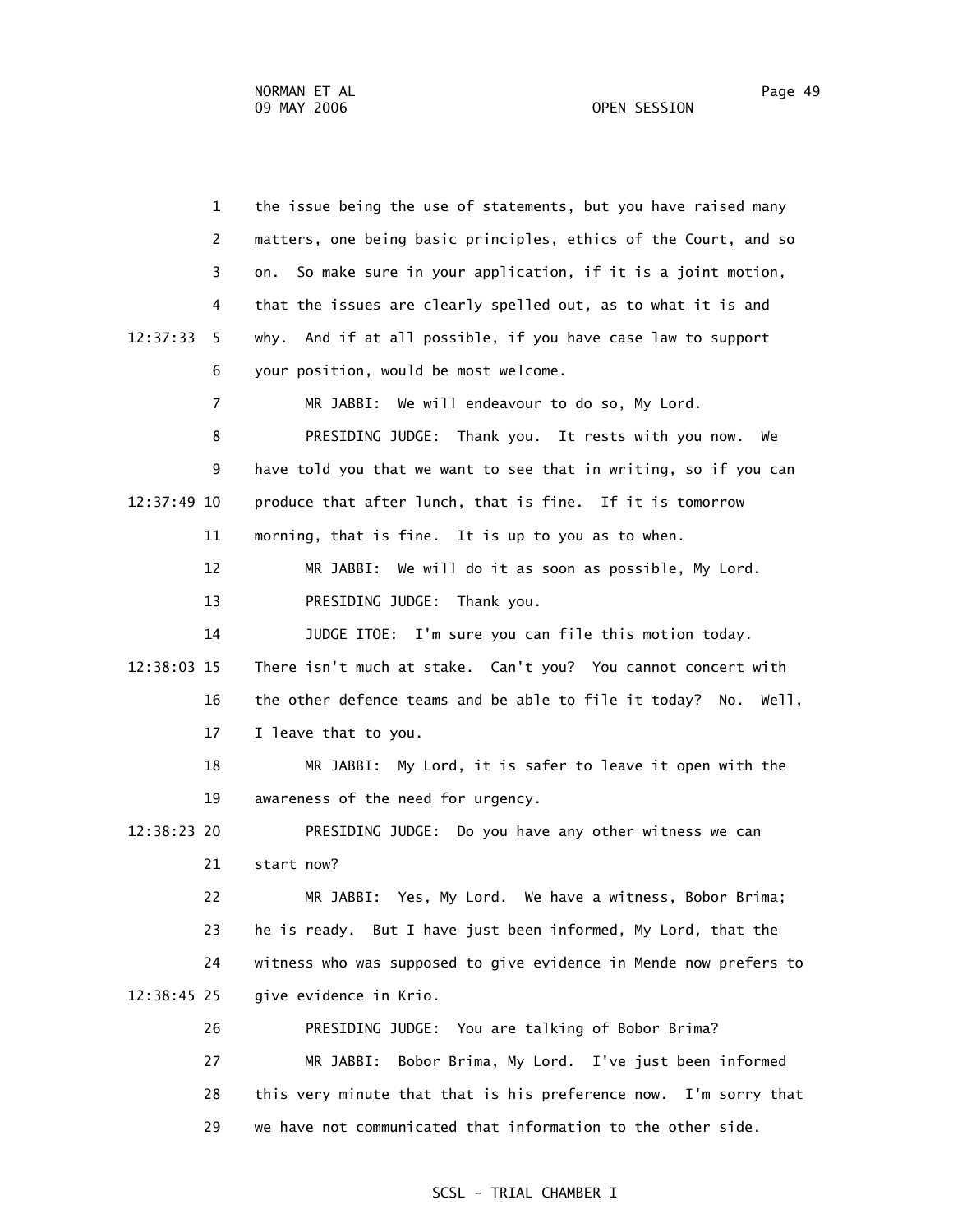1 PRESIDING JUDGE: It may be, indeed, that because of that 2 there are no interpreters available for Krio at this moment. I 3 know there are some in the Court. 4 THE INTERPRETER: Your Honours, Krio interpreters are 12:39:13 5 available now. 6 PRESIDING JUDGE: So we can proceed. 7 MR JABBI: Thank you very much. 8 PRESIDING JUDGE: Thank you, Mr Interpreter. So your next 9 witness is Mr Bobor Brima. Can this witness be called, please? 12:40:23 10 WITNESS: BOBOR BRIMA [Sworn] 11 [Witness answered through interpreter] 12 PRESIDING JUDGE: So the witness having been sworn now, you 13 are ready to proceed with your examination-in-chief, Dr Jabbi? 14 MR JABBI: Yes, My Lord. 12:41:40 15 PRESIDING JUDGE: This is your witness number 14? 16 MR JABBI: Yes, My Lord. 17 PRESIDING JUDGE: Thank you. 18 EXAMINED BY MR JABBI: 19 Q. Good afternoon, Mr Witness. 12:42:19 20 A. Good afternoon, sir. 21 Q. I'm suggesting to you to be talking slowly when you're 22 answering the questions to be put to you. 23 A. Yes, sir. 24 Q. That is to allow what you say to be interpreted and taken 12:42:55 25 down before you say the next thing, okay? 26 A. Yes. 27 Q. Now, can you tell the Court what your full names are? 28 A. My full name is Bobor Brima.

29 Q. Where do you live?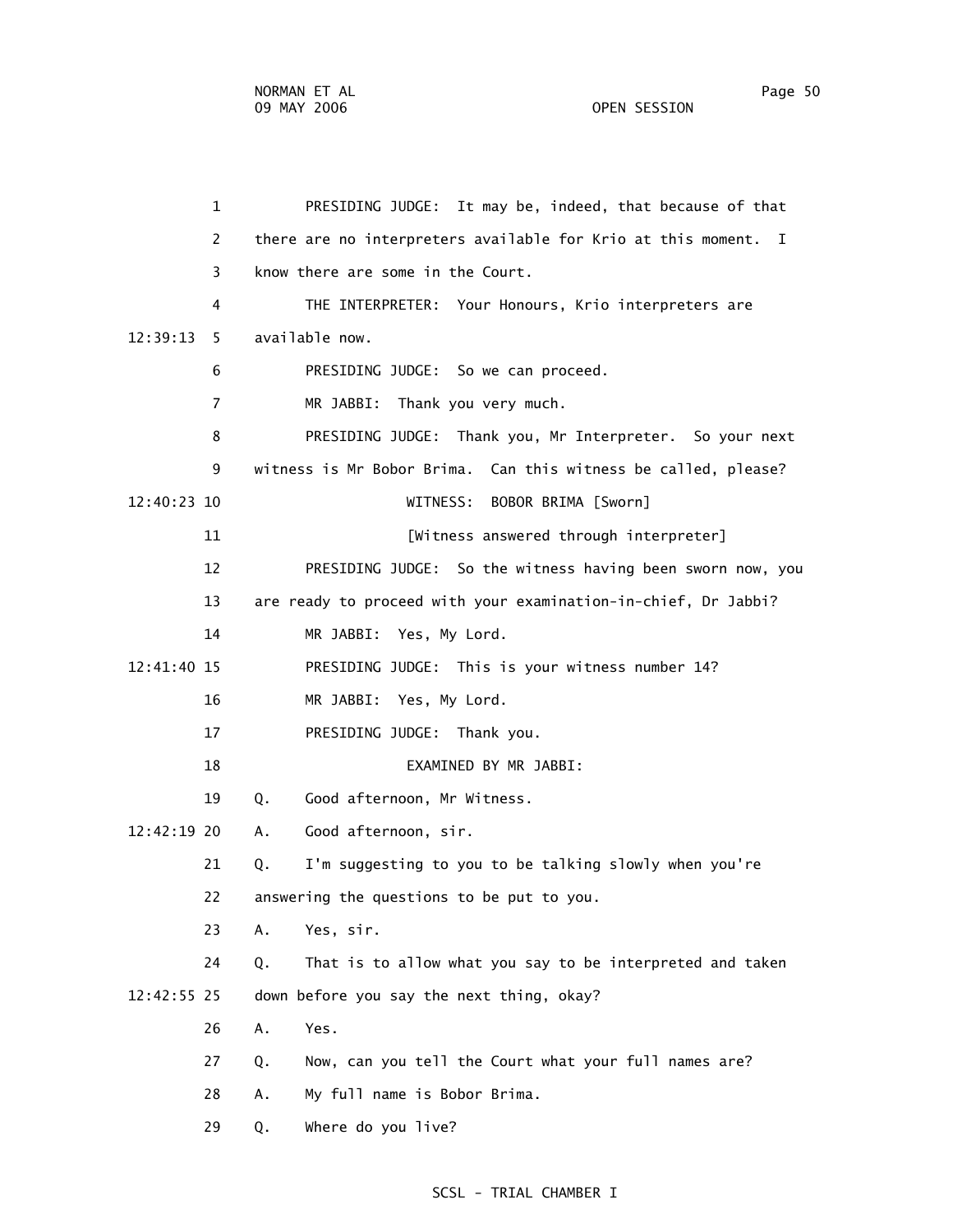- 1 A. Koribundu Town. 2 Q. What work do you do? 3 A. I'm a business person. 4 Q. Did you go to school? 12:44:05 5 A. I went to school. I stopped at Form 4. 6 Q. Now, can you tell the Court where you were living in the 7 year 1996? 8 A. Yes. In 1996 I was living in Koribundu. I was there when 9 the town chiefs and the chiefdom elders said they needed 12:45:21 10 volunteers in order to join the Kamajors. 11 Q. When was that? What year was that, do you know? 12 A. It was in 1996. 13 Q. Did they get the volunteers they wanted? 14 A. They got. For instance, myself sitting here, my father 12:46:03 15 chose me on my behalf, but by then, when I came, I was told. 16 Then I said I was willing to join the Kamajor. I said that 17 presently I'm doing something that will not allow me to join. 18 Q. So you did not join? 19 A. I did not join, but there was a time when they were ready 12:47:01 20 to join the society it was announced to us. We were contributing 21 money per house in order for us to assist them so as for them to 22 join the society. 23 Q. Thank you. 24 A. Thank you. 12:47:38 25 Q. Now, can you tell the Court very briefly, please, the 26 Kamajors and the soldiers at that time after the initiation, how 27 they related to each other? 28 A. Well, after they had joined the society and they had
	- 29 graduated. We saw the Kamajors, they came. The Kamajors and the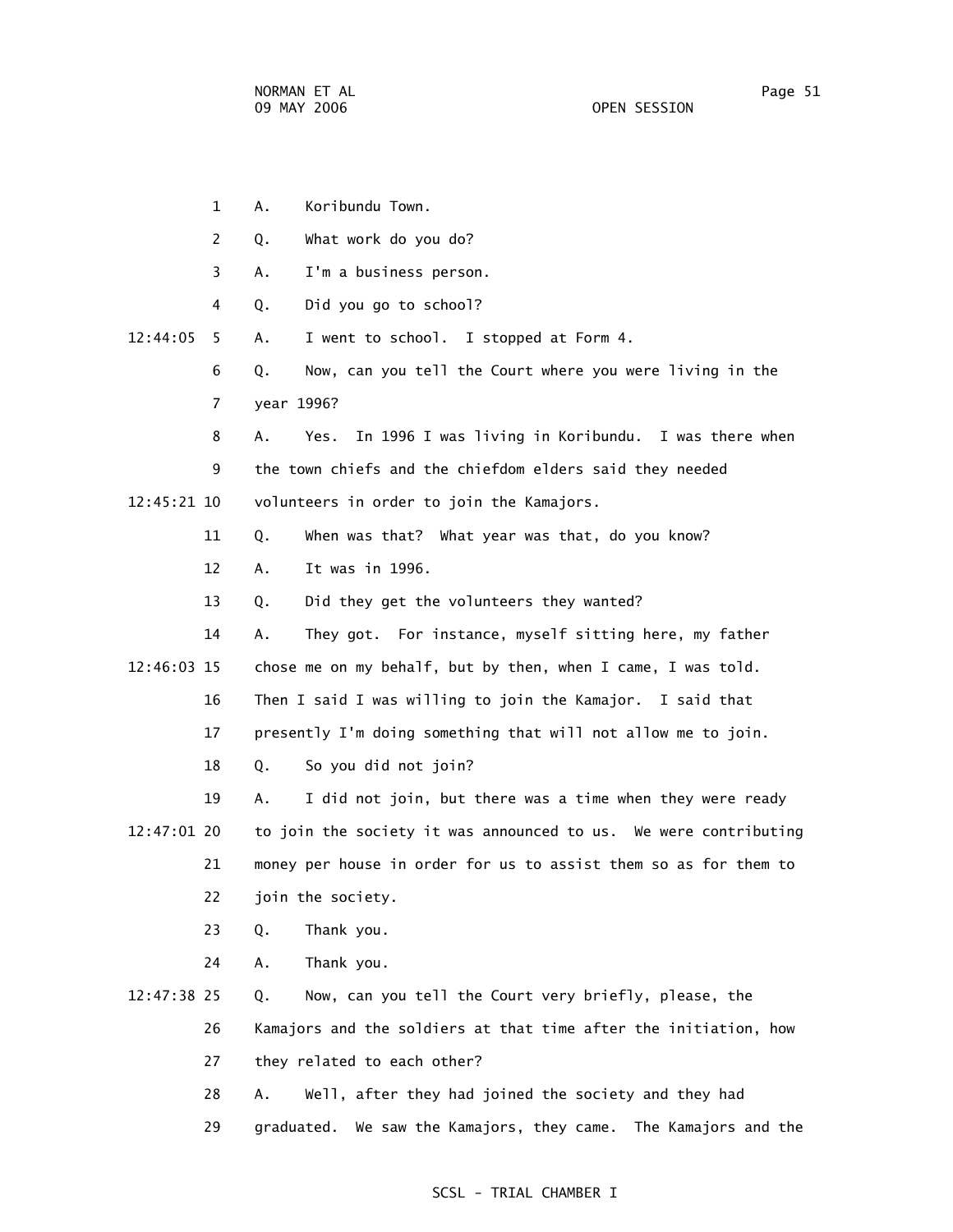1 soldiers, they were living amicably, fighting together, fighting 2 the rebels. We saw them. We went to the war front, they 3 returned. They came jubilating. They were very happy. 4 Q. How often did that happen? 12:49:02 5 A. It was during 1996. During 1997 we started observing some 6 changes that occurred between them. 7 Q. Can you give a rough idea when in 1997 that change started 8 becoming obvious? 9 A. That was at a time when we heard over the radio that all 12:49:52 10 the Kamajors, any Kamajor with an arm should report to the 11 nearest police station. A few turned up. Many of them did not 12 turn up. It was not too long, then we saw the Kamajors. We did 13 not see the Kamajors again at all. We only remained with the 14 soldiers. Then we saw the soldiers, they came with some people 12:50:41 15 in Koribundu. They were called, the People's, those were the 16 rebels. They were called the People's Army. They were the 17 people that were there in Koribundu at the time. 18 Q. Now, just to help you with the timing, this time that 19 you're talking about when the change of the type of relationship 12:51:13 20 between the Kamajors, is that connected with the time the elected 21 government was overthrown? 22 A. Exactly. After the overthrow, that was the time that 23 occurred. 24 Q. Thank you. 12:51:36 25 A. Yes. 26 Q. Now you have just spoken about some people whom you called 27 the People's Army, coming to Koribundu with the soldiers after 28 that time. Who are the People's Army? Who were the People's 29 Army, do you know, apart from being called that?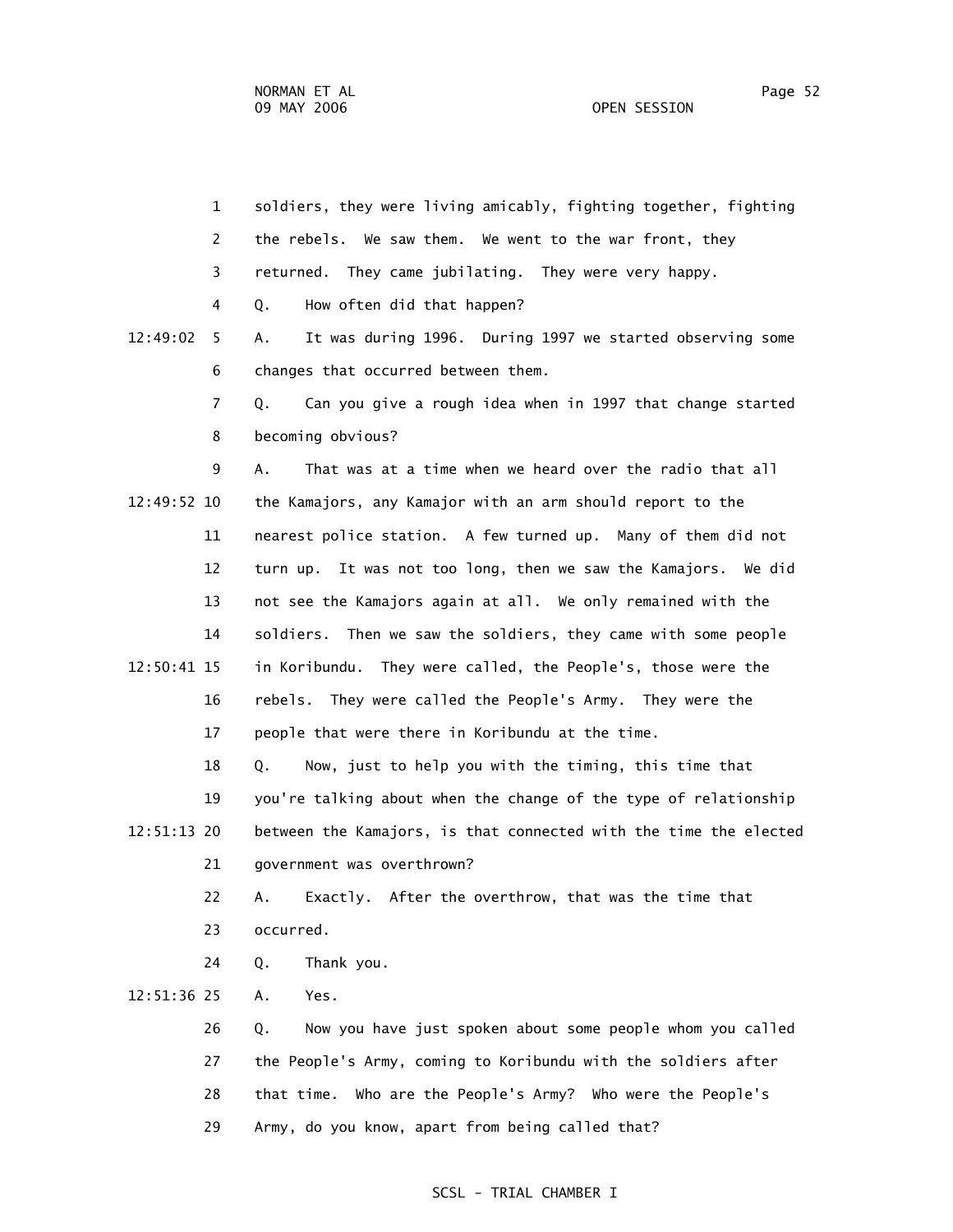| 1              | Yes, I know them. They were the rebels. They were the<br>А.         |
|----------------|---------------------------------------------------------------------|
| 2              | ones that were called the People's Army. When they came, we         |
| 3              | observed that the system changed. There was control over the        |
| 4              | arms, especially the firearms. You will not just shoot, the time    |
| 12:52:42<br>5. | when the soldiers were with the Kamajors, were together.<br>But     |
| 6              | when they came, they could fire without control at night. So at     |
| 7              | night, the people became panic-stricken not to walk at night at     |
| 8              | all. There was a time when we were sleeping at night, late in       |
| 9              | the night we heard some gunshots.                                   |
| 12:53:06 10    | Go slowly, please. Go slowly. Yes, carry on.<br>Q.                  |
| 11             | We could hear gunshots fire off, like 4, 6 miles away from<br>Α.    |
| 12             | Koribundu. An example, Grima, a town near Koribundu.                |
| 13             | A town, Grima, My Lords, G-R-I-M-A.<br>MR JABBI:                    |
| 14             | PRESIDING JUDGE: Proceed, please.                                   |
| 12:53:50 15    | MR JABBI:                                                           |
| 16             | Q.<br>Carry on.                                                     |
| 17             | So one night we were sleeping, we heard firing within that<br>А.    |
| 18             | Then we understood that they went and killed people there,<br>area. |
| 19             | looted a lot of property. They came with it.                        |
| 12:54:19 20    | Q.<br>Who were they, they?                                          |
| 21             | The rebels, the rebels themselves. Sometimes when they<br>Α.        |
| 22             | came, they dodge away from the headquarter so that they could not   |
| 23             | be seen by the soldiers. They used the bush path so that they       |
| 24             | could enter where the soldiers were not. They looted the            |
| 12:54:48 25    | property from the Bo area.                                          |
| 26             | Yes, did the soldiers do anything about that?<br>Q.                 |
| 27             | They came to understand -- that made everybody in the town<br>А.    |
| 28             | became panic-stricken and everybody had wanted to leave the town,   |
| 29             | so there was a bitter understanding [as interpreted] ensued         |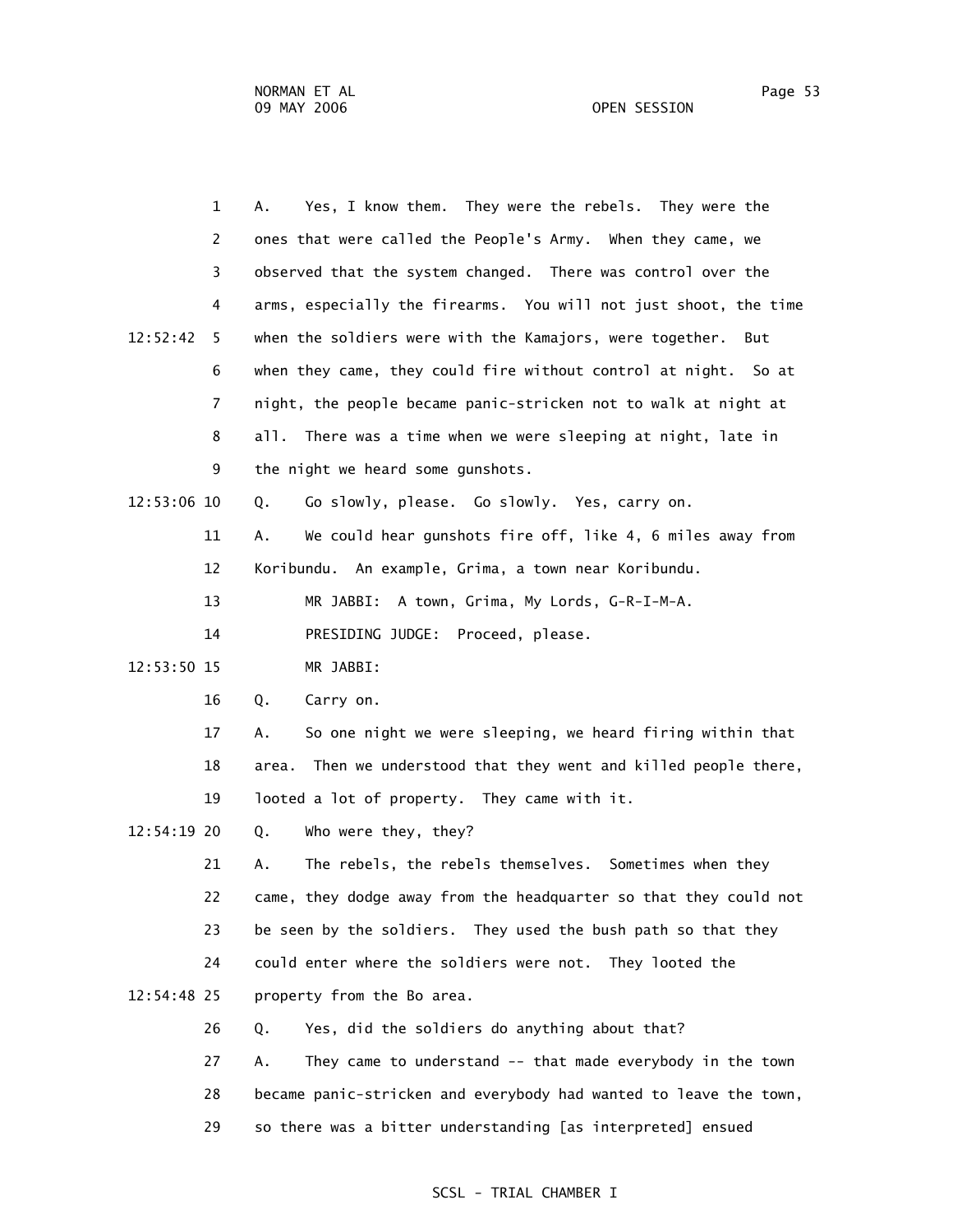|             | $\mathbf{1}$   | amongst them. But they did not stop that. Later they applied      |
|-------------|----------------|-------------------------------------------------------------------|
|             | 2              | another method. I cannot tell where they were able to obtain the  |
|             | 3              | Kamajor gear. That was what they used to go to villages so that   |
|             | 4              | the people would feel that it was the Kamajors. That was --       |
| 12:55:59    | 5              | people came to realise that too, so there was an alarm all over,  |
|             | 6              | yes.                                                              |
|             | $\overline{7}$ | Now, was anything done about that?<br>Q.                          |
|             | 8              | Like who?<br>А.                                                   |
|             | 9              | You have just narrated some of these attempts by rebels,<br>Q.    |
| 12:56:41 10 |                | you say, to pose as if they are Kamajors and go and cause certain |
|             | 11             | atrocities. Did the Kamajors, for example, do anything about      |
|             | 12             | things like that?                                                 |
|             | 13             | It was the time when the Kamajors started saying that they<br>А.  |
|             | 14             | were going to attack Koribundu. They sent messages, many people   |
| 12:57:16 15 |                | became afraid, some started panicking and hid in the town.        |
|             | 16             | During that time they did not come. They forgot about it for the  |
|             | 17             | meantime and then the people came back to the town. Again, they   |
|             | 18             | sent the same message. The wives of the Kamajors were the ones    |
|             | 19             | that were sent to deliver these messages to the civilians in the  |
| 12:57:59 20 |                | town.                                                             |
|             | 21             | Did the Kamajors ever, in fact, follow up on their message?<br>Q. |
|             | 22             | Yes.<br>Α.                                                        |
|             | 23             | When?<br>Q.                                                       |
|             | 24             | Α.<br>That was during 1997, June.                                 |
| 12:58:18 25 |                | During June 1997?<br>Q.                                           |
|             | 26             | 1997.<br>Α.                                                       |
|             | 27             | What did the Kamajors do?<br>Q.                                   |
|             | 28             | That was the time they attacked. They launched their fist<br>Α.   |
|             | 29             | attack at Koribundu.<br>During that attack the only person that I |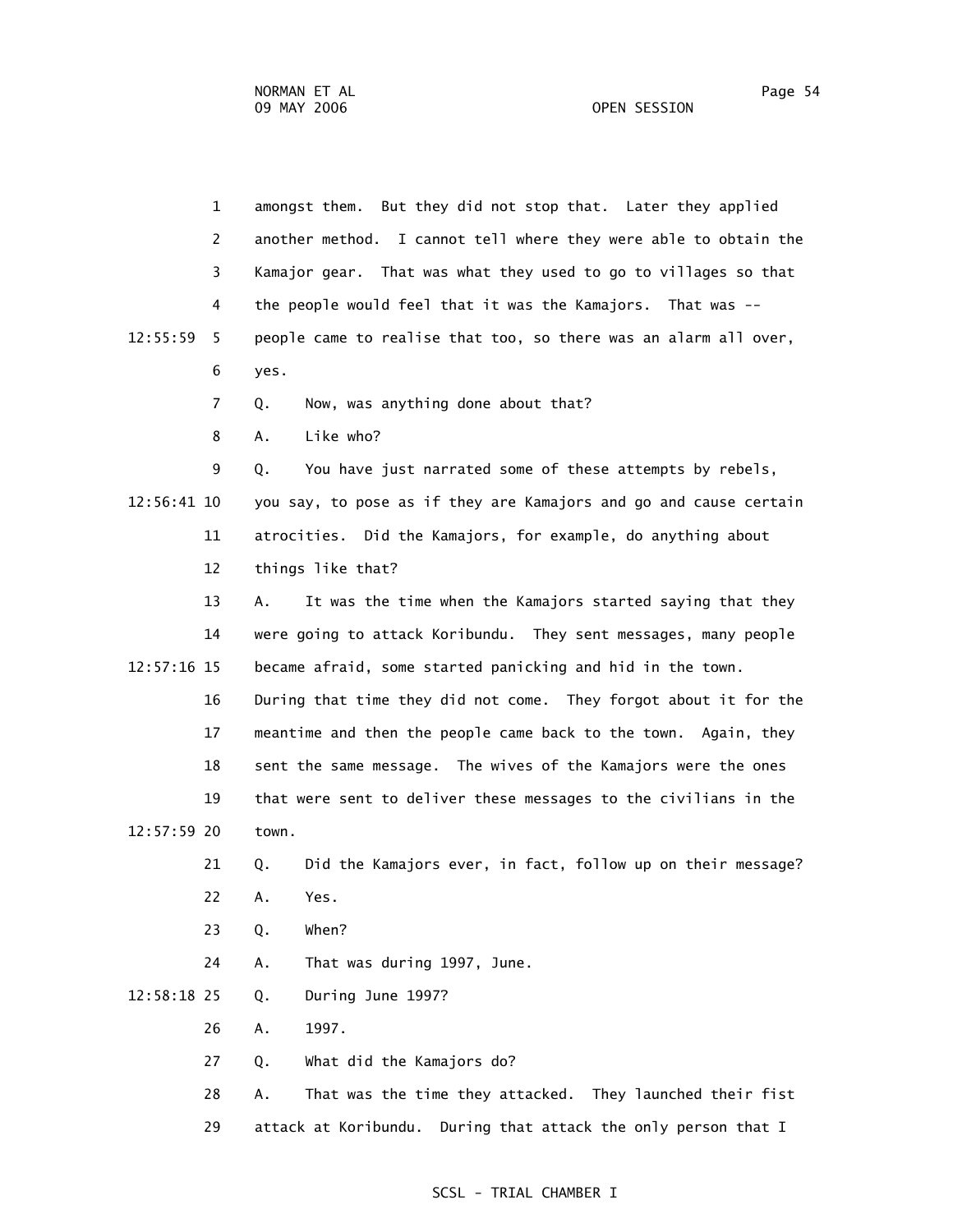| $\mathbf{1}$  | observed had a problem there was one soldier woman that was hit     |
|---------------|---------------------------------------------------------------------|
| 2             | by a fragment in her stomach. She was rushed to the hospital;       |
| 3             | nothing wrong with her. But the most serious problem where it       |
| 4             | was observed on the Kamajor side, they had very serious problem.    |
| 12:59:29<br>5 | Those, the ones that were wounded during the attack, the soldiers   |
| 6             | came with them and placed them at the junction, like myself I       |
| 7             | I saw. Some of them I knew them. Some I did not<br>went there.      |
| 8             | That was the time I saw a vehicle came from the Bo end who<br>know. |
| 9             | were the people I saw alighted the vehicle $--$                     |
| 13:00:06 10   | Go slowly, please.<br>Q.                                            |
| 11            | PRESIDING JUDGE: Dr Jabbi, it is 1.00. Maybe it is a                |
| 12            | suitable time to pause for lunch and we will take it from there     |
| 13            | after the break. The Court will adjourn, recess for lunch and       |
| 14            | Thank you.<br>resume at 2.30.                                       |
| 13:00:44 15   | [Luncheon recess taken at 1.00 p.m.]                                |
| 16            | [CDF09MAY06D - RK]                                                  |
| 17            | [Upon resuming at 2.50 p.m.]                                        |
| 18            | PRESIDING JUDGE: Dr Jabbi, you are ready to resume the              |
| 19            | examination-in-chief of your witness.                               |
| 14:50:50 20   | MR JABBI: Yes, My Lord.                                             |
| 21            | PRESIDING JUDGE: Please proceed.                                    |
| 22            | MR JABBI: My Lord, may I be guided as to where exactly I            |
| 23            | was at the time we broke off.                                       |
| 24            | PRESIDING JUDGE: The witness had testified that soldiers            |
| 14:51:06 25   | had been placed at the junction and it was the first attack on      |
| 26            | Koribundu. The witness testified that the woman had been rushed     |
| 27            | to the hospital for treatment. This is where we were.<br>Do you     |
| 28            | have that in your notes?                                            |
| 29            | JUDGE ITOE: Is it a woman? I think it's a woman, she was            |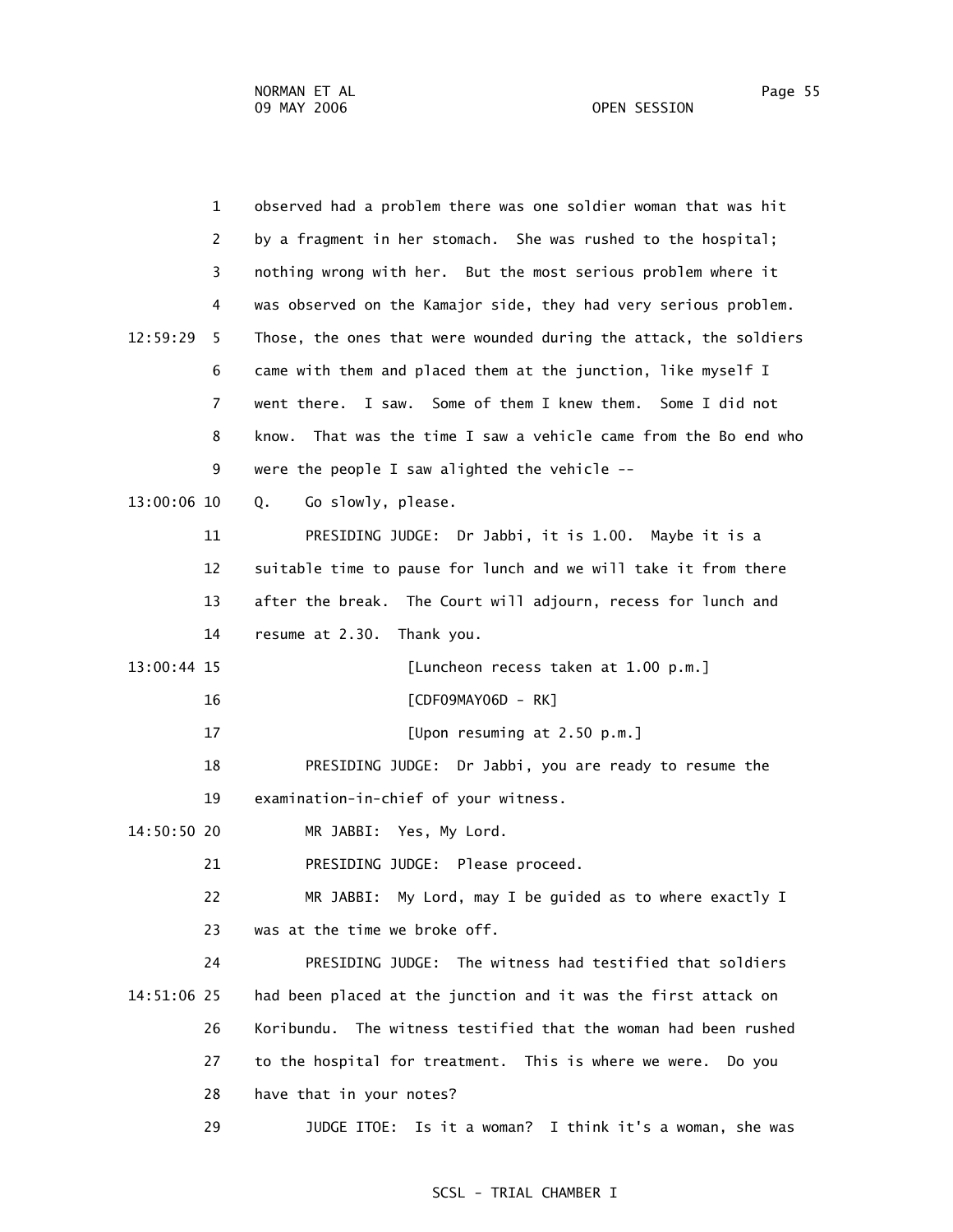1 hit in her stomach and then rushed to the hospital. That on the 2 Kamajor side there were serious problems. There were wounded 3 people left by soldiers around the junction. 4 PRESIDING JUDGE: That's right, soldiers were placed at the 14:51:55 5 junction. 6 MR JABBI: Thank you, My Lords. 7 Q. Yes, Mr Witness, good afternoon. 8 A. Good afternoon, sir. 9 Q. When we broke off you were explaining some of the incidents 14:52:25 10 you observed during the first attack on Koribundu by the Kamajors 11 and you were, in fact, talking about what happened to the 12 Kamajors during that encounter. Would you like to continue, 13 please? 14 A. Yes. That was after the attack, the Kamajors that were 14:53:08 15 wounded were brought to the junction. They put them there. They 16 were six in number. The man about whom I was talking who came 17 from Bo, he was Mosquito. 18 Q. Please talk slowly. Don't be in too much haste, please. 19 Yes, carry on, please. 14:53:31 20 A. Okay. 21 PRESIDING JUDGE: What was it about Mosquito that you were 22 saying? 23 THE WITNESS: He was the one that alighted from the 24 vehicle. When he alighted, he had a pistol in his hand and he 14:53:48 25 was dressed in jeans. 26 PRESIDING JUDGE: So this is something you saw at the 27 junction? What is it about the vehicle? I know you testified 28 about a vehicle but where was it when you saw that vehicle? 29 THE WITNESS: Yes, right at the junction. They came with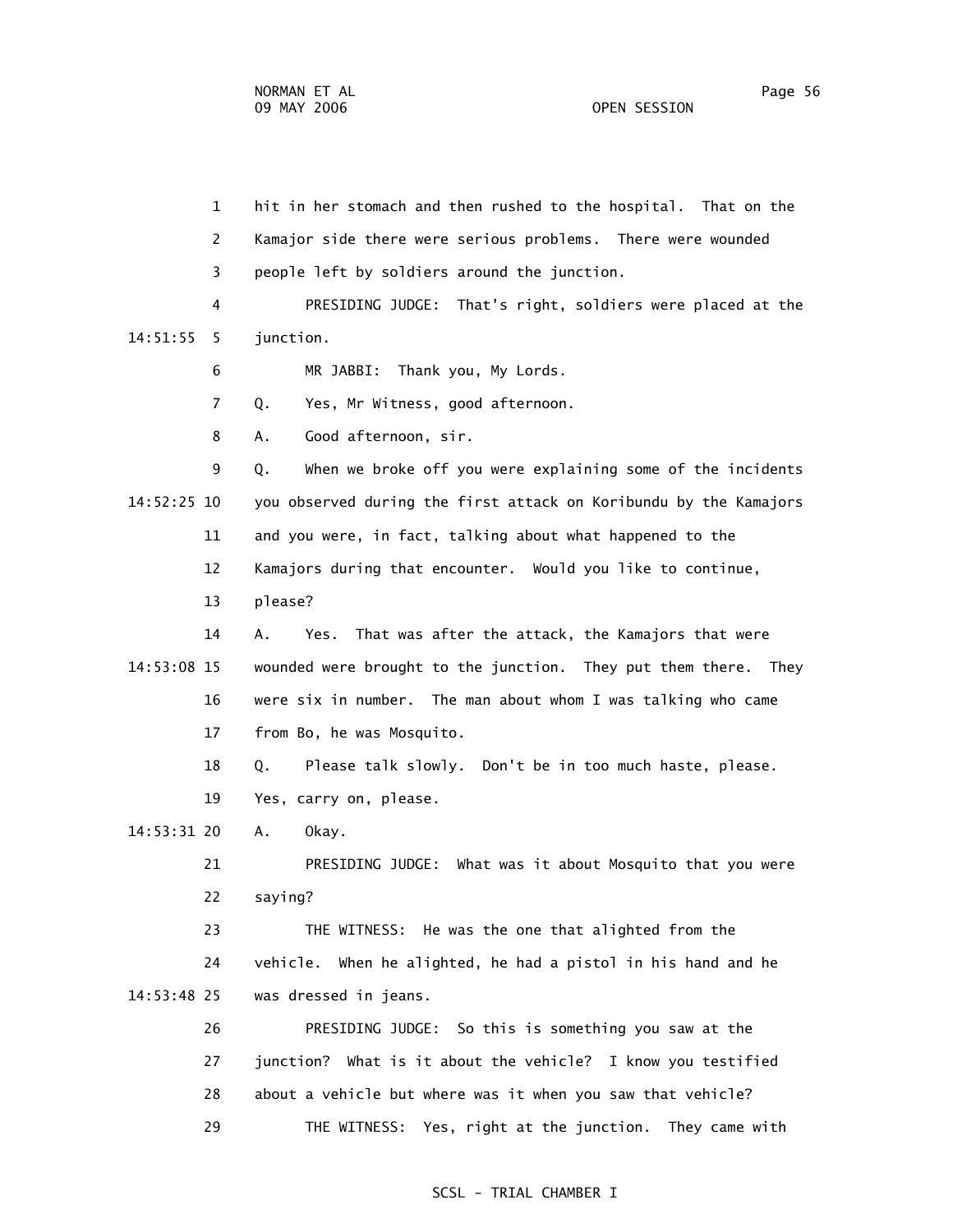1 them there and they put them at the junction. 2 MR JABBI: 3 Q. You mean Kamajors were brought in a vehicle to the 4 junction; is that what you're saying? 14:54:24 5 A. No. 6 Q. Be clear, please. 7 A. It was the rebel who was called Mosquito. He was the one 8 that alighted from the vehicle, he had bodyguards and he went 9 towards the Kamajors that were wounded. He had a pistol on his 14:55:07 10 side. He took the pistol, all those that were sitting down and 11 he started firing at them, one after the other, and all of them 12 fell down and died. 13 Q. Who are "all of them that fell down and died"? 14 A. The Kamajors. I myself, I was afraid and I went to the 14:55:48 15 house. The second attack -- 16 Q. Do you know when that second attack was? 17 A. That date, no, it is not in my memory, but it was in June 18 still. June 1997. 19 Q. So you are still talking about the attack in June 1997? 14:56:39 20 PRESIDING JUDGE: Second attack. 21 MR JABBI: 22 Q. The second attack in June 1997? 23 PRESIDING JUDGE: This is what the witness just said. 24 THE WITNESS: Yes. 14:56:48 25 MR JABBI: 26 Q. Carry on, please. 27 A. Before they came, the Kamajors came again to attack, they 28 sent this message so that the civilians could leave the town. 29 Those who heard, they left. They went to the nearby villages.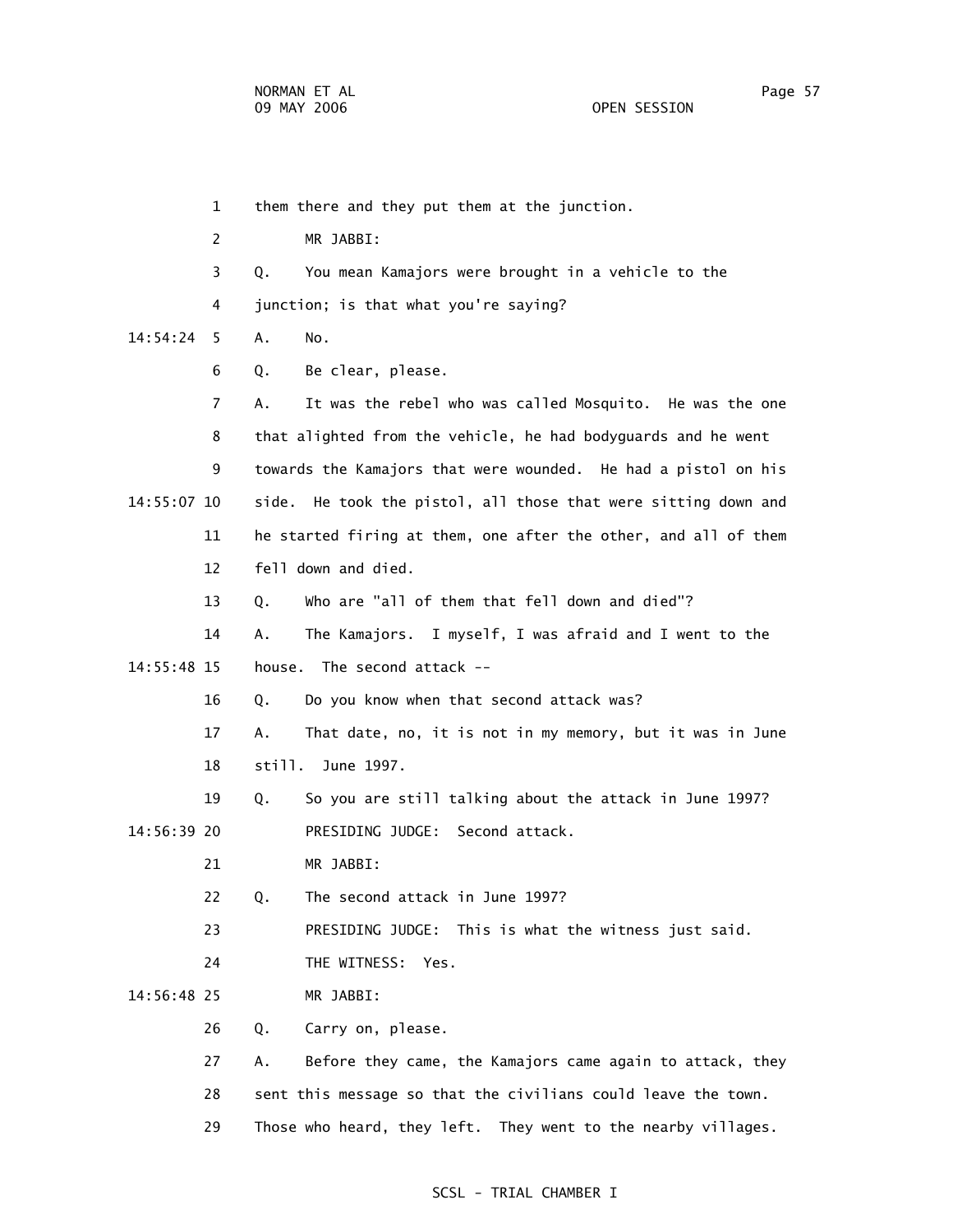|  | <b>OPEN SESSION</b> |
|--|---------------------|
|--|---------------------|

|             | $\mathbf{1}$   | They went and hid there. Those who did not hear the message,      |
|-------------|----------------|-------------------------------------------------------------------|
|             | $\overline{2}$ | they did not go. They attacked again in the morning. By then I    |
|             | 3              | was afraid.<br>I was in a room. When the attack was over, it was  |
|             | 4              | then that one soldier ran and went to me in the house. He said    |
| 14:58:35    | 5.             | he had fired at one Kamajor man. He said he was at the junction.  |
|             | 6              | He said he was fired at in his stomach and his guts came out. He  |
|             | $\overline{7}$ | said, "You are his uncle." He said, "Come, let's go there.        |
|             | 8              | Don't be afraid of anything. Let's go there." I went with him     |
|             | 9              | at the junction. We met people gathered. Soldiers, people, the    |
| 15:00:02 10 |                | rebels, all of them were gathered there with some civilians       |
|             | 11             | again. I went in their midst. The one that I saw was my elder     |
|             | 12             | sister's child lying down. When they had called my name, some     |
|             | 13             | people that knew my name, they took him, laid him and they took   |
|             | 14             | some clothes and put it on his guts and when they were dragging   |
| 15:00:48 15 |                | him, his guts, they burst.                                        |
|             | 16             | What was the name of your elder sister's son?<br>Q.               |
|             | 17             | Brima Lansana. Then they said -- they said, "Your uncle<br>А.     |
|             | 18             | has come." When he raised up his eyes and watched at me when I    |
|             | 19             | called him, when I said, "Brima," you know, he put down his eyes, |
| 15:01:28 20 |                | that was the end. He did not say anything and he died.            |
|             | 21             | Q.<br>Now, Mr Witness, you were, according to you just<br>Okay.   |
|             | 22             | now, interacting with the soldiers. Did you ever have any         |
|             | 23             | problem with soldiers at all in Koribundu, you yourself?          |
|             | 24             | Where you have a lot of people, you would have<br>Α.<br>Yes.      |
| 15:02:10 25 |                | friends amongst them and you would have who would hate you.<br>So |
|             | 26             | problems used to arise between I and them.                        |
|             | 27             | Yes, can you tell the Court of any?<br>Q.                         |
|             | 28             | Like the time -- at the time that the People's Army<br>Α.         |
|             |                |                                                                   |

29 arrived, my child was sweeping. He was --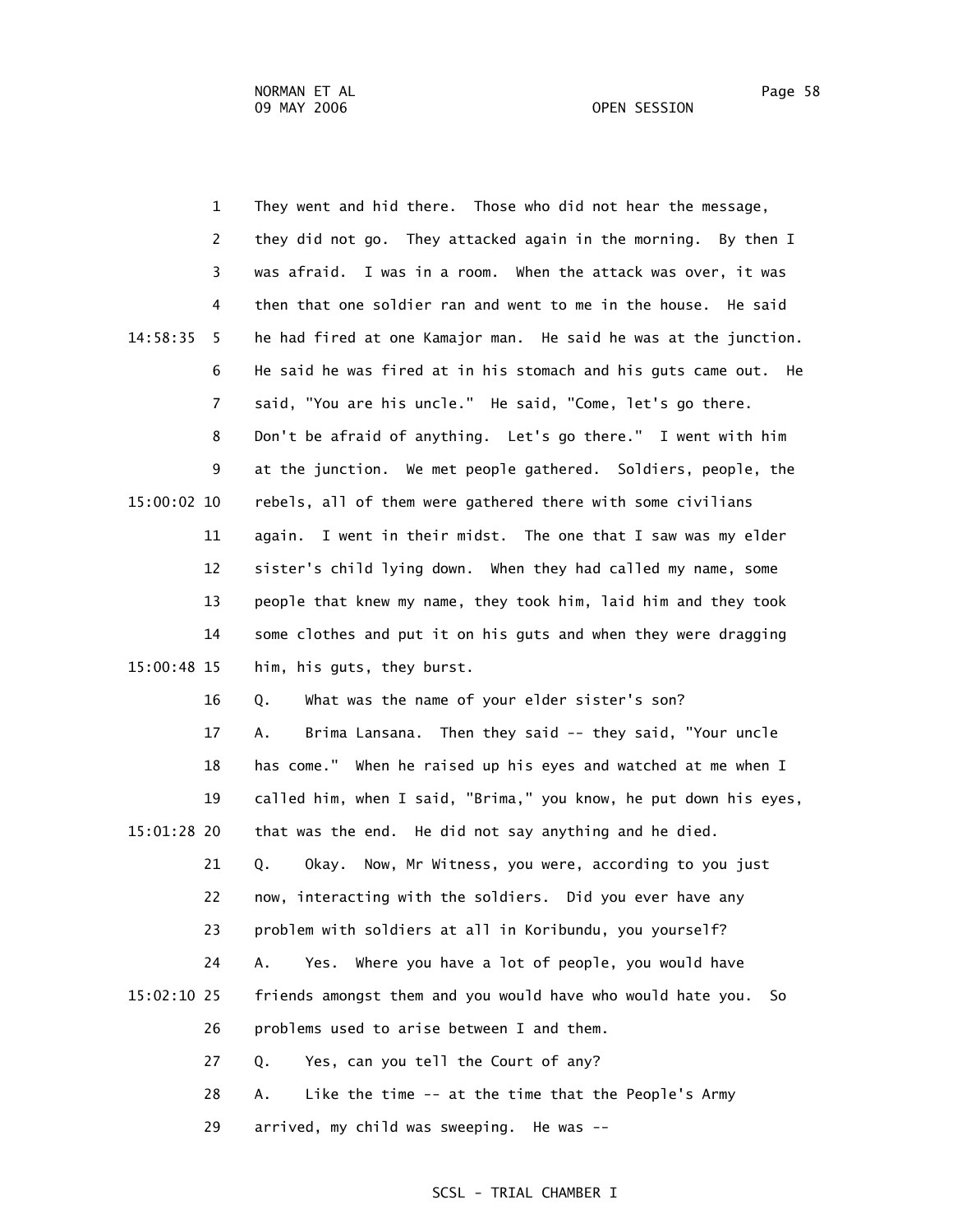1 THE INTERPRETER: Your Honours, would the witness please 2 clarify the gender of the child that was sweeping. 3 MR JABBI: 4 Q. Mr Witness, can you repeat what you were saying just now 15:03:08 5 about your child? Can you begin? 6 PRESIDING JUDGE: Was your child a boy or a girl? 7 THE WITNESS: Yes. The child that died was a boy. He was 8 called Brima Lansana. 9 PRESIDING JUDGE: But the one sweeping. 15:03:28 10 MR JABBI: 11 Q. The one about the sweeping? 12 A. The one that was sweeping was a boy. He was called Albert. 13 Q. How old was he? 14 A. He was eight years old. 15:03:47 15 Q. Yes, what happened? 16 A. They said that the child had swept and that the dust was 17 raised and they asked and when they were rushed at the boy, when 18 they wanted to beat him, the old man rose up and said, "Fellow, 19 stop." The soldier rose and went to the old man and said why was 15:04:21 20 the old man talking to them when he did not refer to him, when he 21 was referring to the child who did the havoc. 22 Q. Watch your pace, please. You are talking too fast. Who 23 was the old man? 24 A. He was my father. My father's younger brother. Pa Shek 15:04:47 25 Jenekeh. 26 Q. Yes, what did he say? 27 A. He said, "Fellow, don't beat this child." He said it was 28 his compound. So the soldier became angry. He went angrily 29 towards the old man. In my absence he said he did not -- he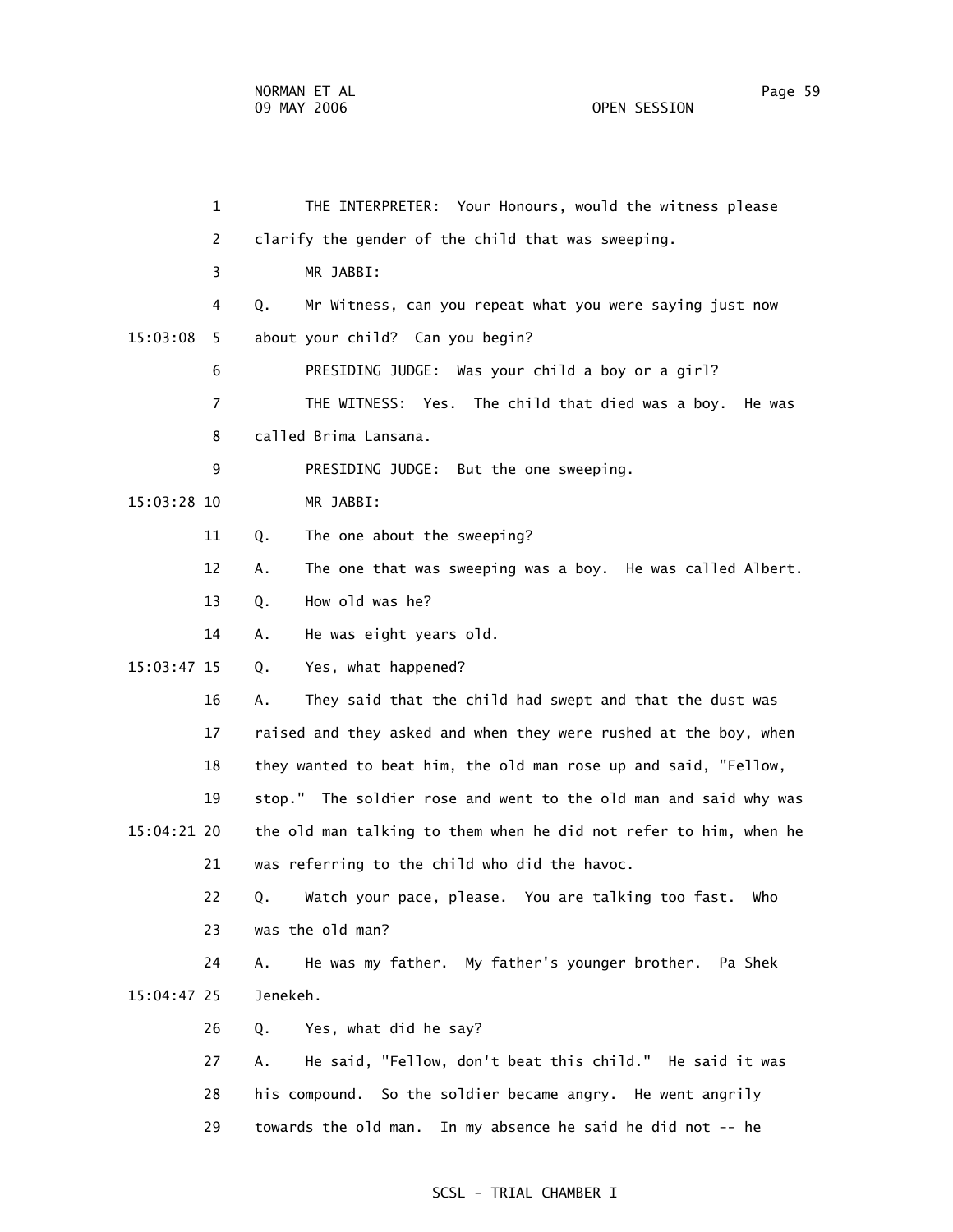1 molested the old man.

2 Q. How did he molest the old man?

 3 A. When I came, the old man told me that. He said he was 4 standing over him and he was talking and when he told him he was 15:05:56 5 to leave his veranda, he did not. He talked and he was pointing 6 his hand towards him. When I came, when they told me, I went to 7 ask him.

8 Q. To ask whom?

 9 A. The soldier. The soldier man. I went to ask him. He rose 15:06:48 10 up from the veranda and said -- he said, "If I should reach where 11 you are standing." He took the gun and cocked it. He said he 12 was going to fire it at me. So I myself, I became afraid. Some 13 men held me and they talked to me. They said I was to go and 14 encourage the old man. After that, he restricted my movement and 15:07:33 15 he said --

16 Q. Who restricted your movement?

17 A. The soldiers, because of my child who was brought dead.

18 They said I was the one that was giving information to Kamajors,

19 when it was not true.

15:08:03 20 Q. How was your movement restricted?

 21 A. Where I used to go to the villages to buy jerrycans of palm 22 oil, I was not allowed to go there any more. Except if a vehicle 23 came, we would come to Bo. That was the only area where I was 24 allowed to go. I myself, I became afraid. The way I used to 15:08:37 25 walk in the town, I couldn't move so any more. We came, we met. 26 The third attack, by then I was not there. But the last

27 attack --

 28 Q. Before you go to the last attack, you have just said that 29 you were not present during the third attack. Where were you?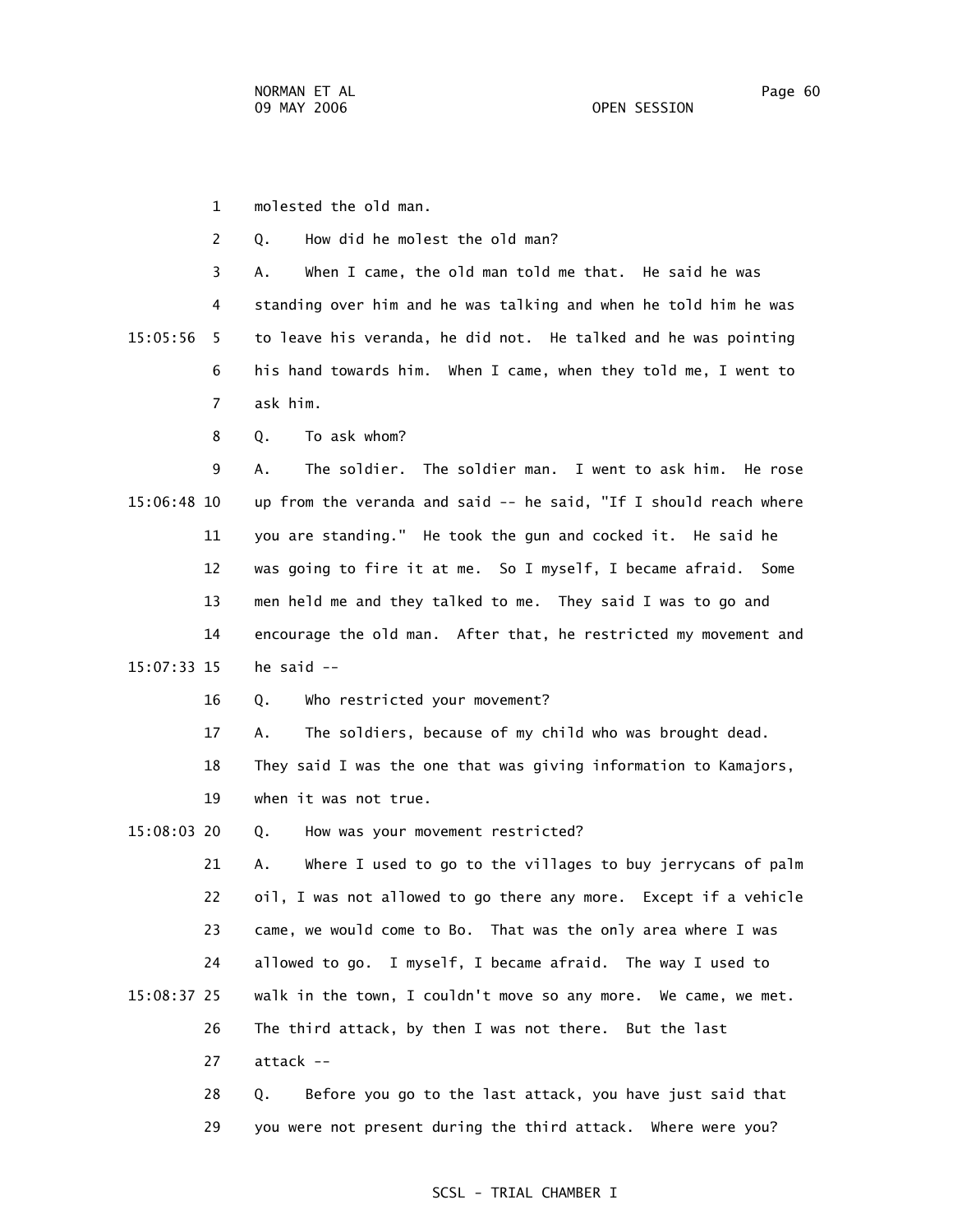1 A. I went to Bo to my sister. I left from my sister and I was 2 staying with my sister and they told me that they had attacked 3 Koribundu again. 4 Q. How long were you away with your sister? 15:09:39 5 A. It took some time. It took -- my sister, when I went to 6 her in Bo, it took up to one to two years without seeing each 7 other. We used not to see each other at all, because she 8 herself, she was in Freetown. She just went to Bo. 9 Q. My question was: How long were you with your sister when 15:10:12 10 you went to her to Bo? How long did you stay with her? 11 A. Just for this. I spent four days with her and then I 12 returned. 13 Q. Now, for this time that you were in Koribundu with the 14 soldiers, did you have any other form of interaction with the 15:10:39 15 soldiers? 16 A. The first place, I used to play football with them because 17 I am a footballer, because we used to play football with them as 18 civilians. They could come and play, soldiers with soldiers, and 19 they could ask me to play with them in their team. All of us 15:11:07 20 would play. 21 Q. Any other form of interaction with them? 22 A. Yes, because it came to a certain time by then that we were 23 not able to go anywhere. So they would ask us to play bingo and 24 I would play with them. We would sit together when we had left 15:11:57 25 the field. We would have palm wine. We would sit together and 26 drink. That was the way we used to do when we were on good 27 terms. 28 Q. Okay. Thank you. Now, you started talking about the last

29 attack. Do you know when that was?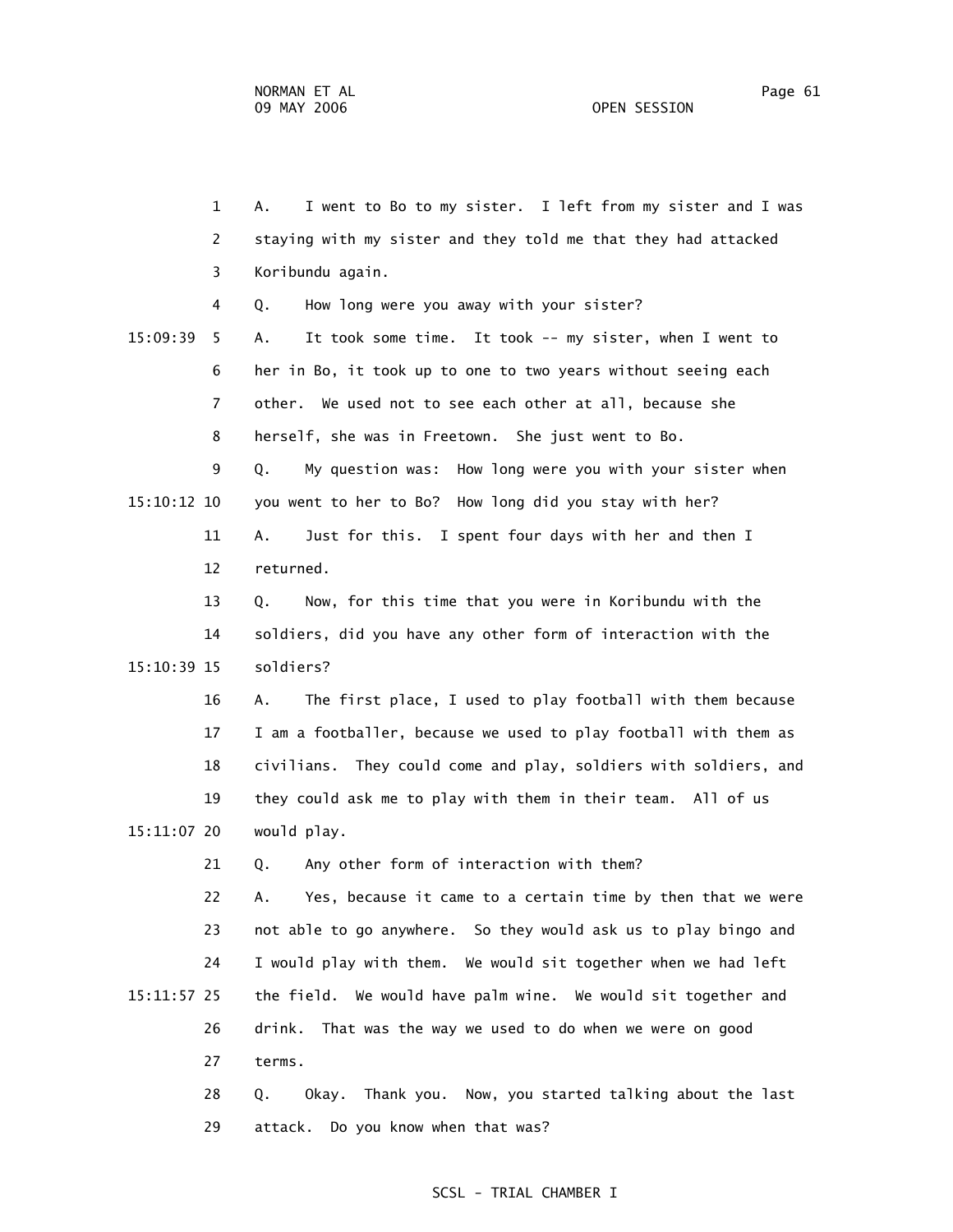1 A. Last attack, it was in 1998, February, 12th or 13th. But 2 it was in February 1998. That was the last time that the last 3 attack took place. 4 Q. Were you in Koribundu? 15:12:58 5 A. I was there. There I was when the attack took place. It 6 was on Friday at around 1.00. People were in the mosque by then. 7 They were praying, praying the Juma prayers. That was the time 8 that they attacked. The attack did not last for long. Twenty to 9 30 minutes, that was the time that the attack took place. That 15:13:28 10 was the time that the soldiers said that -- they said, "Come 11 out," because the attack was over. 12 Q. Mr Witness, please talk slowly. You are being interpreted 13 and the judges are also writing down what you are saying. If you 14 talk too fast they will miss some of what you are saying. 15:13:56 15 A. Okay. 16 Q. Yes, the attack was around 1 o'clock in the daytime? 17 A. Yes, day, afternoon. It did not last for long, 20 to 30 18 minutes. That is what it took. That was the time that they said 19 "You come out. You come out." That the fight was over. 15:14:38 20 Q. To whom were they talking? 21 A. They were talking to us, the civilians, that were in the 22 rooms. It was the soldiers that were telling us to come out. We 23 went out. That day I only saw one single Kamajor who was killed, 24 who was at Gbetema. 15:15:12 25 Q. Did you know this Kamajor before? 26 A. I used to know him. I used to go to them at Gbetema, 6 27 miles from Koribundu.

28 Q. Where did you see him killed?

29 A. It was by that Blama Road. Blama Road. And they went with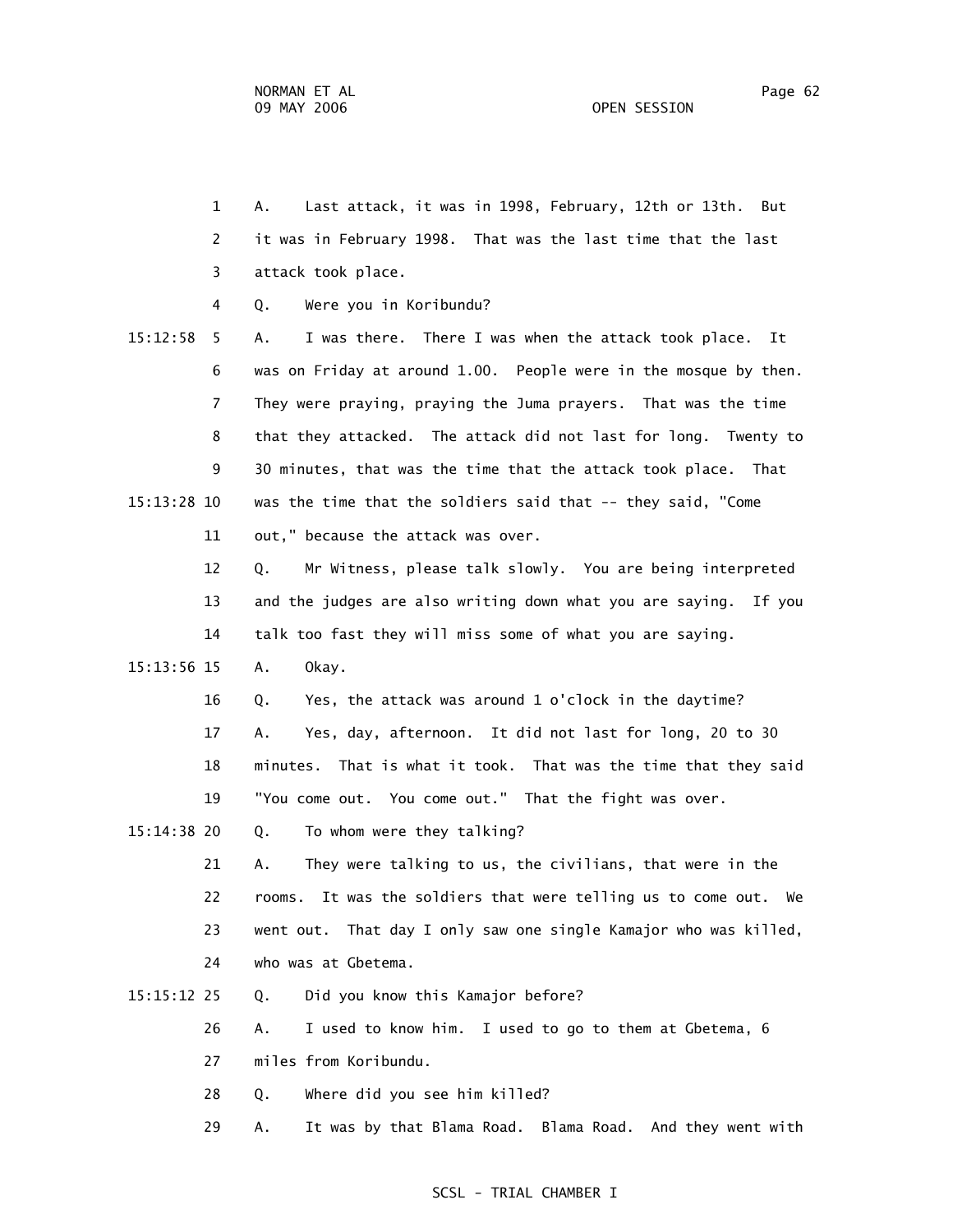1 him to the junction. And later they ordered that civilians take 2 him and bury him. In the evening hours, at around 5 o'clock, we 3 started hearing faint news going around. They said that the 4 soldiers were going. They said that the soldiers were going. 15:16:36 5 They said they were going. That was the time that I saw some 6 people, they started making their bundles, who would pack a bag 7 and make a bundle. 8 Q. Which people? 9 A. The civilians. The civilians, they started packing. I 15:17:03 10 rushed. I went to the junction. There was a brother who joined 11 the soldier, who was called Senesie. He was the one that 12 confirmed that to me. He said it was true. He said, "We are 13 going." He said Johnny Paul -- they said they had taken Johnny 14 Paul off the chair. 15:17:38 15 Q. Did you go? 16 A. I ran and went back to the house and I told my wife. I 17 said, "It is not a question of sitting down." I said, "It is 18 true." I said we were to go. At that time it was around 6.30 by 19 then. So then we took our bundles on our heads, we ourselves, 15:18:06 20 and we went. As we are going, we reached at Kandor Road 21 Junction, where the People's Army -- 22 THE INTERPRETER: Your Honours, would the witness move a 23 bit slower so as to give the interpreter time to interpret? 24 MR JABBI: 15:18:24 25 Q. I told you to speak slowly because you are being 26 interpreted and also recorded. Please. So can you go over what 27 you said just now. You left Koribundu and went. In what 28 direction did you go, by the way? 29 A. Bo Road. That is the one that I took. So we are going to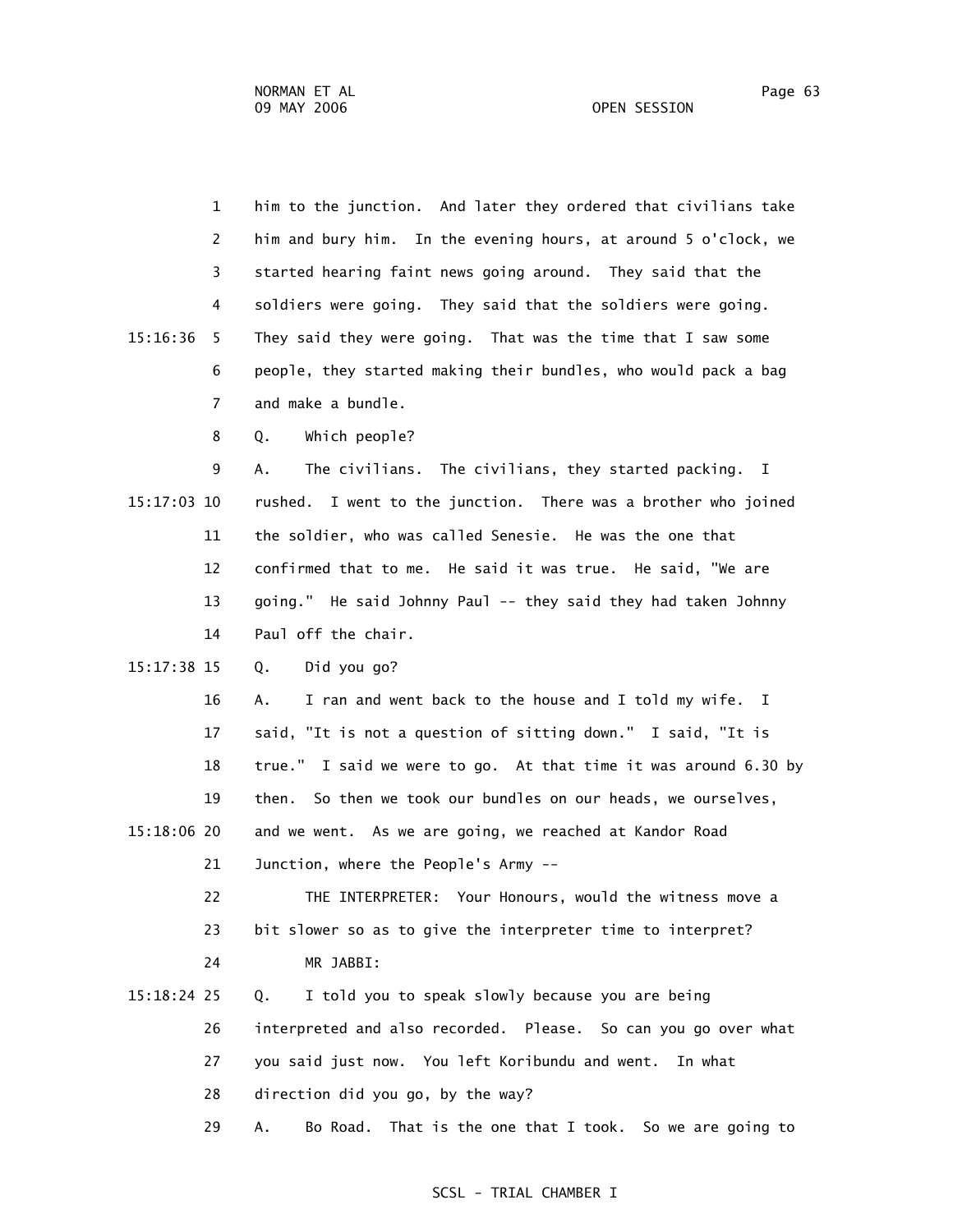1 Bo. We reached Kandor Road Junction. That was the time that the 2 people's -- the rebels, they launched one RPG. 3 Q. Where is Kandor Road Junction, by the way? 4 A. At Bo Road. 15:19:26 5 Q. Yes? 6 A. Then we all returned, the whole population returned. Above 7 300 by then. With bundles. Some people threw their bundles. 8 They ran back where they came from. We did not reach. Where we 9 came from, we heard them say -- it was the time that some 15:20:29 10 civilians that were behind us say, "Let us go, let us go." So at 11 that time nobody would say anything to his companion. We went to 12 Bo. 13 Q. Now, on this occasion of leaving Koribundu and going along 14 Bo Road, were you only civilians? 15:21:04 15 A. Yes, in our own batch, we were civilian only, all of us 16 that were going. 17 Q. Did you see, in fact, any soldiers leaving Koribundu? 18 A. We saw the first soldiers, they borrowed a vehicle and they 19 went. They were up to four in that vehicle and those were the 15:21:43 20 only ones that we saw going. The rest, all of them, we did not 21 know where we left them. Everybody was fighting for his or her 22 head by then. That was the time that we left the town. 23 Q. What day was that, just to be sure? This final pull-out by 24 you, what day was that? 15:22:07 25 A. It was Friday. 26 Q. When did you arrive in Bo? 27 A. I arrived in Bo late, early in the morning. I went to the 28 house, to my sister. When she saw us, she said, "My brother." 29 Q. What was your sister's name in Bo?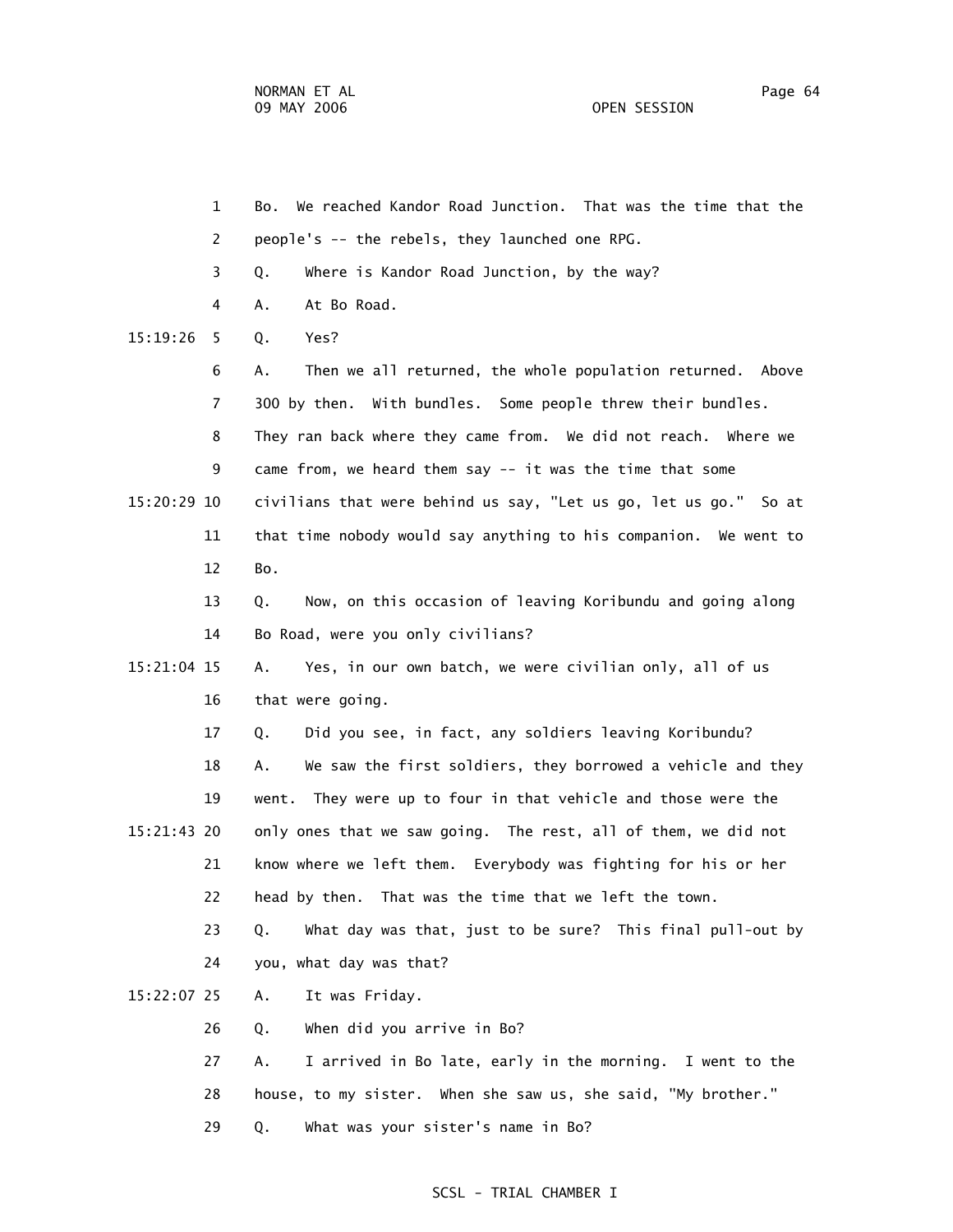- 1 A. Ajatu Brima.
- 2 Q. Where was the house?
- 3 A. It is at 37 C Line.
- 4 Q. Did anything happen?
- 15:23:19 5 A. When she saw us, she said, "Don't explain anything. We, 6 ourselves, are searching for a place where to go."
	- 7 Q. Did she say why?

 8 A. Yes. She said, "The encounter that you had, ours is much 9 better than yours." Then I said, "Well, this sort of trip that 15:24:18 10 we made," I said, "Sister, I will not be able to leave this place 11 and go further." She said, "Let's pass the night here and let us 12 search for ideas." They gave us a room - I, my wife, my mother 13 and my child.

- 14 Q. Yes.
- 15:25:29 15 A. Late in the night we were lying down. We were already 16 asleep and they started firing sporadically. What I saw, I 17 just -- I heard somebody firing at the veranda. Little did I 18 know that the veranda room, he had opened it and taken the 19 Cellotex and, you see, cut it. He entered through that and he 15:26:10 20 went inside. Where we were, there was a mat which was spread up.

21 Q. You mean the ceiling?

 22 A. Yes, inside. It was not a Cellotex, it was a mat that was 23 spread there. When he stepped on it, he and the mat, they

24 dropped on us in the room. When he came down he cocked the gun.

- 15:26:54 25 Who did I see? These same boys, these rebels who were at
	- 26 Koribundu, those are the people that I saw. He was the one that 27 came down.
		- 28 Q. Did anything happen further?

29 A. Yes. When I saw him, at that time they used to call him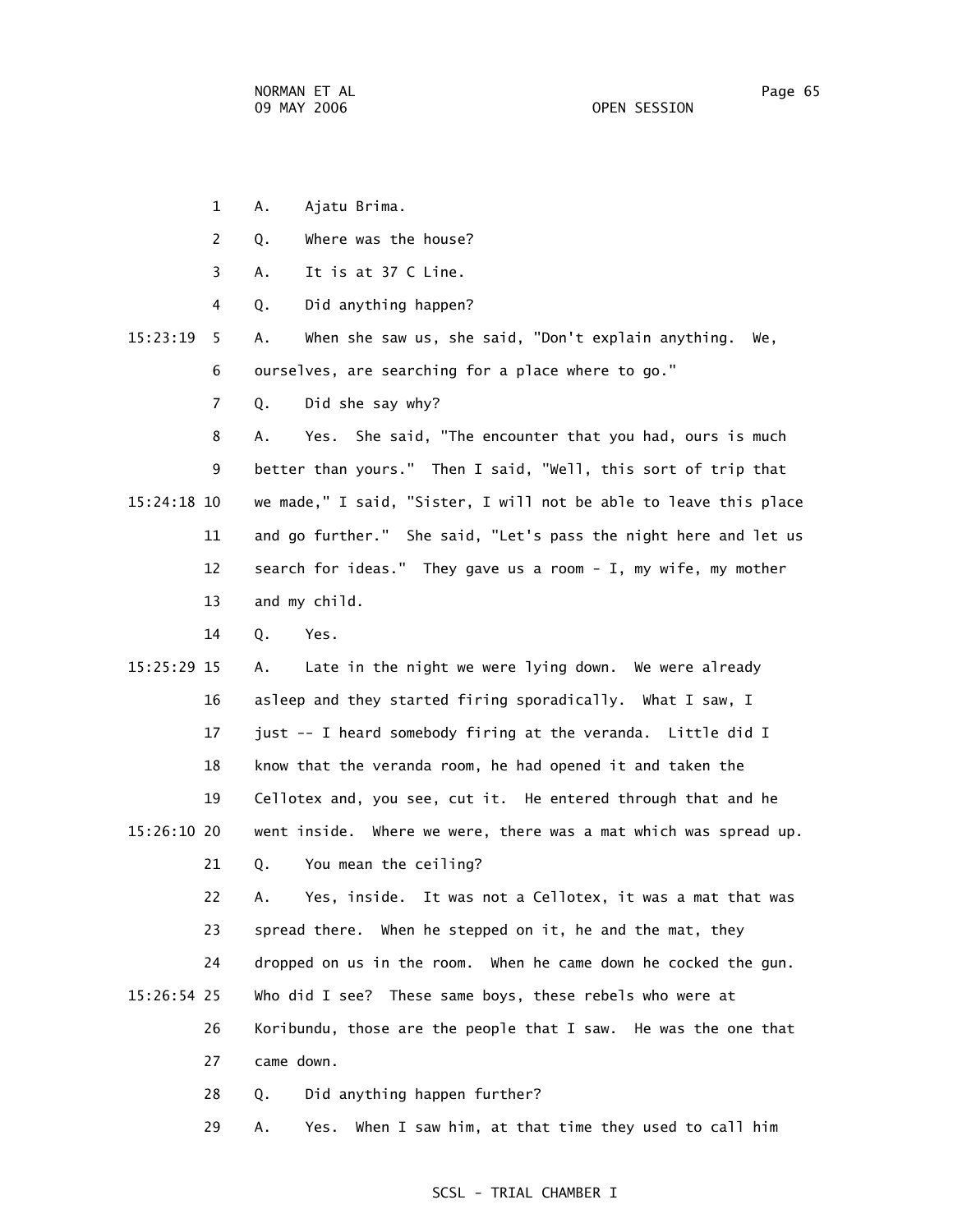| $\mathbf{1}$   |       | Sergeant Amara. When I called him Sergeant he hit me with a       |
|----------------|-------|-------------------------------------------------------------------|
| 2              |       | grenade - it was a long one - on my chest. He said, "I am a       |
| 3              |       | lieutenant, don't call me like that." I said, "Fellow, we all     |
| 4              |       | came from Koribundu." He said "I did not want to know". Said,     |
| 15:27:51<br>5  |       | "You do not even know me." Said, "Open the door."                 |
| 6              | Q.    | Talk slowly, please.                                              |
| $\overline{7}$ | Α.    | Okay. He said, "Open the door." I opened the door. I              |
| 8              |       | wanted to go out. I did not know that the three were standing at  |
| 9              |       | the veranda. Four of them came. Before the others would talk to   |
| 15:28:29 10    |       | me now, the other one, what he came with and what he did not come |
| 11             |       | with is what he started taking, the last money that we had in our |
| 12             |       | hands which was 384,000. It was in the trousers which my wife     |
| 13             |       | was wearing. And he put his hand into the pocket and took the     |
| 14             |       | money. There was a bicycle, a tape and other things. All, he      |
| 15:29:13 15    | took. | He took them. Some other boys took it and they went with          |
| 16             | it.   |                                                                   |
| 17             | Q.    | What did the other boys take, according to you?                   |
| 18             | Α.    | The bicycle that he took from the room, the tape with the         |
| 19             |       | foam that was given to me by my sister on which we lay, because   |
| 15:29:43 20    |       | the old man was lying on the bed. They took it away. When I       |
| 21             |       | wanted to enter, he said, "Pass and go and push that motor car."  |

22 There was one old man who was --

 23 THE INTERPRETER: Your Honours, would the witness go a 24 little bit slow.

15:30:15 25 MR JABBI:

 26 Q. Mr Witness, I have said many times that you talk slowly. 27 The interpreter has to interpret what you are saying before you 28 make the next statement. So can you go over what you have just 29 said after he asked you to push a vehicle?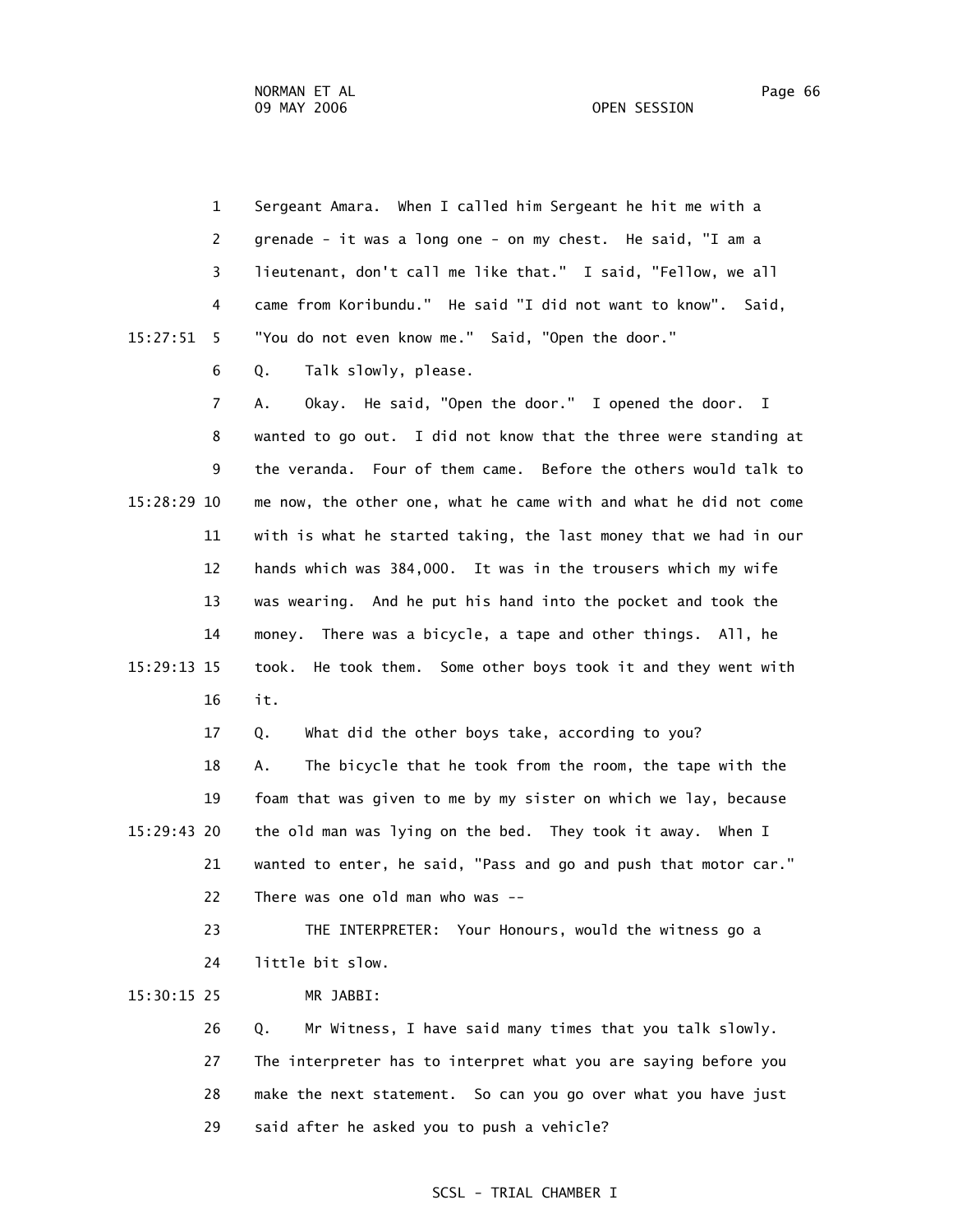1 A. Yes. Yes, sir. 2 Q. First of all, which vehicle was that? 3 A. A Toyota. 4 Q. He asked you to go and push it. Did you? 15:30:58 5 A. He said we were to go and push it. I went and met. They 6 had got some other boys, they were pushing it and I myself went 7 there and all of us started to push. 8 Q. Yes. 9 A. We were helped by God. We did not go that far, then the 15:31:58 10 motor car started. 11 Q. Then what happened? 12 A. I saw them going into the vehicle, they that were 13 concerned, and they went away. And I myself, I returned to the 14 house. 15:32:15 15 Q. Now, Mr Witness, how long did you stay in Bo on that 16 occasion? 17 A. Nearly two months. From that February, April 14th, that 18 was the time that I returned to Koribundu. That is it was I that 19 was the first individual that went there. When I went -- 15:32:45 20 Q. The first among whom? You said you first went, among whom? 21 A. Among my family with whom I went to Bo. 22 Q. On the 14th of February, did you say? 23 A. April 14th. 24 PRESIDING JUDGE: So you were the first of your family to 15:33:07 25 return to Koribundu? 26 THE WITNESS: Yes, sir. When I went, I alighted. Who did 27 I see? Kamajors. They were the ones that I saw. They asked me, 28 they said, "Where did you go? Where did you go?" I told them

#### SCSL - TRIAL CHAMBER I

29 that, "Well, I went on a stroll." They said, "Don't go anywhere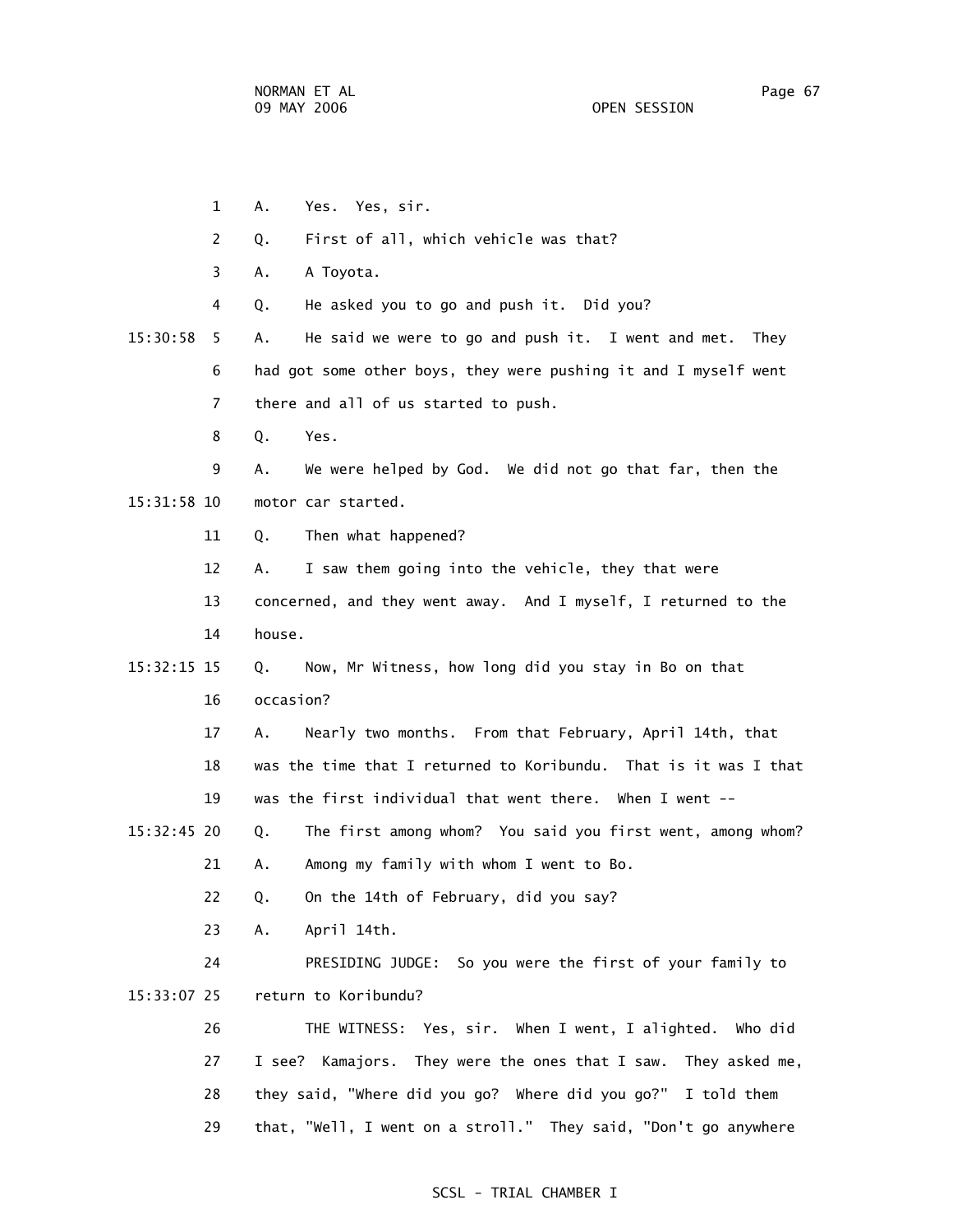| $\mathbf{1}$   | any more." I said, "Fellow, I myself have come to settle down."   |
|----------------|-------------------------------------------------------------------|
| 2              | Then they went on a short patrol. Then they said let my other     |
| 3              | brothers like Rashidu, Ibrahim -- they said, "Fellow, we are      |
| 4              | really happy that we have seen you." They said, "We have a game   |
| 15:34:38<br>5  | that we are supposed to play with the civilians." Then I said,    |
| 6              | "Fellow, this is not a question of a game." Then they said,       |
| $\overline{7}$ | "Fellow, we are telling the truth. It is not a joke. We are       |
| 8              | going to play against the civilians. But you are not going to     |
| 9              | play for civilians, you are going to play for the Kamajors." I    |
| 15:35:16 10    | asked them, I said, "What time?" They said it was to be on 17th.  |
| 11             | Then I said okay.                                                 |
| 12             | Did you in fact play the game at all ultimately?<br>Q.            |
| 13             | All of us went and played the game at Bendugu. After the<br>Α.    |
| 14             | game we started singing and dancing until we came to Bendu.<br>We |
| 15:35:46 15    | went, we danced, we left there and we went to Koribundu finally.  |
| 16             | On this occasion, your first visit to Koribundu after the<br>Q.   |
| 17             | last attack of the Kamajors, how long did you stay in Koribundu?  |
| 18             | It was just after we had played a game. We danced at<br>Α.        |
| 19             | night.                                                            |
| 15:36:12 20    | JUDGE ITOE: Dr Jabbi, your witness looks like he likes            |
| 21             | telling stories. You had better tie him down to the relevance.    |
| 22             | MR JABBI: I'm trying to curtail it, My Lord.                      |
| 23             | To issues which are relevant. Football<br>JUDGE ITOE:             |
| 24             | matches, dancing and so on and so forth, I don't know what we are |
| 15:36:43 25    | doing with that.                                                  |
| 26             | Thank you, My Lord.<br>MR JABBI:                                  |
| 27             | JUDGE ITOE:<br>It was nice, at least they were happy in a         |
| 28             | very tense environment anyway. So it's good.                      |
| 29             | MR JABBI:                                                         |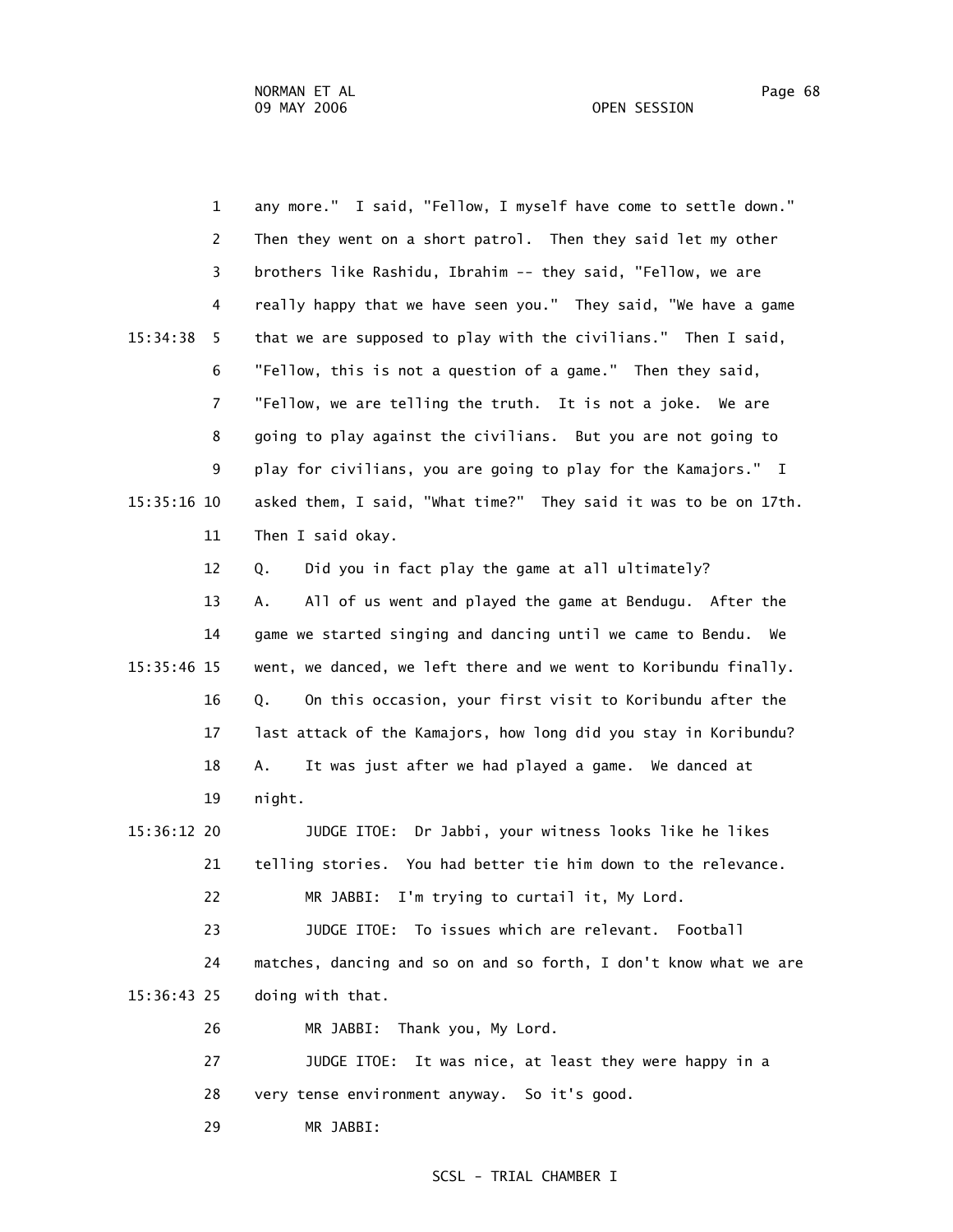1 Q. Mr Witness, you said you spent three days in Koribundu on 2 this occasion? 3 A. Four days when I arrived. Then I decided to return. 4 Q. What did you observe in Koribundu during those four days? 15:37:13 5 A. When I saw even our own compound, I found out that some 6 houses were burnt in our own compound. It was only one single 7 house. There were five houses. I only saw four, all of them 8 burnt. 9 Q. How many houses were burnt in your compound? 15:37:39 10 A. Four, sir. 11 Q. Do you by any chance know who burnt them? 12 A. I cannot tell now because I was not there. 13 Q. Did you make any other observations in the town during 14 those four days? 15:38:03 15 A. I did not see any other thing, except the fact that I saw 16 people selling at the junction and some other things. 17 Q. And you said you went away after the four days? 18 A. I returned to Bo and I collected my family. We came back 19 to Koribundu. 15:38:31 20 Q. When did you come back to Koribundu with your family? 21 A. When I went I said I only spent two days in Bo and I came 22 back. It was within the same April. 23 MR JABBI: Thank you very much. My Lord, that is all for 24 the witness. 15:38:54 25 PRESIDING JUDGE: Thank you. Mr Koppe? 26 MR. KOPPE: No questions for this witness, Your Honour. 27 PRESIDING JUDGE: Thank you. Mr Margai? 28 MR MARGAI: None, My Lords. 29 PRESIDING JUDGE: Thank you. Prosecution?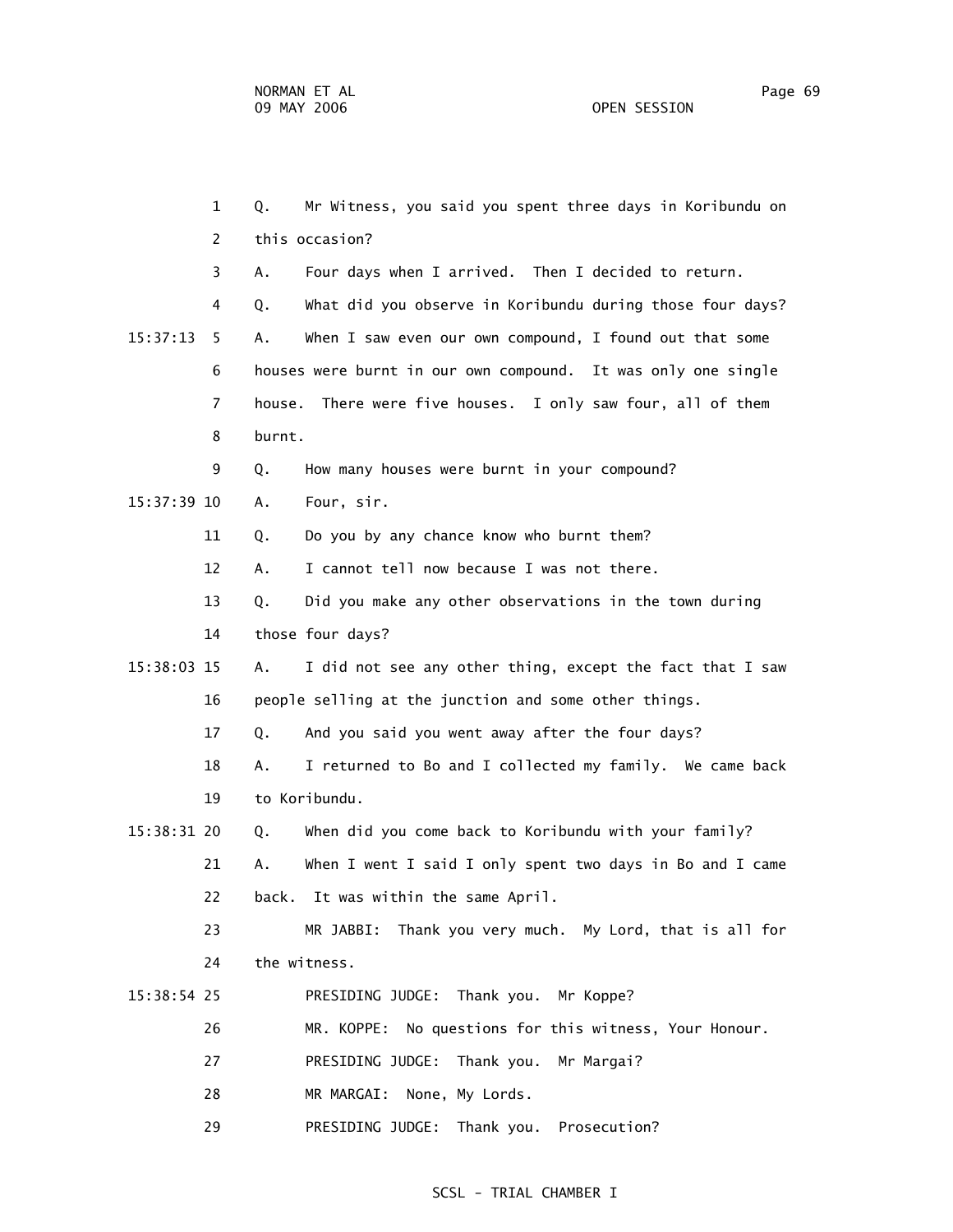1 MR KAMARA: Yes, My Lord, just a few questions. 2 CROSS-EXAMINED BY MR KAMARA: 3 Q. Mr Witness, you testified before this Court that you are 4 not a Kamajor; is that right? 15:39:34 5 A. Yes, sir. 6 Q. And that supposes you do not know the secrets of the 7 Kamajor society? 8 A. Not at all. 9 Q. Now, Mr Witness, in your evidence this afternoon you did 15:40:10 10 mention about one man called Mosquito; is that not so? 11 A. Yes. 12 Q. And the incident of which you said he took out a pistol and 13 killed wounded Kamajors; am I right? 14 A. I don't get your question. 15:40:40 15 Q. I'm trying to get what you said this afternoon about 16 Mosquito. You gave evidence to the Court that he alighted a 17 vehicle, took out a pistol and Kamajors that were wounded, he 18 shot each and every one of them. Am I restating the evidence 19 correctly? 15:41:03 20 A. No. It was -- can I say what happened? 21 PRESIDING JUDGE: Yes. 22 THE WITNESS: It was Mosquito that fired at these men with 23 the pistol which he took from his side. 24 MR KAMARA: 15:41:23 25 Q. That's what I'm saying. Is that not an important fact for 26 you? It is? 27 A. Yes. 28 MR KAMARA: My Lords, at this point I seek to make an 29 application for the statement of this witness to be provided to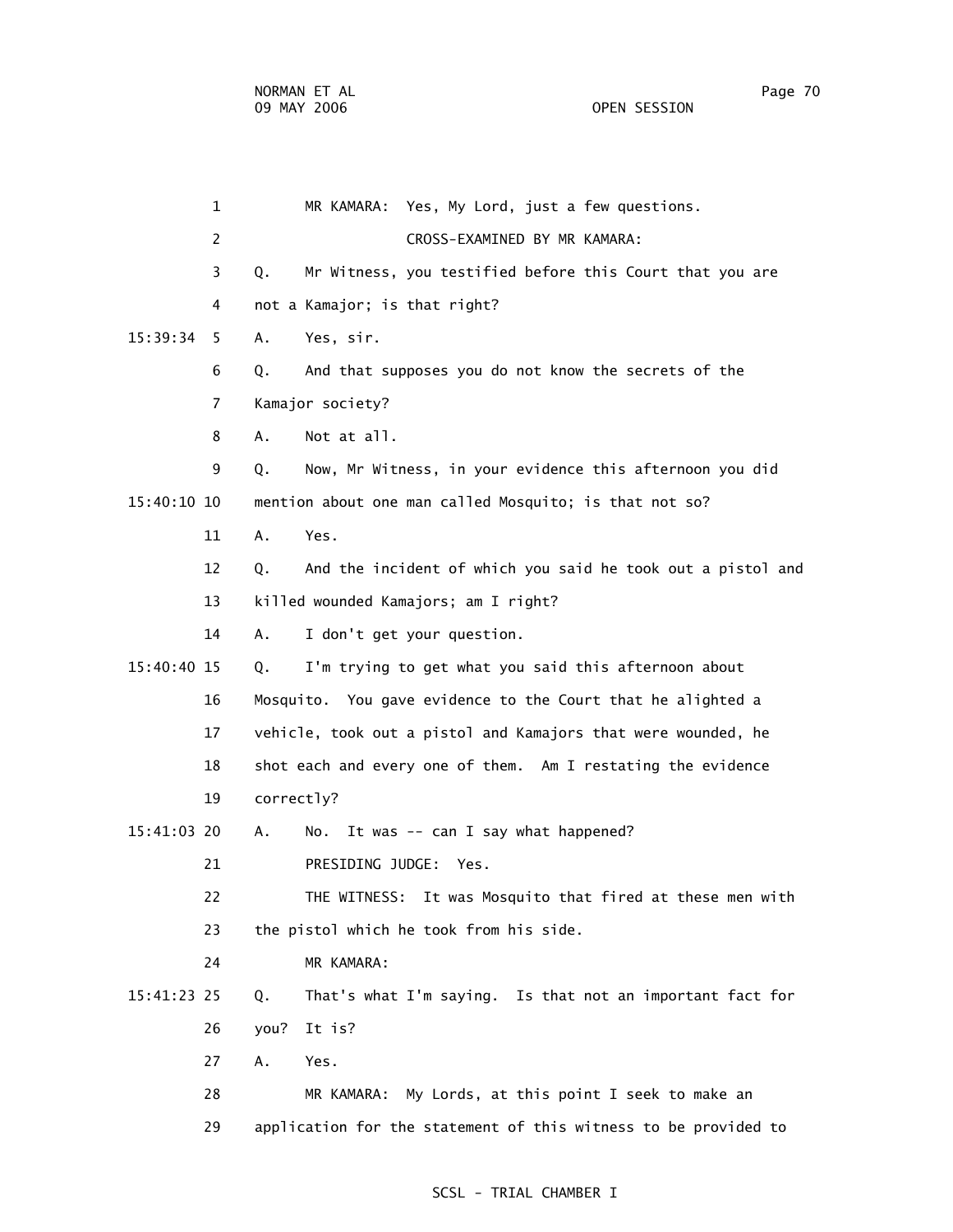1 the Prosecution, My Lord. The summaries that were given to the 2 Prosecution did not contain any episode about that crucial fact 3 which this witness has deposed to. My Lord, the Prosecution had 4 made several requests and, as I recall, we were advised to make 15:42:05 5 such an application on a case-by-case basis as deemed fit. My 6 Lords, we have looked at the summary provided by the Defence for 7 this witness and his evidence, oral testimony, this afternoon and 8 it is my submission that this is a crucial aspect of this 9 witness's evidence and that the Prosecution ought to have been on 15:42:33 10 notice about it. And, My Lords, in the light of the fact that it 11 is an information that we would like to explore under 12 cross-examination, I do make the request that the Prosecution be 13 served with a statement of this witness.

 14 PRESIDING JUDGE: I would like to know a bit more as to why 15:42:56 15 you say this is a crucial aspect of the evidence of this witness. 16 MR KAMARA: Yes, My Lord. My Lord, the facts of the 17 indictment as alleged within the time frame suggest atrocities 18 committed by the Kamajors within the period of 1997 and 1998 19 particularly the attacks on Koribundu. The indictment was more 15:43:25 20 specific as to the fourth attack. The case of the Defence, as I 21 see it unfold, is that atrocities were committed by soldiers and 22 by members of the RUF. And if I am right with regards to the 23 line of defence, it is our position to rebut that nature of an 24 evidence coming before this Court if we have an opportunity to do 15:43:46 25 so. It is part of the Prosecution's case to state our case 26 through even the witnesses of the Defence. And, My Lord, if we 27 are not given an opportunity wherein we could put our case 28 through the witnesses of the Defence, our hands are tied behind 29 our back. That is why at this point we do not know what else is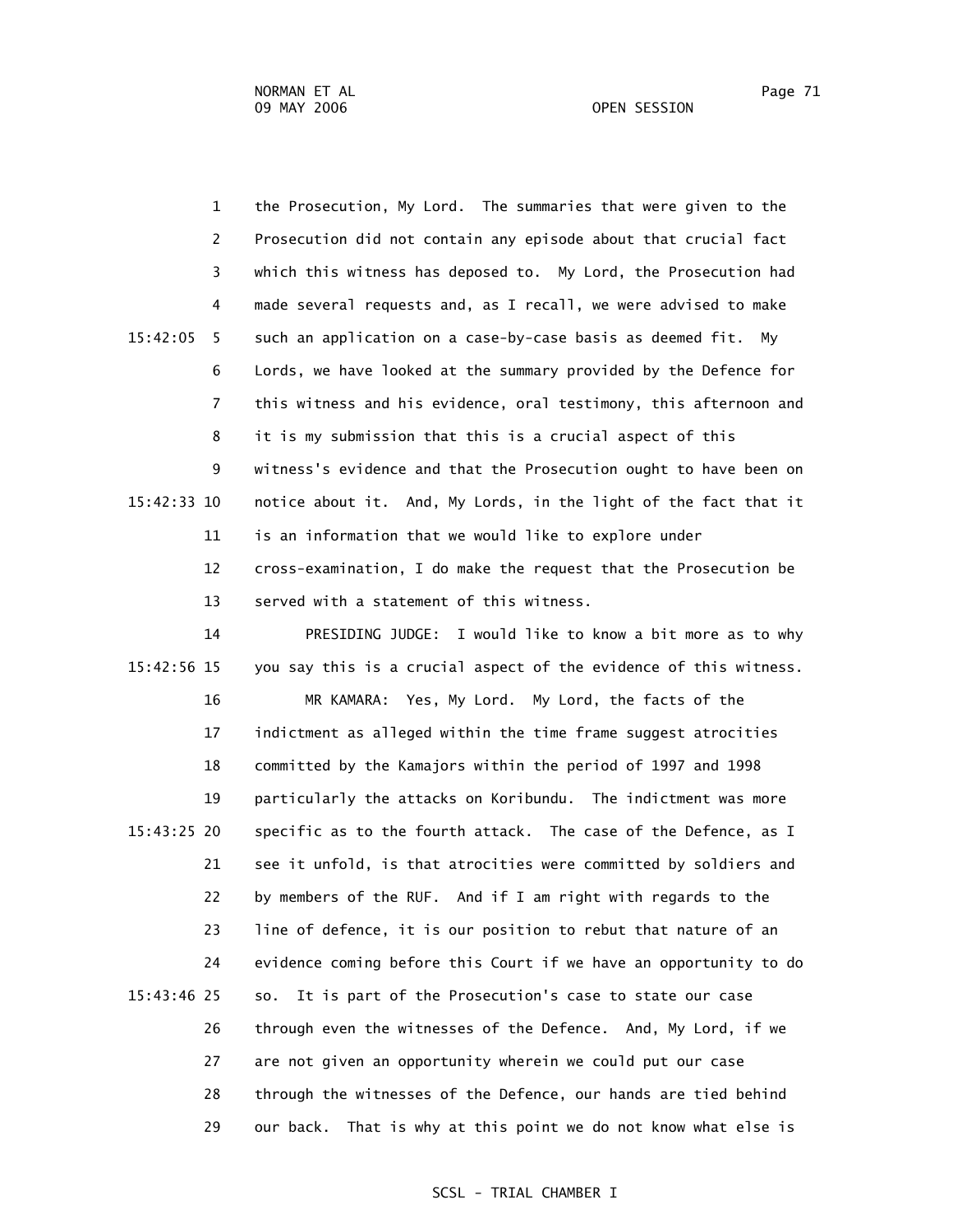1 in that statement that may be of crucial importance to the Court, 2 not even to the Prosecution. That is why we're making this 3 application that let us have a look at the statement and see if 4 there this fact alleged in the statement or if it is not, what is 15:44:24 5 in that statement that might be of benefit even to the Court in 6 analysing the facts in issue.

> 7 PRESIDING JUDGE: Let me ask the Defence counsel if he has 8 any comment to make about that first.

 9 MR JABBI: Yes, My Lord. My Lord, my learned friend has 15:44:47 10 not provided any basis whatsoever for the application. He is not 11 by any means saying that summaries are expected to be 100 percent 12 replications of statements. And the particular fact that has 13 prompted his application, My Lords, relates to a character whose 14 conduct is not of the essence on this occasion. It is an 15:45:41 15 incidental part of the narrative of the witness. And, My Lords, 16 statements made within the context of the principle of orality -- 17 JUDGE ITOE: Dr Jabbi.

18 MR JABBI: Yes, My Lord.

 19 JUDGE ITOE: Would you admit that the indictment is that 15:46:04 20 the atrocities were committed by Kamajors, that is what is 21 alleged in the indictment, but that the evidence is shifting 22 grounds and creating the impression that if there were any 23 atrocities at all, they were committed by the members of the RUF 24 or of the AFRC?

15:46:35 25 MR JABBI: Yes, My Lord.

 26 JUDGE ITOE: Would you still say that in those 27 circumstances it isn't relevant to delve into what has come out 28 ex improviso as far as the Prosecution is concerned relating to 29 the atrocities committed by Mosquito of the RUF?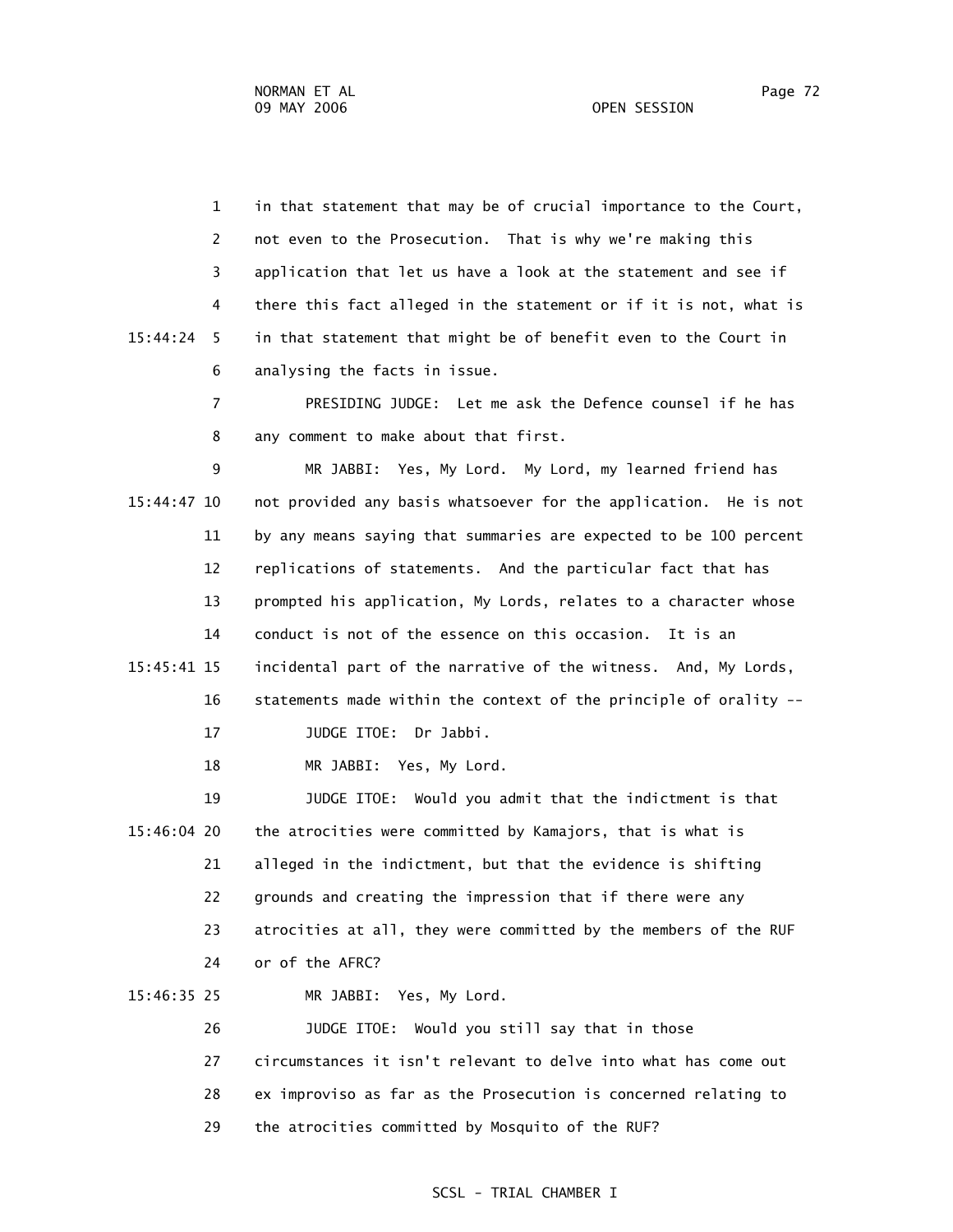1 MR JABBI: My Lord. I'm sorry, can you put the question 2 again, please.

 3 JUDGE ITOE: A fact that Mosquito shot five people has 4 surfaced ex improviso in the sense that what the Prosecution is 15:47:23 5 saying is that in the summary there is no such allegation. And 6 this allegation seeking to shift the grounds of the atrocities 7 from the Kamajors to the junta, the RUF and so on and so forth. 8 Don't you think that in these circumstances they are entitled to 9 probing into the evidence as has been provided by this witness? 15:47:50 10 MR JABBI: My Lords, strictly speaking the particular 11 allegation does not, with respect, seek to shift the 12 responsibilities for the atrocities charged in the indictment. 13 There is no charge in the indictment as to the killing of 14 Kamajors. So the particular fact does not seek to shift the 15:48:27 15 responsibility for the killings alleged in the indictment to the 16 character in question, because it deals with the killing of 17 Kamajors and that is not the subject matter of the indictment. 18 My Lord, having said that, I started by saying that summaries are 19 not 100 per cent comprehensive replications of the statements 15:48:59 20 that are made by the witnesses.

 21 JUDGE ITOE: But the Tribunal wanted you to be not 100 per 22 cent but at least as much as possible to be forthright in these 23 summaries and to indicate facts which are crucial. I agree with 24 you that it wasn't supposed to be 100 per cent of the evidence 15:49:23 25 that the witness was supposed to give or the statement which he 26 provided to you, but at least you admit, you should -- I would 27 imagine that the vital aspects of this evidence, like killings 28 and so on, should normally have featured in the witness summaries 29 which are provided to the Defence and at the request of the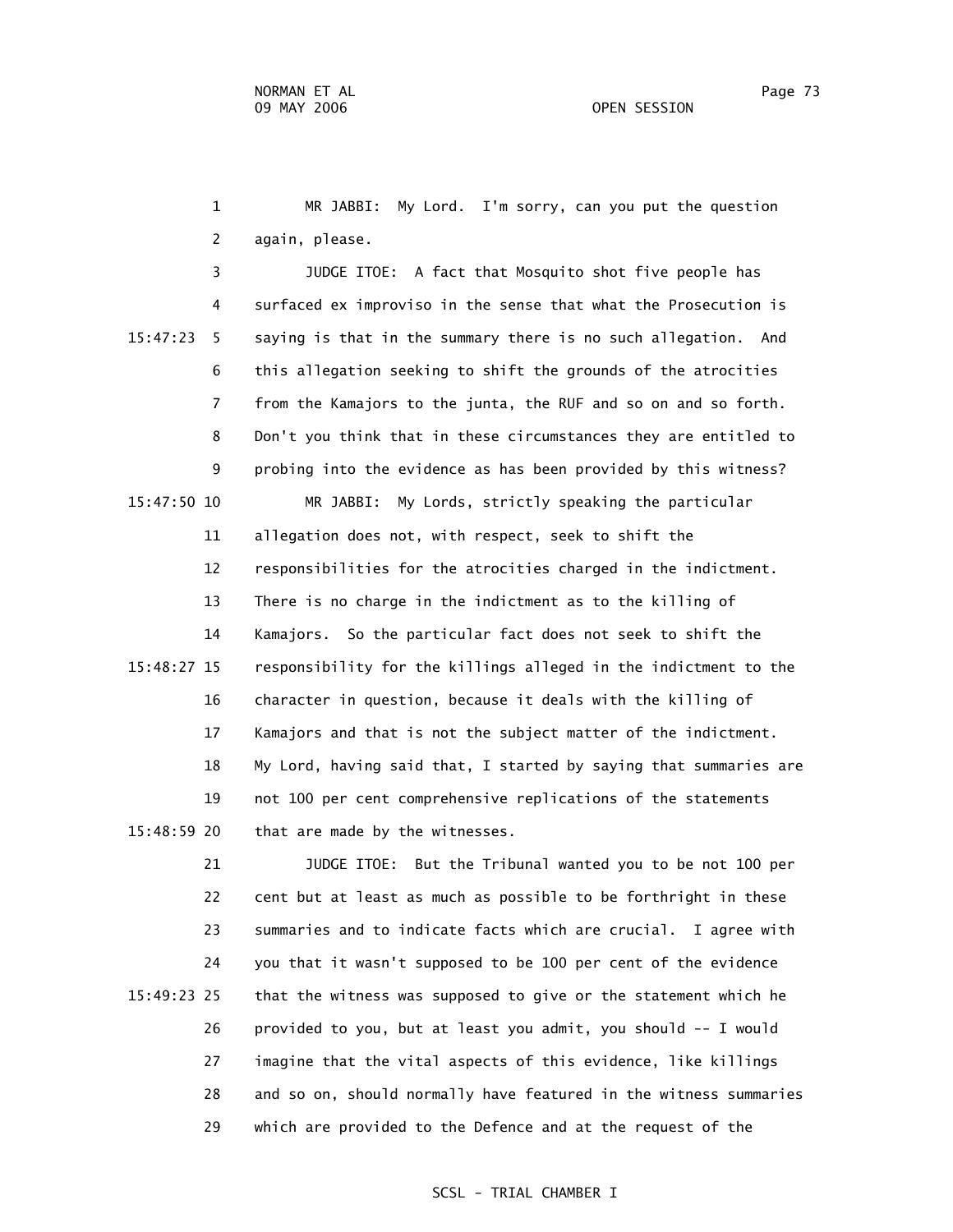1 Court. The Court did order that your summaries were vague and 2 that you needed to make yourself clearer in those summaries. 3 Because the Court, at that stage, was not prepared to compel the 4 Defence to produce witness statements that were in its 15:50:13 5 possession -- that are in its possession. 6 MR JABBI: My Lord, I also submit that with reference to 7 the evidence given by this witness, the summary is completely 8 ample and that it cannot be said -- 9 PRESIDING JUDGE: This is not the issue, Dr Jabbi. Let's 15:50:31 10 stick to the issue. The issue is not whether it is complete or 11 not. The issue is in the summary there is no disclosure of this 12 particular incident. This is what it is all about. Therefore 13 the summary is not complete in this respect. When the 14 Prosecution was giving evidence, as you know, new matters that 15:50:49 15 could come up that had not been disclosed were often the subject 16 of discussion as well. 17 MR JABBI: Yes, indeed, My Lord. That is why I said 18 earlier on that those matters in question are those matters that 19 are charged in the indictment and there is a lot of incidental 15:51:06 20 stuff that is not necessarily part of the indictment which 21 sometimes comes into the narrative and because it is not of the

 22 essence, the principle of disclosure is not applied to them. 23 That is exactly what I'm saying about this incident. This is an 24 incident relating to the shooting of Kamajors by one of the 15:51:31 25 rebels. But the shooting of Kamajors is not a subject matter of 26 this indictment, My Lord. It is purely an incidental matter. 27 PRESIDING JUDGE: There's no argument that this is not the 28 issue. The problem is this is -- the Prosecution claims this is 29 an important issue and that fact and that matter has not been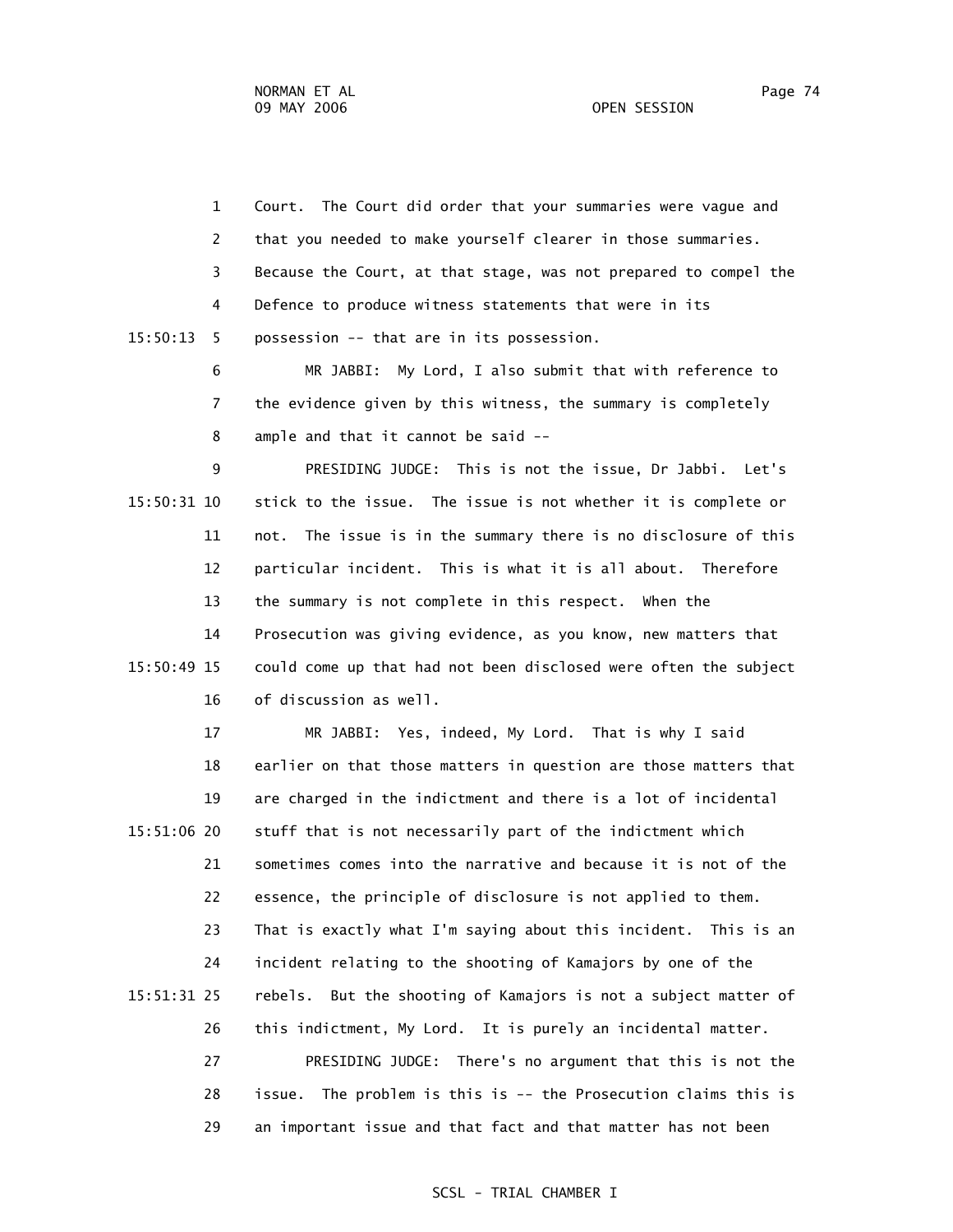1 disclosed. This is a new matter being raised by the witness at 2 this particular moment in his evidence and this fact has not been 3 disclosed to them before. Therefore they claim they should be 4 entitled to the disclosure of the statement to see if this matter 15:52:07 5 was in the statement or not. 6 DR JABBI: My Lord, the new matter -- 7 JUDGE ITOE: It also goes to credibility, Dr Jabbi, to 8 determining the credibility of this witness. What credit do we 9 give to his evidence? 15:52:23 10 MR JABBI: My Lord, I want to make a small comment on the 11 Presiding Judge's observation before -- 12 JUDGE ITOE: Go ahead. 13 MR JABBI: Thank you, My Lord. My Lord, this incident that 14 is being referred to is not material to the case either of the 15:52:47 15 Prosecution or of the Defence in this particular case. It is 16 just an incidental narrative element. So if it is not material, 17 I cannot see why it is necessary that it should have been part of 18 a summary, unless, of course, the summary was supposed to be 100 19 percent replication of what the witness is, in fact, coming to 15:53:16 20 say. My Lord, there is the principle -- 21 PRESIDING JUDGE: Dr Jabbi, if I follow your argument, then 22 you will give me ample justification to say maybe in the future 23 to avoid these discrepancies and this problem we will order 24 disclosure of statements. We have not ordered disclosure of 15:53:28 25 statements to avoid these kind of problems, as such. If you are 26 saying to avoid that then we should be disclosing the statement 27 then we'll avoid all of these arguments. I mean, we have tried

> 28 to be as fair as possible and not order you to disclose all 29 statements of all witnesses that you have. Obviously if that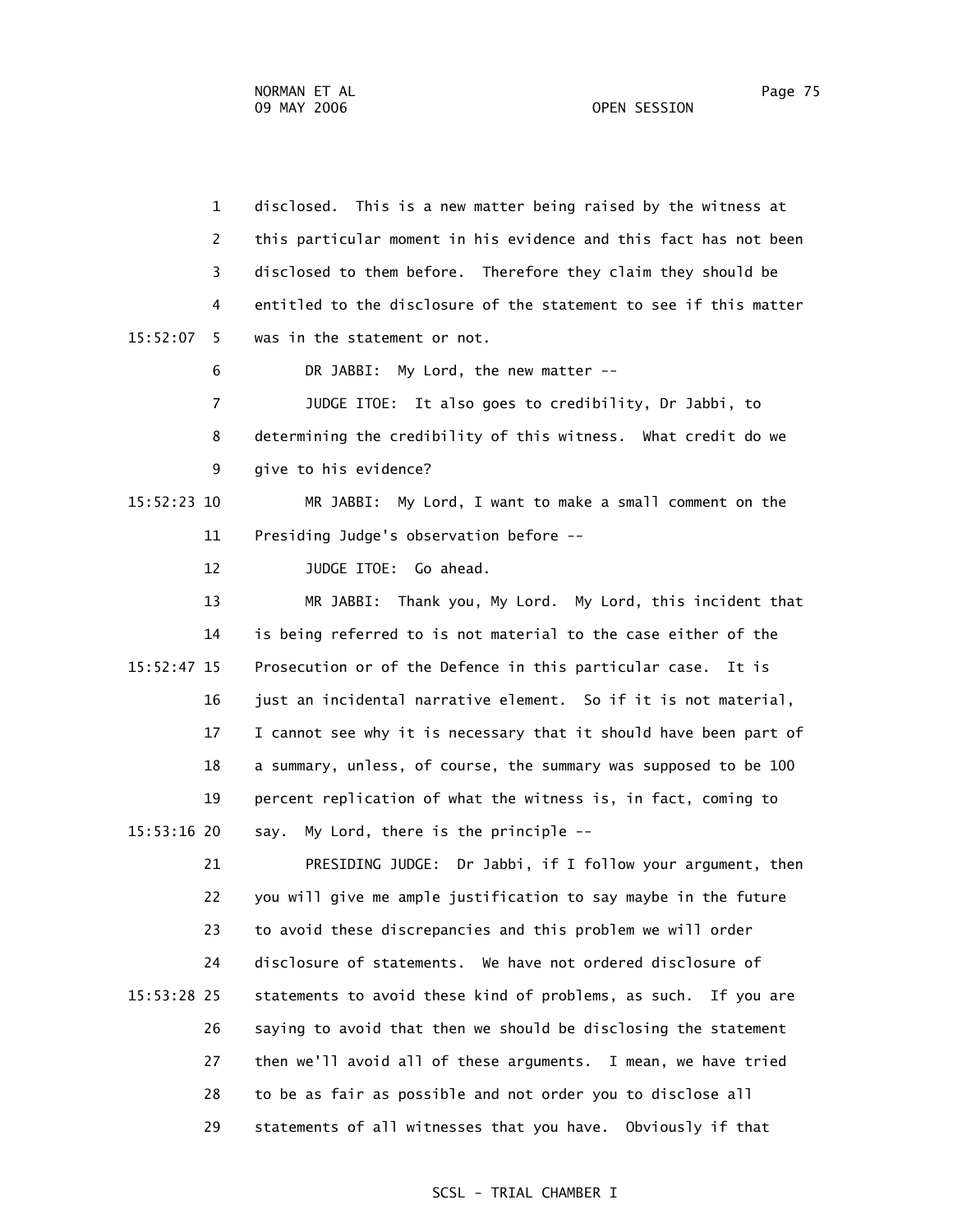1 statement has been disclosed, we would not be in this argument 2 today. If you are saying now that you do not have to in a 3 summary give all necessary information, well, maybe so, then 4 maybe we should review our decision and order the disclosure of 15:53:57 5 all statements. 6 MR JABBI: Well, My Lord, it has always been in the cards 7 that Your Lordships might, in fact, take that turn of mind, but 8 I'm only saying that it is entirely probable that some incidental

 9 matter may enter oral evidence when a summary of a statement made 15:54:27 10 to the --

11 PRESIDING JUDGE: I agree with you on this, Dr Jabbi.

 12 MR JABBI: That is all I'm saying. I want to draw the 13 attention of this Court to the principle of orality.

 14 JUDGE THOMPSON: Yes, quite. Let me take it up from there. 15:54:40 15 I wanted to know from Mr Kamara whether the principle of orality 16 does not entitle the Defence to allow their witnesses to expand 17 on issues or expand on their testimony in relation to what they 18 may well have given the Defence by way of a statement. In other 19 words, should the Prosecution have the liberty under the 15:55:09 20 principle of orality to expand, amplify, elaborate on statements 21 which their witnesses give to them and the Defence not have the 22 same latitude to do that. I want to be guided on that from your 23 perspective. Do they not enjoy the same degree of latitude, 24 subject to the rules and exceptions and the principles that we 15:55:39 25 enunciated in our previous decision. I remember in one of our 26 decisions we said that if what the Prosecution is bringing before 27 the Court is entirely new, then, of course, we will say that the 28 Defence is entitled to disclosure. So what is your position on 29 this one? Are you saying that this is an entirely new allegation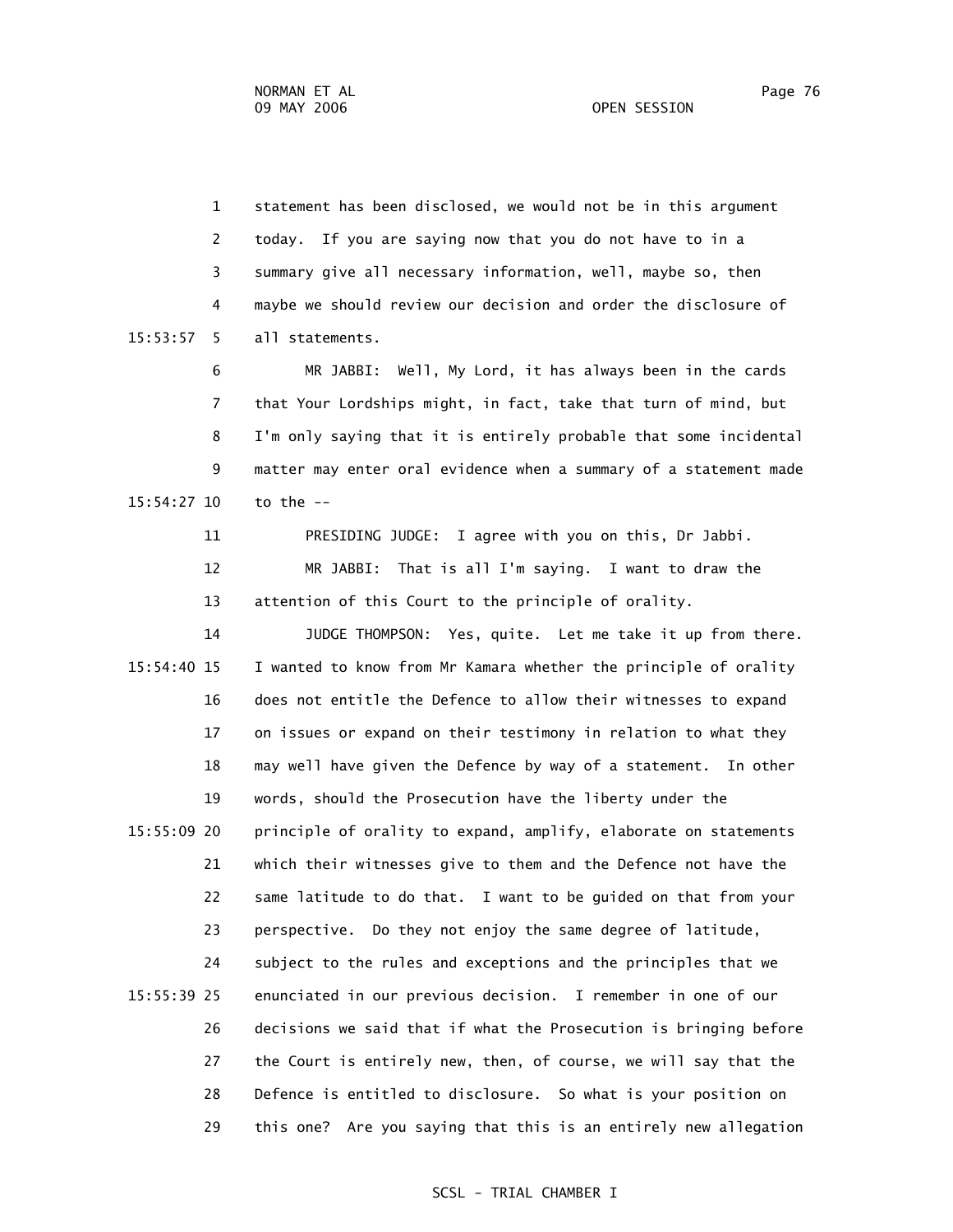1 only related to matters alleged in the indictment? 2 MR KAMARA: My Lord, I agree with you that -- 3 JUDGE THOMPSON: I mean, why should what one thing be good 4 for the Prosecution and not good for the Defence? 15:56:22 5 MR KAMARA: My Lord, we are in agreement in the sense that 6 they can amplify, I agree. But the issue here is not just an 7 amplification. It is the fact that counsel has led evidence into 8 the issues that are totally new. 9 JUDGE THOMPSON: New in what sense? 15:56:40 10 MR KAMARA: New in the sense of the indictment and not only 11 in the sense of the indictment, new in terms of the summaries 12 provided to the Prosecution. 13 JUDGE THOMPSON: But the point I'm making about the 14 summaries is that whether we're talking about inadequacy or the 15:56:53 15 adequacy of the summaries, that is not for me now in issue. What 16 is in issue is, if you are asking for the statement of this 17 witness, are you saying that this witness -- even if we agree to 18 order a production of the statement, is the witness bound only by 19 what he stated in the statement? 15:57:16 20 MR KAMARA: No, My Lord only. He is not bound only. He 21 can expand and amplify. But just like His Honour Justice Itoe 22 was saying, these are matters that go to his credit, and that is, 23 could it be a recent fabrication? 24 JUDGE THOMPSON: Isn't -- the question really is: Have you 15:57:42 25 so suggested that this a recent fabrication? 26 MR KAMARA: My Lord, I don't want to take it to that level 27 as yet because it might be presumptuous at that point. That is 28 why I am merely stating that we have not been provided with the 29 necessary tools, especially when this witness has moved out of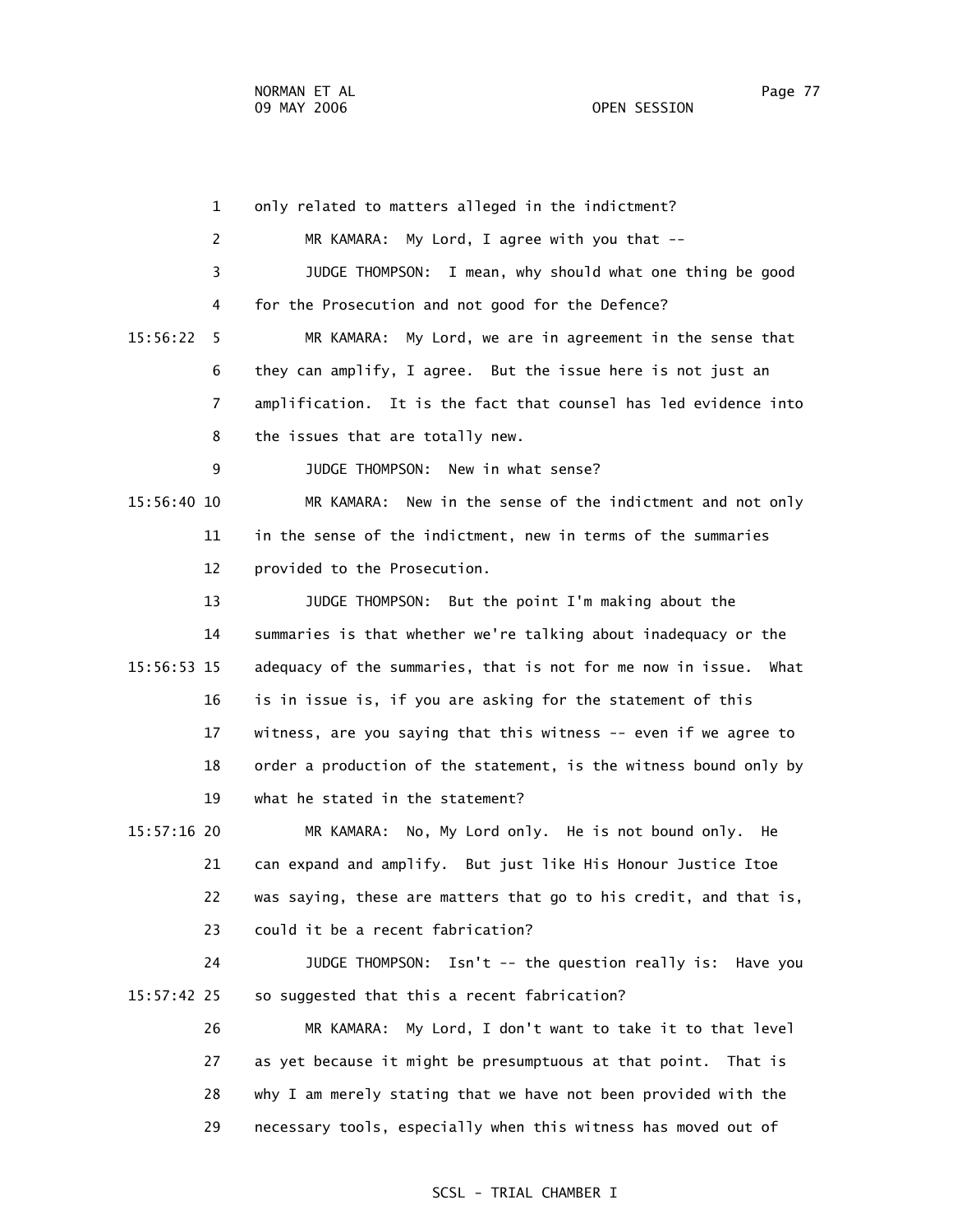1 the trend for which he has been led. Now from that point then I 2 can go further to put to him issues as to his credit. I might 3 have been very premature if I had insisted at that point that it 4 is a recent fabrication. I'm not sure as yet, because I have not 15:58:10 5 had access to the statement.

 6 JUDGE ITOE: My difficulty is that the Prosecution was 7 allowed to expand on statements which had been disclosed to the 8 Defence. In this particular case, the Court has up to now not 9 given any order that statements of the Defence be disclosed to 15:58:36 10 the Prosecution. So there is a gap there which I see and which 11 is that whilst the Defence enjoyed being -- enjoyed the 12 possession and the exploitation of statements which were provided 13 by the Prosecution, it is not the case now with the Prosecution, 14 as far as Defence witnesses statements are concerned. They are 15:59:03 15 summaries and because the Tribunal was not satisfied with the 16 content of those statements, we did ask for further particulars 17 to be provided in those statements. Even then, that is where the 18 complaint is.

19 MR KAMARA: Yes, My Lord.

 15:59:18 20 JUDGE THOMPSON: But the law remains the point and we 21 stated in our decision on the -- this was given on the -- 22 JUDGE ITOE: In fact, the Defence can expand on it. They 23 can go beyond their statements --

24 JUDGE THOMPSON: May I continue?

15:59:37 25 PRESIDING JUDGE: Yes.

 26 JUDGE THOMPSON: The decision of 21 February we indicated 27 clearly that as a matter of law, the Rule 73ter (B) does not, in 28 fact, give the Prosecution any right to disclosure of witness 29 statements. The rules as they are, clearly, I would say in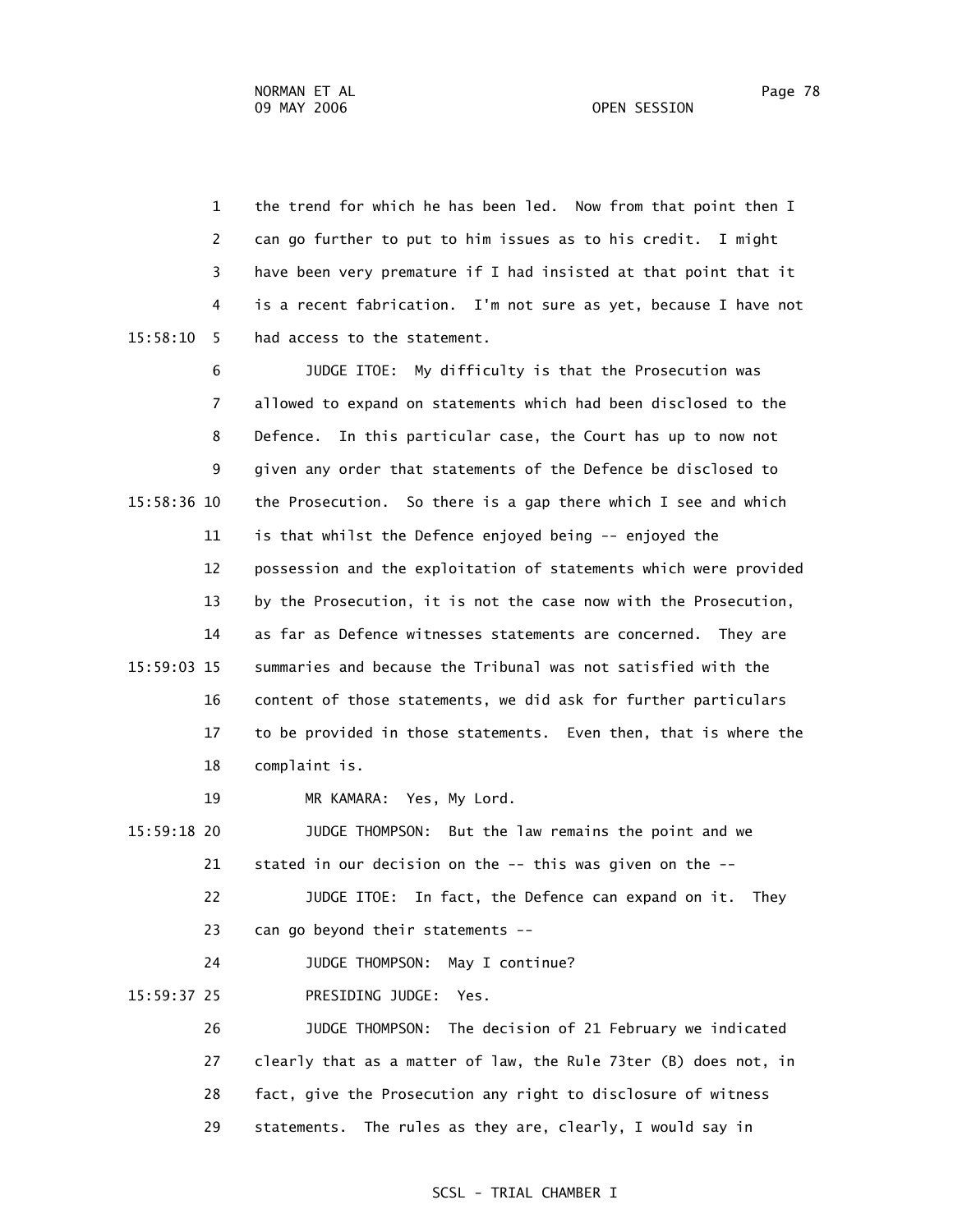| $\mathbf{1}$  | familiar vocabulary, lean in favorem libertatem in favour of the  |
|---------------|-------------------------------------------------------------------|
| 2             | Defence in this sense. If it were the intention of the            |
| 3             | legislative organ to put the Defence and the Prosecution on a     |
| 4             | level of parity in terms of disclosure, the rules would have made |
| 16:00:31<br>5 | that quite clear. So my understanding of the law as it is now,    |
| 6             | is that there is no a priori entitlement of the Prosecution to    |
| 7             | disclosure of the witness statements from the Defence.            |
| 8             | [CDF09MAY06E - EKD]                                               |
| 9             | I agree with you.<br>MR KAMARA:                                   |
| 16:00:46 10   | JUDGE THOMPSON: It only a discretionary authority in the          |
| 11            | Chamber to authorise such disclosure in exceptional cases.        |
| 12            | MR KAMARA: That is why I am appealing to the discretion of        |
| 13            | the Chamber, and that now it is more or less an exceptional       |
| 14            | circumstance.                                                     |
| 16:01:04 15   | Precisely. And so we cannot really say --<br>JUDGE THOMPSON:      |
| 16            | Not as of right.<br>MR KAMARA:                                    |
| 17            | JUDGE THOMPSON: Yes, quite right. That is my difficulty           |
| 18            | unless we are reading the law wrongly, unless --                  |
| 19            | JUDGE ITOE: No, no, it is not a right.                            |
| 16:01:16 20   | Shall I -- Shall I --<br>JUDGE THOMPSON:                          |
| 21            | JUDGE ITOE:<br>It isn't a right at all.                           |
| 22            | Presiding Judge, may I have --<br>JUDGE THOMPSON:                 |
| 23            | PRESIDING JUDGE: Yes, it isn't a right please,                    |
| 24            | Justice Thompson.                                                 |
| 16:01:22 25   | My position is that the law clearly tilts<br>JUDGE THOMPSON:      |
| 26            | in favour of the Defence. The reason is simple, it is logical.    |
| 27            | Because the persuasive burden of proving the case is always on    |
| 28            | the Prosecution.                                                  |
| 29            | Yes, My Lord.<br>MR KAMARA:                                       |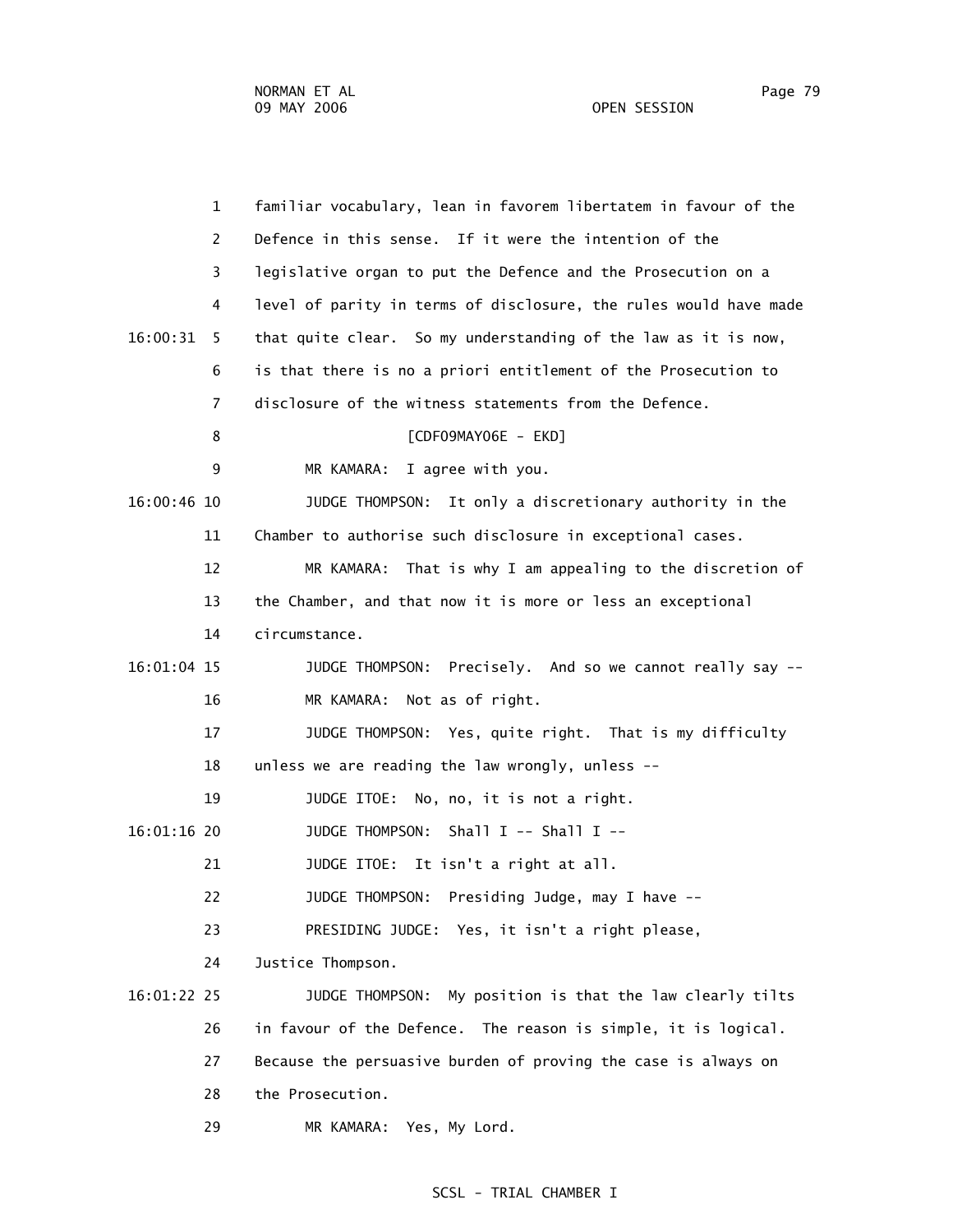1 JUDGE THOMPSON: It is always on the Prosecution. So if 2 there would have been reciprocal disclosure here, then, of 3 course, the presumption of innocence would be slightly modified, 4 and I am sure that is the whole thrust of this position. But, of 16:01:55 5 course, it gives the Court an overriding discretion where we 6 think probably the principle of fundamental fairness is being 7 undermined, or may be in fact eroded, to order disclosure if we 8 think perhaps the Prosecution has been taken by surprise. So I 9 don't know whether we have yet agreed on some of the 16:02:22 10 considerations that would justify the exercise of our discretion 11 under Rule 73ter. It is not just because this is new. I would 12 need to be satisfied to the extent of which this is really new 13 and is outside the indictment. 14 MR KAMARA: Yes, My Lord, in my initial -- 16:02:44 15 PRESIDING JUDGE: And that you would be prejudiced in your 16 position in this respect. 17 MR KAMARA: Yes, My Lord and the fact of prejudice as well. 18 If it may not relate to issues in the indictment on the face of 19 it, in matters of address this is definitely an aspect of the 16:02:59 20 evidence that will be used. As I was suggesting initially, the 21 case of the Prosecution is that Kamajors committed atrocities 22 against civilians, captured combatants, and the theory of the 23 Defence as it unfolds is suggesting otherwise. And in the course 24 of that, that is why evidence has been led to show what Mosquito 16:03:18 25 did. My Lord, it was deliberate leading of evidence for that. 26 JUDGE THOMPSON: And you say that nothing like this is in 27 the indictment? 28 MR KAMARA: Not that -- not in [Overlapping speakers]. 29 JUDGE THOMPSON: Because the indictment did say there were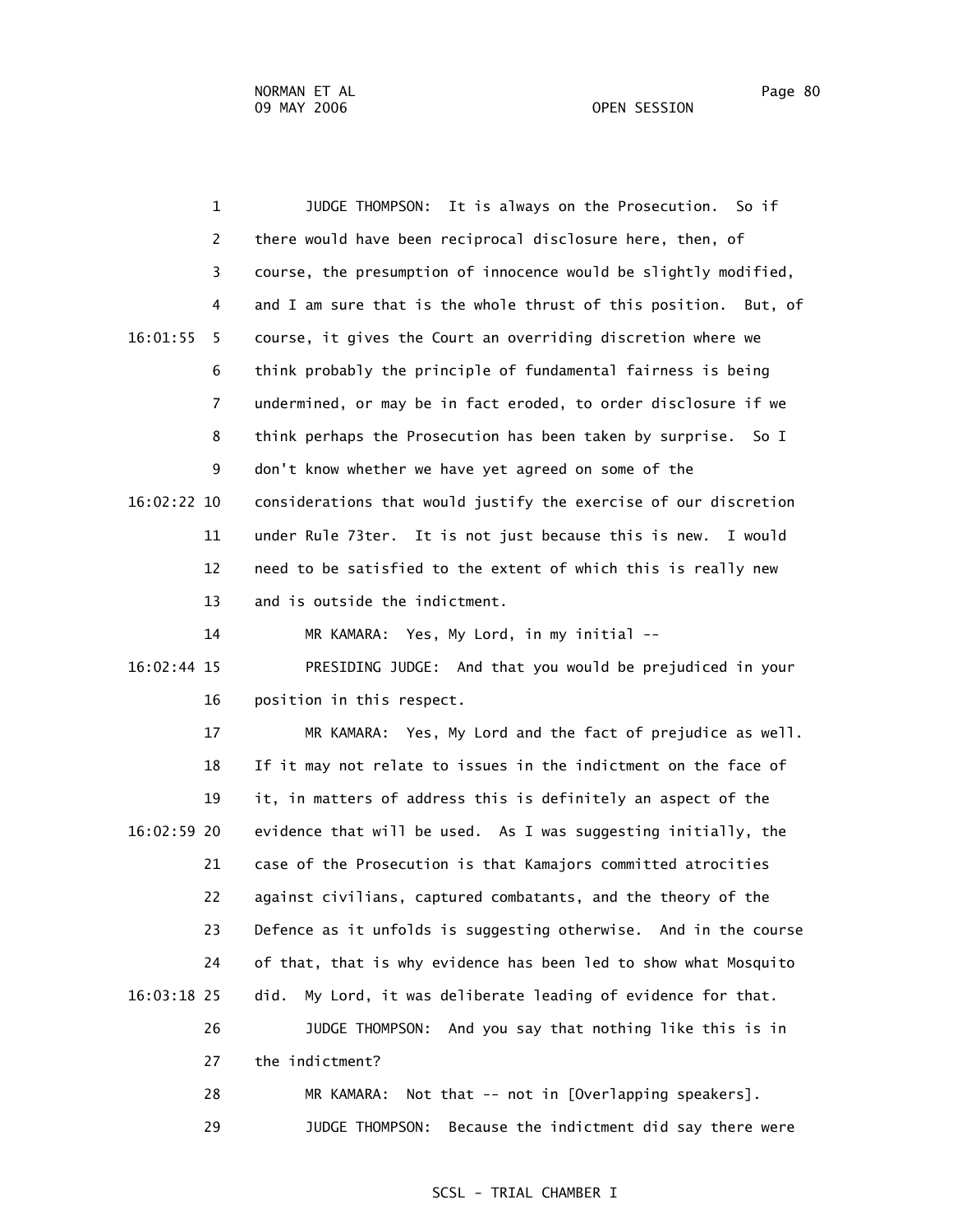NORMAN ET AL PAGE 2014 AND RESERVE TO A 2014 A PAGE 31 AND RAIL PAGE 31 09 MAY 2006 OPEN SESSION

 1 different warring factions in this whole thing. There were 2 different warring factions, including the RUF, the CDF and all of 3 that. The indictment says that. 4 MR KAMARA: Yes, My Lord, very well. 16:03:44 5 JUDGE THOMPSON: So it is not new. 6 MR KAMARA: Not quite new in the light -- 7 JUDGE THOMPSON: Not new. 8 MR KAMARA: Not new in the light of what is in the 9 indictment, but in the light of the nature of the evidence that 16:03:54 10 has been led. 11 JUDGE THOMPSON: I am happy you make the point, because the 12 suggestion originally was that this is entirely new in the 13 context of the indictment. It is not. This indictment is full 14 of allegations that there was more than one warring faction. 16:04:05 15 MR KAMARA: It is new by nature of the evidence, My Lord. 16 That is why I am appealing to the discretion of the Bench that an 17 exceptional threshold has been crossed, wherein now we are in a 18 position we don't know what is in that statement, and if what is 19 in that statement could also help the Prosecution and the Court, 16:04:22 20 it is for the benefit of the Court to see and search for the 21 truth. If the truth is in that statement, then let it be shown 22 to the Court. 23 JUDGE THOMPSON: That is fine, but is the Prosecution taken 24 by surprise by the Defence theory that, in fact, there are other 16:04:38 25 warring factions in this case that committed atrocities? 26 MR KAMARA: No, My Lord. 27 JUDGE THOMPSON: When in fact the indictment alleges that 28 atrocities were committed by not just one warring faction. 29 MR KAMARA: My Lord, I seek the --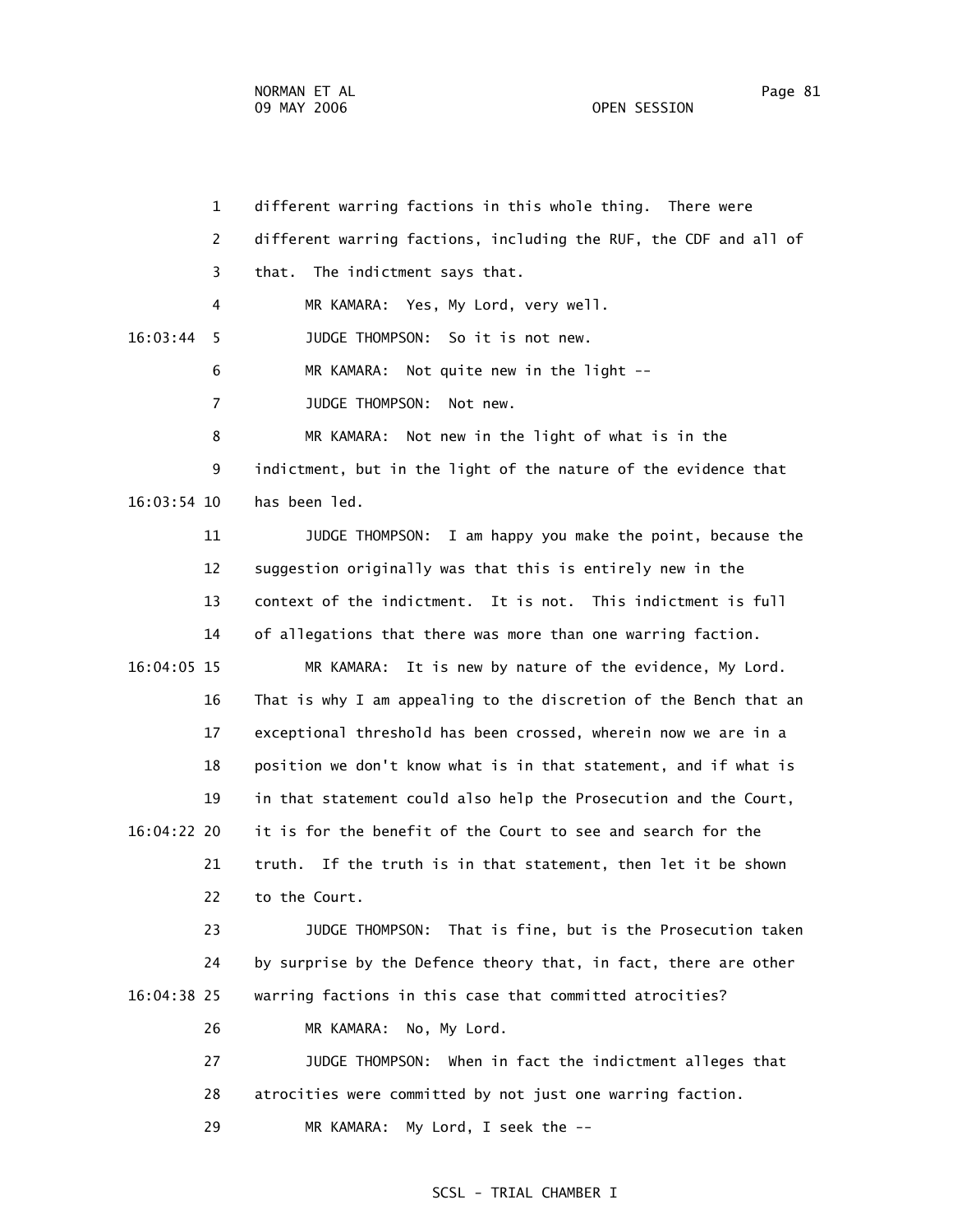2 understand the law, and also as far as I can see the situation. 3 Because clearly if the Defence had come and said one group called 4 whatever, some Funa Pukana [phon] group, committed all the 16:05:18 5 atrocities, and Funa Pukana is not laid in the indictment, that 6 would be new. But they say that in fact -- they are alleging 7 that RUF also committed atrocities. How is that new? 8 MR KAMARA: My Lord, we disagree and I make my application 9 to the Bench seeking its discretion for the Prosecution to see 16:05:38 10 this statement by this witness. 11 PRESIDING JUDGE: Why would the Court order that the 12 statement be produced? That is what I would like to be convinced 13 of. Why in those circumstances? The fact that the witness has 14 testified to that, that in itself is no justification to order 16:05:55 15 the production of the document. 16 MR KAMARA: My Lord, the matter that has been led in 17 evidence is not only new ex improviso, but also it affects the 18 nature of the Prosecution's theory, it undermines the 19 Prosecution's theory. If we had access to that information, we 16:06:08 20 would have better prepared ourselves to cross-examine this 21 witness as to those issues that have been raised. Now we cannot, 22 because we are taken completely by surprise. There could also be 23 other matters in that statement for the benefit of the Court and 24 we wish to let truth prevail. There is nothing harmful, 16:06:28 25 prejudicial to the Defence in letting the statement -- the 26 Prosecution see the statement or the Court have access to the 27 statement. 28 JUDGE THOMPSON: But what is the Prosecution's theory here 29 of liability? What is the Prosecution's theory?

1 JUDGE THOMPSON: That is my own position as far as I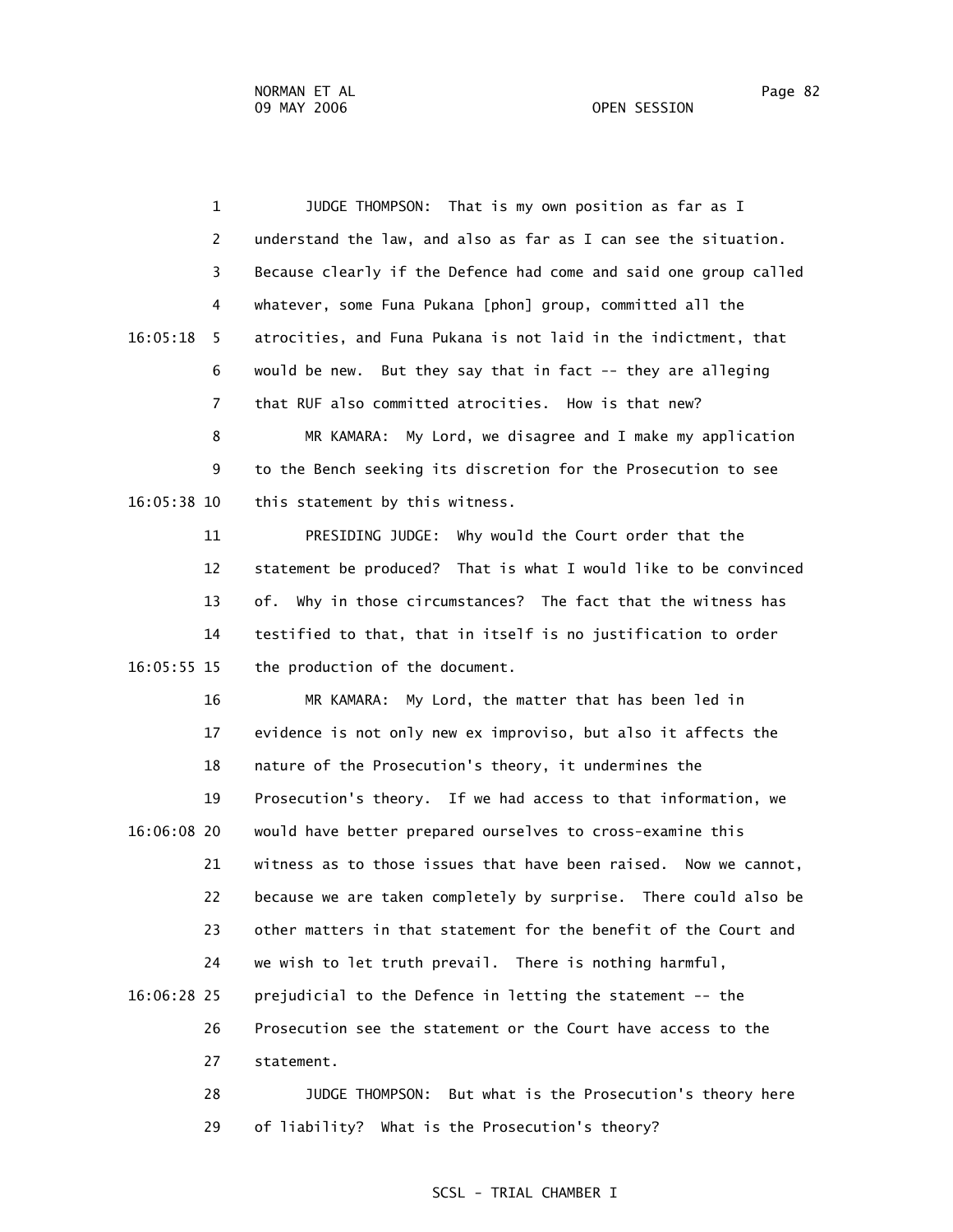1 MR KAMARA: The Prosecution's theory of liability -- 2 JUDGE THOMPSON: Yes, is that? 3 MR KAMARA: Are we looking at murder or we are looking at 4 looting - which theory - or the general trend of the theory, 16:06:50 5 My Lord? 6 JUDGE THOMPSON: In respect of the alleged atrocities. 7 MR KAMARA: Yes, My Lord, that Kamajors committed 8 atrocities including murder, unlawful killing -- 9 JUDGE THOMPSON: And their theory is what? 16:06:58 10 MR KAMARA: Their theory is Kamajors did not commit these 11 atrocities. The atrocities were committed by the other factions, 12 such as the RUF and AFRC. 13 JUDGE THOMPSON: So you are taken by surprise that by? 14 MR KAMARA: Not that per se, My Lord. It is the nature and 16:07:12 15 context of this evidence. 16 JUDGE THOMPSON: That is what the evidence is about. That 17 is what it is. They are alleging that the RUF committed 18 atrocities and you say this is new to the Prosecution, this is 19 ex improviso. In other words, the Prosecution could not have 16:07:28 20 anticipated that the Defence would come up with that theory. 21 MR KAMARA: That Mosquito shot five people; that is what is 22 new. We didn't know that. There could be evidence for us to 23 rebut that, that it never happened. How would we know, My Lord? 24 That is the application, My Lord. 16:07:48 25 PRESIDING JUDGE: We will consult on this matter and come 26 back. Thank you. Court will recess. 27 [Break taken at 4.08 p.m.] 28 [Upon resuming at 4.33 p.m.] 29 PRESIDING JUDGE: We have had some discussion and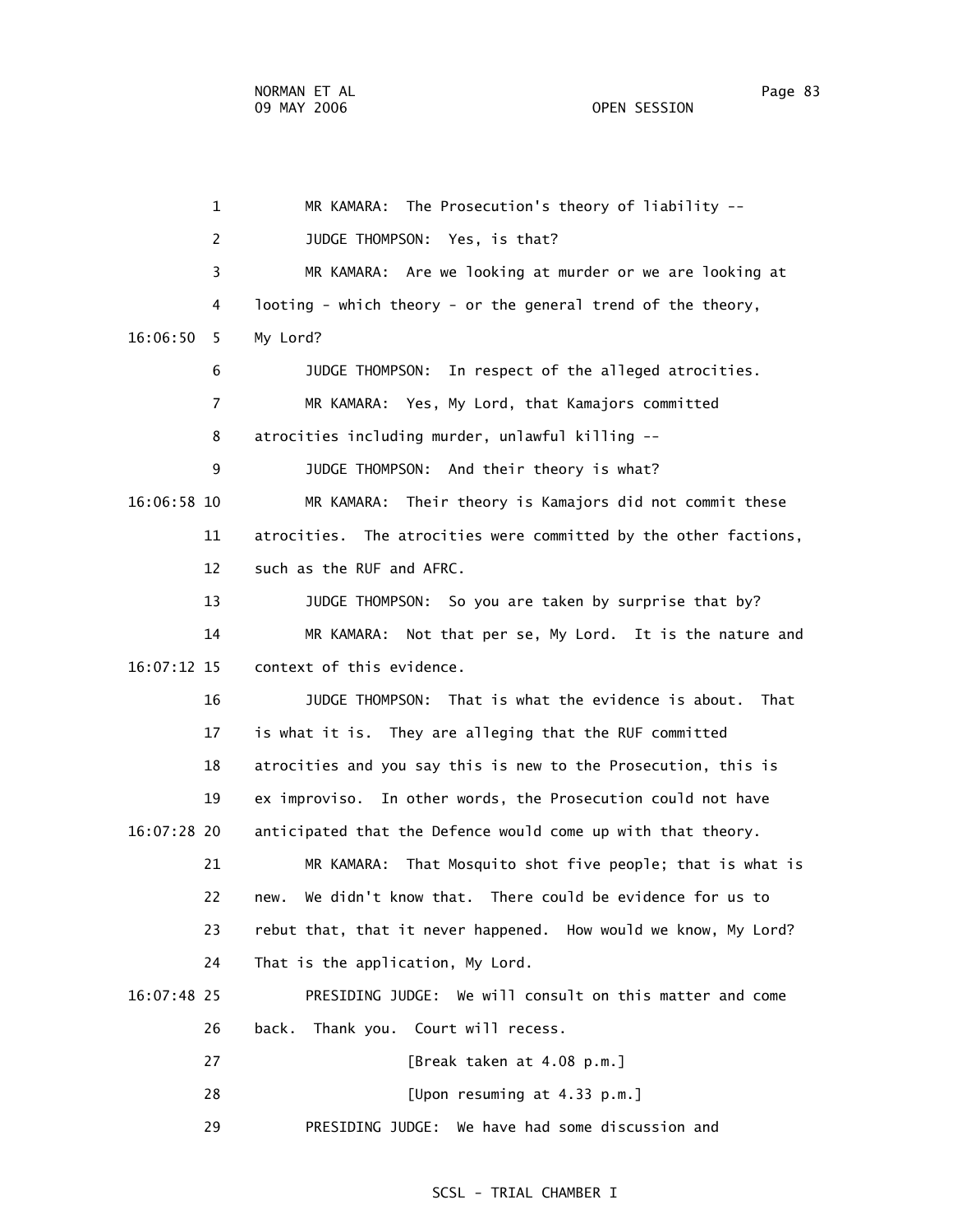| $\mathbf 1$    | consultation on this issue. Before we can make a decision on the  |
|----------------|-------------------------------------------------------------------|
| 2              | matter, we need to have some additional information.<br>The       |
| 3              | information to help us make a determination in this matter at     |
| 4              | this stage, we are talking of the principle of orality or we are  |
| 16:34:12<br>5. | talking of a different matter? The information we would like to   |
| 6              | have is I would like to know from you, Mr Jabbi, if this matter   |
| 7              | that the witness has talked about, this particular issue, was     |
| 8              | contained and is contained in a statement that he has given to    |
| 9              | you, or this is a new matter that came out when he was giving     |
| 16:34:33 10    | evidence? I'm not talking of the summary. I am talking of the     |
| 11             | statements -- has he given a statement to you, the witness?       |
| 12             | Certainly, My Lord.<br>MR JABBI:                                  |
| 13             | PRESIDING JUDGE: In his statement, presumably, in writing,        |
| 14             | does he talk in a statement to you about this incident with       |
| 16:34:59 15    | Mosquito?                                                         |
| 16             | MR JABBI: Yes, My Lord.                                           |
| 17             | PRESIDING JUDGE: Why isn't it contained in the description        |
| 18             | then, because this is a matter that is in issue? Why isn't it     |
| 19             | contained in the summary?                                         |
| 16:35:23 20    | MR JABBI: Sorry, My Lord, I did not get all of your               |
| 21             | question. Sorry, My Lord.                                         |
| 22             | PRESIDING JUDGE: My question was: This matter, this               |
| 23             | information that the witness gave in court about Mosquito coming  |
| 24             | out of this vehicle and shooting these five Kamajors with his own |
| 16:35:42 25    | pistol, was this contained in a statement he has given to you?    |
| 26             | My Lord, there is no specific mention of<br>MR JABBI:             |
| 27             | Mosquito as a character, but of rebels' conduct during the --     |
| 28             | PRESIDING JUDGE: Leaving aside Mosquito, is there                 |
| 29             | information in the statement that rebels would have come to that  |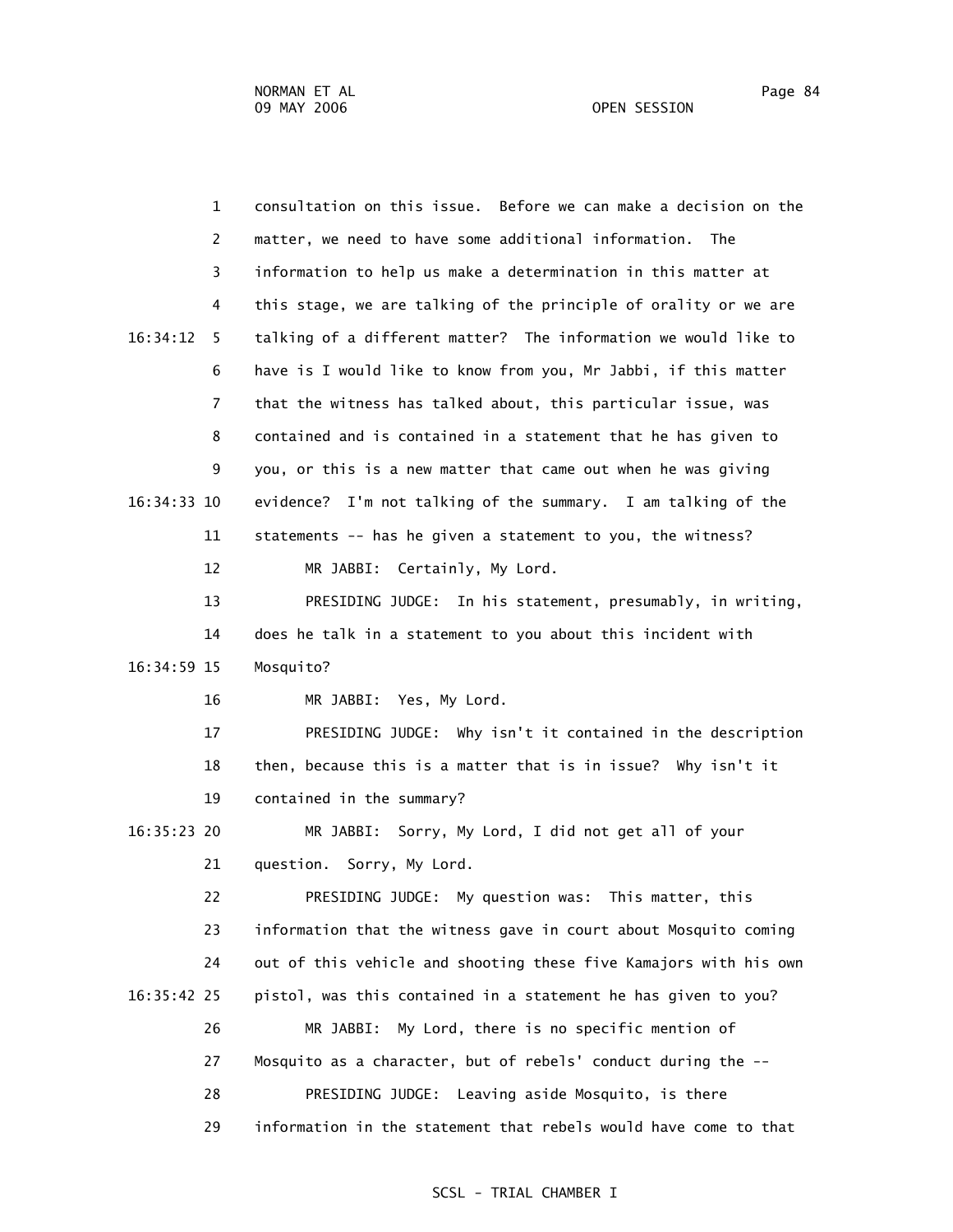1 junction and killed these five Kamajors? I mean, this is a very 2 specific incident that the witness is talking about. These were 3 five or seven Kamajors - I'm not sure now, but five or more - at 4 this junction that were shot in the head by rebels, in this case 16:36:27 5 Mosquito.

> 6 MR JABBI: My Lord, just a few minutes for me to -- 7 PRESIDING JUDGE: Yes.

 8 JUDGE ITOE: Dr Jabbi, maybe you will need some time to 9 read that statement before you come out with a reply, because we 16:37:54 10 don't have the impression that you have consulted that statement. 11 MR JABBI: My Lord, there is a general statement of 12 atrocities committed by the rebels in broad terms. It is in that

13 context that the witness specified a particular incident.

 14 PRESIDING JUDGE: So nowhere in his statement has he 16:38:43 15 mentioned to you about -- because this is a very specific 16 incident we are talking about here. He has testified about the 17 vehicle that he saw, and that Mosquito came out of the vehicle 18 and went to the junction and pulled out his pistol and killed 19 these Kamajors. I mean, this is quite specific.

 16:39:09 20 MR JABBI: It is indeed specific, My Lord. But what I have 21 said is that the witness talks in broad terms of atrocities 22 committed by rebels who were working together with the soldiers, 23 and he has mentioned many specific incidents of that broad 24 nature.

# 16:39:35 25 PRESIDING JUDGE: But does he mention in those atrocities 26 the killing of those Kamajors at the junction, being shot in the 27 head, whether he mentions Mosquito or not? 28 MR JABBI: Yes, My Lord. There is a place where he

29 mentions the killing of Kamajors in Koribundu during the attack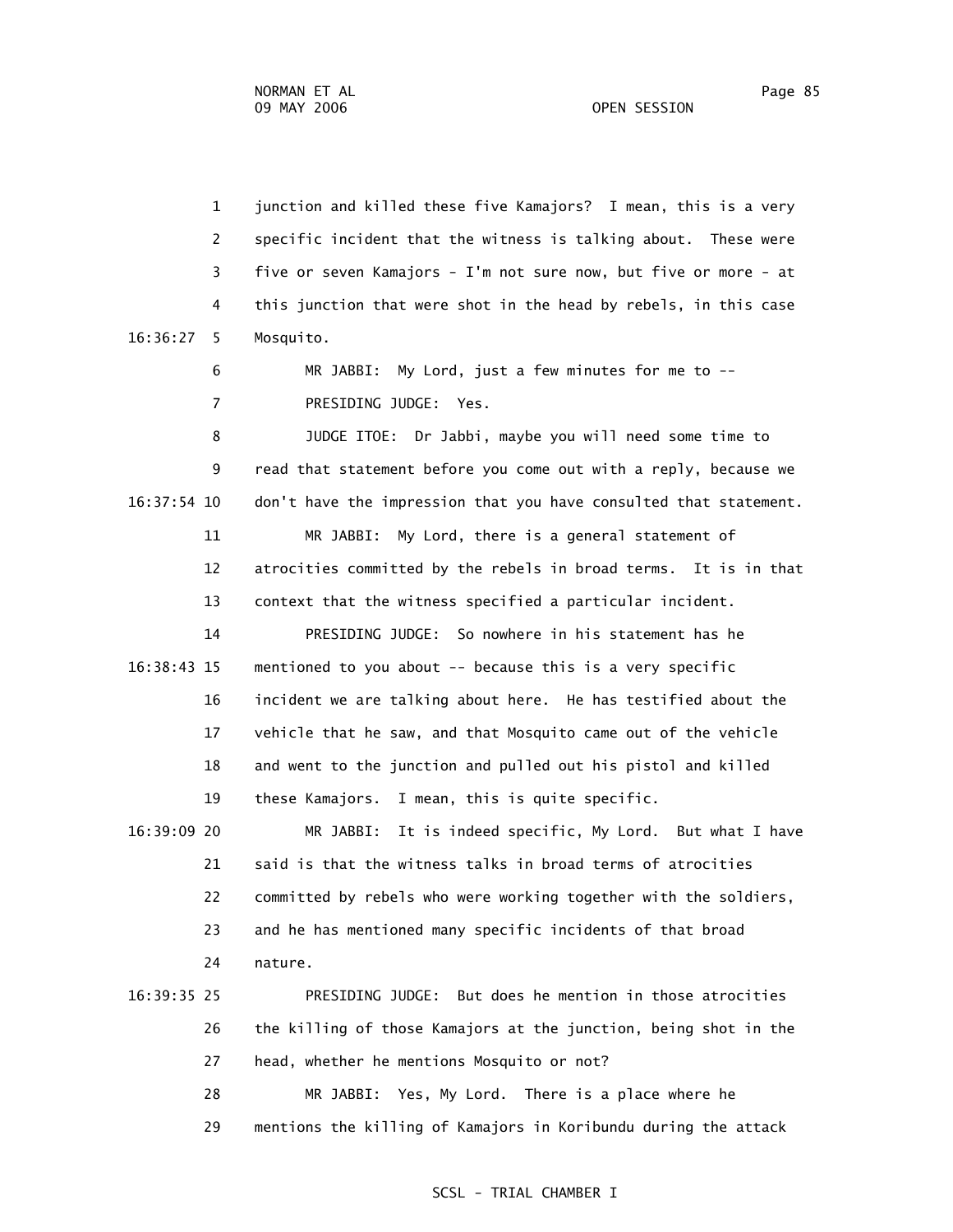9 or this was --

 1 by Kamajors on the town. Yes, My Lord. Yes, My Lord. 2 PRESIDING JUDGE: So there is a description in the 3 statement by the witness of Kamajors being shot in the head at 4 the junction? 16:41:04 5 MR JABBI: No, My Lord, not necessarily shot in the head. 6 But there is a description in this statement of Kamajors killed 7 at Koribundu by rebels during the attack by the Kamajors on 8 Koribundu. But not specifically saying this was shot in the head

 16:41:31 10 PRESIDING JUDGE: Or that these Kamajors were killed at the 11 junction, for example. Is there any connection between Kamajors 12 that were injured and had been killed at the junction by rebels 13 or soldiers or junta, whatever?

 14 JUDGE ITOE: I am worried, because Dr Jabbi is reading this 16:41:55 15 statement as questions are being put to him. Would Dr Jabbi need 16 time to read that statement, because we don't want to have 17 replies which are incomplete. This is my worry. We still have 18 time. If you want to read that statement and you needed some 19 time, why not? Because when you are reading it so hastily, you 16:42:21 20 mightn't get into the truth of the document, to all the contents 21 of the document.

 22 MR JABBI: Well, My Lord, I was tracing those areas where 23 that evidence is mentioned. I didn't want to just pounce on a 24 particular area. Well, My Lord, there is no harm in proceeding 16:42:48 25 the way Your Lordship is suggesting. I don't mind having some 26 time in order to give a direct and definitive answer. But what I 27 have said so far is that the incident is described as part of a 28 broad set of atrocities that were committed.

29 PRESIDING JUDGE: If that were the case -- we will give you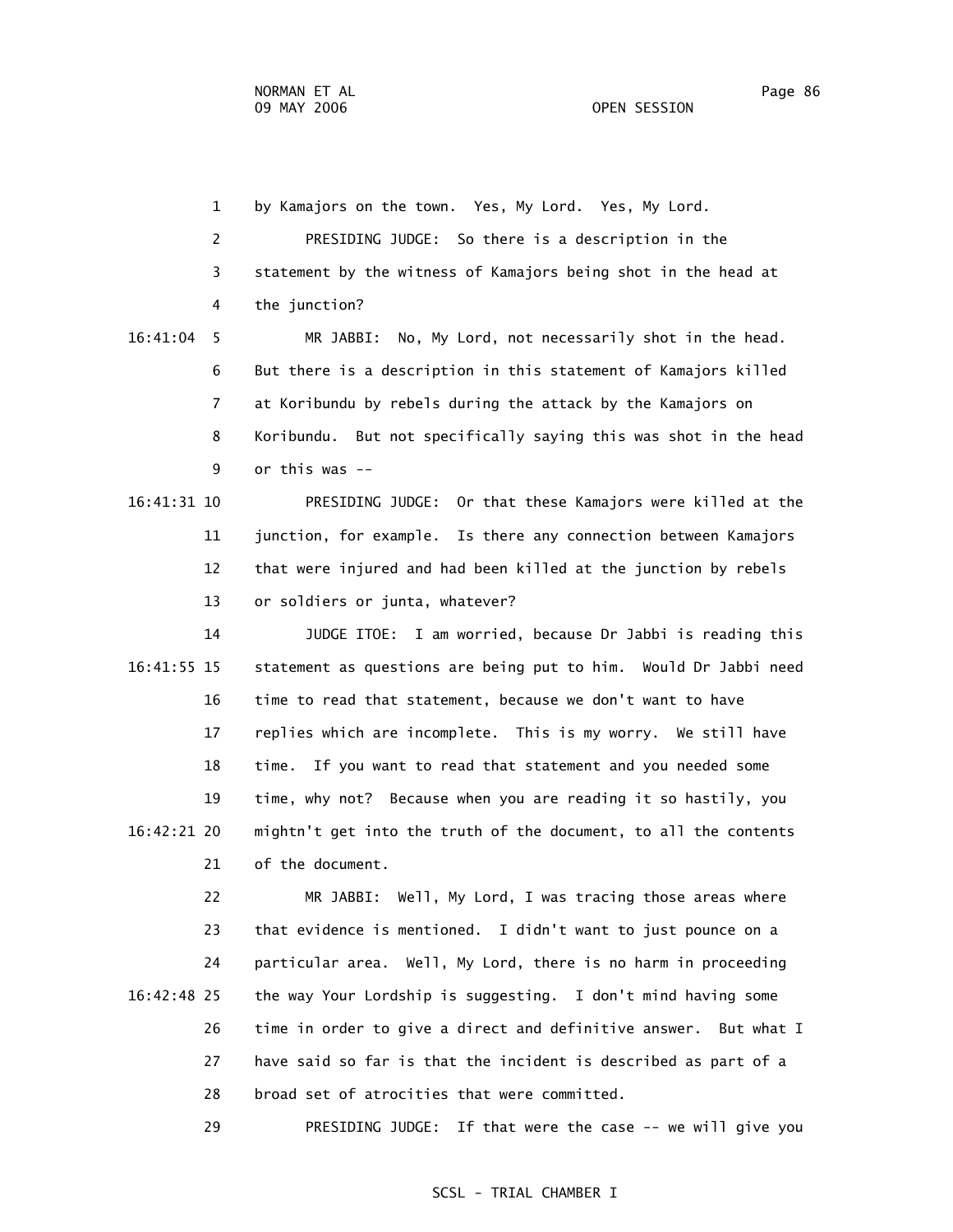1 the time to look at it; we need to have a very definitive answer 2 on that. But if that is the case, I would like as well that you 3 tell us where in the summary of this statement -- of the evidence 4 of this witness that could be tracked down. Because, looking at 16:43:37 5 his summary, and even forgetting the Mosquito issue per se, those 6 atrocities that may have been committed, where is this alleged in 7 this description of the summary.

 8 MR JABBI: Well, My Lord, as Your Lordships are suggesting, 9 I didn't expect this specific question so if I am given some time 16:44:02 10 certainly I --

 11 PRESIDING JUDGE: Well, this is an important matter and we 12 will give you the time to do this. Thank you, Dr Jabbi, that is 13 it for you for now. Justice Thompson has a question for the 14 Prosecutor. Mr Prosecutor.

 16:44:18 15 JUDGE THOMPSON: Learned counsel, my own position is -- 16 and, of course, you might well want to, if we are able to put 17 this matter on hold for today whichever way we go. My position 18 would be this, in terms of an inquiry from you as to on the law 19 and also the position you're taking since you might be asking 16:44:56 20 this Court pursuant to Rule 73ter to exercise its discretion in 21 favour of ordering a production of the statement to the 22 Prosecution. If that is still your intention, depending on the 23 outcome of counsel's own studying of the document, I want to 24 direct your attention to paragraphs 12 and 13 of our recent 16:45:34 25 decision on the subject.

> 26 "The Chamber wishes to emphasise that given the prominence 27 in the presentation of evidence at international criminal 28 tribunals, consistent with the letter and spirit of the 29 prescribed Rules of Procedure and Evidence of the principle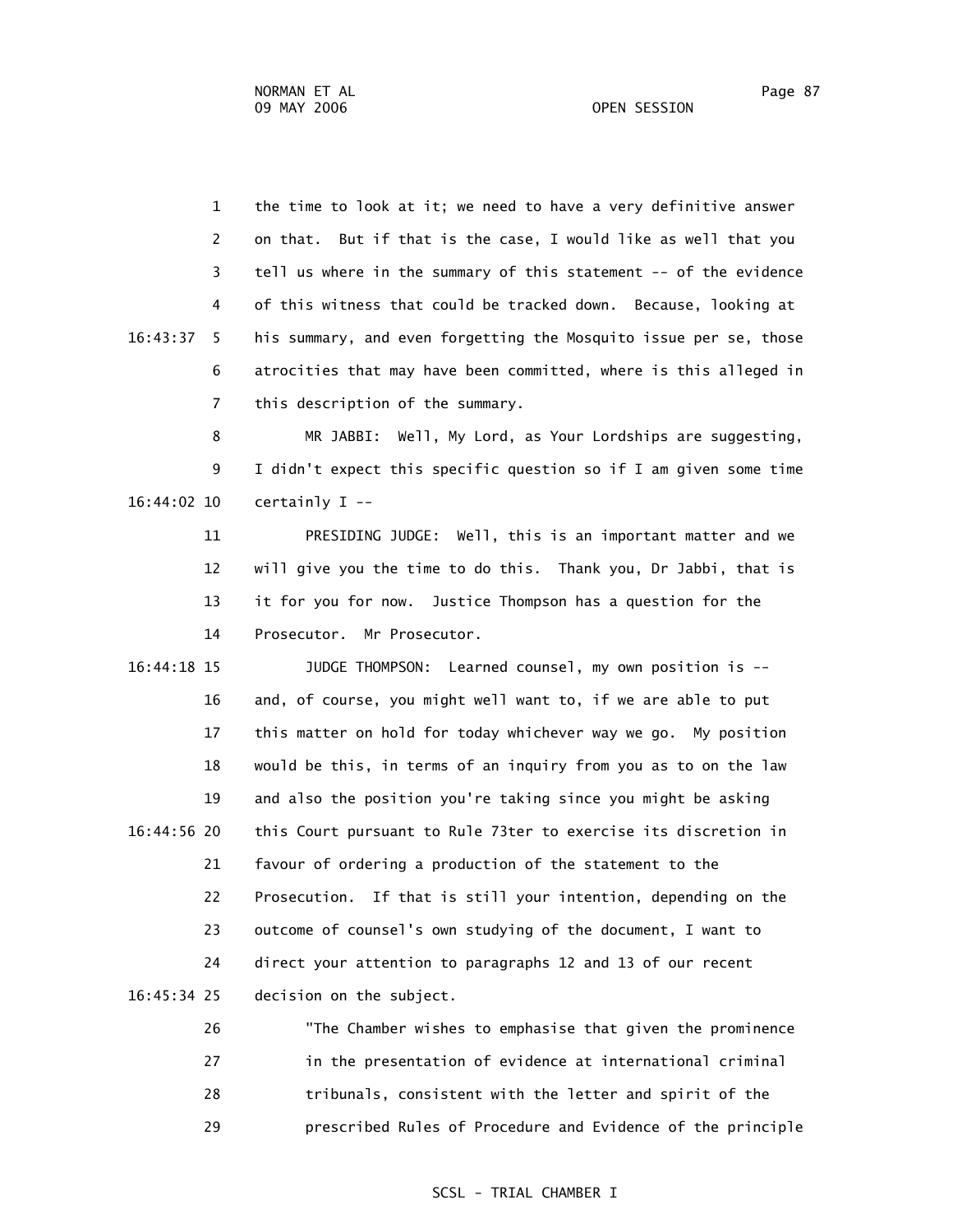1 of orality, meaning that the ascertainment of the truth 2 depends primarily upon witnesses being heard at trial in 3 the presence of the accused, it is not perceived to be 4 necessary to insist upon reciprocal disclosure of witness 16:46:16 5 statements on the part of the Defence, especially where the 6 Rules do not so stipulate except where the Prosecution will 7 suffer undue, irreparable prejudice by such nondisclosure." 8 And 13 says, 9 "For the Prosecution to succeed in its application for such 16:46:40 10 disclosure pursuant to the Chamber's discretionary 11 authority, the Prosecution must demonstrate by prima facie 12 evidence that by failure to disclose such defence witness 13 statements the Prosecution will suffer undue or irreparable 14 prejudice." 16:47:02 15 I would in fact want you to satisfy me at some later stage 16 to what extent the alleged incident as disclosed by the witness

 17 in his oral testimony here would in fact, if disclosure of the 18 statement is not ordered, cause the Prosecution undue or 19 irreparable prejudice. That would be my homework to you, so that 16:47:39 20 you can educate me, enlighten me on this, so that I can see my 21 way clear to coming along with you if you're able to persuade me 22 that this is the case.

23 MR KAMARA: My Lord, I will work on that.

 24 PRESIDING JUDGE: Given your homework as well, Dr Jabbi, we 16:48:04 25 will adjourn on this matter to tomorrow morning because it is 26 already quarter to five. So we will come back tomorrow morning 27 at 9.30 and we hope and expect a precise answer to my question 28 and questions from the Bench, and we will take it from there and 29 if need be we will ask for representation by the Prosecution.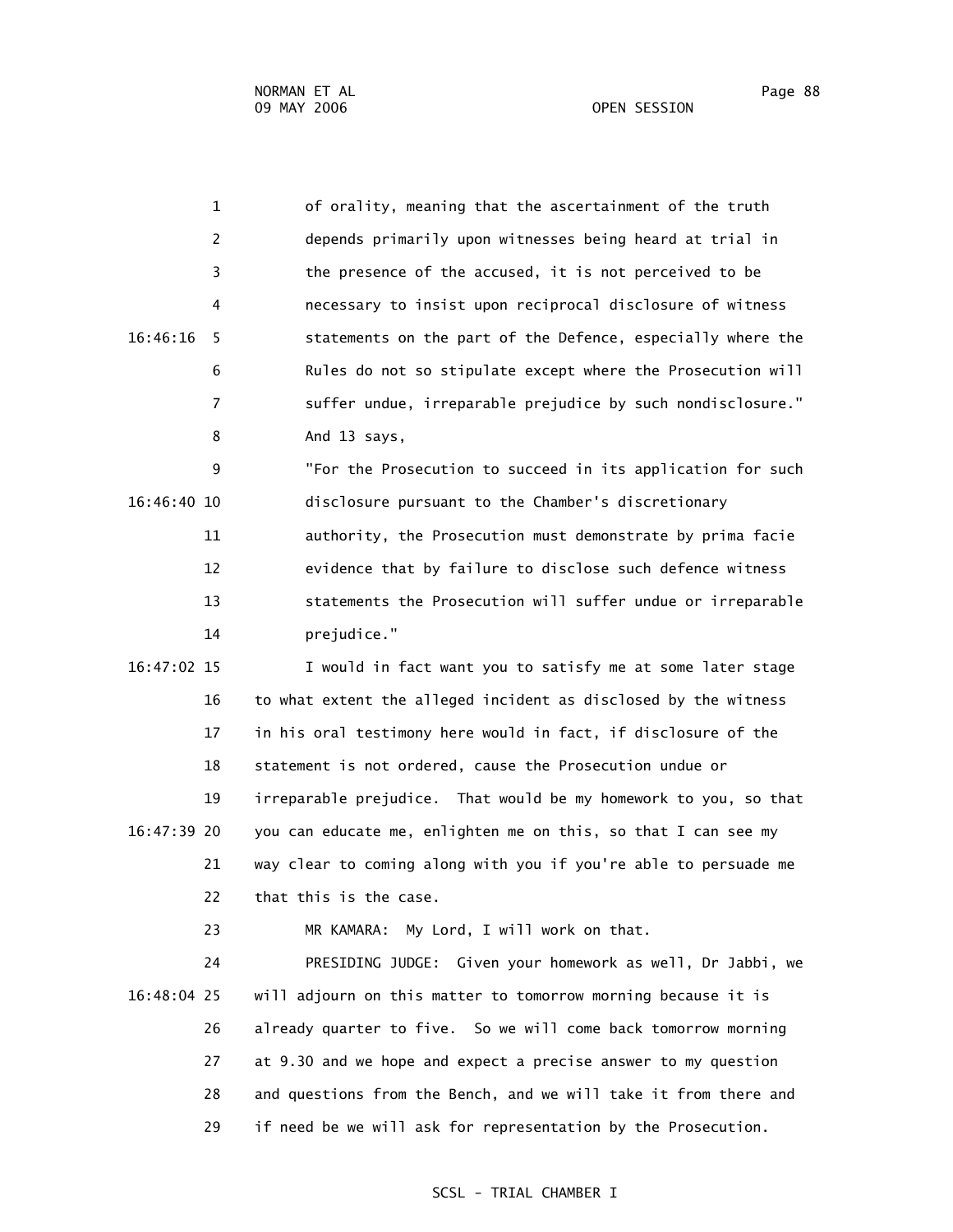1 MR MARGAI: Just for clarification, My Lord. I take it the 2 assignment is for Dr Jabbi and Mr Kamara. 3 PRESIDING JUDGE: Yes. 4 MR MARGAI: Thank you. 16:48:34 5 PRESIDING JUDGE: This is a statement obtained by Dr Jabbi. 6 I don't think you are involved in this at all. 7 MR MARGAI: No, I don't want to go and do any extra work. 8 That is all I was thinking. 9 PRESIDING JUDGE: We are not imposing extra work to you, 16:48:47 10 Mr Margai. 11 MR MARGAI: I suppose you have more than enough to handle. 12 PRESIDING JUDGE: Thank you very much. The Court is 13 adjourned to 9.30 tomorrow morning. 14 [Whereupon the hearing adjourned at 4.50 p.m., 16:49:19 15 to be reconvened on Wednesday, the 10th day of 16 May 2006, at 9.30 a.m.] 17 18 19 20 21 22 23 24 25 26 27 28

29